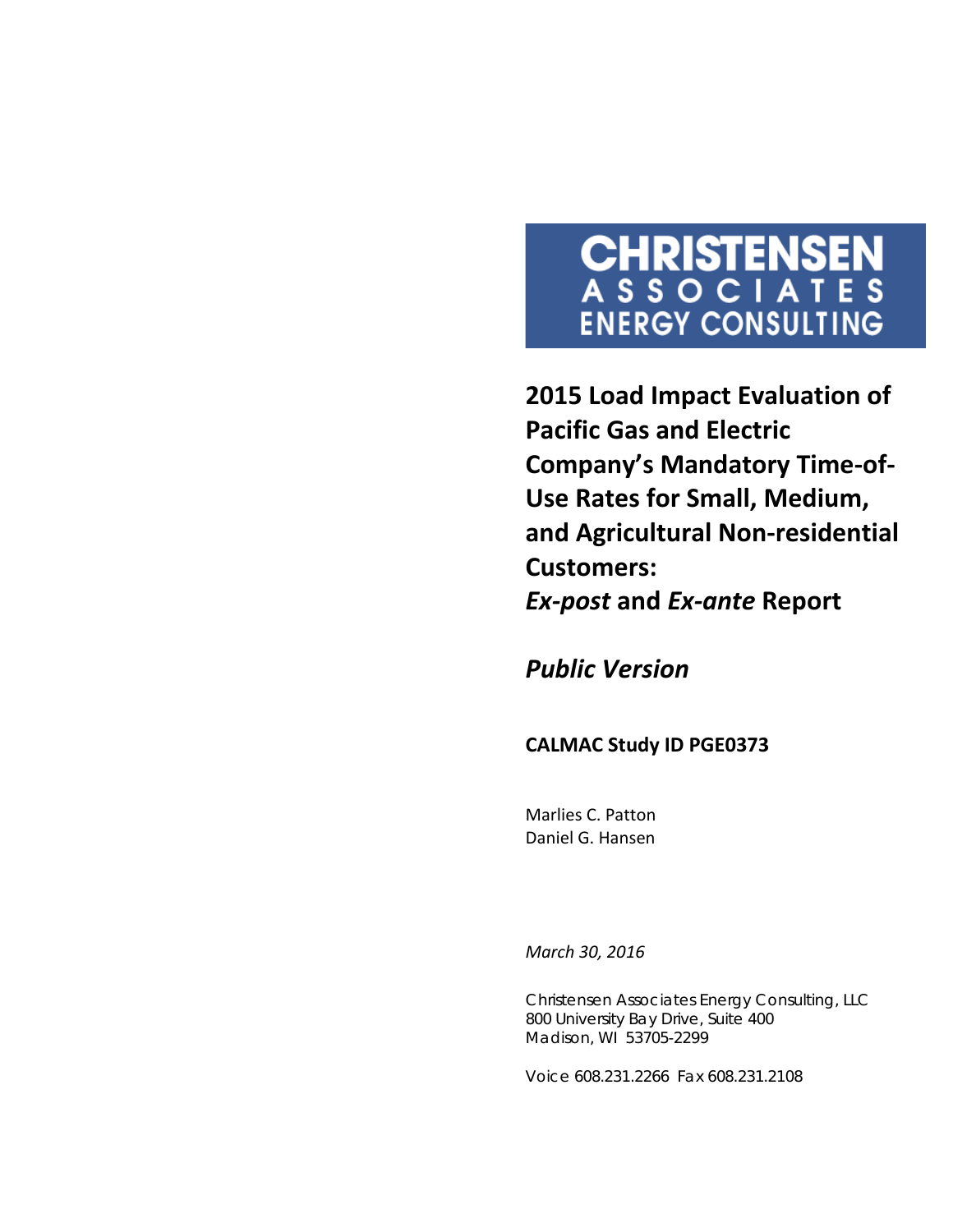| 4.1 |  |
|-----|--|
|     |  |
|     |  |
| 5.1 |  |
|     |  |
|     |  |
|     |  |
| 6.1 |  |
|     |  |
|     |  |
|     |  |
|     |  |
|     |  |
|     |  |
|     |  |
|     |  |
|     |  |
|     |  |
|     |  |
|     |  |
|     |  |
|     |  |
|     |  |
|     |  |
|     |  |
|     |  |

#### **Table of Contents**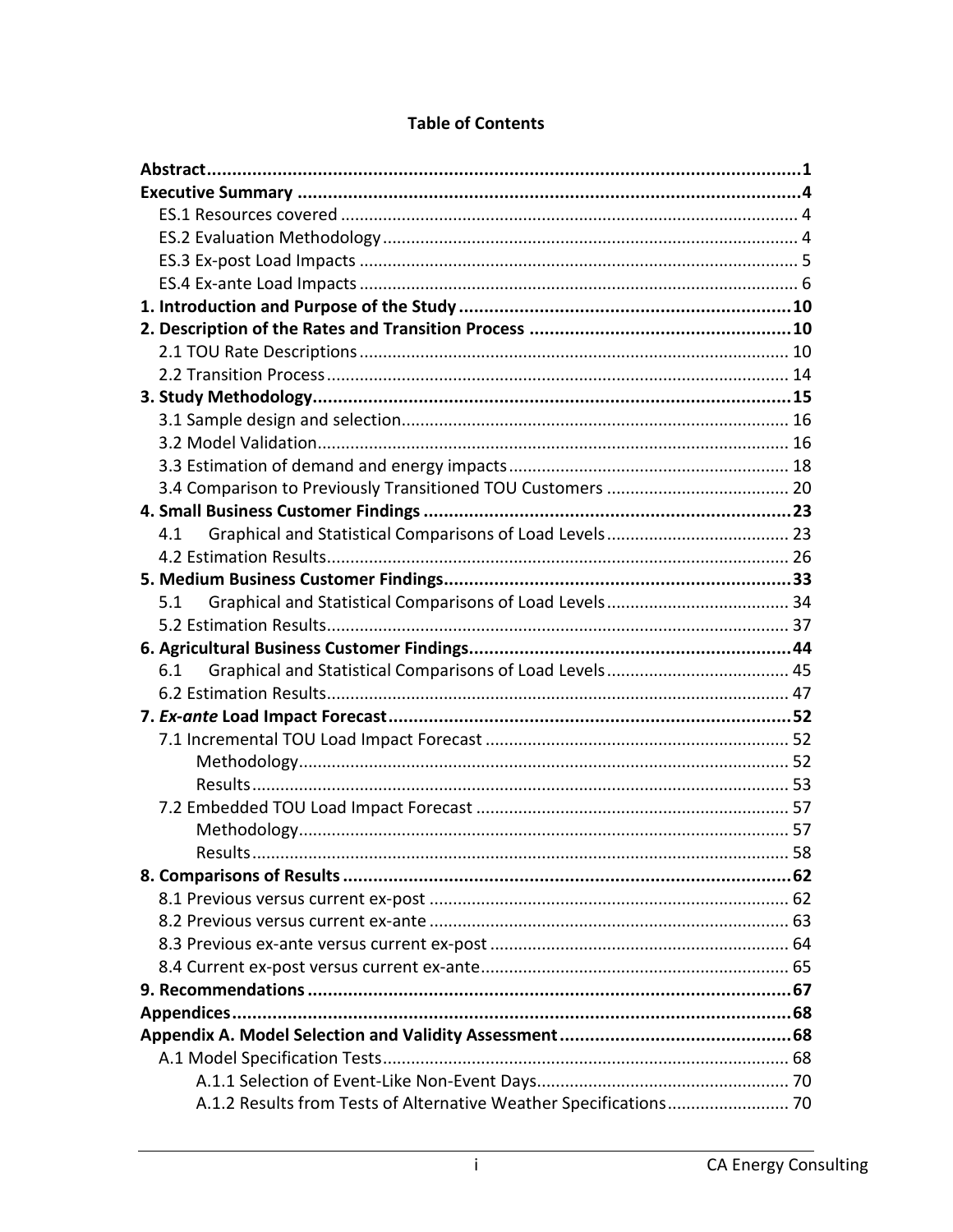|--|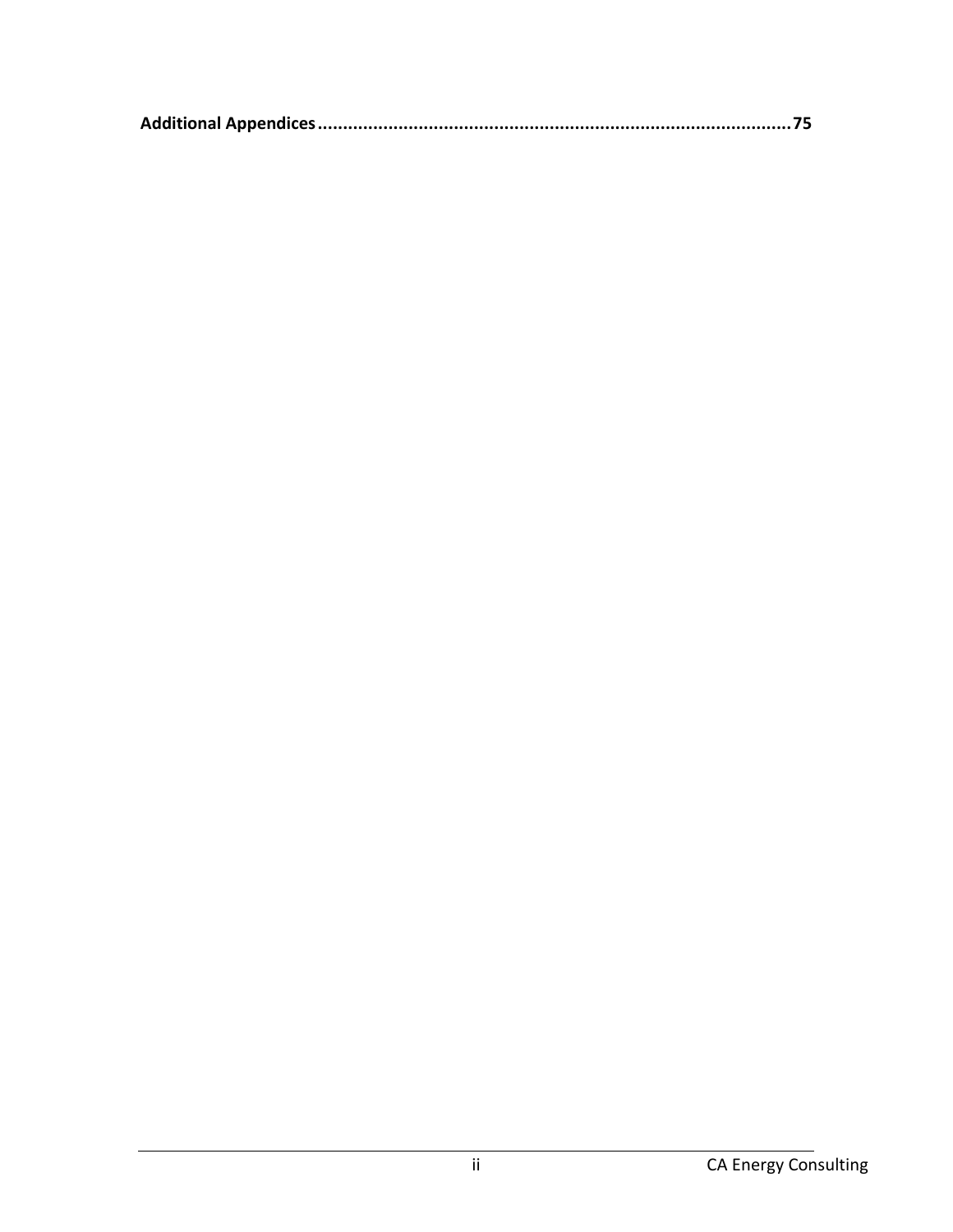#### **List of Tables**

| Table ES.1: Small and Medium Business Customer Estimated TOU Load Impacts  6          |  |
|---------------------------------------------------------------------------------------|--|
|                                                                                       |  |
| Table 3.2: Descriptions of Terms included in the Regression Equation  20              |  |
| Table 3.3: PY 2014 TOU Load Impact Estimates, With and Without a Control Group 22     |  |
| Table 3.4: 2015 TOU Load Impact Estimates, PY 2015 versus Extension of PY 2014 22     |  |
|                                                                                       |  |
| Table 4.2: Small Business Percent Change in Average Load Levels and Temperatures by   |  |
|                                                                                       |  |
| Table 4.3: Small Business Estimated Load Impacts from Hourly Regression - Summer 27   |  |
| Table 4.4: Small Business Estimated Load Impacts from Hourly Regression - Winter  28  |  |
| Table 4.5: Small Business Comparison of Estimated and Calculated Load Impacts, Two    |  |
|                                                                                       |  |
|                                                                                       |  |
| Table 5.2: Medium Business Percent Change in Average Load Levels and Temperatures     |  |
|                                                                                       |  |
| Table 5.3: Medium Business Estimated Load Impacts from Hourly Regressions - Summer    |  |
|                                                                                       |  |
| Table 5.4: Medium Business Estimated Load Impacts from Hourly Regressions - Winter    |  |
| Table 5.5: Medium Business Comparison of Estimated and Calculated Load Impacts, Two   |  |
|                                                                                       |  |
| Table 6.1: Numbers of Agricultural Business Treatment Customers  45                   |  |
| Table 6.2: Agricultural Business Percent Change in Average Load Levels and            |  |
|                                                                                       |  |
| Table 6.3: Agricultural Business Estimated Load Impacts from Hourly Regression -      |  |
|                                                                                       |  |
| Table 6.4: Agricultural Business Comparison of Estimated and Calculated Load Impacts, |  |
|                                                                                       |  |
| Table 8.1 Current vs. Previous Ex-post Load Impacts, Under 20kW 63                    |  |
| Table 8.2 Current vs. Previous Ex-post Load Impacts, 20 to 200kW  63                  |  |
| Table 8.3 Previous vs. Current Ex-ante Incremental Load Impacts 64                    |  |
|                                                                                       |  |
| Table 8.5 Previous Ex-ante vs. Current Ex-post Incremental Load Impacts  65           |  |
|                                                                                       |  |
| Table 8.7 Enrollments by Customer Group, Ex-post vs. Incremental Ex-ante 66           |  |
|                                                                                       |  |
|                                                                                       |  |
|                                                                                       |  |
|                                                                                       |  |
|                                                                                       |  |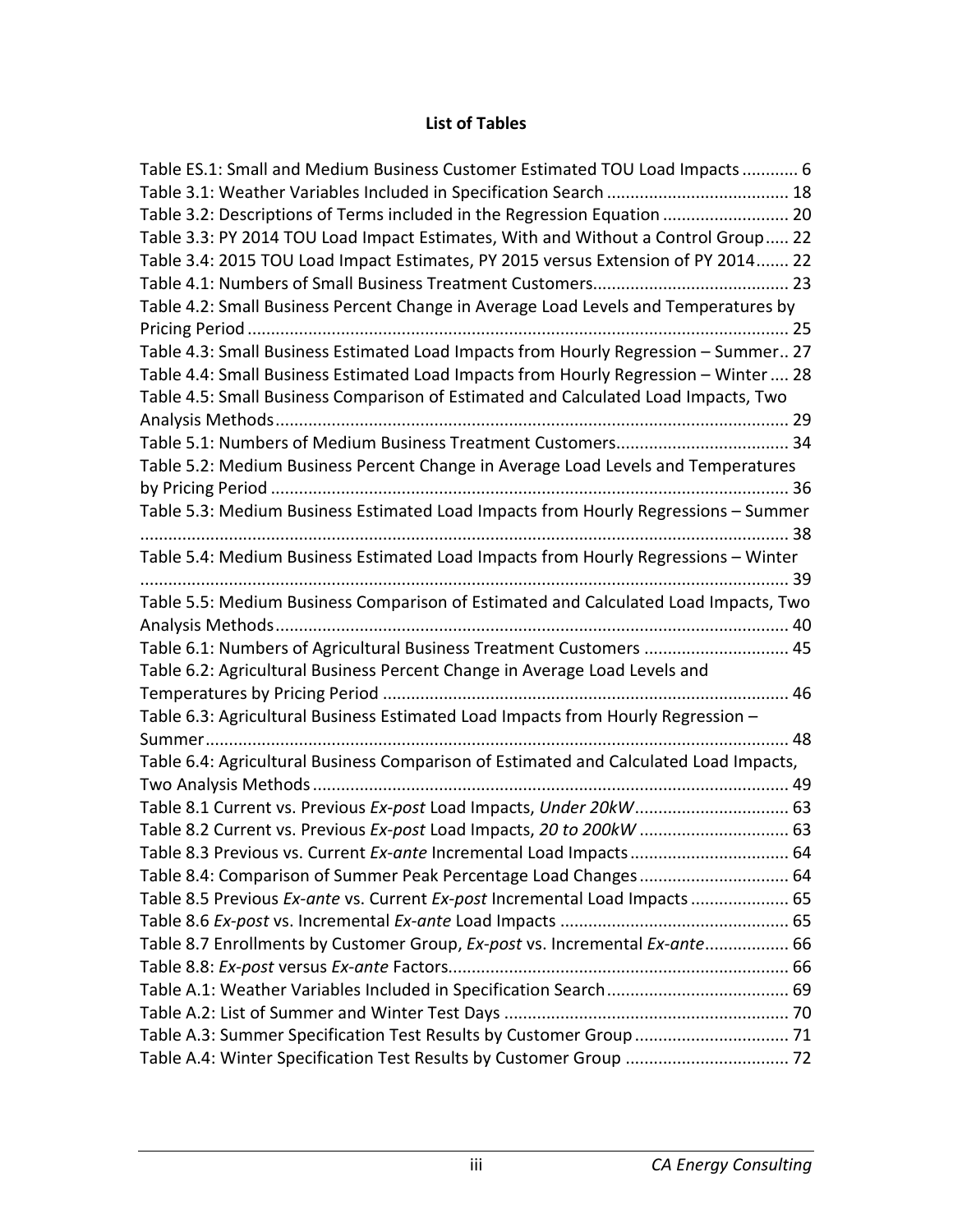### **List of Figures**

| Figure ES.2: Embedded TOU Load Impacts by Month and Weather Scenario 9<br>Figure 2.1: Summer TOU and Non-TOU Energy Prices by Time Period - A-1  11<br>Figure 2.2: Summer TOU and Non-TOU Effective Energy Charges by Time Period - A-10<br>Figure 2.3: Summer TOU and Non-TOU Energy Prices by Time Period - AG-1/AG-4  14 |
|-----------------------------------------------------------------------------------------------------------------------------------------------------------------------------------------------------------------------------------------------------------------------------------------------------------------------------|
|                                                                                                                                                                                                                                                                                                                             |
|                                                                                                                                                                                                                                                                                                                             |
|                                                                                                                                                                                                                                                                                                                             |
|                                                                                                                                                                                                                                                                                                                             |
|                                                                                                                                                                                                                                                                                                                             |
| Figure 4.1: Average Loads and Temperatures for Small Business Customers - Summer                                                                                                                                                                                                                                            |
|                                                                                                                                                                                                                                                                                                                             |
| Figure 4.2: Average Loads and Temperatures for Small Business Customers - Winter                                                                                                                                                                                                                                            |
|                                                                                                                                                                                                                                                                                                                             |
| Figure 4.3: Average Peak Loads and Temperatures for Small Business Customers,                                                                                                                                                                                                                                               |
|                                                                                                                                                                                                                                                                                                                             |
| Figure 4.4: August System Peak Reference Loads and Load Impacts for All Small                                                                                                                                                                                                                                               |
|                                                                                                                                                                                                                                                                                                                             |
| Figure 4.5: Small Business August System Peak Distribution of Load Impacts by LCA 32                                                                                                                                                                                                                                        |
| Figure 4.6: Small Business August System Peak Distribution Load Impacts by Industry . 33                                                                                                                                                                                                                                    |
| Figure 5.1: Average Loads and Temperatures for Medium Business Customers - Summer                                                                                                                                                                                                                                           |
|                                                                                                                                                                                                                                                                                                                             |
| Figure 5.2: Average Loads and Temperatures for Medium Business Customers - Winter                                                                                                                                                                                                                                           |
|                                                                                                                                                                                                                                                                                                                             |
| Figure 5.3: Average Peak Loads and Temperatures for Medium Business Customers,                                                                                                                                                                                                                                              |
|                                                                                                                                                                                                                                                                                                                             |
| Figure 5.4: August System Peak Reference Loads and Load Impacts for All Medium                                                                                                                                                                                                                                              |
|                                                                                                                                                                                                                                                                                                                             |
| Figure 5.5: Medium Business August System Peak Distribution of Load Impacts by LCA 43                                                                                                                                                                                                                                       |
| Figure 5.6: Medium Business August System Peak Distribution Load Impacts by Industry                                                                                                                                                                                                                                        |
|                                                                                                                                                                                                                                                                                                                             |
| Figure 6.1: Average Loads and Temperatures for Agricultural Business Customers -                                                                                                                                                                                                                                            |
|                                                                                                                                                                                                                                                                                                                             |
| Figure 6.2: Average Peak Loads and Temperatures for Small Business Customers,                                                                                                                                                                                                                                               |
|                                                                                                                                                                                                                                                                                                                             |
| Figure 6.3: August System Peak Reference Loads and Load Impacts for All Agricultural                                                                                                                                                                                                                                        |
|                                                                                                                                                                                                                                                                                                                             |
| Figure 6.4: Agricultural Business August System Peak Distribution of Load Impacts by                                                                                                                                                                                                                                        |
|                                                                                                                                                                                                                                                                                                                             |
| Figure 7.1: Non-Residential TOU Enrollments, Incremental SMB Customers 54                                                                                                                                                                                                                                                   |
| Figure 7.2: January Peak Day Ex-ante Load Impacts by Group and Weather Scenario  55                                                                                                                                                                                                                                         |
| Figure 7.3: August Peak Day Ex-ante Load Impacts by Group and Weather Scenario 55                                                                                                                                                                                                                                           |
| Figure 7.4: Hourly Ex-ante Load Impacts, All Incremental Customers, August 2017 Utility                                                                                                                                                                                                                                     |
|                                                                                                                                                                                                                                                                                                                             |
| Figure 7.5: August 2017 Peak Day Load Impacts by LCA, Utility-Specific 1-in-2 Weather 57                                                                                                                                                                                                                                    |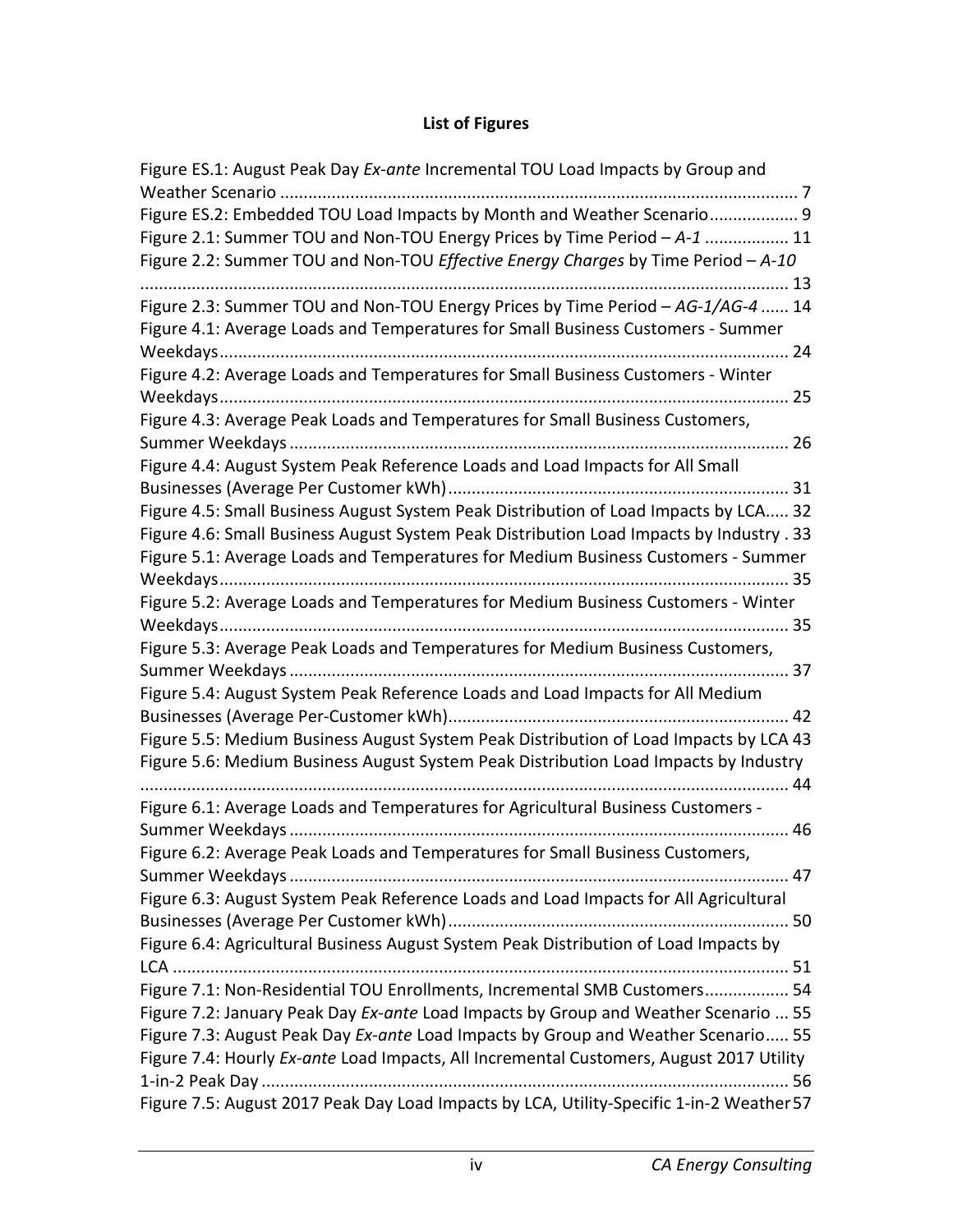| Figure 7.7: Embedded TOU Load Impacts by Month and Weather Scenario  60                |  |
|----------------------------------------------------------------------------------------|--|
| Figure 7.8: Embedded TOU Load Impacts by LCA, August 2017 Utility 1-in-2 Peak Day . 61 |  |
| Figure 7.9: Hourly Embedded TOU Load Impacts, August 2017 Utility 1-in-2 Peak Day 62   |  |
|                                                                                        |  |
|                                                                                        |  |
|                                                                                        |  |
|                                                                                        |  |
|                                                                                        |  |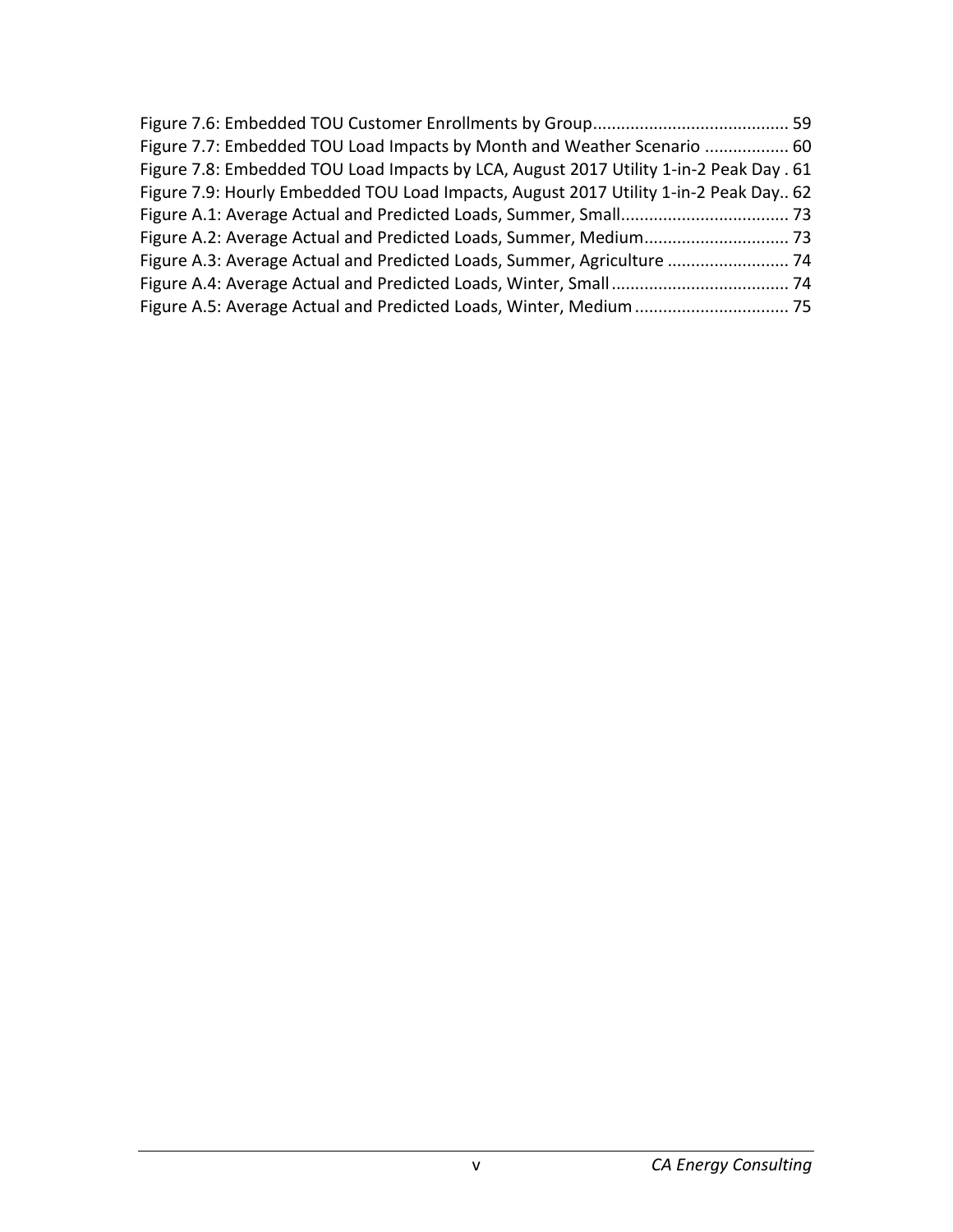# <span id="page-6-0"></span>**Abstract**

This report documents *ex-post* and *ex-ante* load impact evaluations for Pacific Gas and Electric Company's ("PG&E") mandatory time-of-use ("TOU") rates that were implemented for small-sized, medium-sized, and agricultural non-residential customers in 2015. The report provides: 1) estimates of *ex-post* load impacts for customers who recently transitioned to TOU rates prior to summer 2015 and 2) an *ex-ante* forecast of load impacts for 2016 through 2026 that is based on PG&E's enrollment forecasts and our *ex-post* load impact estimates.

PG&E's Schedule A-1 is an energy-only rate that applies to the smallest non-residential customers. Schedule A-10 is a demand and energy rate that applies to customers with maximum demand between 200 and 500 kW. Schedule AG-1 is a demand and energy rate that applies to customers with maximum demand typically below 200 kW and where at least 70 percent of annual energy consumption is for agricultural end-uses. The TOU rates under each tariff, which apply to customer accounts that have been transitioned to TOU, are seasonal tiered rates, with energy prices that differ by summer and winter seasons and by peak, part-peak, and off-peak time periods.

PG&E has been transitioning small and medium business (SMB) and agricultural customers to mandatory TOU rates since 2012, with cohorts of approximately 225,000 SMB customers transitioned in November 2012, and 144,000 in November 2013. Similarly, cohorts of 17,500 agricultural customer accounts were transitioned in March of 2013. The *ex-pos*t study presented here concerns customers transitioned to TOU rates in November 2014 and March 2015, of which there were 61,000 SMB and 8,300 agricultural customers. Approximately 75,000 customers who lacked necessary metering remained on non-TOU rates, but because of limited data and other unique characteristics, they cannot be used as a control group and are not included in any part of this study.

Estimating load impacts for non-event-based rates like TOU requires some form of before and after, or treatment and control group approach, or a combination of the two. In prior years, the availability of customers who had not yet transitioned to a TOU rate provided a pool of comparable control group customers and a difference-indifferences approach was used. In this study, a comparable control group is not available, therefore we are limited to estimating *ex-post* load impacts by comparing load data for treatment (TOU) customers before and after transitioning to TOU rates.

Using the new approach, we are able to control for differences in weather during the pre- and post-treatment periods, but we are unable to account for exogenous changes that a difference-in-differences approach can capture. As a result, our ability to attribute estimated load impacts to TOU rates is substantially limited. To investigate whether exogenous factors contributed to changes in energy consumption between 2014 and 2015 we also examine load data for previously transitioned TOU customers, specifically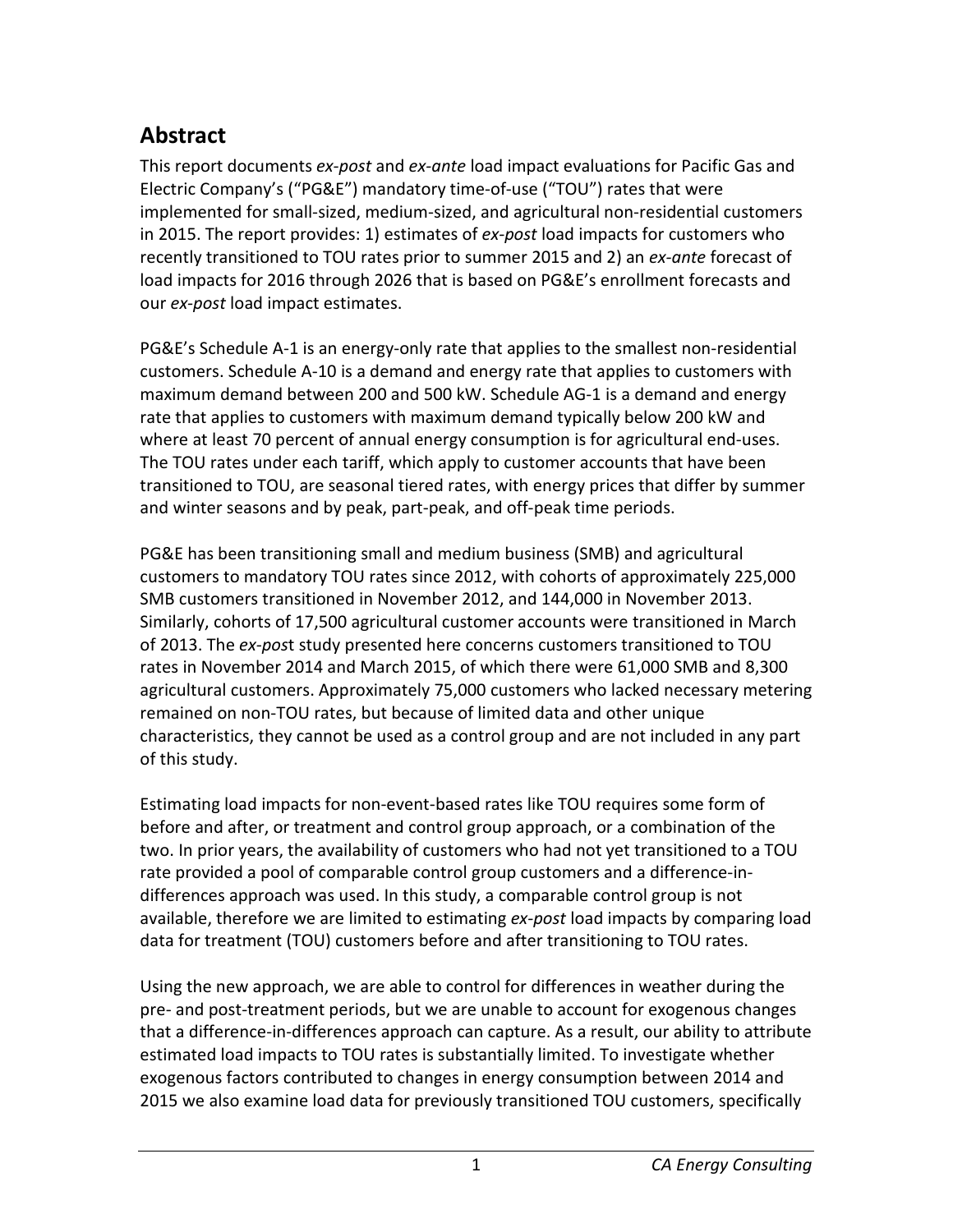those who were included in the previous year's analysis (*i.e.*, those transitioned in November 2013).

The following activities provide an overview of the approach used for this year's evaluation:

- We consider all AG-1 customers and random samples from the A-1 and A-10 customers who were newly transitioned to TOU rates in November 2014 (A-1 and A-10) or March 2015 (AG-1/AG-4);
- We perform model validation tests to identify the optimal weather variables to include in each customer group's models for summer and winter seasons;
- We estimate TOU load impacts by hour using fixed-effects panel regressions; and
- We compare 2015 load impact estimates for newly transitioned TOU customers to 2015 load impact estimates for customers that were transitioned to TOU in the prior year. This comparison provides context for current year load impact estimates.

Similar to last year's study (but in contrast to studies before that), we differentiate SMB customers by size group (*i.e.*, under 20 kW versus 20 to 200 kW) rather than tariff (*e.g*., A-1 versus A-10). This was done to conform to the manner in which PG&E forecasts customer enrollments, and examines and reports its load impacts, which is by customer size.

Our *ex-post* load impact estimates show load reductions in response to TOU rates for small and medium customers in all pricing periods ranging from 0.3 to 3.4 percent. This pattern of load reductions in all periods is not consistent with the usual expectation of TOU demand response, which is that loads would decrease in the peak period (during which the price is higher relative to an equivalent flat rate) and increase in the off-peak period (during which the price is lower relative to an equivalent flat rate). The load impacts estimated here appear to be more consistent with all-hours conservation than a response to changing price signals by time of day.

In contrast, *ex-post* load impact estimates for agricultural customers are more in line with expected responses to TOU rates. That is, there are modest load increases (ranging from 0.4 to 1.0 percent) in off-peak periods and load reductions of 2.4 percent during the peak period.

*Ex-ante* load impacts were separately developed for two sets of non-residential customers:

- *Incremental customers*. This customer group consists of customers who will be transitioned to TOU rates in the coming years, or customers who will be new to PG&E and will be placed on a TOU rate by default. The load impacts for this group will affect PG&E's system load going forward.
- *Embedded customers*. These customers have been on TOU rates in the past, so their load impacts are embedded in PG&E's system load and will not lead to additional future load changes. The embedded customer group includes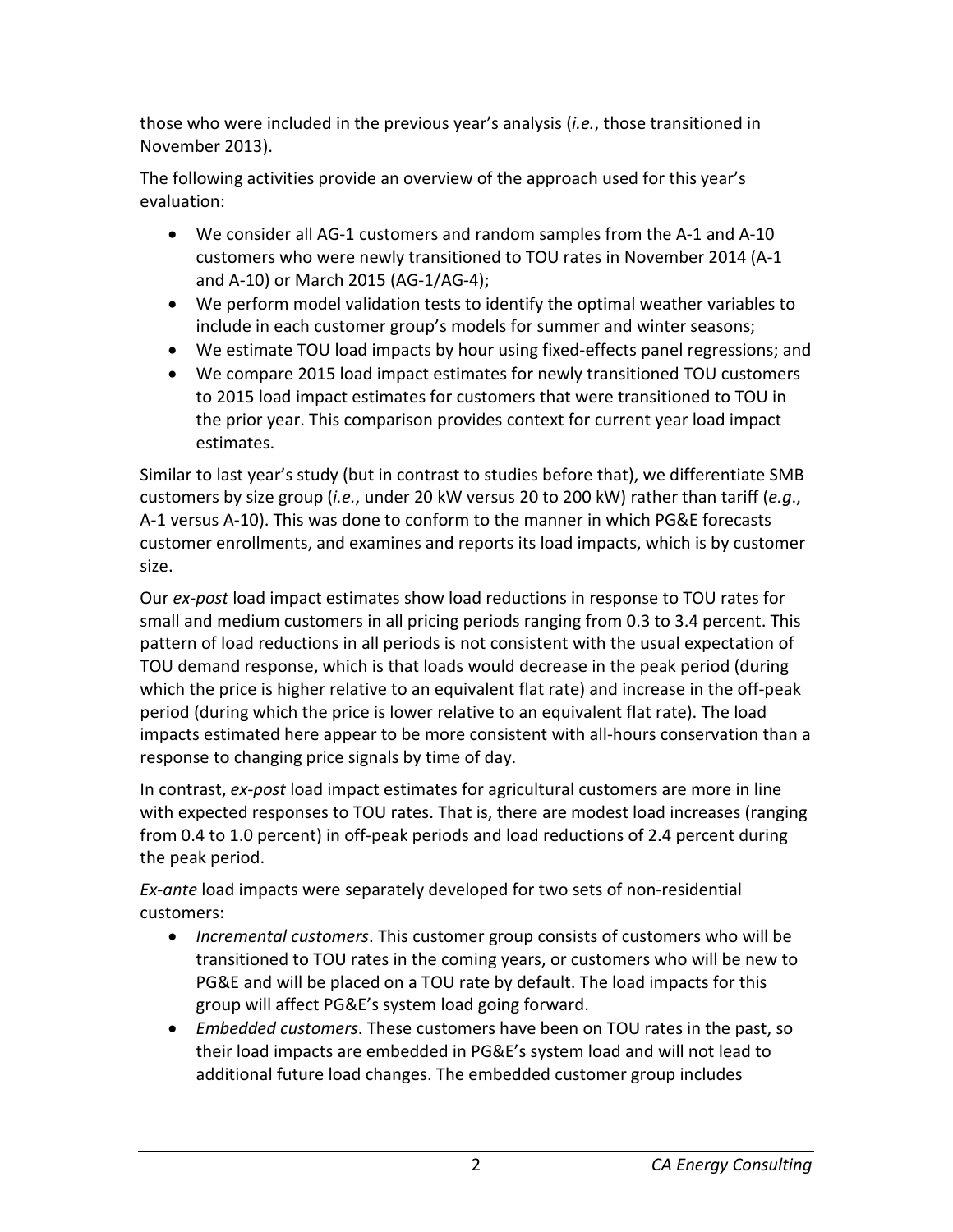customers who have been on TOU rates for many years as well as customers who were transitioned to TOU rates prior to the 2014 and 2015 program years.

Incremental customer TOU enrollments for SMB customers is approximately 39,000 in early 2016 (following the transition of customers in November 2015) and increase to approximately 76,000 by the end of 2017 (due to two transitions of agricultural customers and an additional transition of SMB customers). August peak day incremental TOU load impacts are approximately 10 MW in 2016 rising to approximately 26 MW by 2026.

In contrast to the incremental TOU load impact forecast, the *embedded* TOU load impact forecast remains constant across the forecast years. Two types of customers are present in the embedded TOU load impact forecast: customers who have been on TOU rates for many years (typically large customers on E-19 or E-20 tariffs) and customers who have been transitioned to TOU rates in recent years.

There are 480,000 service accounts in our embedded TOU load impact forecast. Of these, 80,000 represent recently transitioned service accounts while the remainder are customers who have been on TOU rates for many years. Embedded TOU load impacts range from 300 to 350 MW in summer months and are approximately 55 MW in winter months.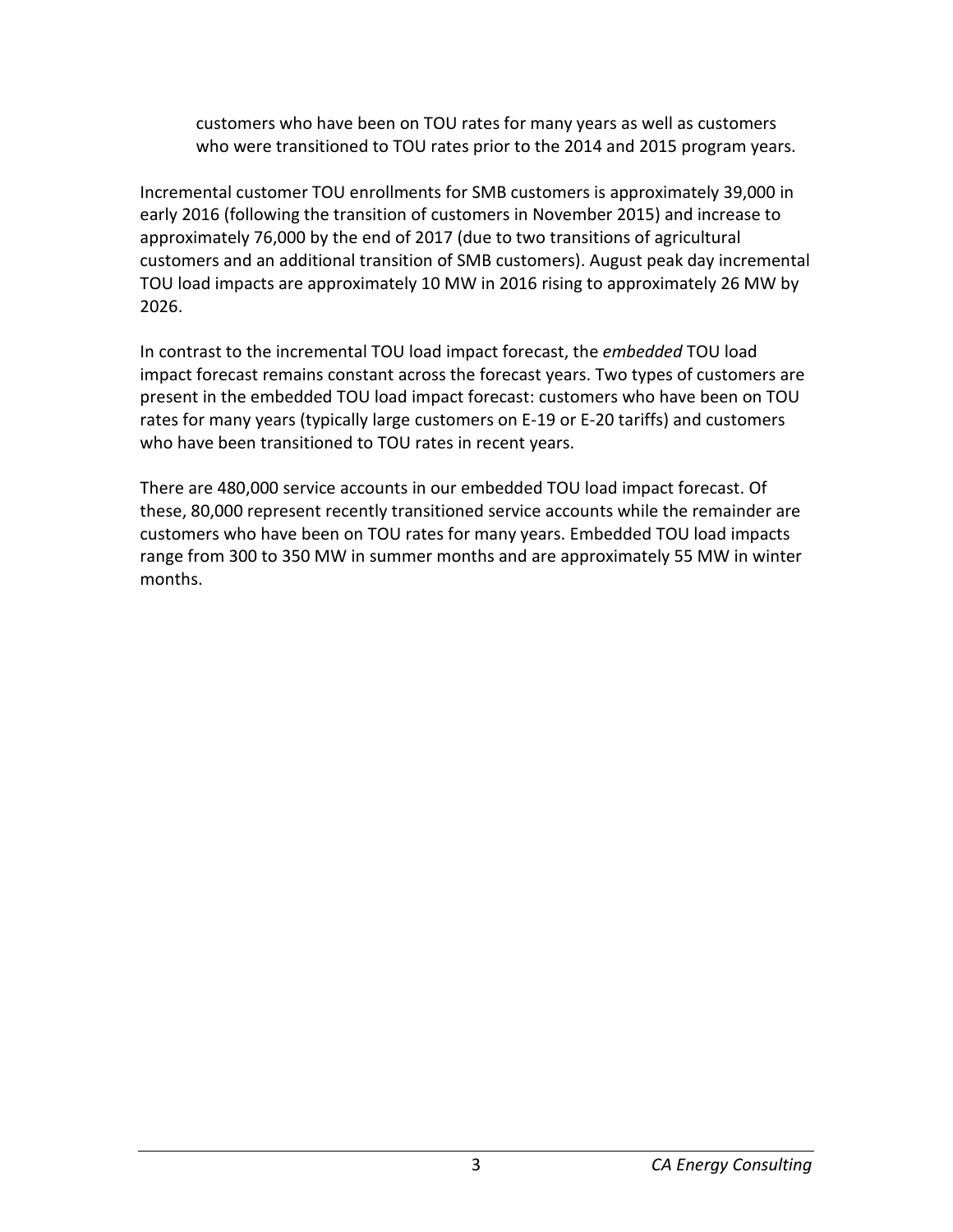# <span id="page-9-0"></span>**Executive Summary**

This report documents *ex-post* and *ex-ante* load impact evaluations for Pacific Gas and Electric Company's ("PG&E") mandatory time-of-use ("TOU") rates that were implemented for small-sized, medium-sized, and agricultural non-residential customers in 2015. The report provides: 1) estimates of *ex-post* load impacts for customers who newly transitioned to TOU rates prior to summer 2015 and 2) an *ex-ante* forecast of load impacts for 2016 through 2026 that is based on PG&E's enrollment forecasts and our *expost* load impact estimates.

The primary research questions addressed by this evaluation are:

- 1. What were the non-residential TOU load impacts for customers transitioned in late 2014 and early 2015?
- 2. How were the load impacts distributed across industry groups?
- 3. How were the load impacts distributed across CAISO local capacity areas?
- 4. What are the *ex-ante* load impacts for 2016 through 2026?

# <span id="page-9-1"></span>*ES.1 Resources covered*

PG&E's Schedule A-1 is an energy-only rate that applies to the smallest non-residential customers. Schedule A-10 is a demand and energy rate that applies to customers with maximum demand between 200 and 500 kW. Schedule AG-1 is a demand and energy rate that applies to customers with maximum demand typically below 200 kW and where at least 70 percent of annual energy consumption is for agricultural end-uses. The TOU rates under each tariff, which apply to customer accounts that have been transitioned to TOU, are seasonal tiered rates, with energy prices that differ by summer and winter seasons and by peak, part-peak, and off-peak time periods.

PG&E has been transitioning small and medium business (SMB) and agricultural customers to mandatory TOU rates since 2012, with cohorts of approximately 225,000 SMB customers transitioned in November 2012, and 144,000 in November 2013. Similarly, cohorts of 17,500 agricultural customer accounts were transitioned in March of 2013. The *ex-pos*t study presented here concerns customers transitioned to TOU rates in November 2014 and March 2015, of which there were 61,000 SMB and 8,300 agricultural customers. Approximately 75,000 customers who lacked necessary metering remained on non-TOU rates, but because of limited data and other unique characteristics, they cannot be used as a control group and are not included in any part of this study.

# <span id="page-9-2"></span>*ES.2 Evaluation Methodology*

Estimating load impacts for non-event-based rates like TOU requires some form of before and after, or treatment and control group approach, or a combination of the two. In prior years, the availability of customers who had not yet transitioned to a TOU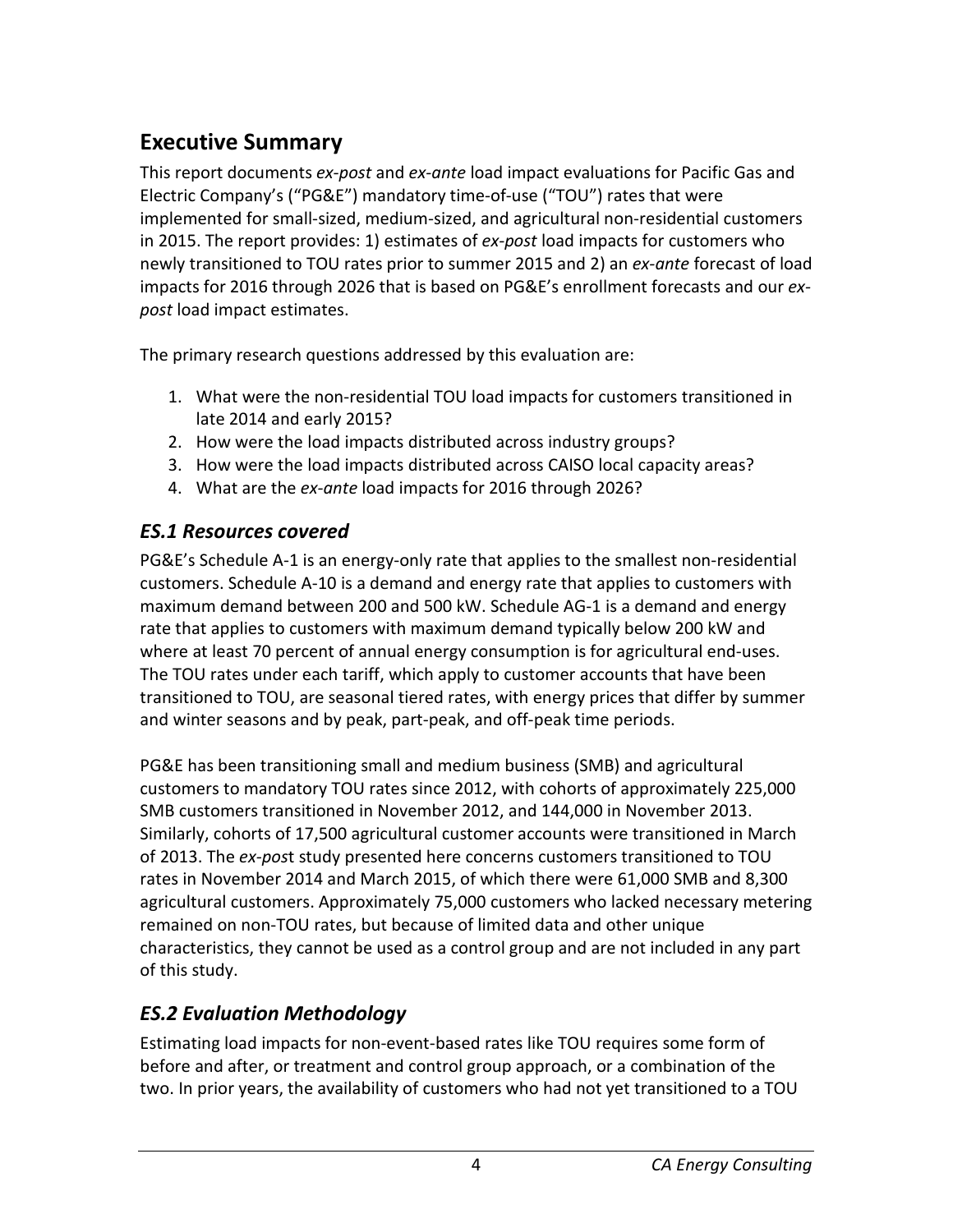rate provided a pool of comparable control group customers and a difference-indifferences approach was used. In this study, a comparable control group is not available, therefore we are limited to estimating *ex-post* load impacts by comparing load data for treatment (TOU) customers before and after transitioning to TOU rates.

Using the new approach, we are able to control for differences in weather during the pre- and post-treatment periods, but we are unable to account for exogenous changes that a difference-in-differences approach can capture. As a result, our ability to attribute estimated load impacts to TOU rates is substantially limited. To investigate whether exogenous factors are contributing to changes in energy consumption between 2014 and 2015 we also examine load data for previously transitioned TOU customers, specifically those who were included in the previous year's analysis (*i.e.*, those transitioned in November 2013).

The following activities provide an overview of the approach used for this year's evaluation:

- We consider all AG-1 customers and random samples from the A-1 and A-10 customers who were newly transitioned to TOU rates in November 2014 (A-1 and A-10) or March 2015 (AG-1/AG-4);
- We perform model validation tests to identify the optimal weather variables to include in each customer group's models for summer and winter seasons;
- We estimate TOU load impacts by hour using fixed-effects panel regressions; and
- We compare 2015 load impact estimates for newly transitioned TOU customers to 2015 load impact estimates for customers that were transitioned to TOU in the prior year. This comparison provides context for current year load impact estimates.

Similar to last year's study (but in contrast to studies before that), we differentiate SMB customers by size group (*i.e.*, under 20 kW versus 20 to 200 kW) rather than tariff (*e.g*., A-1 versus A-10). This was done to conform to the manner in which PG&E forecasts customer enrollments, and examines and reports its load impacts, which is by customer size.

# <span id="page-10-0"></span>*ES.3 Ex-post Load Impacts*

Our *ex-post* load impact estimates show load reductions in response to TOU rates for small and medium customers in all pricing periods ranging from 0.3 to 3.4 percent. This pattern of load reductions in all periods is not consistent with the usual expectation of TOU demand response, which is that loads would decrease in the peak period (during which the price is higher relative to an equivalent flat rate) and increase in the off-peak period (during which the price is lower relative to an equivalent flat rate). The load impacts estimated here appear to be more consistent with all-hours conservation than a response to changing price signals by time of day.

In contrast, *ex-post* load impact estimates for agricultural customers are more in line with expected responses to TOU rates. That is, there are modest load increases (ranging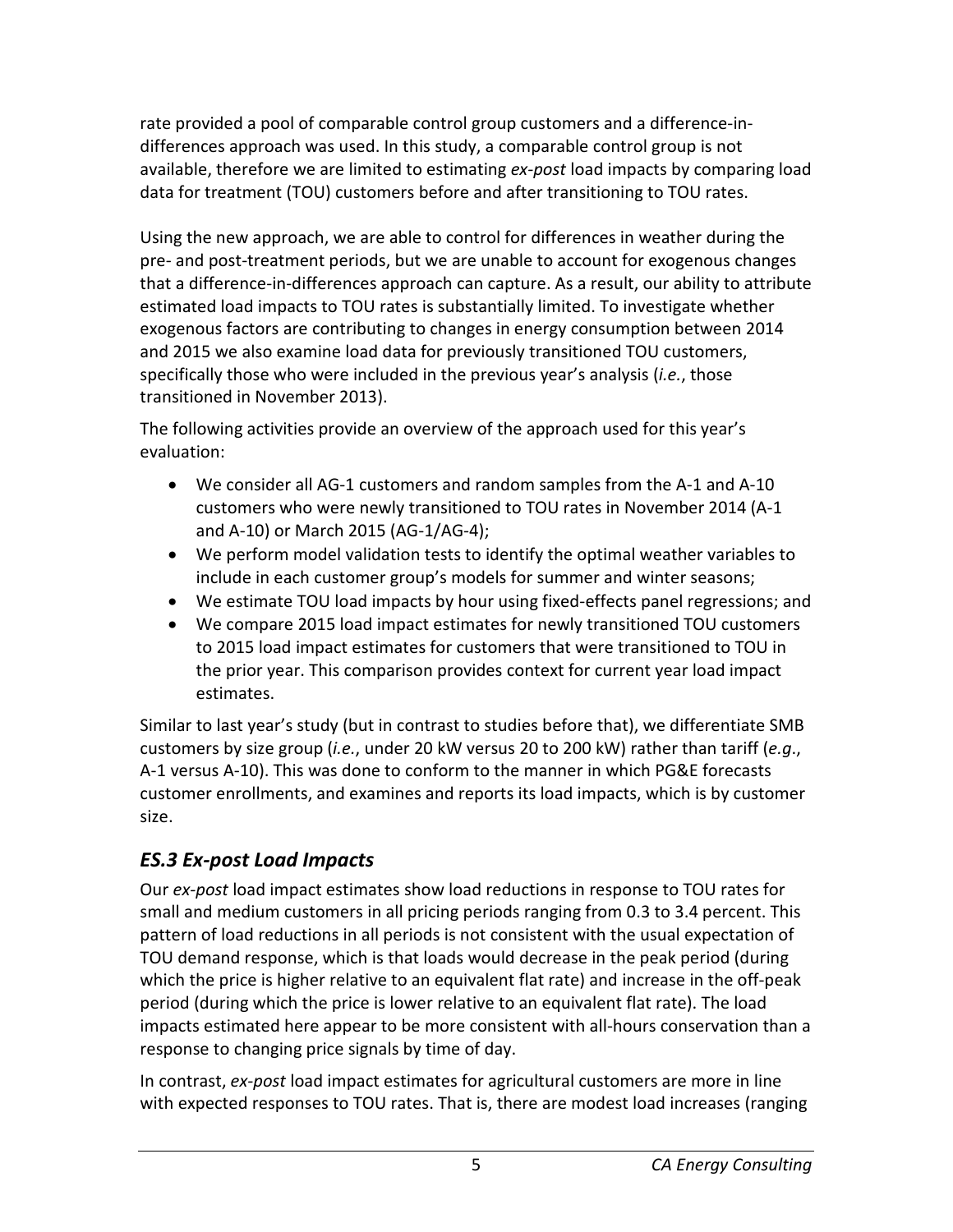from 0.4 to 1.0 percent) in off-peak periods and load reductions of 2.4 percent during the peak period.

|                           |                        |           | % Load Change:                                  |                                                 |                                        |  |
|---------------------------|------------------------|-----------|-------------------------------------------------|-------------------------------------------------|----------------------------------------|--|
| <b>TOU Pricing Period</b> |                        |           | <b>Small</b><br><b>Business</b><br>(Under 20kW) | <b>Medium</b><br><b>Business (20-</b><br>200kW) | <b>Agricultural</b><br><b>Business</b> |  |
|                           |                        | Peak      | $-2.9%$                                         | $-2.1%$                                         | $-2.4%$                                |  |
|                           | Weekdays               | Part-Peak | $-2.6%$                                         | $-1.8%$                                         | --                                     |  |
| Summer                    |                        | Off-Peak  | $-2.1%$                                         | $-1.3%$                                         | 1.0%                                   |  |
|                           | Weekends &<br>Holidays | Off-Peak  | $-2.4%$                                         | $-1.5%$                                         | 0.4%                                   |  |
|                           | Weekdays               | Part-Peak | $-2.4%$                                         | $-0.5%$                                         | --                                     |  |
| Non-Summer                |                        | Off-Peak  | $-2.4%$                                         | $-0.3%$                                         | --                                     |  |
|                           | Weekends &<br>Holidays | Off-Peak  | $-3.4%$                                         | $-0.9%$                                         |                                        |  |

<span id="page-11-1"></span>**Table ES.1: Small and Medium Business Customer Estimated TOU Load Impacts**

## <span id="page-11-0"></span>*ES.4 Ex-ante Load Impacts*

*Ex-ante* load impacts were separately developed for two sets of non-residential customers:

- *Incremental customers*. This customer group consists of customers who will be transitioned to TOU rates in the coming years, or customers who will be new to PG&E and will be placed on a TOU rate by default. The load impacts for this group will affect PG&E's system load going forward.
- *Embedded customers*. These customers have been on TOU rates in the past, so their load impacts are embedded in PG&E's system load and will not lead to additional future load changes. The embedded customer group includes customers who have been on TOU rates for many years as well as customers who were transitioned to TOU rates prior to the 2013 and 2014 program years.

#### *Incremental TOU load impacts*

There are three sources of incremental TOU load impacts in the forecast period:

- Transitions of SMB customers in November 2015 and November 2016;
- Transitions of agricultural customers in March 2016 and March 2017; and
- The addition of new customers over time, which are now defaulted directly to TOU rates.

In each of these cases, *ex-post* load impacts serve as the basis for the per-customer load impacts within size group and LCA. For the SMB customers, we use the 2015 *ex-post* load impacts associated with customers transitioned in November 2014. For agricultural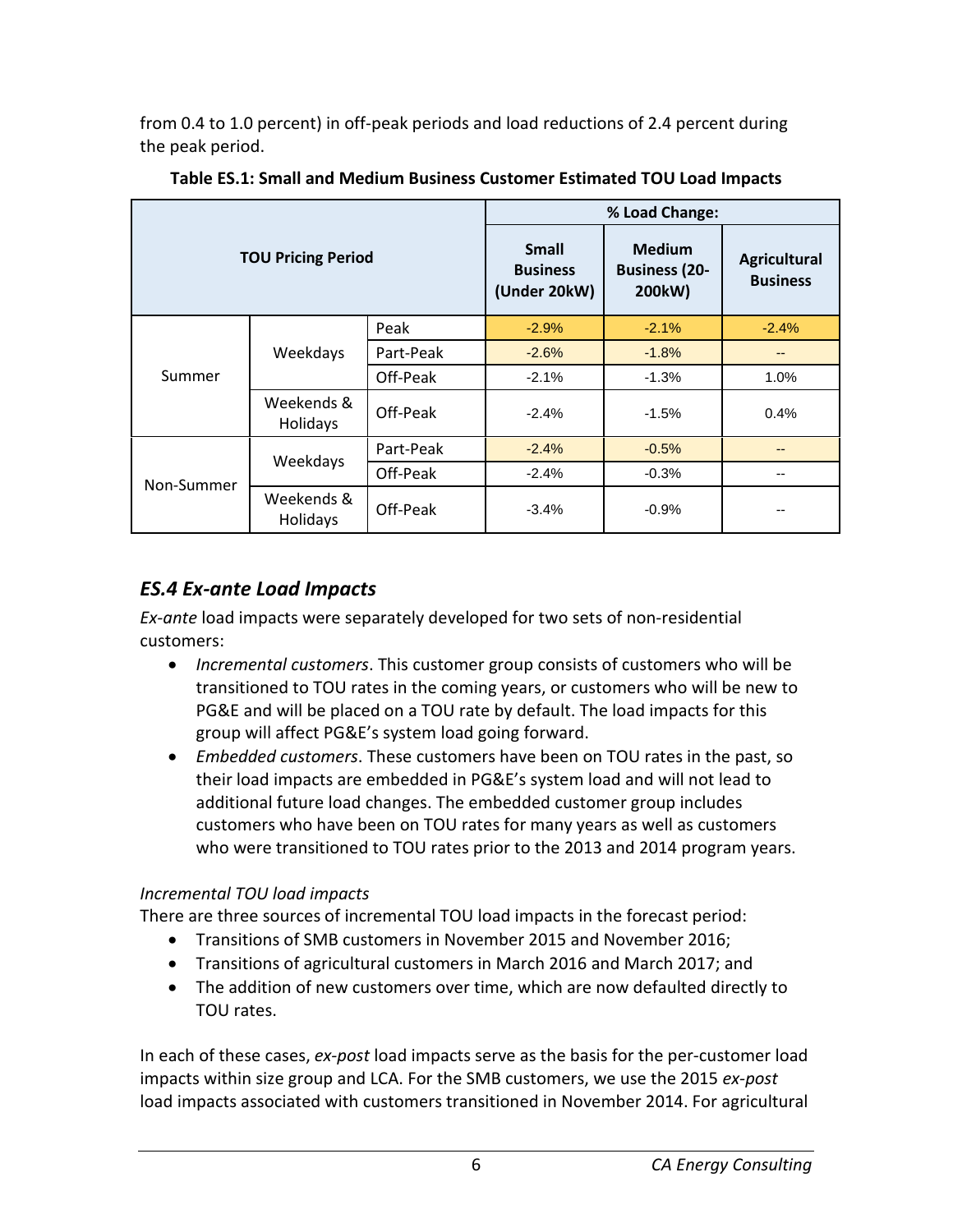customers, we use the 2015 *ex-post* load impacts estimated for customers transitioned in March 2015.

Incremental customer TOU enrollments for SMB customers is approximately 39,000 in early 2016 (following the transition of customers in November 2015) and increase to approximately 76,000 by the end of 2017 (due to two transitions of agricultural customers and an additional transition of SMB customers). Figure ES.1 shows the hourly incremental load impact for each August in the forecast period, for each weather scenario and small and medium customer groups. Incremental load impacts for agricultural customers (not pictured) are approximately 0.3 MW in August 2016 and rise to 1.1 MW after the March 2017 transition to TOU rates and remain constant going forward.

20.0 18.0  $(MW)$ 16.0 Total Load Impact (MW) 14.0 Impact 12.0 10.0 Total Load 8.0 6.0 4.0 2.0  $0.0$ 2016 2017 2018 2019 2020 2021 2022 2023 2024 2025 2026 Forecast Year Medium CAISO 1-in-10 Medium CAISO 1-in-2 Medium Utility 1-in-10 Medium Utility 1-in-2 Small CAISO 1-in-10 Small CAISO 1-in-2 Small Utility 1-in-10 Small Utility 1-in-2

<span id="page-12-0"></span>**Figure ES.1: August Peak Day** *Ex-ante* **Incremental TOU Load Impacts by Group and Weather Scenario**

## *Embedded TOU load impacts*

In contrast to the incremental TOU load impact forecast, the embedded TOU load impact forecast remains constant across the forecast years. That is, there is assumed to be a set of currently enrolled customers that have embedded TOU load impacts (meaning they are already reflected in the customer's load profile and, by extension, PG&E's system load profile), and those load impacts are carried forward through the forecast period.

Two types of customers are present in the embedded TOU load impact forecast: customers who have been on TOU rates for many years (typically large customers on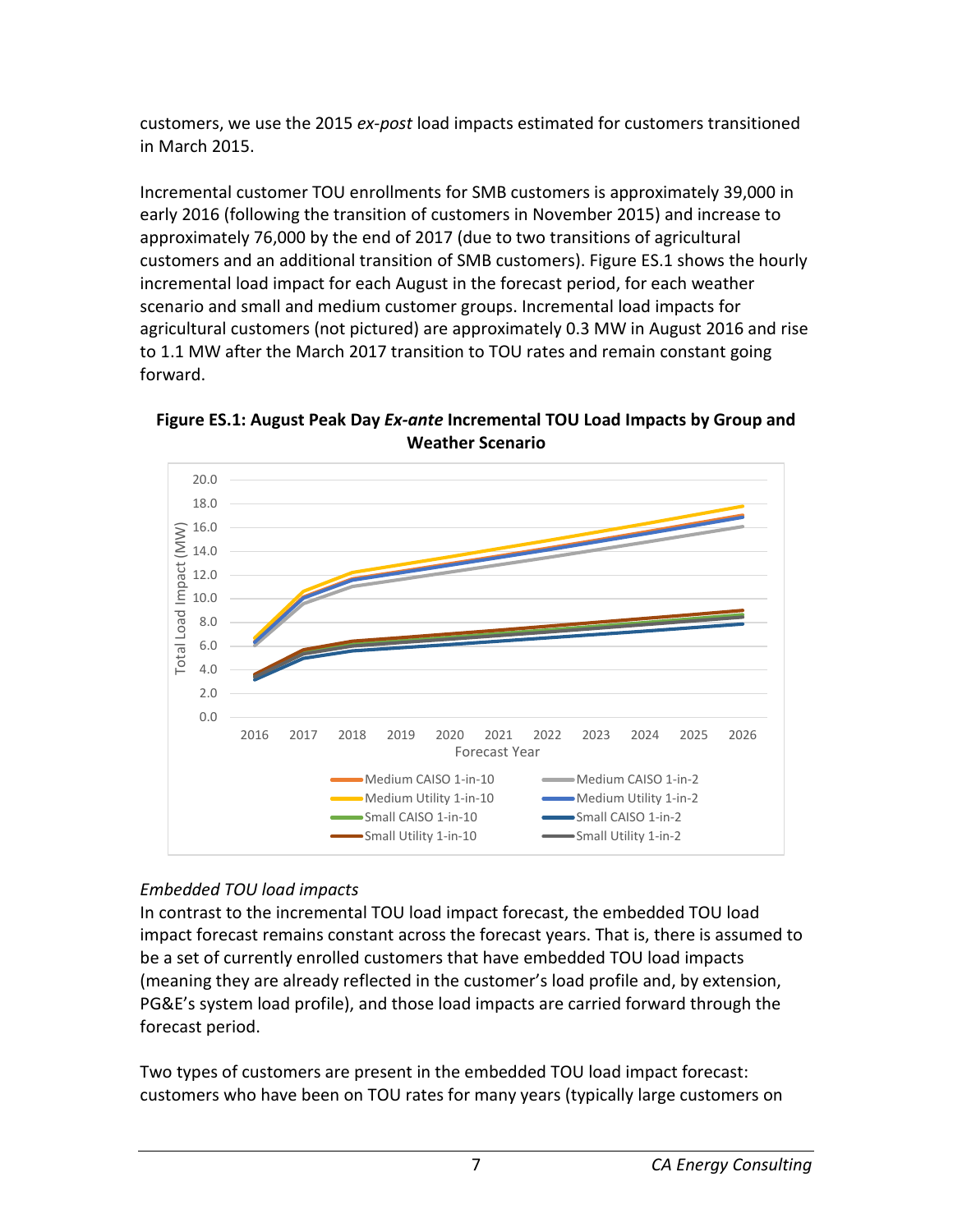E-19 or E-20 tariffs) and customers who have been transitioned to TOU rates in recent years. A description of our *ex-ante* methods for each group follows.

For the customers who have been on TOU rates for many years, we cannot estimate *expost* load impacts because these customers have not been observed on non-TOU rates. Therefore, load impacts for these customers have been simulated using existing studies of TOU demand response. For consistency across studies, we have carried forward the analysis of these customers from previous studies (conducted following the 2013 and 2014 program year). When evaluating the 2014 program year, we needed to adjust the 2013 forecast to account for changes in the *ex-ante* weather scenarios. That is, PG&E updated its 1-in-2 and 1-in-10 weather definitions prior to that analysis and also added scenarios that correspond to CAISO-coincident conditions. These adjustments were made by adjusting the cell-specific load profiles to account for differences in *ex-ante* weather conditions, where the amount of the adjustment is based on cell-specific estimates of the effect of weather (daily cooling and heating degree hours) on loads.

For the recently transitioned customers, the *ex-ante* load impacts are based on our SMB *ex-post* forecast for customers transitioned in November 2014. The methods follow those used to develop the incremental TOU load impact forecast described in Section 7.1, but applying a different set of enrollments.

There are 480,000 service accounts in our embedded TOU load impact forecast. Of these, 80,000 represent recently transitioned service accounts while the remainder are customers who have been on TOU rates for many years.

Figure ES.2 shows the monthly embedded TOU load impacts for each weather scenario. The load impacts are averaged across 1:00 to 6:00 p.m. for April through October and 4:00 to 9:00 p.m. for November through March. Summer load impacts range from 300 to 350 MW and winter load impacts are approximately 55 MW. As expected, the utilityspecific 1-in-10 peak day load impacts are the highest in the summer.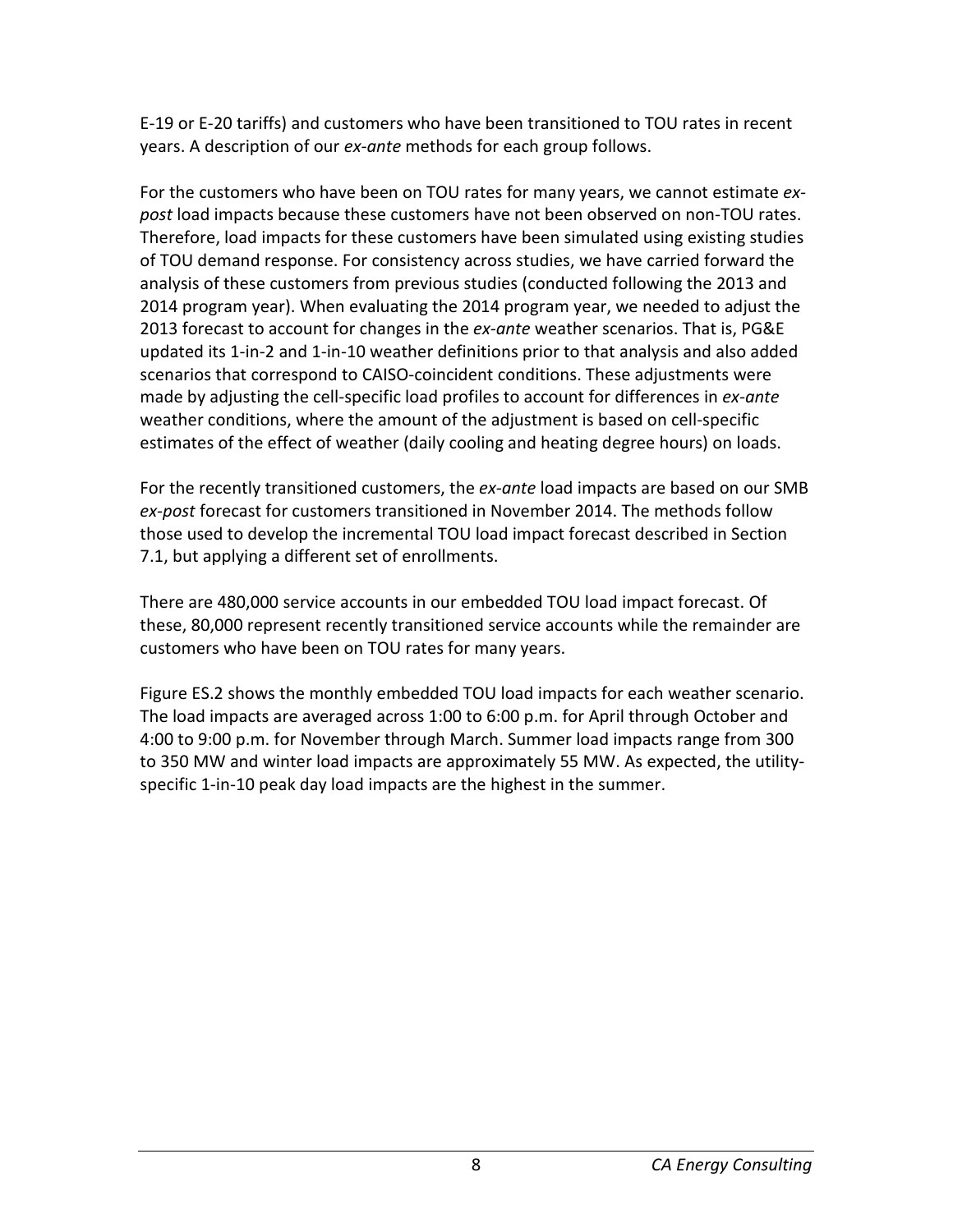<span id="page-14-0"></span>

**Figure ES.2: Embedded TOU Load Impacts by Month and Weather Scenario**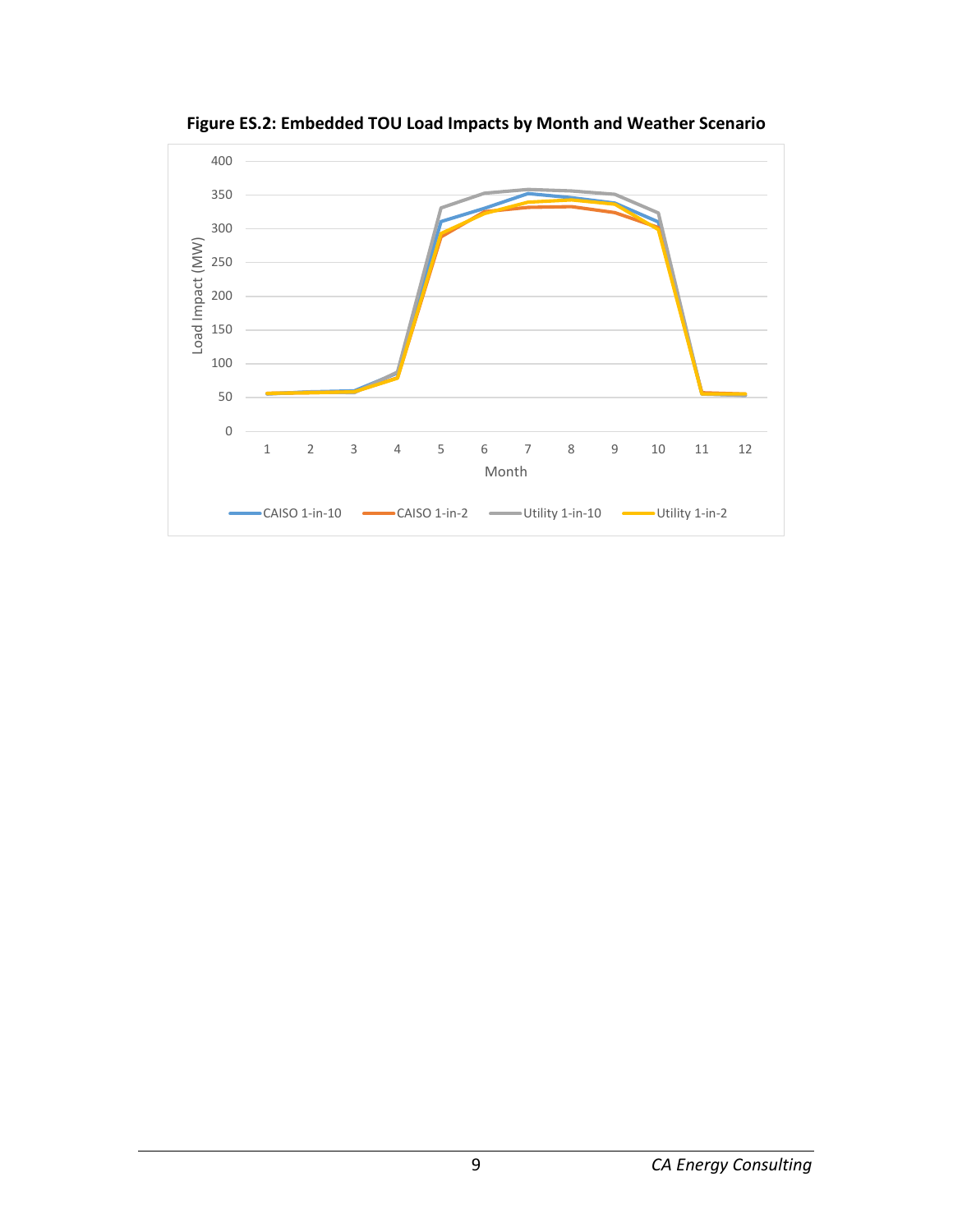# <span id="page-15-0"></span>**1. Introduction and Purpose of the Study**

This report documents *ex-post* and *ex-ante* load impact evaluations for Pacific Gas and Electric Company's ("PG&E") mandatory time-of-use ("TOU") rates that were implemented for small-sized, medium-sized, and agricultural non-residential customers in 2015. The report provides: 1) estimates of *ex-post* load impacts for customers who newly transitioned to TOU rates prior to summer 2015 and 2) an *ex-ante* forecast of load impacts for 2016 through 2026 that is based on PG&E's enrollment forecasts and our *expost* load impact estimates.

The primary research questions addressed by this evaluation are:

- 1. What were the non-residential TOU load impacts for customers transitioned in late 2014 and early 2015?
- 2. How were the load impacts distributed across industry groups?
- 3. How were the load impacts distributed across CAISO local capacity areas?
- 4. What are the *ex-ante* load impacts for 2016 through 2026?

The report is organized as follows. Section 2 contains a description of the TOU rates and the transition process; Section 3 describes the methods used in the study; Sections 4 through 6 contain detailed *ex-post* load impact results for *small*, *medium*, and *agricultural* commercial and industrial customers transitioned in late 2014 and early 2015, respectively; Section 7 describes the *ex-ante* load impact forecast; Section 8 contains descriptions of differences in various scenarios of *ex-post* and *ex-ante* load impacts; and Section 9 provides recommendations. Appendix A contains an assessment of the validity of the study.

# <span id="page-15-1"></span>**2. Description of the Rates and Transition Process**

This section provides details on the relevant non-residential TOU rates and the process used to transition customers to those rates. Included in this study are small and medium business customers, which PG&E defines as customer accounts with maximum demands of less than 20 kW (small) and 20 to 200 kW (medium). The majority of these customers fall under Schedule A-1, while some of the larger accounts fall under A-10. Small nonresidential agricultural customers who transitioned from the AG-1 rate to the AG-4 TOU rate are also included.

# <span id="page-15-2"></span>*2.1 TOU Rate Descriptions*

PG&E's Schedule A-1 is an energy-only rate that applies to the smallest non-residential customers. Schedule A-10 is a demand and energy rate that applies to customers with maximum demand between 200 and 500 kW. Schedule AG-1 is a demand and energy rate that applies to customers with maximum demand typically below 200 kW and where at least 70 percent of annual energy consumption is for agricultural end-uses. The TOU rates under each tariff, which apply to customer accounts that have been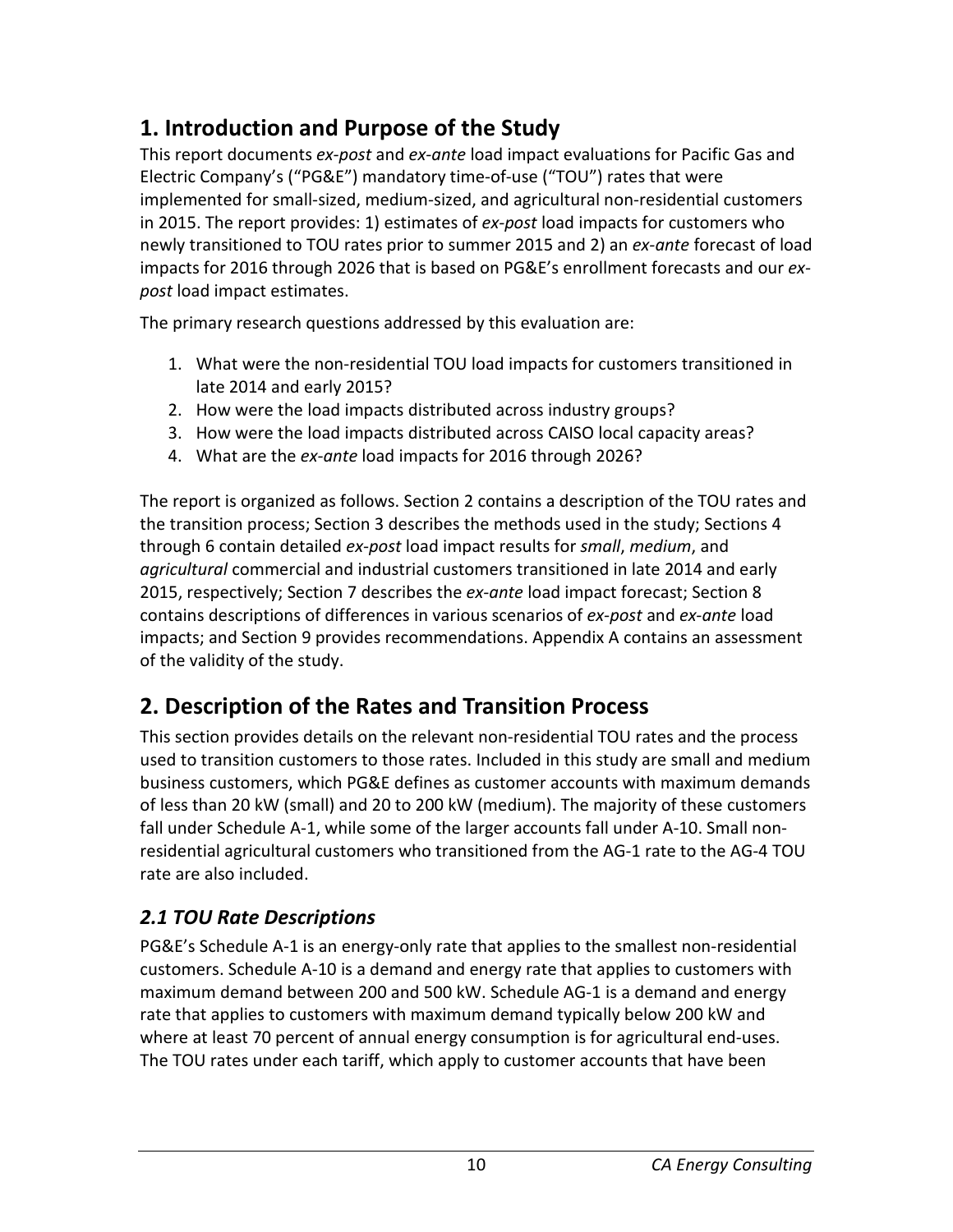transitioned to TOU, are seasonal tiered rates, with energy prices that differ by summer and winter seasons and by peak, part-peak, and off-peak time periods. $<sup>1</sup>$  $<sup>1</sup>$  $<sup>1</sup>$ </sup>

Figure 2.1 illustrates the TOU and non-TOU energy prices (\$/kWh) that apply in summer months for the A-1 tariff (the winter rate does not have a peak period).<sup>[2](#page-16-2)</sup> The figure shows the timing of the TOU periods, including the split morning and evening part-peak periods, as well as the level of prices in each period. As shown in the figure, the TOU price differentials relative to the non-TOU price (horizontal straight line) are relatively small. The peak and part-peak prices are 9 percent and 5 percent greater than the non-TOU price, respectively, while the off-peak price is 7 percent lower. Such small price differentials provide relatively small incentives to customers to reduce or shift load from peak and part-peak periods.

<span id="page-16-0"></span>

**Figure 2.1: Summer TOU and Non-TOU Energy Prices by Time Period –** *A-1*

The non-TOU version of the A-10 tariff has a flat energy price, while the TOU version has the same type of seasonal, three-tier energy prices as the A-1 tariff. However, both versions also have demand charges (\$/kW) that apply to the customer's maximum

<span id="page-16-2"></span><span id="page-16-1"></span> $1$  The TOU tariffs define the summer period as May through October and the winter period as November through April. The AG-4 agriculture TOU rate does not have a part-peak period in the summer season.<br><sup>2</sup> Prices effective June 1, 2015 to August 31, 2015.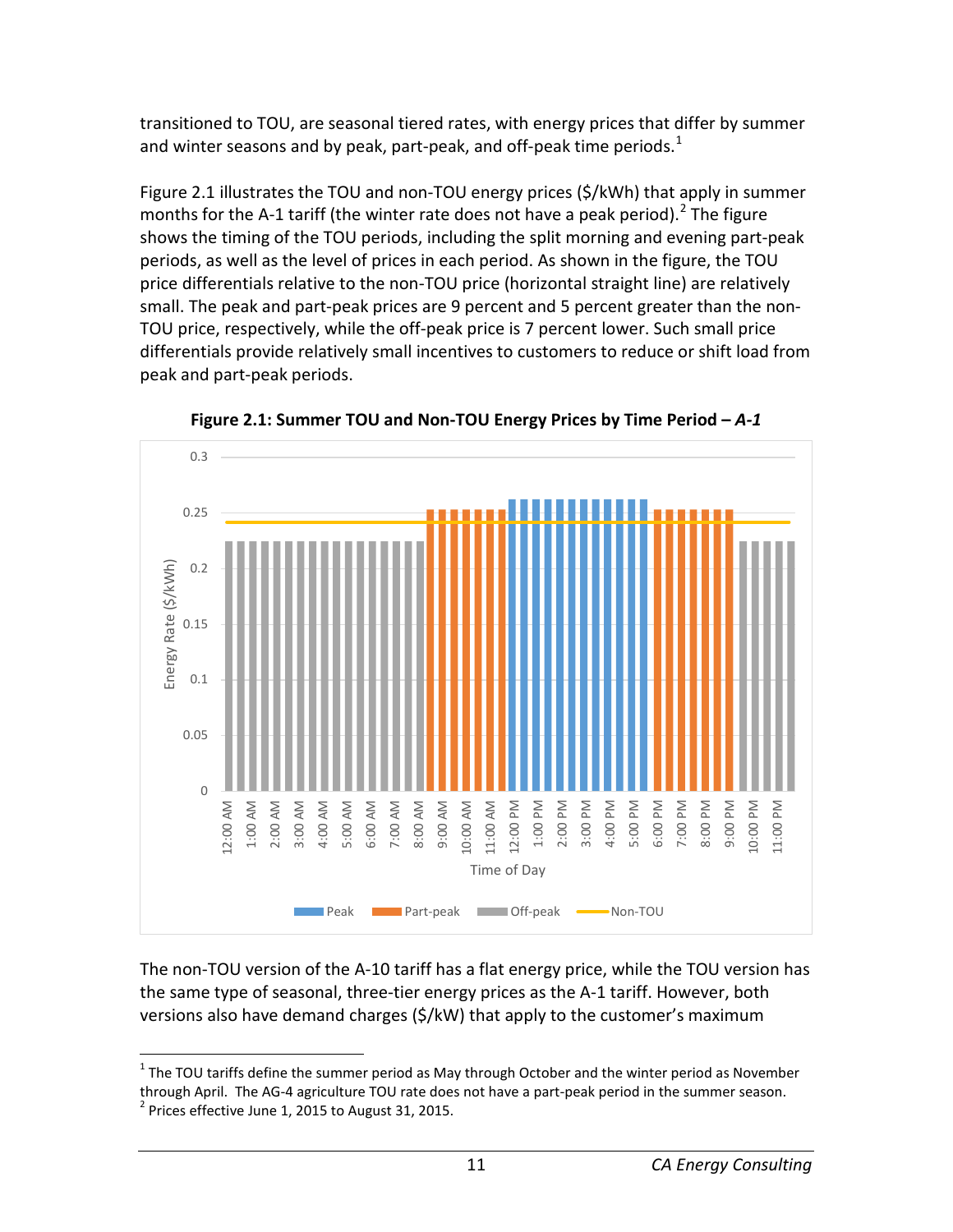demand.<sup>[3](#page-17-0)</sup> To provide a single metric for comparing the two versions of the A-10 tariff, it is useful to convert the demand charge into an "effective energy charge", or EEC, which may then be added to the energy charges. The EEC concept follows the logic that even though the demand charge is nominally applied to the single hour of highest demand in a month, the customer is uncertain about when that hour will occur, which effectively converts the identification of the hour of maximum demand into a probabilistic event.

From customers' perspectives, the hour of maximum demand is most likely to occur sometime during the time period in which their hourly load tends to be greatest. As an approximation, for most customers, that is most likely to occur during the peak period, or, somewhat less likely, in the part-peak period. For purposes of illustration, we assume that the hour of maximum demand is equally likely to occur in any hour of either the peak or part-peak period, and that it is more likely (60%) to occur in the peak rather than part-peak period. After "spreading" the demand charge across the peak and partpeak period under those assumptions, and adding the energy prices, we obtain the pattern of effective energy charges shown in Figure 2.2.

Note first that after accounting for the likelihood of setting the maximum demand in particular hours, even the *non-TOU* version of the A-10 tariff has an EEC that varies by time period. Because the energy prices under the *TOU version* vary by time period, that version has somewhat greater variation across time periods than the non-TOU version, in a pattern somewhat like that for A-1. Also like A-1, the differentials between the peak and part-peak EECs for the TOU and non-TOU versions are modest (8 percent and 5 percent for the peak and part-peak periods respectively).

<span id="page-17-0"></span><sup>&</sup>lt;sup>3</sup> The same demand charges are applied under non-TOU and TOU versions of the A-10 tariff. Demand charges vary by voltage level. The secondary voltage demand charge is \$16.23 per kW in the summer period and \$8.00 in the winter period (effective June 1, 2015 to August 31, 2015).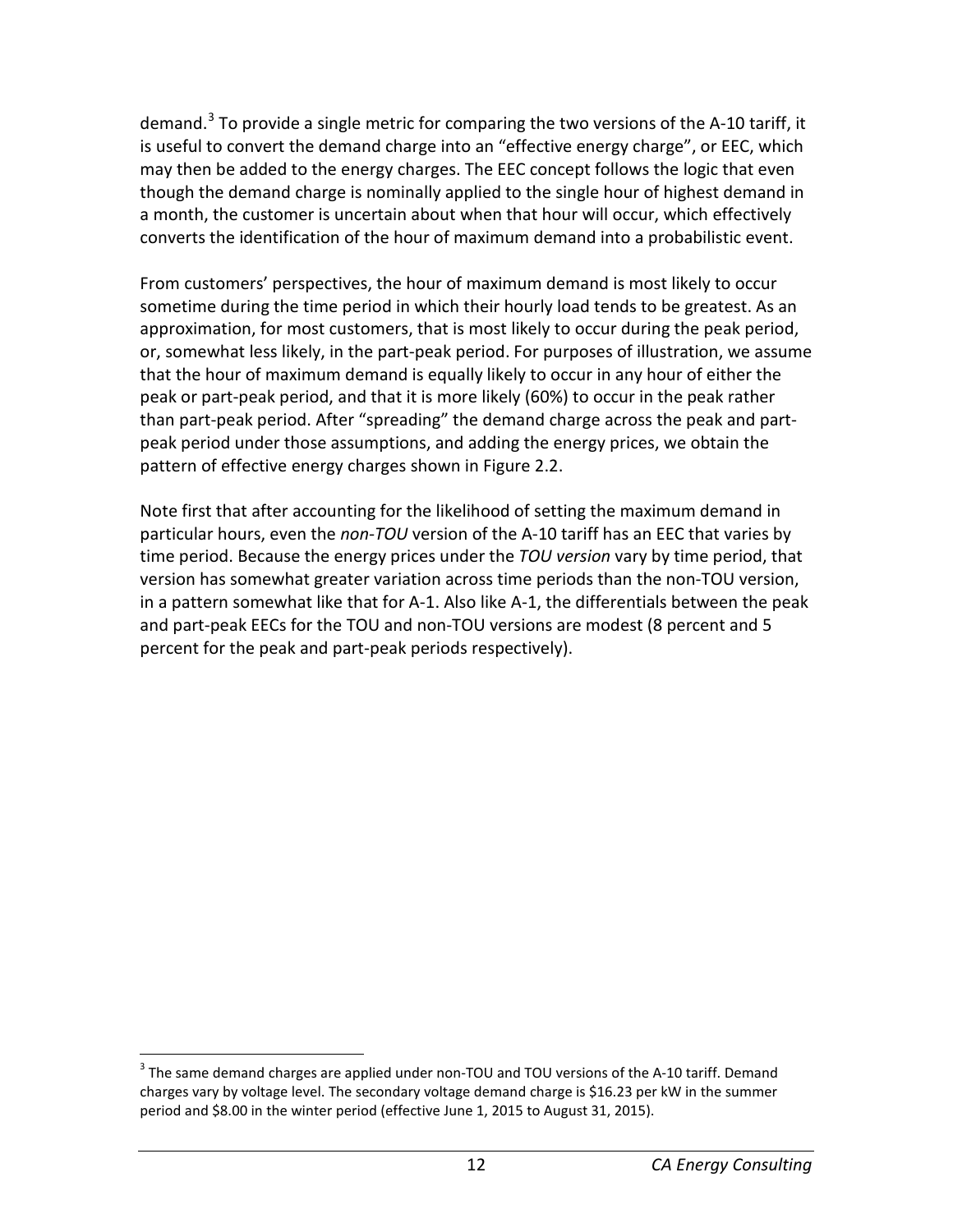

<span id="page-18-0"></span>**Figure 2.2: Summer TOU and Non-TOU** *Effective Energy Charges* **by Time Period –** *A-10*

The rate structures of the AG-1 tariff have similar features to the A-10 tariff in that they have demand and energy rates. The TOU version of AG-1 (AG-4) is a two-tier seasonal rate, with a summer peak period from noon to 6:00 pm and winter partial-peak period from 8:30 am to 9:30 pm. Figure 2.3 shows the summer EECs associated with the AG-1 and AG-4 tariffs. One notable difference between the calculations of EECs for AG-4 relative to A-10 described above is the way in which demand charges are "spread" across hours. Because the majority of agricultural customers who transitioned to TOU rates in March 2015 went from the AG-1A to AG-4A rate, which both apply demand charges based on connected load, the demand charge is evenly distributed across all hours. <sup>[4](#page-18-1)</sup> As a result, the EEC for AG-1 is constant throughout the day and is represented in Figure 2.3 by the gray line. The AG-4 peak and off-peak prices are represented by the blue and orange bars, respectively.<sup>[5](#page-18-2)</sup> Differentials between the peak and part-peak EECs for the TOU and non-TOU rates are not as modest as they were for A-1 and A10.

<span id="page-18-1"></span><sup>&</sup>lt;sup>4</sup> The small share of customers that did not transition to the AG-4A rate in March 2015 went from the AG-1B to AG-4B rate, which apply demand charges based on maximum demand, much like the A-10 rate structure.

<span id="page-18-2"></span><sup>&</sup>lt;sup>5</sup> Note that because the demand charges are evenly distributed across hours, the peak to off-peak price differentials are solely due to differences in peak to off-peak energy prices.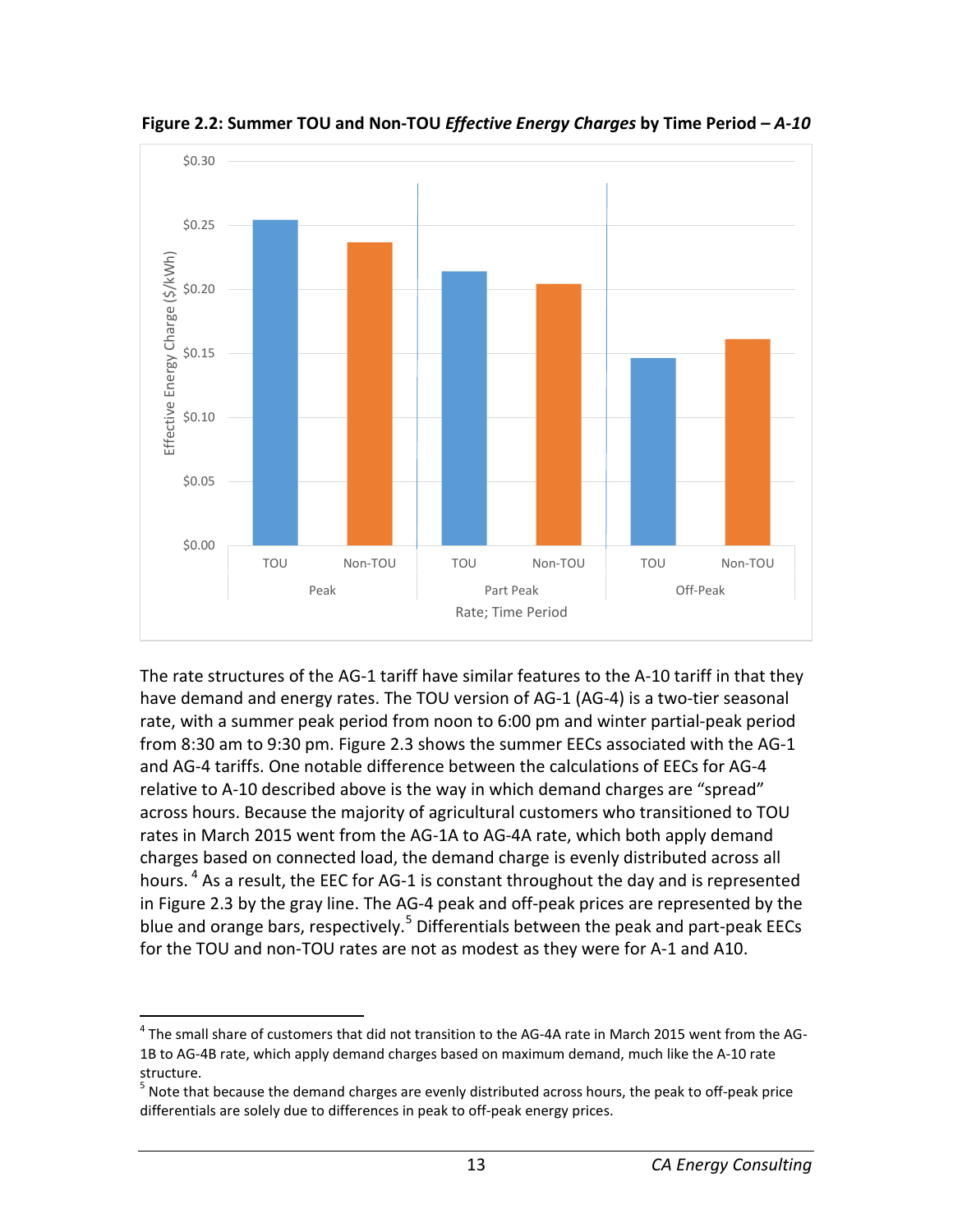Specifically, the peak TOU EEC is 56 percent higher than the non-TOU peak EEC and the off-peak TOU EEC is 31 percent lower.



<span id="page-19-1"></span>**Figure 2.3: Summer TOU and Non-TOU Energy Prices by Time Period –** *AG-1/AG-4*

# <span id="page-19-0"></span>*2.2 Transition Process*

PG&E has been transitioning small and medium business (SMB) and agricultural customers to mandatory TOU rates since 2012, with cohorts of approximately 225,000 SMB customers transitioned in November 2012, and 144,000 in November 2013. Similarly, cohorts of 17,500 agricultural customer accounts were transitioned in March of 2013. The *ex-pos*t study presented here concerns customers transitioned to TOU rates in November 2014 and March 2015, of which there were 61,000 SMB (November 2014) and 8,300 agricultural customers. Approximately 75,000 customers who lacked necessary metering remained on non-TOU rates, but because of limited data and other unique characteristics, they cannot be used as a control group and are not included in any part of this study.

In order to assess differences in load impacts across customer types, the transitioned customers were categorized according to eight industry types, defined according to their applicable two-digit North American Industry Classification System (NAICS) codes:

1. Agriculture, Mining and Oil and Gas, Construction: 11, 21, 23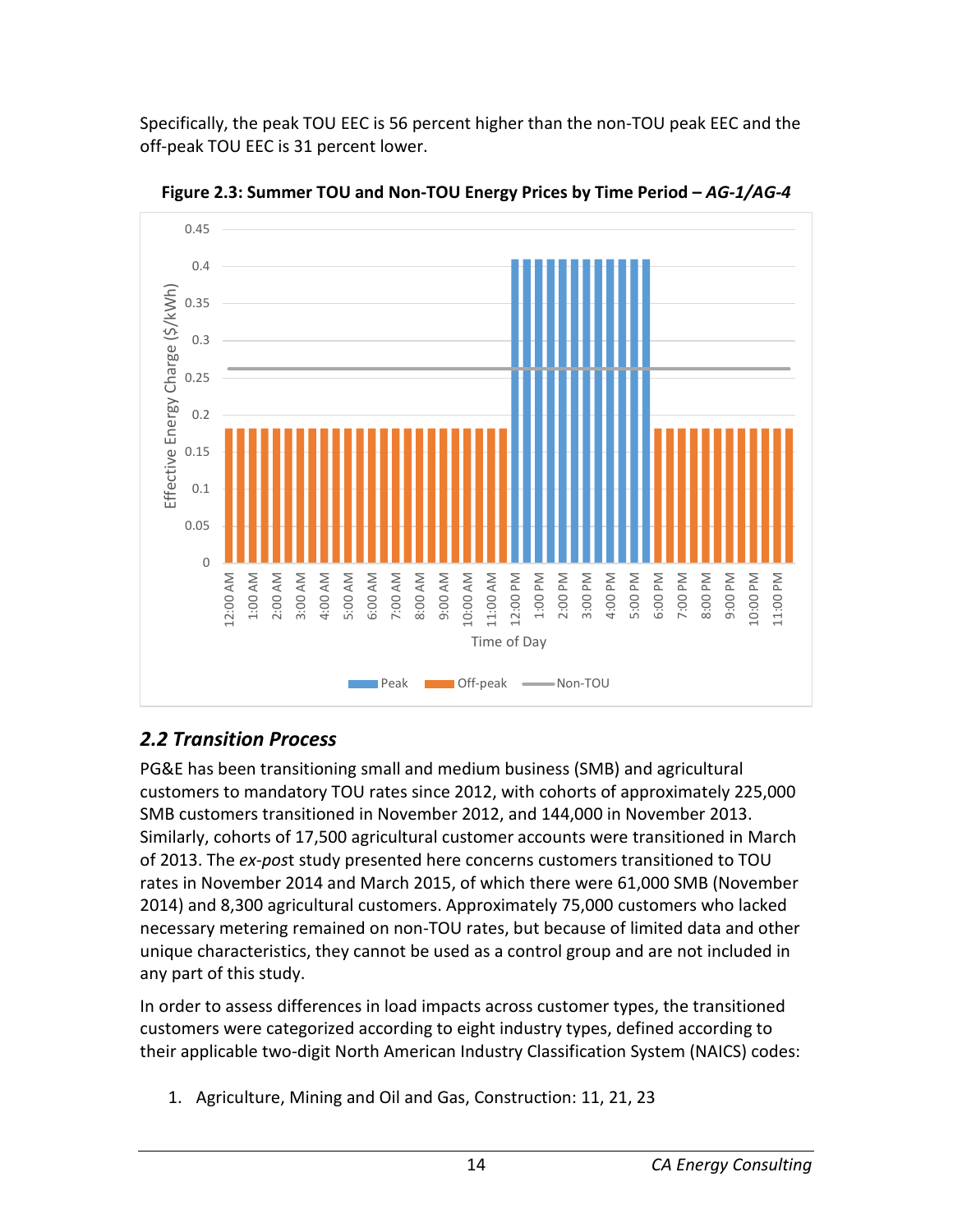- 2. Manufacturing: 31-33
- 3. Wholesale, Transport, other Utilities: 22, 42, 48-49
- 4. Retail stores: 44-45
- 5. Offices, Hotels, Finance, Services: 51-56, 62, 72
- 6. Schools: 61
- 7. Entertainment, Other services and Government: 71, 81, 92
- 8. Other or unknown.

In addition, PG&E provided information regarding the CAISO Local Capacity Area (LCA) in which the customer resides (if any).  $6\overline{6}$  $6\overline{6}$ 

# <span id="page-20-0"></span>**3. Study Methodology**

This section describes the methodology used to estimate TOU load impacts for those customer accounts that were newly transitioned to TOU prior to the summer of 2015.

Estimating load impacts for non-event-based rates like TOU requires some form of before and after, or treatment and control group approach, or a combination of the two. In prior years, the availability of customers who had not yet transitioned to a TOU rate provided a pool of comparable control group customers and a difference-indifferences approach was used. In this study, a comparable control group is not available, therefore we are limited to estimating *ex-post* load impacts by comparing load data for treatment (TOU) customers before and after transitioning to TOU rates.

Using the new approach, we are able to control for differences in weather during the pre- and post-treatment periods, but we are unable to account for exogenous changes that a difference-in-differences approach can capture. As a result, our ability to attribute estimated load impacts to TOU rates is substantially limited. To investigate whether exogenous factors are contributing to changes in energy consumption between 2014 and 2015 we also examine load data for previously transitioned TOU customers, specifically those who were included in last year's analysis (*i.e.*, transitioned in November 2013).

The following activities provide an overview of the approach used for this year's evaluation:

• We consider all AG-1 customers and random samples from the A-1 and A-10 customers who were newly transitioned to TOU rates in November 2014 (A-1 and A-10) or March 2015 (AG-1/AG-4);

<span id="page-20-1"></span> $6$  Local Capacity Area (or LCA) refers to a CAISO-designated load pocket or transmission constrained geographic area for which a utility is required to meet a Local Resource Adequacy capacity requirement. There are currently seven LCAs within PG&E's service area. In addition, PG&E has many accounts that are not located within any specific LCA.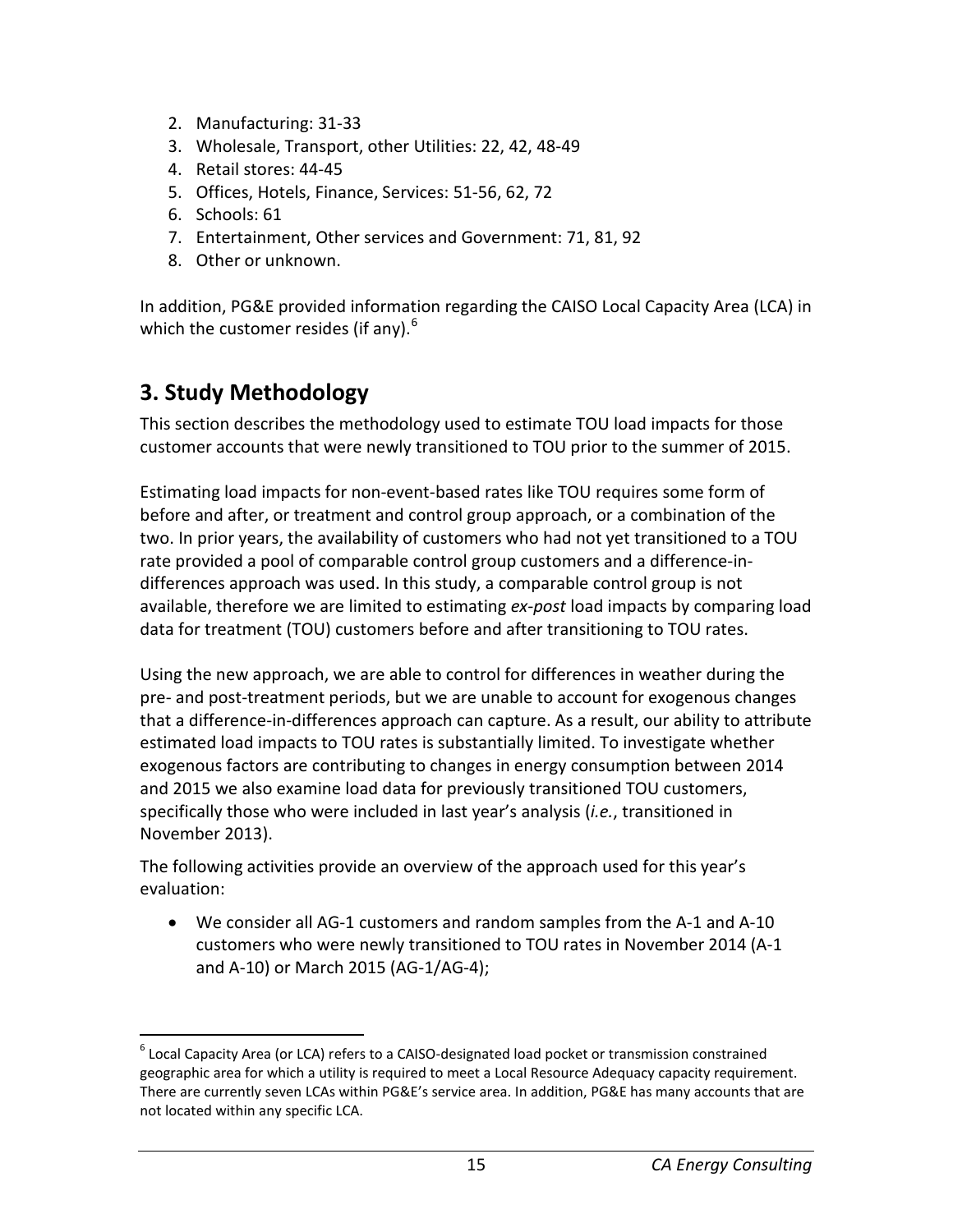- We perform model validation tests to identify the optimal weather variables to include in each customer group's models for summer and winter seasons;
- We estimate TOU load impacts by hour using fixed-effects panel regressions.
- We compare 2015 load impact estimates for newly transitioned TOU customers to 2015 load impact estimates for customers that were transitioned to TOU in the prior year. This comparison provides context for current-year load impact estimates.

Similar to last year's study (but in contrast to studies before that), we differentiate SMB customers by size group (*i.e.*, under 20 kW versus 20 to 200 kW) rather than tariff (*e.g*., A-1 versus A-10). This was done to conform to the manner in which PG&E forecasts customer enrollments, and examines and reports its load impacts, which is by customer size.

These activities are described in more detail in the following sub-sections.

## <span id="page-21-0"></span>*3.1 Sample design and selection*

The customer accounts that migrated to TOU rates in November 2014 and March 2015 provides a large pool of customers from which to draw a treatment group for use in this study. Given the need to report results for a number of different customer characteristics (*e.g.*, business type, location, and size), we selected a sample of 10,000 small-sized customers, 10,000 medium-sized customers, and used all 7,100 agricultural customers who transitioned in November 2014 and March 2015 and appeared to have suitable data available. After examining interval data for each cohort, the customer groups were further narrowed in order to maximize data quality, leaving 9,417 small customers, 9,919 medium customers, and 6,143 agricultural customers included in the analyses.

## <span id="page-21-1"></span>*3.2 Model Validation*

A range of model specifications were tested before arriving at the model used in the *expost* load impact analysis. The basic structure of the model is shown in Section 3.3. The tests are conducted using average-customer data by customer group (small, medium, and agricultural) and season (summer and winter).

The model variations are based on different methods of characterizing weather conditions. We tested 22 different combinations of weather variables in the summer and 12 specifications in the winter. The weather variables include: heat index (HI)<sup>[7](#page-21-2)</sup>, temperature-humidity index (THI)<sup>[8](#page-21-3)</sup>, cooling and heating degree hours (CDH and HDH,

<span id="page-21-2"></span><sup>&</sup>lt;sup>7</sup> HI =  $c_1$  +  $c_2$ T +  $c_3$ R +  $c_4$ TR +  $c_5T^2$  +  $c_6R^2$  +  $c_7T^2R$  +  $c_8TR^2$  +  $c_9T^2R^2$  +  $c_{10}T^3$  +  $c_{11}R^3$  +  $c_{12}T^3R$  +  $c_{13}TR^3$  +  $c_{14}T^3R^2$  +  $c_{15}$  $7^2R^3$  +  $c_{16}$  $7^3R^3$ , where  $T$  = ambient dry-bulb temperature in degrees Fahrenheit and  $R$  = relative humidity (where 10 percent is expressed as "10"). The values for the various *c*'s may be found here:

<span id="page-21-3"></span>[http://en.wikipedia.org/wiki/Heat\\_index.](http://en.wikipedia.org/wiki/Heat_index)<br><sup>8</sup> THI = *T* – 0.55 x (1 – *HUM*) x (*T* – 58) if *T*>=58 or THI = *T* if *T*<58, where *T* = ambient dry-bulb temperature in degrees Fahrenheit and *HUM* = relative humidity (where 10 percent is expressed as "0.10").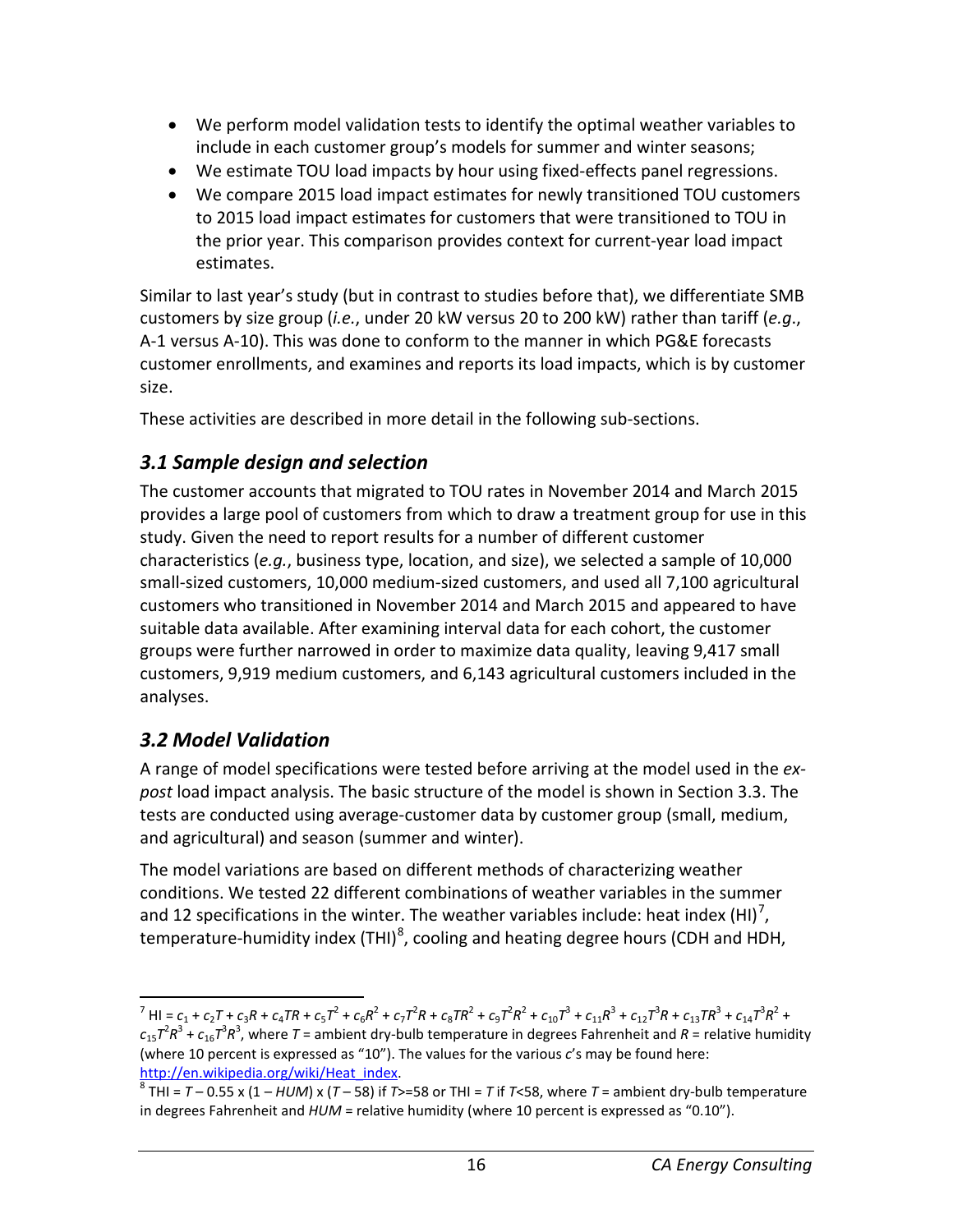respectively)<sup>[9](#page-22-0)</sup>, cooling and heating degree days (CDD and HDD, respectively)<sup>10</sup>, and the average temperature for the first 17 hours of a given day (MEAN17). These core variables may also be included as current hour, 3- or 24-hour moving averages, or lagged terms, and the degree day and degree hour variables are calculated using either a 60 or 65 degree threshold. A list of the 22 summer and 12 winter combinations of these variables that we tested is provided in Table 3.1. Selected weather specifications are highlighted.<sup>[11](#page-22-2)</sup>

<span id="page-22-0"></span> $9^9$  Cooling degree hours (CDH) was defined as MAX[0, Temperature – Threshold], where Temperature is the hourly temperature in degrees Fahrenheit and Threshold is either 60 or 65 degrees Fahrenheit. Customer-specific CDH values are calculated using data from the most appropriate weather station.<br><sup>10</sup> Cooling degree days (CDD) are defined as MAX[0, (Max Temp + Min Temp) / 2 – Threshold], where Max

<span id="page-22-1"></span>Temp is the daily maximum temperature in degrees Fahrenheit and Min Temp is the daily minimum temperature. Customer-specific CDD values are calculated using data from the most appropriate weather station.

<span id="page-22-2"></span> $11$  Model 21 was selected for small and medium customers in the summer season. Model 3 was selected for agricultural customers in the summer season. Model 11 was selected for small and medium customers in the winter season.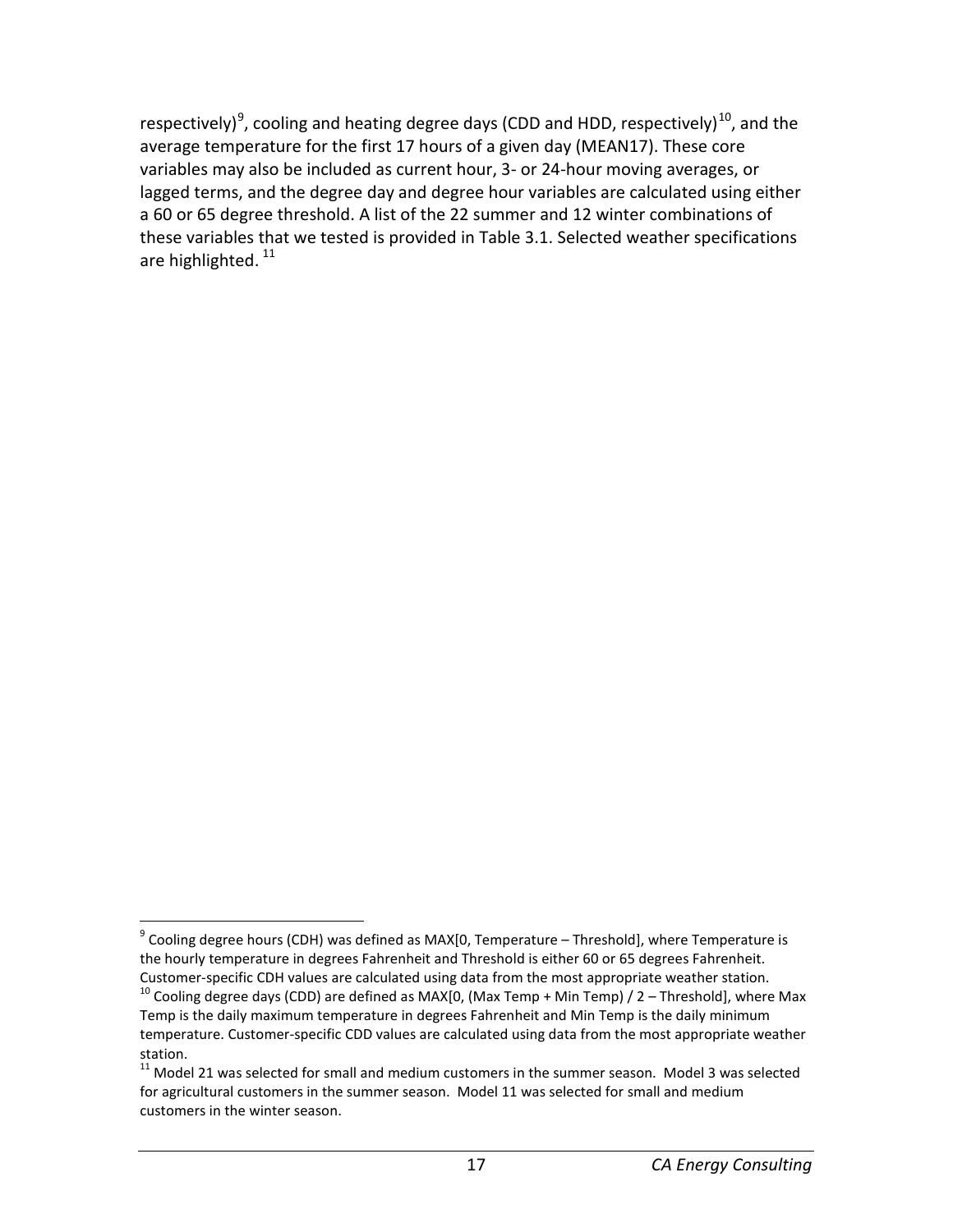<span id="page-23-1"></span>

| <b>Model</b><br><b>Number</b> | <b>Summer</b>         | Winter                                         |
|-------------------------------|-----------------------|------------------------------------------------|
| 1                             | <b>THI</b>            | <b>CDH60, HDH60</b>                            |
| $\overline{2}$                | H <sub>l</sub>        | <b>CDH65, HDH65</b>                            |
| 3                             | <b>CDH60</b>          | CDH60, CDH60 24MA, HDH60,<br><b>HDH60 24MA</b> |
| 4                             | CDH <sub>65</sub>     | CDH65, CDH65 24MA, HDH65,<br>HDH65 24MA        |
| 5                             | CDH60_3MA             | CDH60, CDD60, HDH60, HDD60                     |
| 6                             | CDH65 3MA             | CDH65, CDD65, HDH65, HDD65                     |
| $\overline{\mathbf{z}}$       | THI, THI 24MA         | CDH60, LagCDD60, HDH60, LagHDD60               |
| 8                             | HI, HI_24MA           | CDH65, LagCDD65, HDH65, LagHDD65               |
| 9                             | CDH60, CDH60 24MA     | MEAN17                                         |
| 10                            | CDH65, CDH65_24MA     | MEAN17, CDH60, HDH60                           |
| 11                            | CDH60 3MA, CDH60 24MA | MEAN17, CDH65, HDH65                           |
| 12                            | CDH65 3MA, CDH65 24MA | CDD60, HDD60                                   |
| 13                            | THI, LagCDD60         |                                                |
| 14                            | HI, LagCDD60          |                                                |
| 15                            | CDH60, LagCDD60       |                                                |
| 16                            | CDH65, LagCDD60       |                                                |
| 17                            | CDH60 3MA, LagCDD60   |                                                |
| 18                            | CDH65 3MA, LagCDD60   |                                                |
| 19                            | MEAN17                |                                                |
| 20                            | CDH60, MEAN17         |                                                |
| 21                            | CDH65, MEAN17         |                                                |
| 22                            | CDD60, HDD60          |                                                |

#### **Table 3.1: Weather Variables Included in Specification Search**

Additional details and results of the model specification search can be found in Appendix A.

## <span id="page-23-0"></span>*3.3 Estimation of demand and energy impacts*

We conducted a range of analyses to estimate TOU demand and energy impacts, as follows:

- We begin by considering *simple statistical and graphical comparisons* of usage levels and weather conditions in the periods before and after customers transitioned to TOU rates. These comparisons provide a preliminary indication of changes in weather sensitivity or electricity consumption behavior that a formal regression model may attribute to TOU rates.
- We conduct formal regression analyses in order to account for factors such as weather conditions and to produce hourly estimates of TOU load impacts. An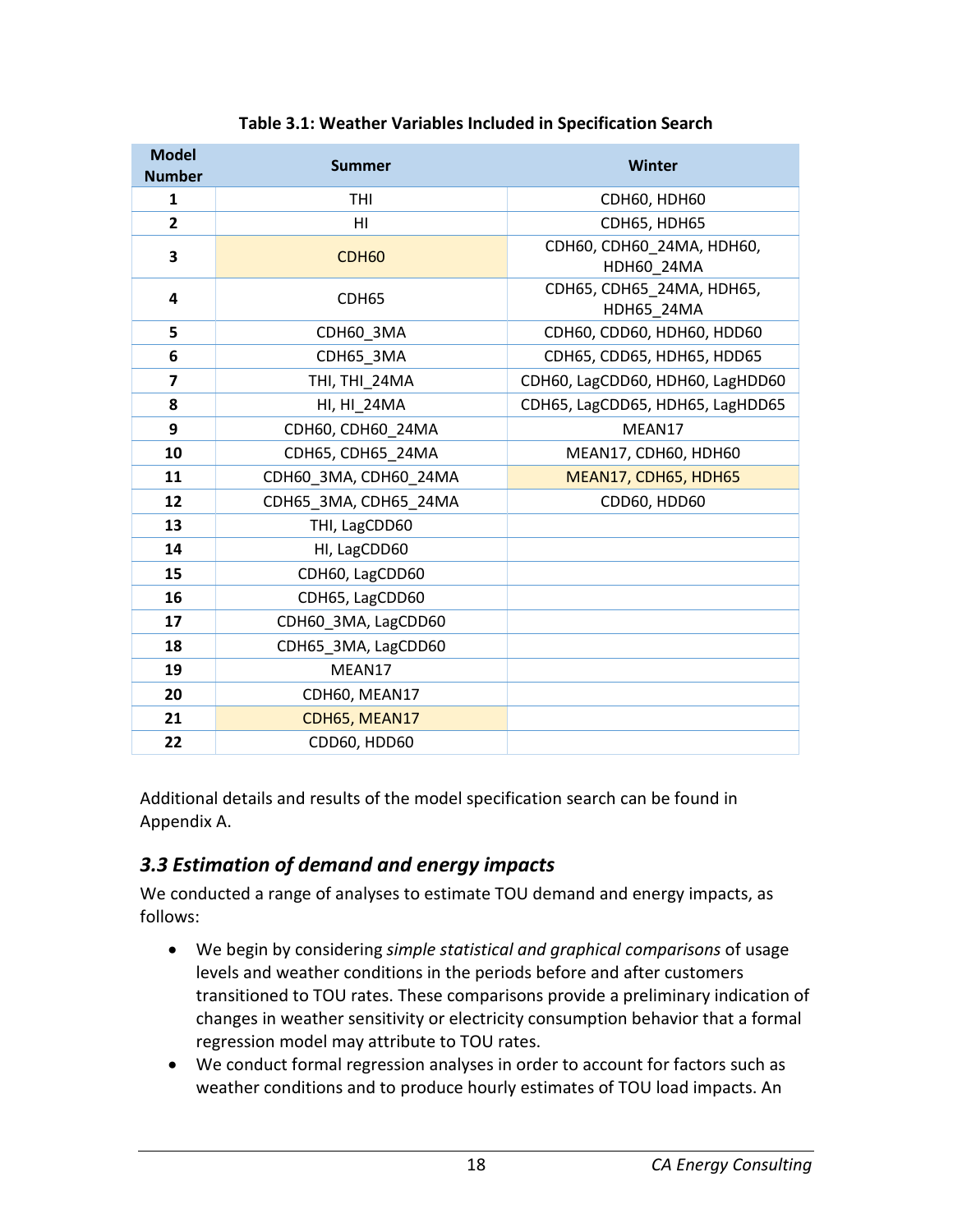appropriate regression approach for this type of time-series and cross-sectional data is *fixed-effects* regression. This approach effectively includes customerspecific indicator variables to control for factors unique to each customer, along with time-series indicator variables to distinguish day of week, month, and whether the observation is in the pre- or post-TOU period. Weather variables appropriate for each season and customer class are also included. Each hour is modeled separately and the estimated coefficient on the variable for the post-TOU period represents an estimate of the effect of participation in the TOU rate.

• A second regression approach is used to develop all of the scenarios required to meet the Protocols (*e.g.*, typical weekday and system peak day by month). This method is an *aggregate* version of the above approach, which averages usage observations across customers in various sub-groups. The dependent variable is the natural log of average load for the customer group in question (*e.g*., small TOU customers in the Greater Bay Area) and the explanatory variables control for weather, hour-of-day, day-of-week, and month-of-year effects. This approach produces hourly estimates of TOU load impacts in percentage terms, facilitating the estimation of TOU load impacts on days with relatively high (or low) load levels, typically associated with higher (or more mild) temperatures.

In all of the above analyses, TOU load impacts are estimated for summer and winter seasons, by hour, and in accordance with the parameters specified in the CPUC Load Impact Protocols (*e.g.*, hourly impacts for the average weekday, and hourly impacts for the monthly system peak day). In addition, these estimates are combined to produce estimates of the effect of TOU rates on overall energy usage.

The second bullet point above describes the model used to estimate our primary results (the hourly load impacts for SMB and agricultural customers), while the third bullet point above describes the model used to develop the full range of *ex-post* and *ex-ante* scenarios required by the Protocols.

Separate models are estimated for the summer (May through September) and winter (January through April for small and medium-sized customers, winter cannot be estimated for agricultural customers) seasons and for weekdays and weekends within each of those seasons.<sup>[12](#page-24-0)</sup> The regression equation is defined as follows:

$$
Q_{t,c}^{h} = a + b_{Post}^{h} \times Post_{t} + b_{Weather}^{h} \times Weather_{t,c}^{h} + \sum_{i} (b_{DTYPEi}^{h} \times DTYPE_{i,t})
$$
  
+ 
$$
\sum_{i} (b_{i}^{MONTH} - YR \times MONTH - YR_{i,t}) + u_{c} + e_{t,c}
$$

<span id="page-24-0"></span><sup>&</sup>lt;sup>12</sup> October 2015 data were not available when the study commenced. For small and medium-sized customers, we do not use October through December 2014 data because we do not have corresponding 2015 data and because we want to avoid incorporating data during the TOU transition period. For agricultural customers, we do not use data from January through March of 2014 or 2015 to avoid incorporating data during the agricultural TOU transition period.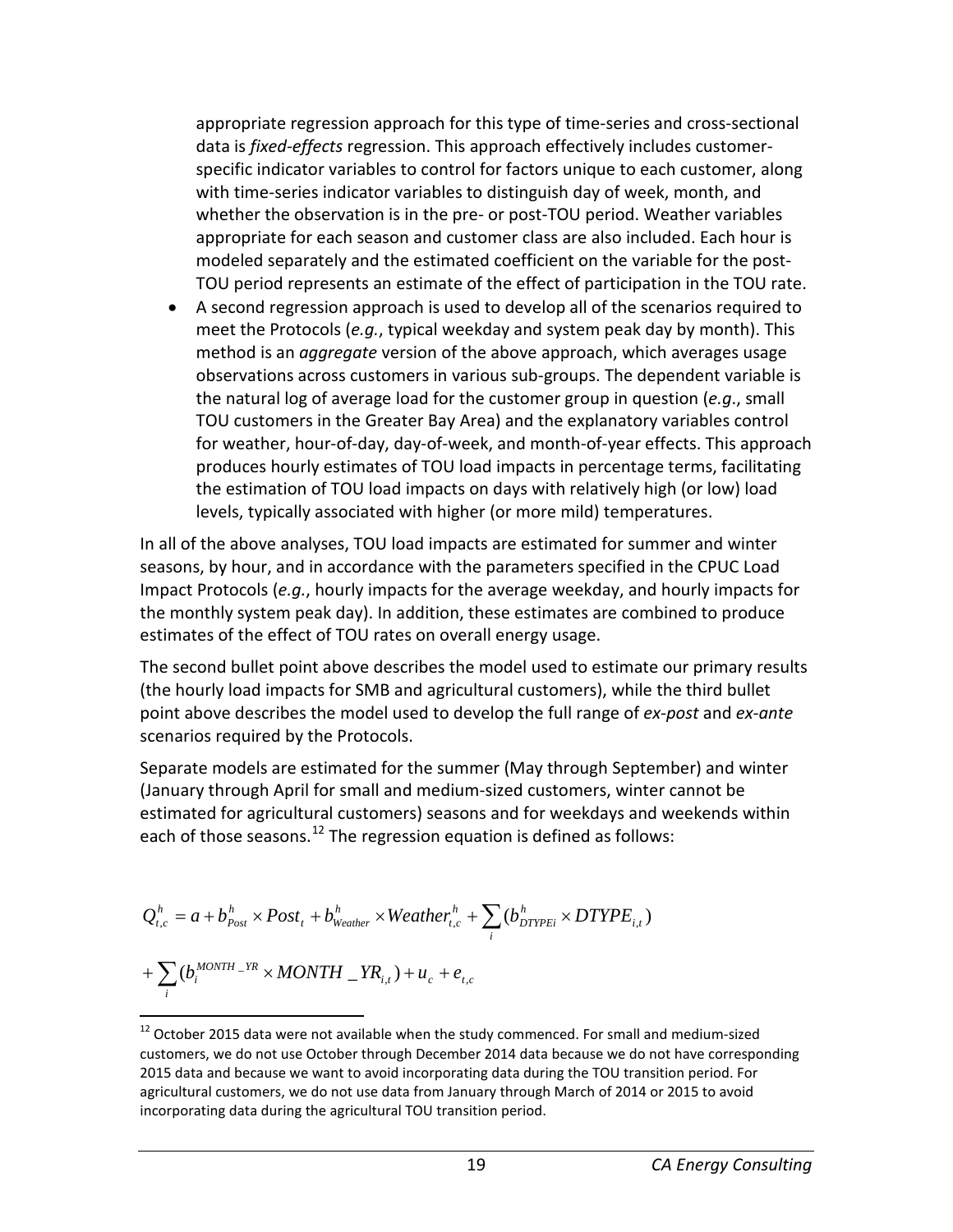<span id="page-25-1"></span>

| Variable Name /<br><b>Term</b> | Variable / Term Description                                                                                                                                                                                                                                                                                                                                        |  |  |
|--------------------------------|--------------------------------------------------------------------------------------------------------------------------------------------------------------------------------------------------------------------------------------------------------------------------------------------------------------------------------------------------------------------|--|--|
| $Q_{t,c}^h$                    | the demand in hour h on date t for customer c                                                                                                                                                                                                                                                                                                                      |  |  |
| a and the b<br>parameters      | the estimated parameters                                                                                                                                                                                                                                                                                                                                           |  |  |
| $Post_t$                       | a dummy variable for the post-transition time period                                                                                                                                                                                                                                                                                                               |  |  |
| Weather $r_{tc}$               | Weather variables may include one or more of the following:<br>CDH – cooling degree hours (60 or 65 degree threshold) in hour h on date<br>t for customer c<br>HDH – heating degree hours (65 degree threshold) in hour h on date t for<br>$\bullet$<br>customer c<br>Mean17 – average temperature from midnight to 5pm on date $t$ for<br>$\bullet$<br>customer c |  |  |
| $DTYPE_{i.t}$                  | a series of dummy variables for each day of the week                                                                                                                                                                                                                                                                                                               |  |  |
| MONTH $YR_{i,t}$               | a series of dummy variables for each month/year                                                                                                                                                                                                                                                                                                                    |  |  |
| $u_c$                          | the customer fixed effect.                                                                                                                                                                                                                                                                                                                                         |  |  |
| $e_{t,c}$                      | the error term.                                                                                                                                                                                                                                                                                                                                                    |  |  |

**Table 3.2: Descriptions of Terms included in the Regression Equation**

The *Post* variable is equal to one for all customers following the TOU transition (2015 in this case) and zero before the transition, and provides the estimate of TOU load response during the hour in question. The weather variables account for each customer's weather conditions during each hour/day.<sup>[13](#page-25-2)</sup>

Separate models are estimated for the small, medium, and agricultural business customer groups; for weekends and weekdays; for summer and winter seasons (winter is not estimated for agricultural customers); and for each hour of the day (240 distinct models). Each model includes all of the treatment customers within a given customer class.

Because of the large number of models (and numbers of customers within each model), we developed similar models using aggregated loads for the various required subgroups (*e.g*., by LCA) where the dependent variable is the natural log of usage producing estimates of TOU load impacts in percentage terms. The weather variables are loadweighted averages across the included customers.

## <span id="page-25-0"></span>*3.4 Comparison to Previously Transitioned TOU Customers*

Because the program year 2015 (PY 2015) analysis does not have the advantage of a comparable control group, we cannot conclusively attribute estimated load impacts to the introduction of TOU rates. It is likely that exogenous factors also affected usage behavior for newly transitioned TOU customers from 2014 to 2015. Weather is often a

<span id="page-25-2"></span> $13$  CDH60 = MAX(Average of the Max and Min Daily Temperatures in degrees Fahrenheit – 60, 0) CDH65 = MAX(Average of the Max and Min Daily Temperatures in degrees Fahrenheit – 65, 0) HDH65 = MAX(65 – Average of the Max and Min Daily Temperatures in degrees Fahrenheit, 0)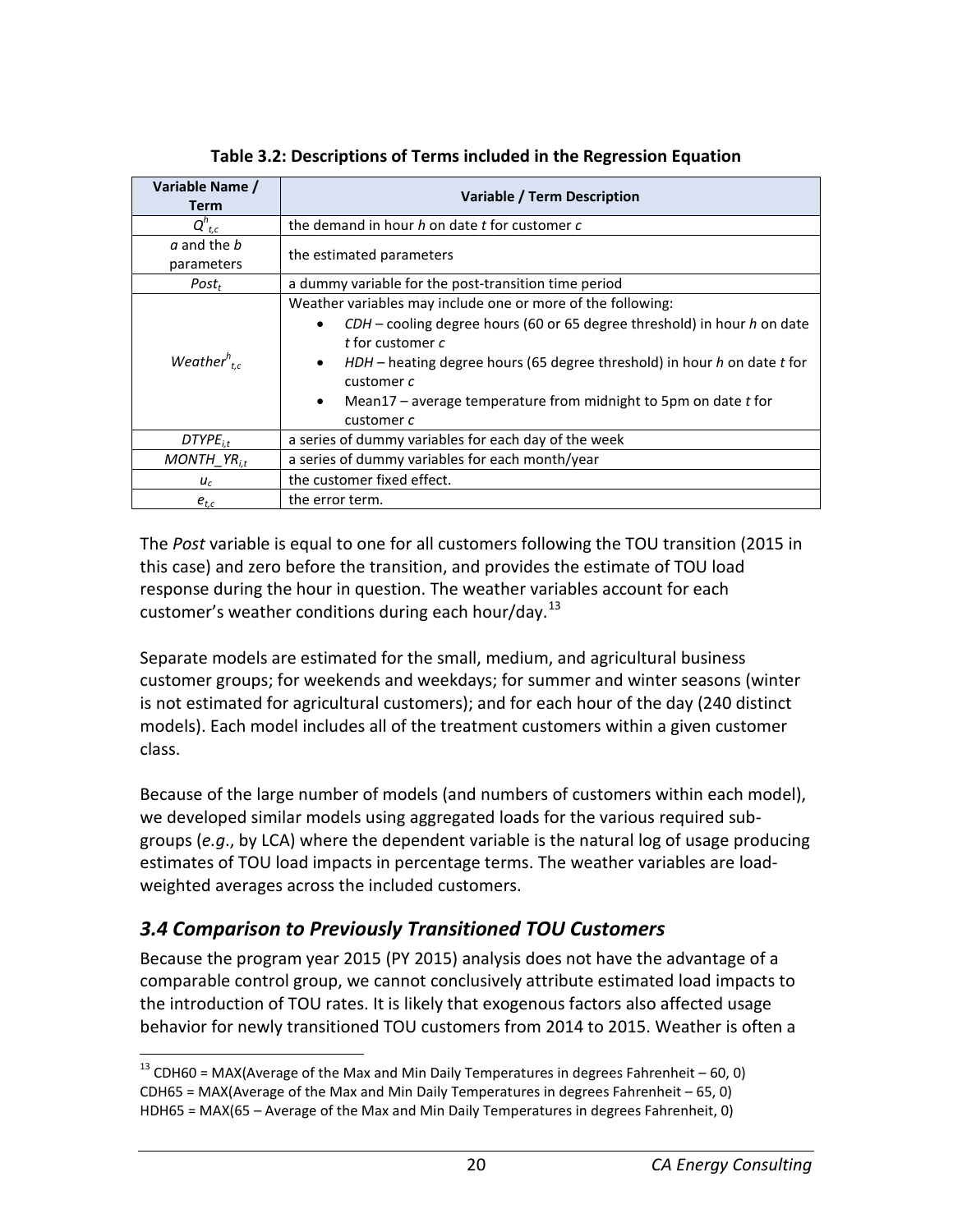primary driver of electricity consumption, but conditions were similar across years and weather is accounted for in our models. Other possible factors include economic conditions, firmographic changes, and non-temperature related weather conditions (*e.g.*, drought).

In order to detect the presence of exogenous factors, we leveraged data from last year's analysis (PY 2014) by obtaining updated interval data for customers that transitioned to TOU rates in November 2013 and assessing changes in their consumption patterns from 2014 to 2015. Unfortunately, again, we do not have the advantage of a control group (most or all of the previous control customers transitioned to TOU in November 2014), but the behavior of PY 2014's treatment customers during year two on the TOU rate (2015) provides context for load impacts estimated for newly transitioned TOU customers.

Further, to provide another basis for comparison, we replicated the current program year's methodology (treatment customers only, excluding the control group) using the previous program year's data and model.<sup>[14](#page-26-0)</sup> The difference-in-differences approach presented in the PY 2014 report produced summer peak period percentage load impacts of 2.1 and 2.4 percent for small and medium businesses, respectively. We believe this method produces the best possible estimate of TOU load impacts for that year. Performing the same analysis without a control group may provide insight regarding bias or inaccuracy in the simple panel model approach employed in the PY 2015 analysis. For example, if excluding the control group from last year's analysis of small businesses produces load impact estimates of 3 percent, rather than the aforementioned 2.1 percent, then we may conclude that the panel model overestimates load response and make adjustments to this year's estimates accordingly.<sup>[15](#page-26-1)</sup>

Unfortunately, neither of these approaches yielded conclusive evidence of exogenous factors or bias in the current year's study, but several patterns did emerge that may inform our interpretation of results going forward.

First, excluding control customers from PY 2014's analysis did not consistently increase or decrease the estimated load impacts across size groups or TOU pricing periods. That is, we cannot deduce from this exercise that the PY 2015 methodology is likely to underestimate or overestimate TOU load response. <sup>[16](#page-26-2)</sup> Table 3.3 shows percent TOU load impact estimates by TOU pricing period for small and medium businesses using both approaches applied to the PY 2014 data. For small businesses, excluding the control

<span id="page-26-0"></span><sup>&</sup>lt;sup>14</sup> The PY 2014 model was used in this exercise in order to isolate the effect of excluding the control  $\text{group.}$ <br> $\frac{15}{15}$ 

<span id="page-26-1"></span><sup>15</sup> This approach would not provide us information about the nature of exogenous effects in the PY 2015 study, as they may differ from the PY 2014 exogenous factors.<br><sup>16</sup> Even if this method did result in consistently increased or decreased impacts, in order to conclude that

<span id="page-26-2"></span>the same bias is affecting the PY 2015 results, we would have to assume that whatever exogenous affects are driving the trend from 2013 to 2014 also persist from 2014 to 2015.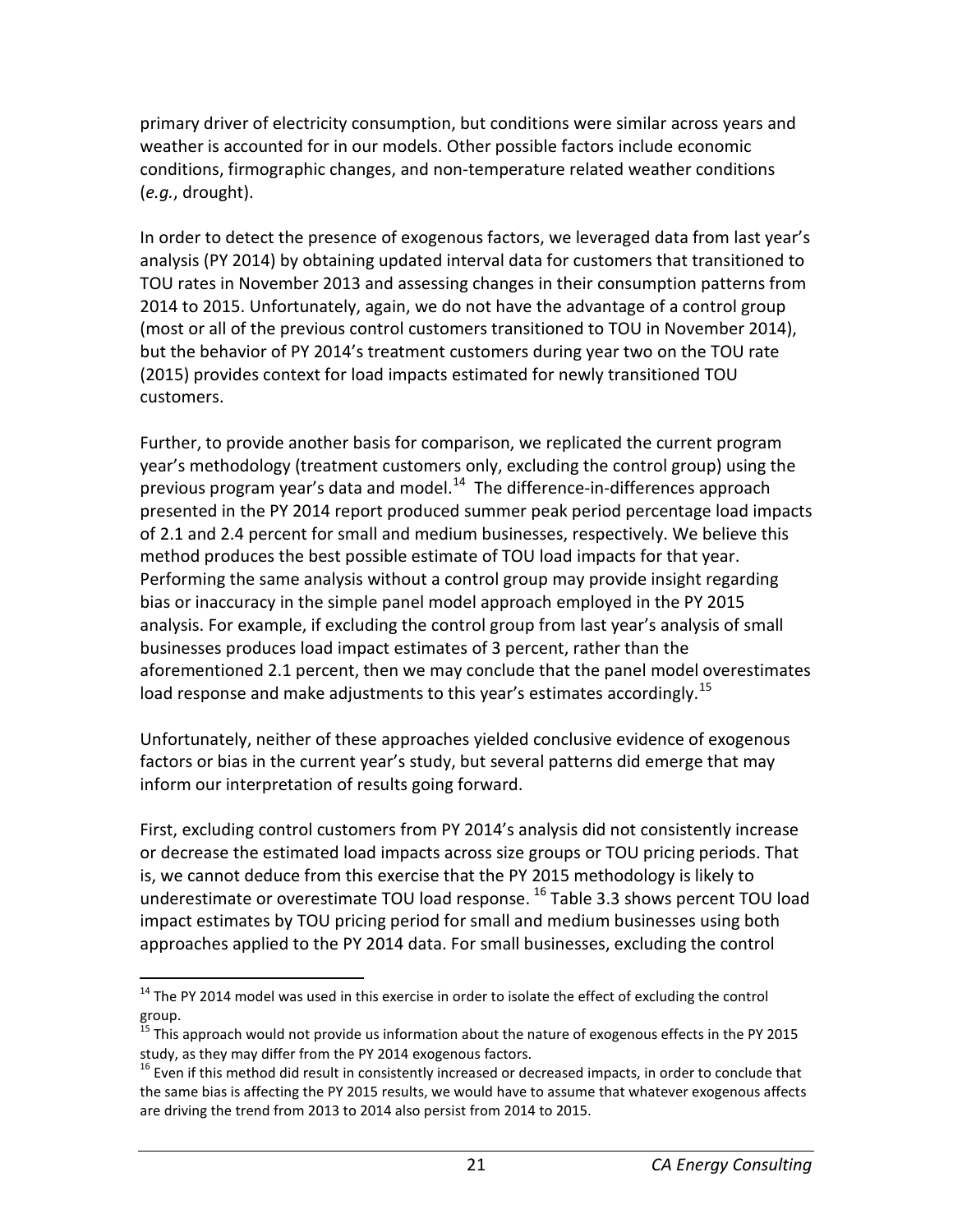group produces smaller estimated load reductions (and in some cases load increases) for some TOU pricing periods and larger load reductions in other periods. For medium businesses, all TOU pricing periods have estimated load increases when control customers are excluded, as opposed to load decreases with the control group. While this exercise does not provide evidence that excluding the control group introduces specific positive or negative bias in the estimates, it does suggest that results from a panel model of this sort without a control group should be interpreted with caution, as they are not robust to methodology.

|                           |            | % TOU Load Impact:            |                  |                 |                  |                 |
|---------------------------|------------|-------------------------------|------------------|-----------------|------------------|-----------------|
| <b>TOU Pricing Period</b> |            | <b>Small</b><br><b>Medium</b> |                  |                 |                  |                 |
|                           |            | <b>PY 2014</b>                | <b>Excluding</b> | <b>PY 2014</b>  | <b>Excluding</b> |                 |
|                           |            |                               | <b>Report</b>    | <b>Controls</b> | <b>Report</b>    | <b>Controls</b> |
|                           |            | Peak                          | $-2.1%$          | $-0.7%$         | $-2.4%$          | 5.2%            |
|                           | Weekdays   | Part-Peak                     | $-2.5%$          | $-0.1%$         | $-2.3%$          | 4.5%            |
| Summer                    |            | Off-Peak                      | $-2.1%$          | 2.5%            | $-2.6%$          | 5.3%            |
|                           | Weekends   | Off-Peak                      | $-1.9%$          | $-1.9%$         | $-2.4%$          | 0.5%            |
|                           | & Holidays |                               |                  |                 |                  |                 |
|                           |            | Part-Peak                     | $-1.9%$          | $-2.9%$         | $-3.5%$          | 5.7%            |
| Winter                    | Weekdays   | Off-Peak                      | $-1.6%$          | $-1.3%$         | $-3.7%$          | 5.1%            |
|                           | Weekends   | Off-Peak                      | $-1.6%$          | $-5.4%$         | $-3.7%$          | 1.6%            |
|                           | & Holidays |                               |                  |                 |                  |                 |

<span id="page-27-0"></span>**Table 3.3: PY 2014 TOU Load Impact Estimates, With and Without a Control Group**

Second, extending the PY 2014 analysis into 2015 produces estimates of TOU load response for customers during their second year on TOU rates.<sup>[17](#page-27-2)</sup> Estimated load reductions for these customers could be evidence of widespread reduced usage in 2015 due to exogenous factors, or it could reflect increased TOU responsiveness after additional experience on the TOU rate. Table 3.4 summarizes 2015 estimated load impacts by season and TOU pricing period for customers on their first year (PY 2015 customers, presented in Sections 4 and 5) and second year (PY 2014 customers) of TOU rates. During the second year on TOU rates, PY 2014 small business customers reduced usage in all periods except off-peak weekdays. Medium businesses reduced usage during the summer and increased usage during the winter season. Usage reductions in the "extended" scenarios could reflect increased TOU response or the effect of exogenous factors on comparisons of usage levels across years.

#### <span id="page-27-1"></span>**Table 3.4: 2015 TOU Load Impact Estimates, PY 2015 versus Extension of PY 2014**

|  | <b>TOU Pricing Period</b> | 2015 % TOU Load Impact: |
|--|---------------------------|-------------------------|
|--|---------------------------|-------------------------|

<span id="page-27-2"></span><sup>&</sup>lt;sup>17</sup> The extended model for PY 2014 customers includes data from 2014 and 2015, so load impact estimates for 2015 are incremental to the TOU load response customers exhibited during their first year on TOU rates (2014). That is, estimates of zero percent imply persistence of year one TOU load response. Again, models used for this exercise do not include a control group.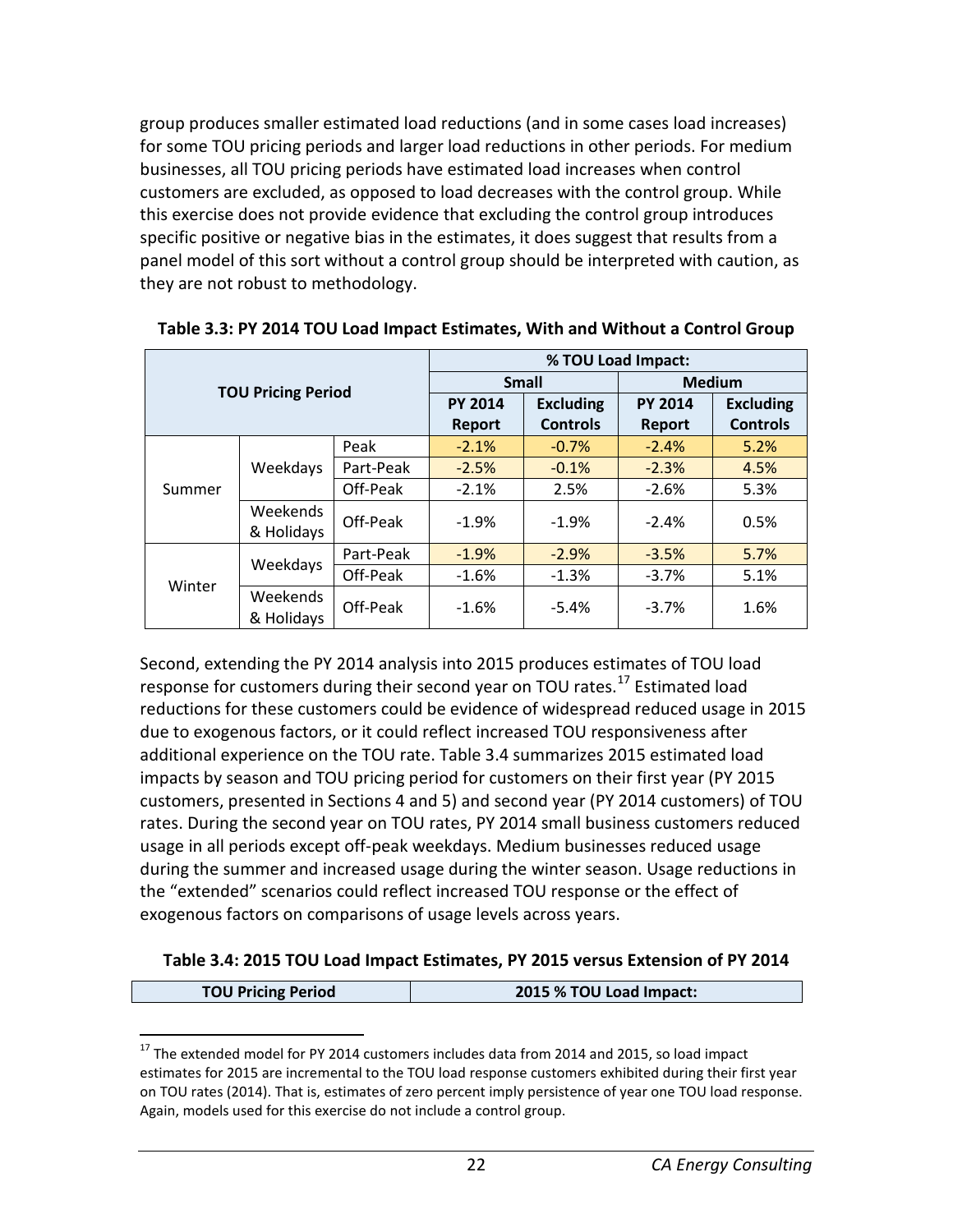|        |                        |                |                                                             | <b>Small</b>   | <b>Medium</b>                                               |         |
|--------|------------------------|----------------|-------------------------------------------------------------|----------------|-------------------------------------------------------------|---------|
|        |                        | <b>PY 2015</b> | <b>PY 2014</b><br><b>Extended</b><br>w/o<br><b>Controls</b> | <b>PY 2015</b> | <b>PY 2014</b><br><b>Extended</b><br>w/o<br><b>Controls</b> |         |
|        |                        | Peak           | $-2.9%$                                                     | $-1.4%$        | $-2.1%$                                                     | $-1.8%$ |
|        | Weekdays               | Part-Peak      | $-2.6%$                                                     | $-0.5%$        | $-1.8%$                                                     | $-1.6%$ |
| Summer |                        | Off-Peak       | $-2.1%$                                                     | 0.4%           | $-1.3%$                                                     | $-1.3%$ |
|        | Weekends<br>& Holidays | Off-Peak       | $-2.4%$                                                     | $-0.2%$        | $-1.5%$                                                     | $-1.6%$ |
|        | Weekdays               | Part-Peak      | $-2.4%$                                                     | $-0.7%$        | $-0.5%$                                                     | 0.2%    |
| Winter |                        | Off-Peak       | $-2.4%$                                                     | 0.3%           | $-0.3%$                                                     | 0.7%    |
|        | Weekends<br>& Holidays | Off-Peak       | $-3.4%$                                                     | $-1.0%$        | $-0.9%$                                                     | 0.1%    |

Ultimately, these exercises produce inconclusive results and inferences from them would be speculative, therefore we do not use them to adjust the current program year's estimated TOU load impacts. However, these results should serve as cautionary reminders that findings presented in Sections 4 through 6 may not be robust to methodology and estimated TOU load impacts may in fact be due, in part or in whole, to exogenous factors.

# <span id="page-28-0"></span>**4. Small Business Customer Findings**

In order to analyze the effect of TOU rates on small (maximum demands below 20 kW) business customer usage, we first compile a set of eligible treatment customers with sufficient pre- and post-treatment interval data (approximately 33,000 out of 38,000 small-sized November 2014 TOU transitioners). We then select a random sample of 10,000 accounts, and, after applying screens to ensure quality of the data, we are left with 9,417 treatment customers. Table 4.1 summarizes the customer counts.

|                                           | # Treatment<br><b>Customers</b> |
|-------------------------------------------|---------------------------------|
| November 2014 TOU<br><b>Transitioners</b> | 38,091                          |
| <b>Eligible for Analysis</b>              | 33,363                          |
| <b>Sampled for Analysis</b>               | 10,000                          |
| <b>Used in Analysis</b>                   | 9.417                           |

#### <span id="page-28-2"></span>**Table 4.1: Numbers of Small Business Treatment Customers**

#### <span id="page-28-1"></span>*4.1 Graphical and Statistical Comparisons of Load Levels*

As described in Section 3.1, we conduct several analyses to estimate TOU demand and energy impacts. The first analysis is a simple statistical and graphical comparison of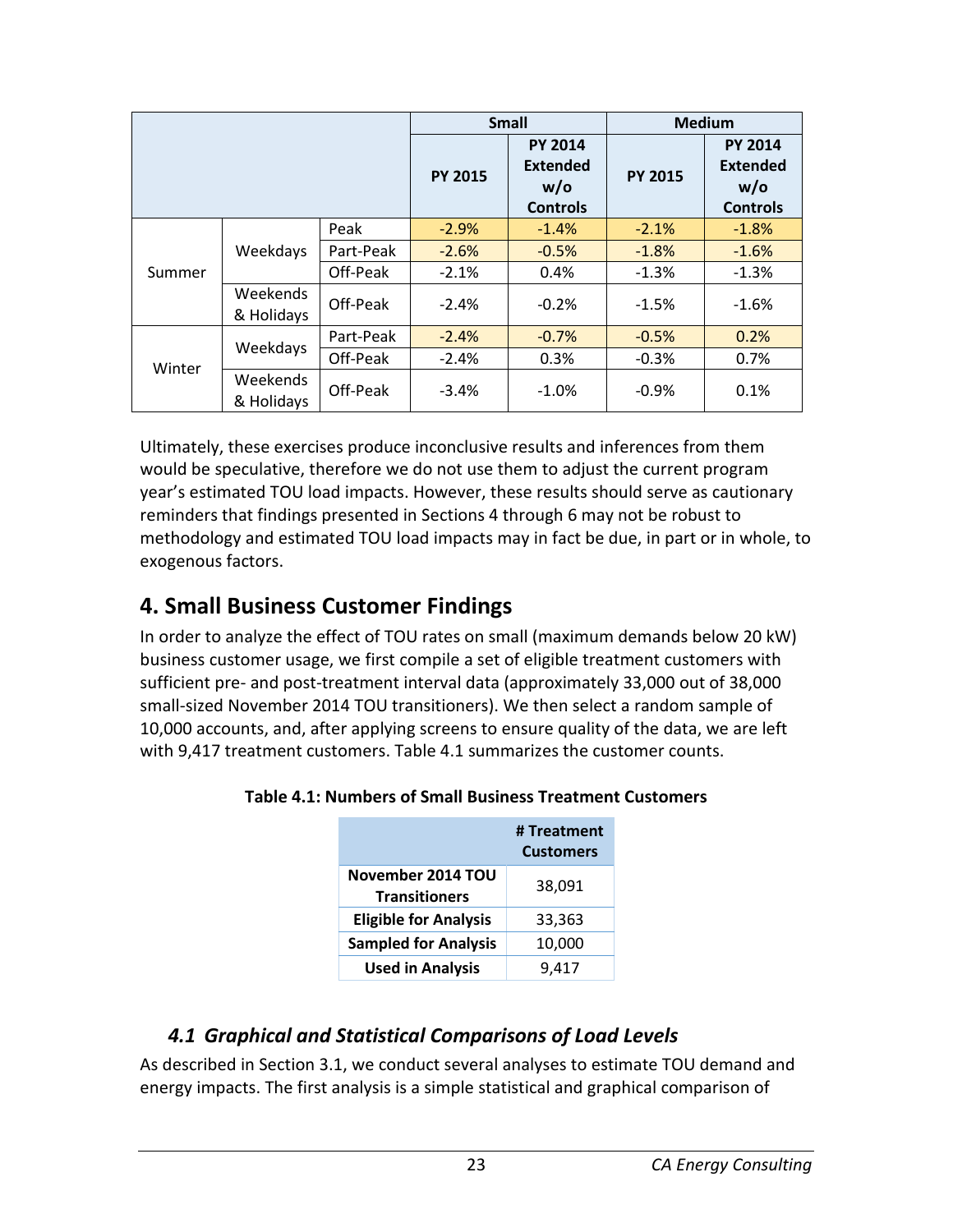average treatment customer loads and weather conditions during pre-TOU and post-TOU periods.

Figures 4.1 and 4.2 show average weekday load profiles for small businesses before (2014) and after (2015) transitioning to TOU rates during summer and winter periods, respectively. Average temperature profiles for each season and year are also displayed and measured on the secondary axis. In both seasons, there is very little difference in average temperatures from 2014 to 2015, but there is a more pronounced difference in average load levels, particularly in afternoon hours. Specifically, in summer 2015, usage levels are equal to or lower than summer 2014 levels in all hours and lower still during peak hours. Load levels are lower in all hours during the winter 2015 season, and temperatures are slightly higher.

<span id="page-29-0"></span>**Figure 4.1: Average Loads and Temperatures for Small Business Customers - Summer Weekdays**

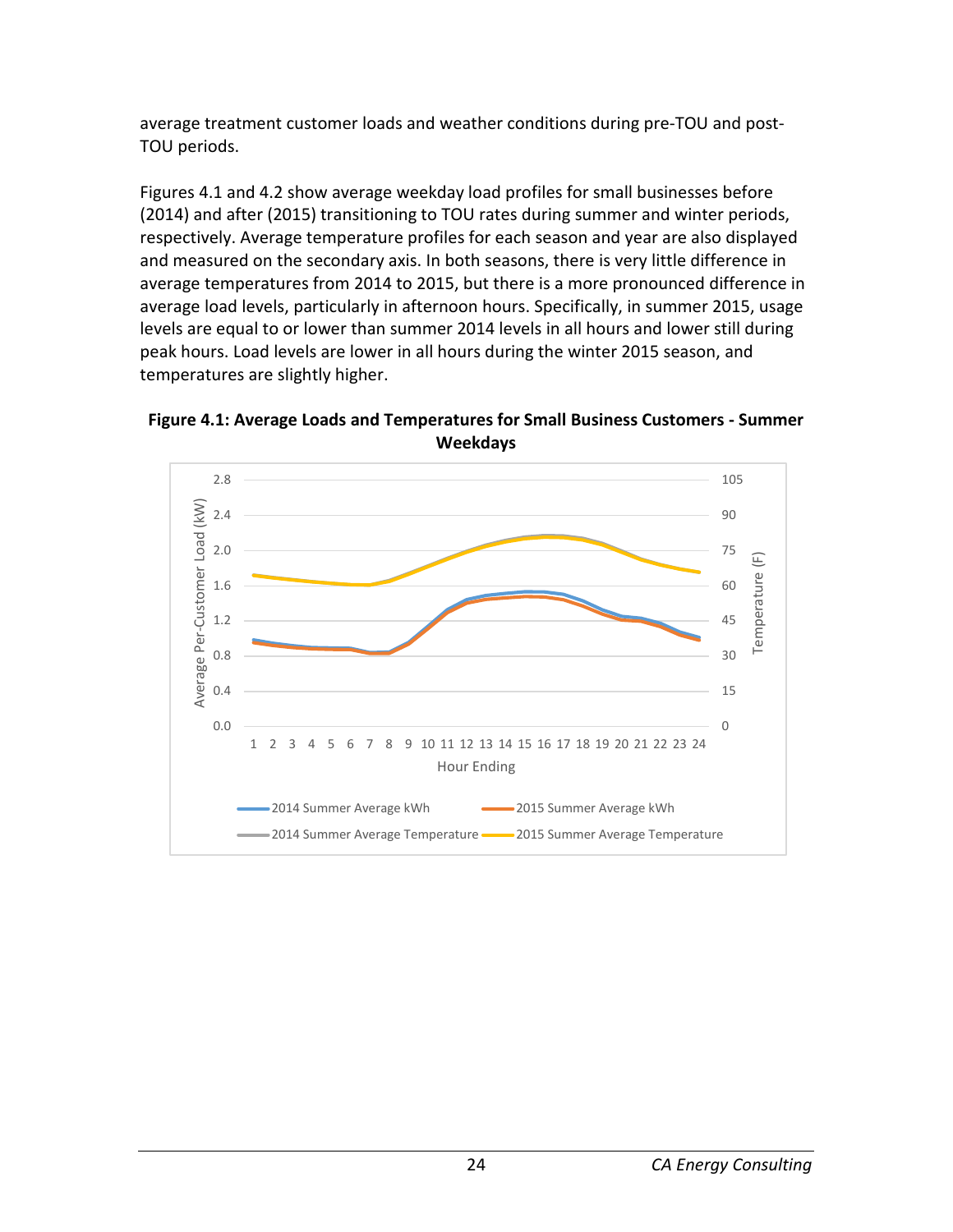

<span id="page-30-1"></span>**Figure 4.2: Average Loads and Temperatures for Small Business Customers - Winter Weekdays**

Table 4.2 summarizes seasonal percent differences in average load levels and temperatures from 2014 to 2015 in terms of TOU pricing period (peak, partial-peak, and off-peak).

<span id="page-30-0"></span>

| Table 4.2: Small Business Percent Change in Average Load Levels and Temperatures by |
|-------------------------------------------------------------------------------------|
| <b>Pricing Period</b>                                                               |

| <b>TOU Pricing Period</b> |                     |           | YoY % Change in Average: |                     |  |
|---------------------------|---------------------|-----------|--------------------------|---------------------|--|
|                           |                     |           | Load                     | <b>Temperatures</b> |  |
| Summer                    | Weekdays            | Peak      | $-3.6%$                  | $-0.8%$             |  |
|                           |                     | Part-Peak | $-2.9%$                  | $-0.6%$             |  |
|                           |                     | Off-Peak  | $-2.3%$                  | $-0.1%$             |  |
|                           | Weekends & Holidays | Off-Peak  | $-2.8%$                  | $-0.7%$             |  |
| Winter                    | Weekdays            | Part-Peak | $-2.6%$                  | 2.5%                |  |
|                           |                     | Off-Peak  | $-3.7%$                  | 2.7%                |  |
|                           | Weekends & Holidays | Off-Peak  | $-3.2%$                  | 1.0%                |  |

Figure 4.3 shows average peak-hour usage plotted against temperatures in the summers of 2014 and 2015. Each data point represents one day. Linear trend lines and corresponding equations are also provided. The figure confirms the temperature and load level differences shown in Figure 4.1 and also illustrates that there was little change in weather sensitivity across years. That is, the slope of the trend lines are very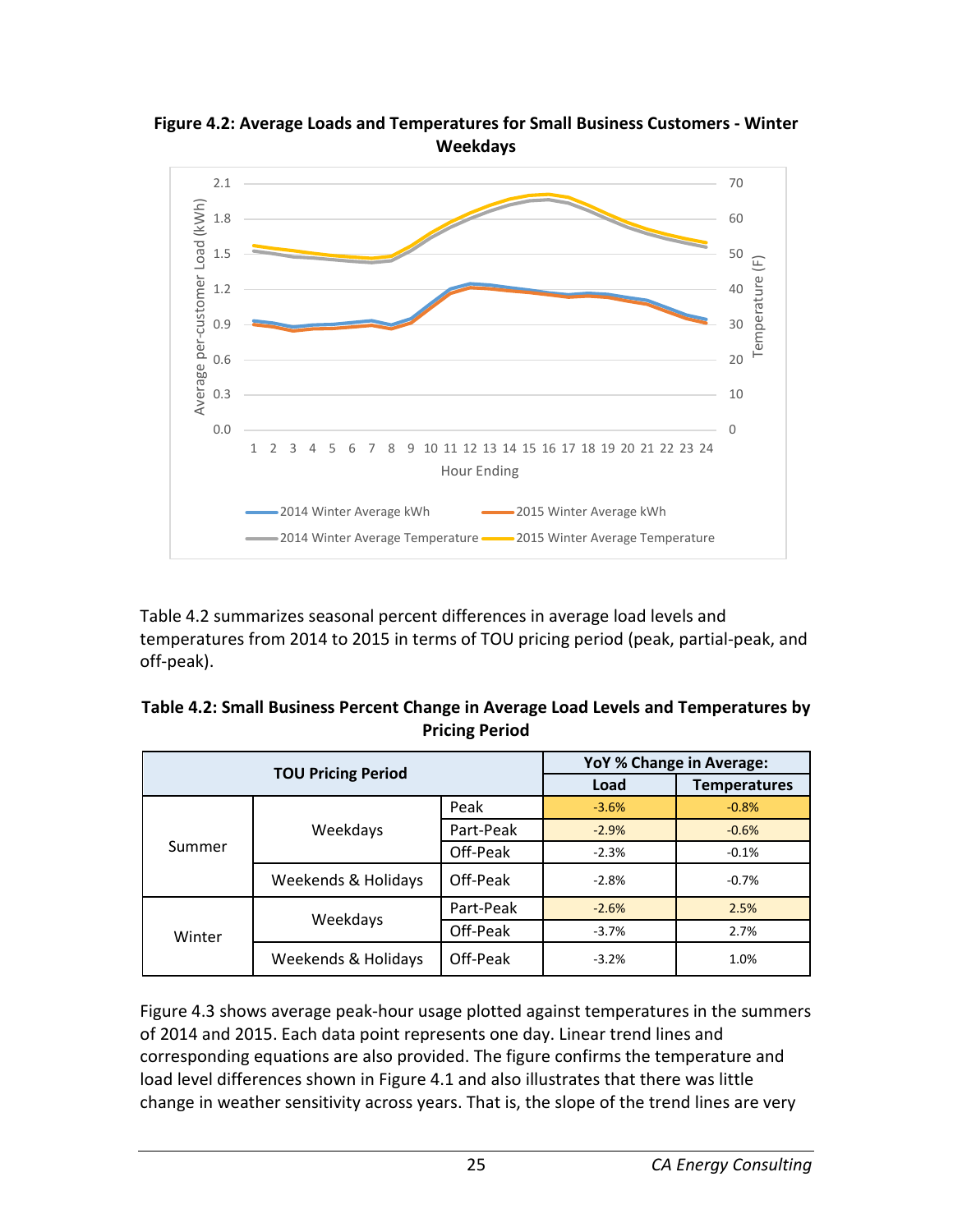similar for 2014 and 2015. In 2014, on average, a ten degree increase in temperature corresponded to an additional 0.38 kWh usage per peak-hour, whereas a similar increase in temperature during 2015 corresponded to an additional 0.37 kWh usage per hour. On average, for any given temperature, peak-hour usage is 0.03 kWh lower in 2015 relative to 2014.



<span id="page-31-1"></span>**Figure 4.3: Average Peak Loads and Temperatures for Small Business Customers, Summer Weekdays**

# <span id="page-31-0"></span>*4.2 Estimation Results*

As discussed in Section 3.1, the limitation of the simple graphical and statistical comparisons presented in Section 4.1 is that they average across all available days and customers, and thus do not formally account for the effects of factors such as weather conditions or idiosyncratic customer variations. To account for these nuances, we employ a fixed-effects regression model and obtain an estimate of load impacts on an hourly basis. The estimated hourly coefficients can be added to observed loads for TOU customers in the post-TOU period, providing an estimate of the treatment customer reference load, or the load that would have occurred absent TOU rates. Dividing that coefficient by the reference load provides an estimate of the TOU load impact expressed in percentage terms.

Table 4.3 contains estimated hourly reference loads, actual average observed loads, and estimated percent load impacts for summer weekdays and weekends based on fixedeffects regression models. Each of the estimated coefficients used to calculate summer percent load impacts is statistically significant at the 0.05 (95 percent confidence) level.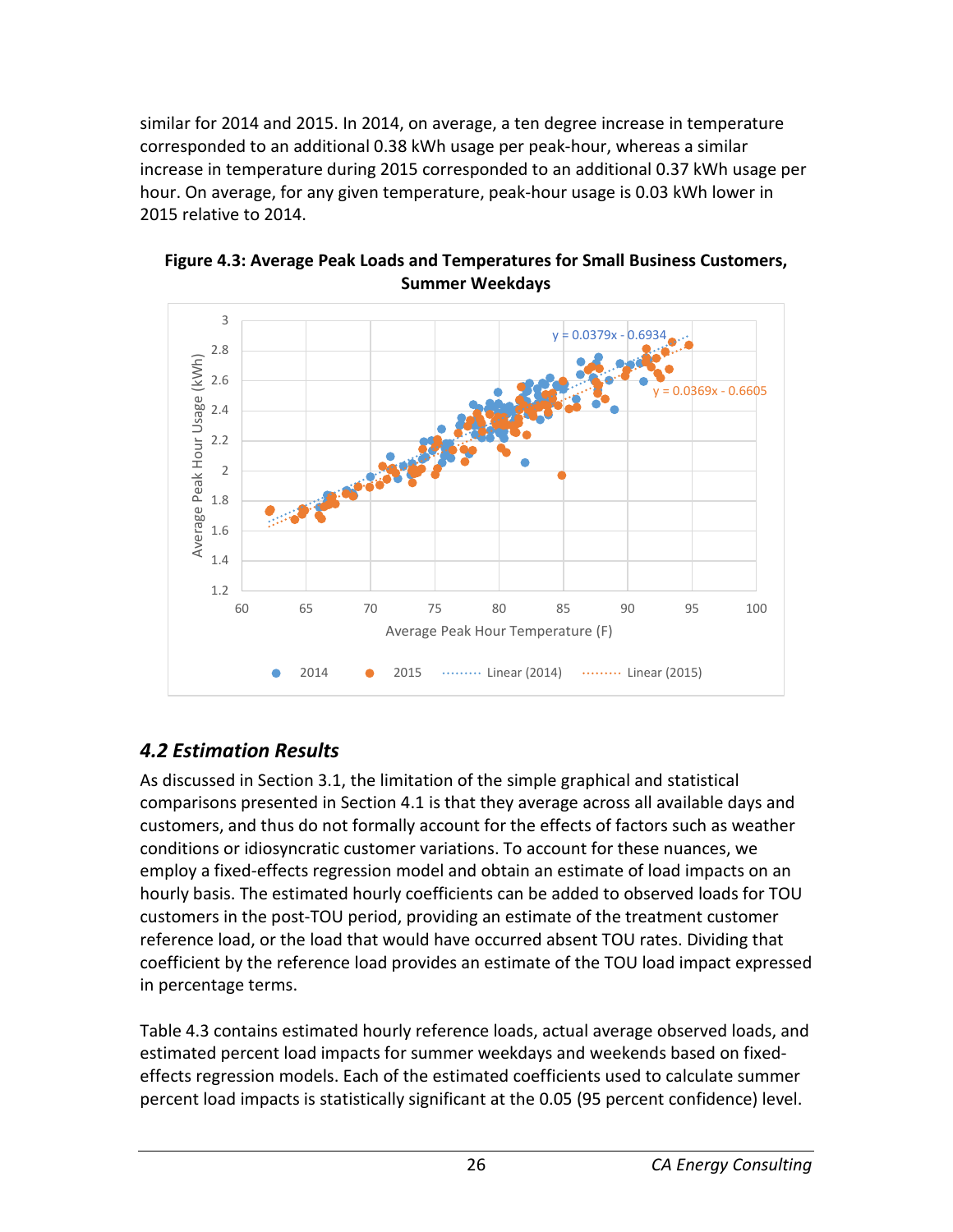Table 4.4 displays similar results for the winter period. All estimated coefficients used to calculate winter percent load impacts are also statistically significant.

|                 | Weekday   |                 |         | Weekend   |                 |         |
|-----------------|-----------|-----------------|---------|-----------|-----------------|---------|
| Hour            | Reference | <b>Observed</b> | % Load  | Reference | <b>Observed</b> | % Load  |
|                 | kWh       | kWh             | Impact  | kWh       | kWh             | Impact  |
| $\mathbf{1}$    | 0.98      | 0.95            | $-2.7%$ | 0.97      | 0.95            | $-2.1%$ |
| $\overline{2}$  | 0.94      | 0.92            | $-2.2%$ | 0.94      | 0.92            | $-1.7%$ |
| 3               | 0.92      | 0.90            | $-1.8%$ | 0.91      | 0.90            | $-1.4%$ |
| 4               | 0.90      | 0.89            | $-1.4%$ | 0.89      | 0.88            | $-0.9%$ |
| 5               | 0.91      | 0.90            | $-1.6%$ | 0.89      | 0.88            | $-0.9%$ |
| 6               | 0.95      | 0.93            | $-1.8%$ | 0.88      | 0.87            | $-0.9%$ |
| $\overline{7}$  | 1.00      | 0.98            | $-1.3%$ | 0.83      | 0.83            | $-0.4%$ |
| 8               | 1.19      | 1.17            | $-2.0%$ | 0.84      | 0.83            | $-0.9%$ |
| 9               | 1.55      | 1.51            | $-2.2%$ | 0.95      | 0.94            | $-1.3%$ |
| 10              | 1.85      | 1.82            | $-1.8%$ | 1.14      | 1.11            | $-2.2%$ |
| 11              | 2.11      | 2.06            | $-2.1%$ | 1.33      | 1.29            | $-2.7%$ |
| 12              | 2.25      | 2.20            | $-2.2%$ | 1.44      | 1.40            | $-2.8%$ |
| 13              | 2.31      | 2.25            | $-2.6%$ | 1.49      | 1.44            | $-3.0%$ |
| 14              | 2.40      | 2.33            | $-2.9%$ | 1.51      | 1.46            | $-3.2%$ |
| 15              | 2.47      | 2.39            | $-2.9%$ | 1.53      | 1.48            | $-3.3%$ |
| 16              | 2.45      | 2.38            | $-2.9%$ | 1.53      | 1.47            | $-3.5%$ |
| 17              | 2.33      | 2.26            | $-3.1%$ | 1.50      | 1.44            | $-3.9%$ |
| 18              | 1.98      | 1.92            | $-3.2%$ | 1.43      | 1.37            | $-3.9%$ |
| 19              | 1.67      | 1.62            | $-2.9%$ | 1.32      | 1.28            | $-3.5%$ |
| 20              | 1.49      | 1.45            | $-3.2%$ | 1.25      | 1.21            | $-3.1%$ |
| 21              | 1.39      | 1.35            | $-2.9%$ | 1.23      | 1.20            | $-2.5%$ |
| 22              | 1.25      | 1.21            | $-3.2%$ | 1.17      | 1.14            | $-3.0%$ |
| 23              | 1.11      | 1.08            | $-2.9%$ | 1.07      | 1.04            | $-2.8%$ |
| 24              | 1.03      | 1.00            | $-2.9%$ | 1.01      | 0.98            | $-2.7%$ |
| <b>Averages</b> |           |                 |         |           |                 |         |
| Peak            | 2.32      | 2.26            | $-2.9%$ |           |                 |         |
| Part Peak       | 1.70      | 1.65            | $-2.6%$ |           |                 |         |
| Off Peak        | 0.99      | 0.97            | $-2.1%$ | 1.17      | 1.14            | $-2.4%$ |

<span id="page-32-0"></span>**Table 4.3: Small Business Estimated Load Impacts from Hourly Regression – Summer**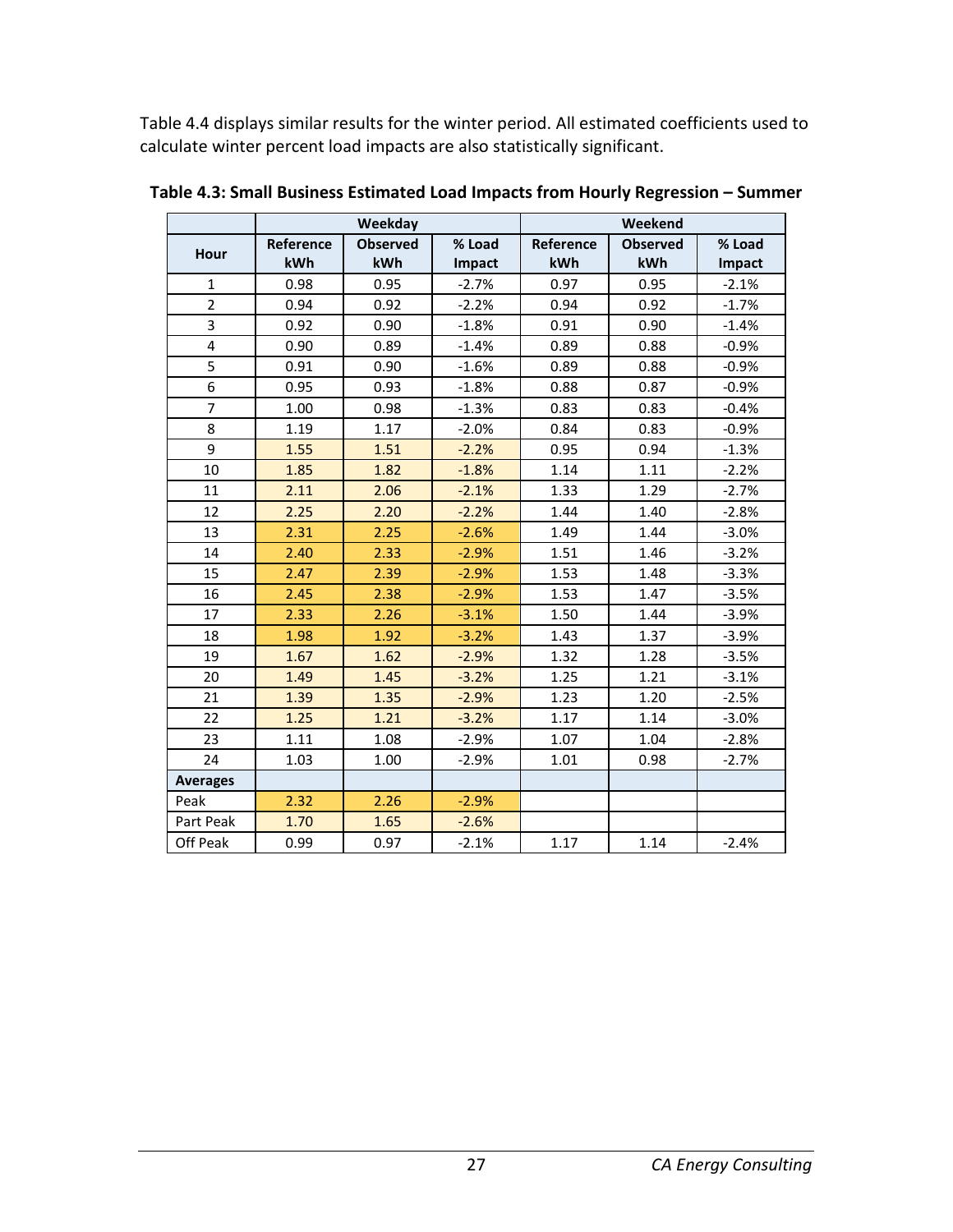|                         | Weekday   |                 |         | Weekend   |                 |         |
|-------------------------|-----------|-----------------|---------|-----------|-----------------|---------|
|                         | Reference | <b>Observed</b> | % Load  | Reference | <b>Observed</b> | % Load  |
| Hour                    | kWh       | kWh             | Impact  | kWh       | kWh             | Impact  |
| $\mathbf{1}$            | 0.92      | 0.89            | $-2.5%$ | 0.94      | 0.90            | $-3.8%$ |
| $\overline{2}$          | 0.90      | 0.88            | $-2.5%$ | 0.92      | 0.88            | $-3.9%$ |
| 3                       | 0.89      | 0.87            | $-2.6%$ | 0.86      | 0.85            | $-1.6%$ |
| $\overline{\mathbf{4}}$ | 0.89      | 0.87            | $-2.6%$ | 0.90      | 0.86            | $-4.1%$ |
| 5                       | 0.91      | 0.89            | $-2.4%$ | 0.91      | 0.87            | $-4.2%$ |
| 6                       | 0.97      | 0.95            | $-2.0%$ | 0.92      | 0.88            | $-4.3%$ |
| $\overline{7}$          | 1.08      | 1.06            | $-1.9%$ | 0.93      | 0.90            | $-4.2%$ |
| 8                       | 1.24      | 1.21            | $-2.3%$ | 0.89      | 0.86            | $-3.3%$ |
| 9                       | 1.54      | 1.50            | $-2.5%$ | 0.95      | 0.92            | $-3.2%$ |
| 10                      | 1.77      | 1.72            | $-2.5%$ | 1.08      | 1.04            | $-3.3%$ |
| 11                      | 1.91      | 1.86            | $-2.4%$ | 1.21      | 1.17            | $-3.3%$ |
| 12                      | 1.94      | 1.89            | $-2.3%$ | 1.25      | 1.22            | $-3.0%$ |
| 13                      | 1.90      | 1.85            | $-2.2%$ | 1.25      | 1.21            | $-3.2%$ |
| 14                      | 1.90      | 1.85            | $-2.3%$ | 1.23      | 1.19            | $-3.1%$ |
| 15                      | 1.89      | 1.85            | $-2.3%$ | 1.21      | 1.17            | $-3.0%$ |
| 16                      | 1.85      | 1.82            | $-2.0%$ | 1.19      | 1.15            | $-2.8%$ |
| 17                      | 1.76      | 1.73            | $-1.7%$ | 1.17      | 1.14            | $-3.3%$ |
| 18                      | 1.58      | 1.55            | $-2.1%$ | 1.19      | 1.15            | $-3.4%$ |
| 19                      | 1.43      | 1.41            | $-1.9%$ | 1.17      | 1.13            | $-3.2%$ |
| 20                      | 1.34      | 1.30            | $-2.7%$ | 1.14      | 1.10            | $-3.3%$ |
| 21                      | 1.24      | 1.20            | $-3.2%$ | 1.11      | 1.07            | $-3.5%$ |
| 22                      | 1.11      | 1.08            | $-3.4%$ | 1.05      | 1.01            | $-3.6%$ |
| 23                      | 1.01      | 0.98            | $-2.8%$ | 0.99      | 0.95            | $-3.7%$ |
| 24                      | 0.95      | 0.93            | $-2.7%$ | 0.95      | 0.91            | $-4.0%$ |
| <b>Averages</b>         |           |                 |         |           |                 |         |
| Peak                    |           |                 |         |           |                 |         |
| Part Peak               | 1.65      | 1.62            | $-2.4%$ |           |                 |         |
| Off Peak                | 0.98      | 0.95            | $-2.4%$ | 1.06      | 1.02            | $-3.4%$ |

<span id="page-33-0"></span>**Table 4.4: Small Business Estimated Load Impacts from Hourly Regression – Winter**

The average values at the bottom of Tables 4.3 and 4.4 represent average hourly load impacts for each TOU pricing period, and they show that TOU rates lead to energy reductions in all periods in both the summer and winter seasons. The largest reduction, 2.9 percent, occurs during summer peak hours, with slightly smaller reductions during summer part peak hours of 2.6 percent. Both of these reductions are larger than those calculated for off-peak summer hours (2.1 percent on weekdays and 2.4 percent on weekends).

The load impacts are not entirely consistent with our expectations for TOU demand response. That is, we would expect customers to reduce usage in higher-priced periods (peak hours), but increase usage (or not change usage) in the lowest-priced periods (offpeak hours. Instead, we estimate usage reductions in all hours. These estimates look more like conservation in response to increased awareness of energy use than TOU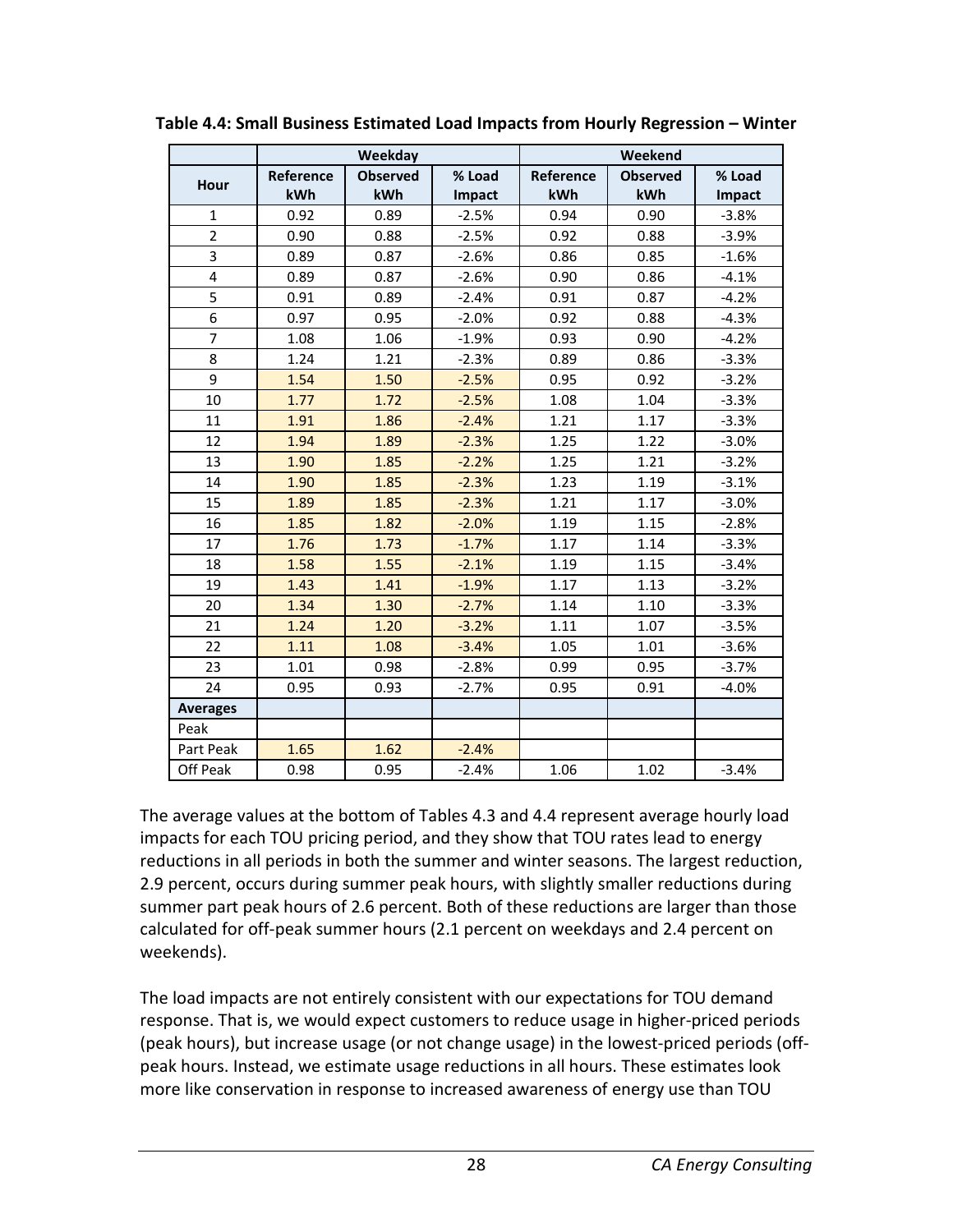demand response to changing price signals.<sup>[18](#page-34-1)</sup> This is consistent with the findings from PY 2014, which had the advantage of using a control group.

The average values at the bottom of Tables 4.3 and 4.4 can be compared to those from the simple calculations presented in Table 4.2. Percent load impacts are smaller in both summer and winter seasons using fixed-effects regression, but the pattern across peak, part-peak, and off-peak periods is similar. That is, all periods experience post-TOU load reductions, and in the summer season peak hours have the largest percent load reductions. Table 4.5 summarizes the load impacts calculated or estimated by both methods in all TOU pricing periods.

| <b>TOU Pricing Period</b> |                     |           | % TOU Load Impact: |                      |  |
|---------------------------|---------------------|-----------|--------------------|----------------------|--|
|                           |                     |           | <b>Simple</b>      | <b>Fixed-Effects</b> |  |
|                           |                     |           | <b>Differences</b> | <b>Regression</b>    |  |
| Summer                    | Weekdays            | Peak      | $-3.6%$            | $-2.9%$              |  |
|                           |                     | Part-Peak | $-2.9%$            | $-2.6%$              |  |
|                           |                     | Off-Peak  | $-2.3%$            | $-2.1%$              |  |
|                           | Weekends & Holidays | Off-Peak  | $-2.8%$            | $-2.4%$              |  |
| Winter                    | Weekdays            | Part-Peak | $-2.6%$            | $-2.4%$              |  |
|                           |                     | Off-Peak  | $-3.7%$            | $-2.4%$              |  |
|                           | Weekends & Holidays | Off-Peak  | $-3.2%$            | $-3.4%$              |  |

#### <span id="page-34-0"></span>**Table 4.5: Small Business Comparison of Estimated and Calculated Load Impacts, Two Analysis Methods**

Load impact estimates presented thus far are derived from models that include all sampled small businesses that transitioned to TOU rates in November 2014. We perform similar analyses on subsets of customers organized by either local capacity area (LCA) or industry group. The primary difference in these models, aside from the subsets of customers included, is that we first *aggregate* the customer-level data by calculating average usage observations across customers in the sub-groups. This approach facilitates running regressions for many sub-groups and allows us to more easily investigate the effect of weather on TOU load impacts by interacting various weather variables with the TOU treatment indicator variable.

Unfortunately, interacting weather variables with the TOU treatment indicator introduced too much variability into load impact estimates and often produced inconsistent and unrealistic results. Most of the estimated coefficients on weather interactions were not statistically significant, and the implied relationship was not consistently positive or negative, either across sub-groups or within sub-group across hours. The ambiguous effect of weather on TOU response is highlighted in Figure 4.3,

<span id="page-34-1"></span> $18$  However, the fact that peak usage reductions are higher than part-peak, and both of those reductions are higher than off-peak usage reductions is somewhat consistent with TOU demand response.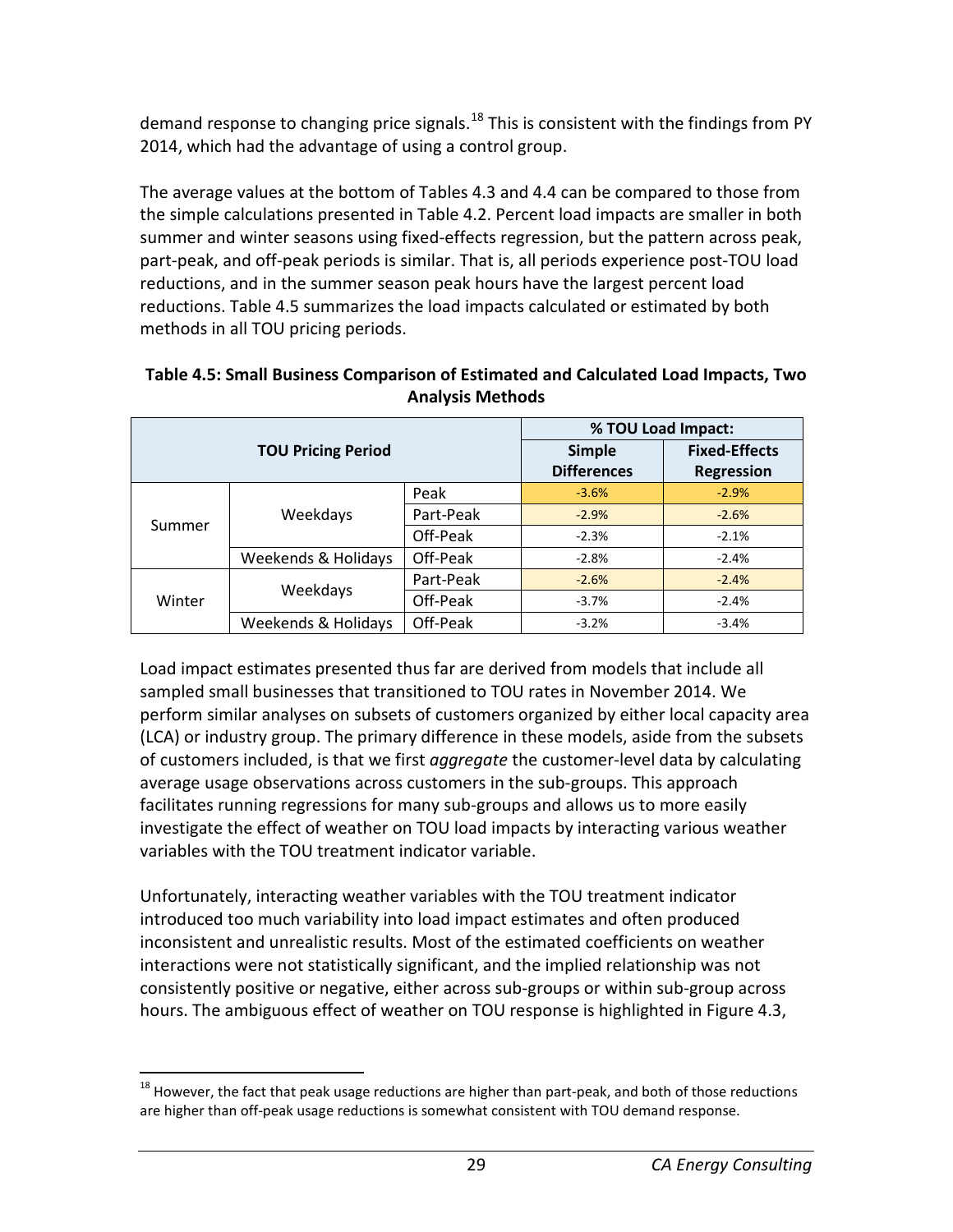where the slopes of the trend lines are similar in both years, suggesting that the introduction of TOU rates did not affect weather sensitivity.

As a result, when constructing estimated load impacts that correspond to monthly average weekdays and system peak days, in accordance with the CPUC Load Impact Protocols, we opted to estimate the load impacts in percentage terms.<sup>[19](#page-35-0)</sup> That is, the dependent variable in these models is the natural log of average hourly load for the customer group in question (*e.g.,* small TOU customers in the Greater Bay Area) and the explanatory variables control for weather, hour-of-day, day-of-week, and month-of-year effects. This approach produces dynamic levels of TOU response that are related to load levels on different day types, but not explicitly related to temperatures.

Figure 4.4 illustrates average estimated reference loads, actual observed loads, and estimated load impacts on the 2015 August system peak day for all small business customers. The usage levels displayed in the graph are similar to those presented in Table 4.3, but higher reflecting different weather conditions on the August system peak day. The average percent load impact during the peak period is -3.1 percent, which is again similar to but slightly higher than those found in the fixed-effects analysis for peak periods during all summer weekdays. In this case, the difference in percentage terms is not due to weather conditions, but is instead due to the difference in methodology as described above (using the natural log of kWh in place of the level of kWh as the dependent variable). The same pattern that we found previously for part-peak and offpeak periods holds as well, with average part-peak load impacts of -2.6 percent and offpeak load impacts of -2.4 percent.

<span id="page-35-0"></span> $19$  We cap hourly percent load impact estimates at  $+/-10$  percent, as it is likely that any estimated impacts larger than 10 percent are due to exogenous factors rather than the introduction of TOU rates. This constraint is only met for a small share of hours in sub-groups with limited numbers of customers in the small business and agricultural business categories.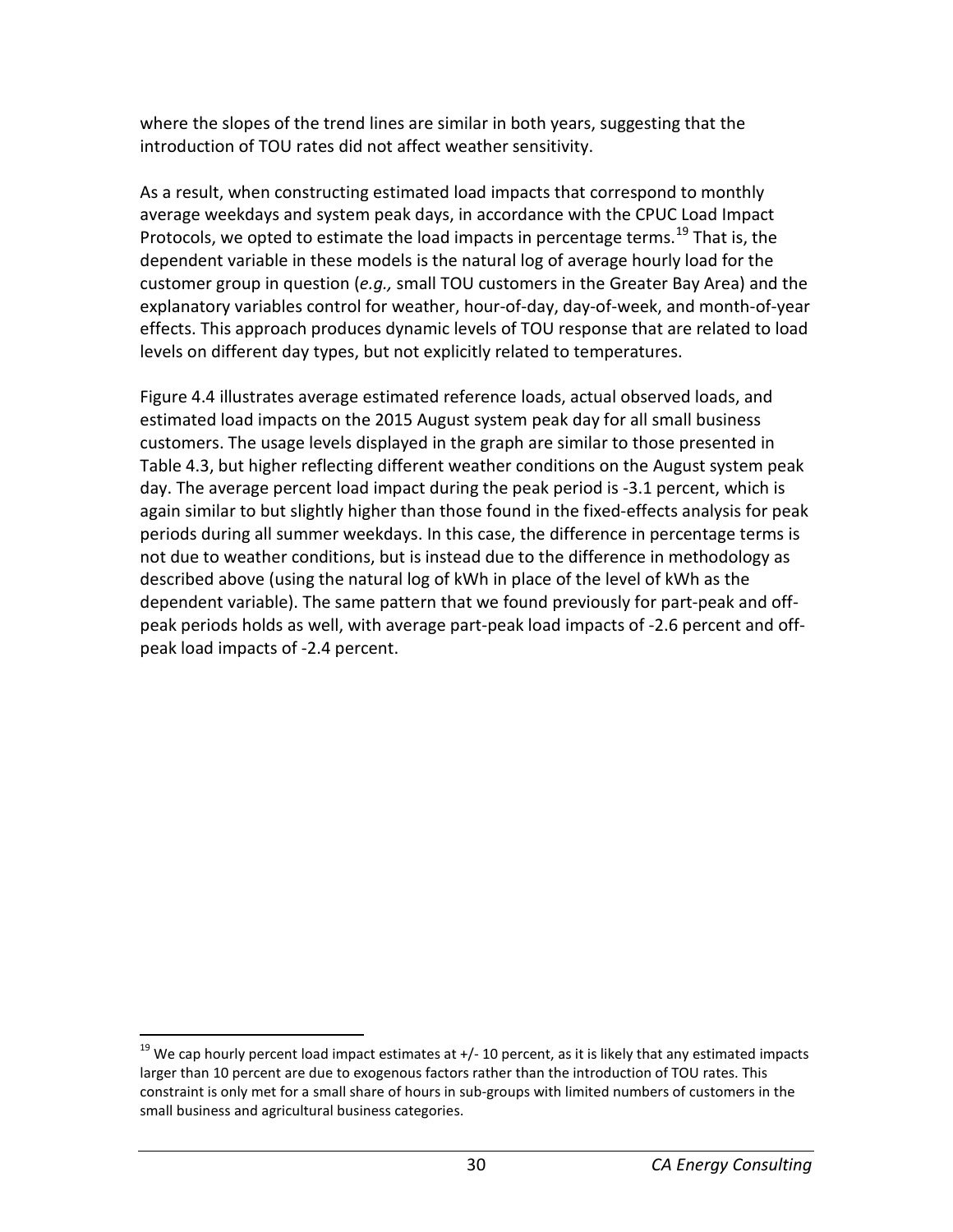

**Figure 4.4: August System Peak Reference Loads and Load Impacts for All Small Businesses (Average Per Customer kWh)**

Figures 4.5 and 4.6 illustrate the distribution of total load impacts across LCAs and industry groups, respectively. The left bar represents the distribution of customer enrollments, and the underlying values for the right bar are total load impacts during the peak TOU pricing period (noon to 6 p.m.) under weather conditions that occurred during the August 2015 system peak day.

In Figure 4.5, the largest share of total load impacts and customers, roughly 40 percent, comes from the Greater Bay Area. The "Other" LCA group contributes the next largest share of load reductions, 16 percent, but makes up 30 percent of the population. The disparity between load impacts and customers in the "Other" LCA group is made up for by the remaining LCAs, with each (except for North Coast) contributing more than their customer share to total load reductions.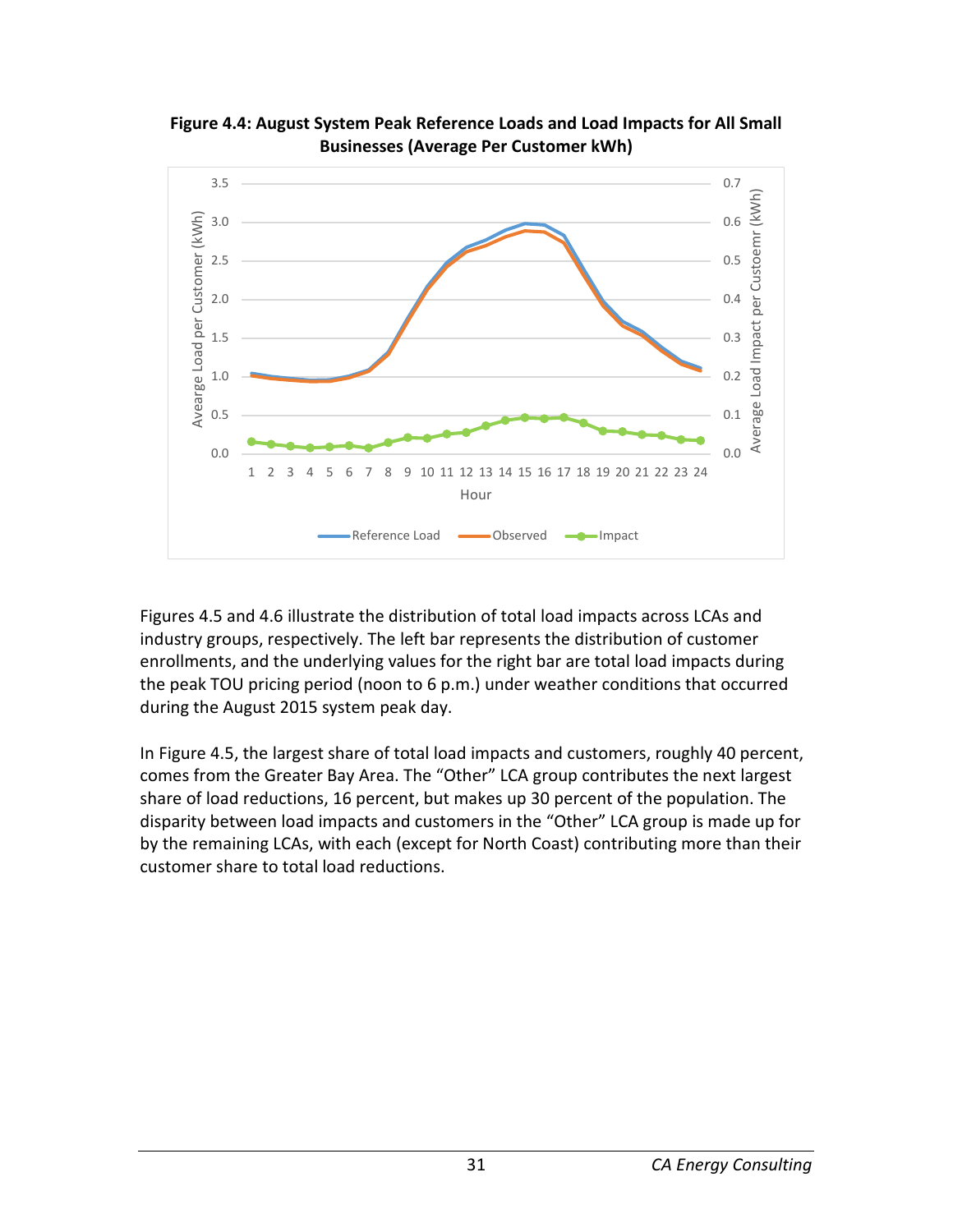

**Figure 4.5: Small Business August System Peak Distribution of Load Impacts by LCA**

In Figure 4.6, the "Other or Unknown" industry group makes up almost half of the enrolled customers, but only accounts for 13 percent of the total load impacts. The next largest industry group is "Offices, Hotels, Finance, Services", which makes up a quarter of the enrolled customers and contributes 37 percent of the load impacts. The remaining industries contribute shares of load impacts that are similar to their shares of the population. One exception is "Retail stores" which only represents seven percent of the population and contributes 20 percent of the load impact. The "Schools" sector experiences modest estimated load increases (0.1 percent), which is a negative contribution to load reductions and is not presented in the graph.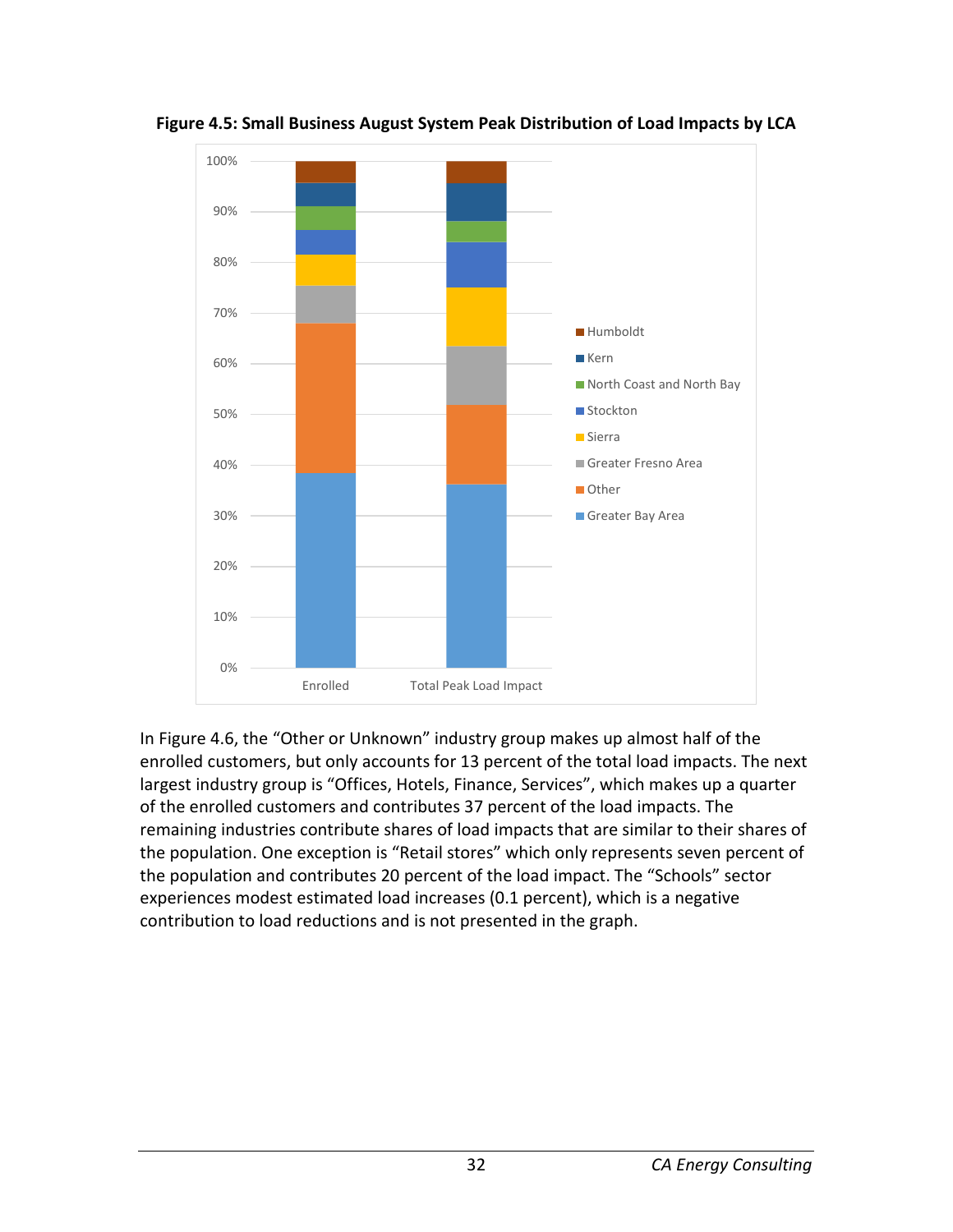

**Figure 4.6: Small Business August System Peak Distribution Load Impacts by Industry** 

# **5. Medium Business Customer Findings**

The effect of TOU rates on medium business customer (with maximum demands between 20 to 200 kW) energy usage is analyzed in a similar fashion as that described in Section 4 for small business customers. We first compile a set of eligible treatment customers with sufficient pre- and post-treatment interval data (approximately 21,000 out of 23,000 medium-sized November 2014 TOU transitioners). We then select a random sample of 10,000 accounts, and, after applying screens to ensure quality of the data, we are left with 9,919 treatment customers. Table 5.1 summarizes the customer counts.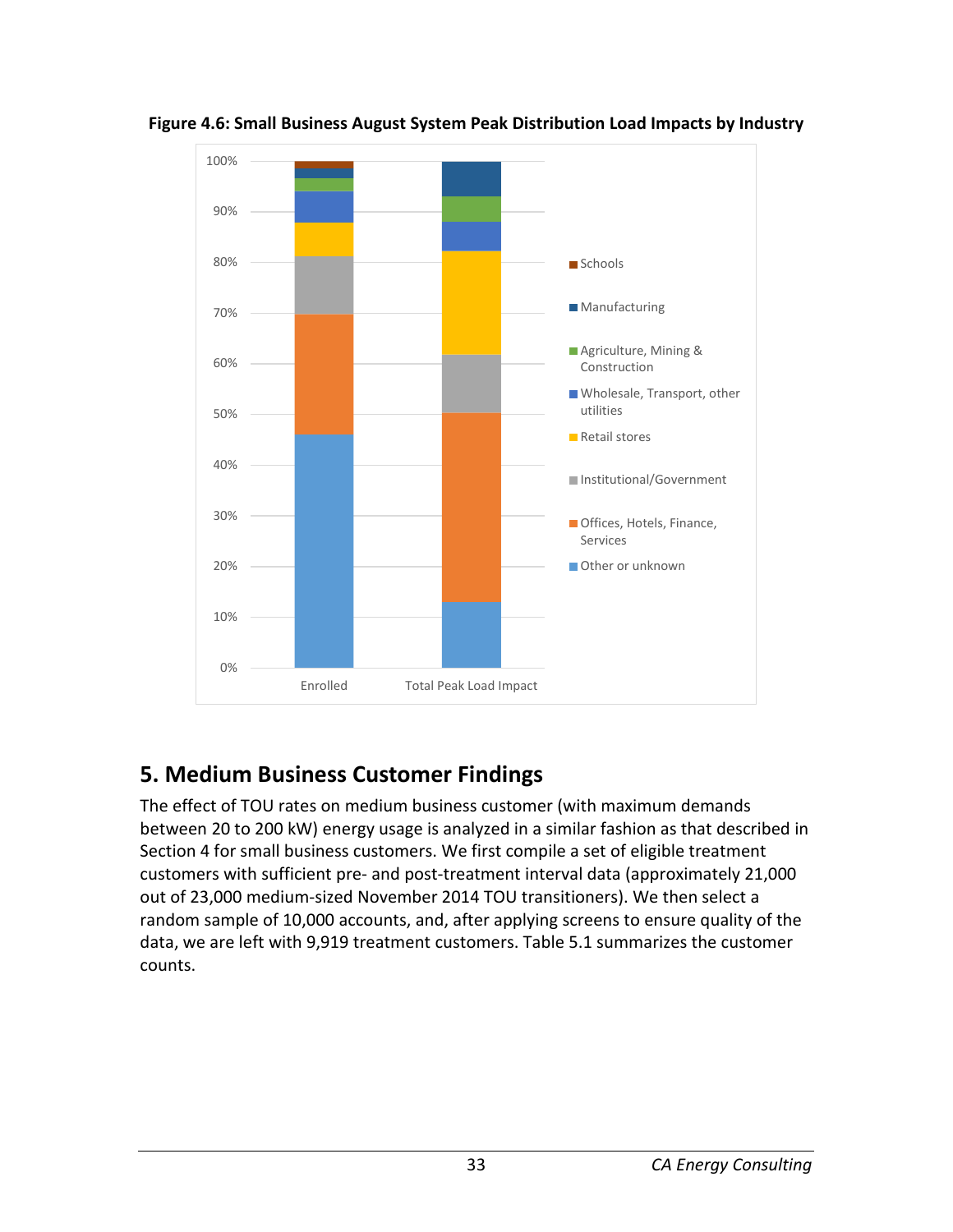|                                           | # Treatment<br><b>Customers</b> |
|-------------------------------------------|---------------------------------|
| November 2014 TOU<br><b>Transitioners</b> | 23,393                          |
| <b>Eligible for Analysis</b>              | 21,423                          |
| <b>Sampled for Analysis</b>               | 10,000                          |
| <b>Used in Analysis</b>                   | 9.919                           |

#### **Table 5.1: Numbers of Medium Business Treatment Customers**

## *5.1 Graphical and Statistical Comparisons of Load Levels*

As described in Section 3.1, we conduct several analyses to estimate TOU demand and energy impacts. The first analysis is a simple statistical and graphical comparison of average treatment customer loads and weather conditions during pre-TOU and post-TOU periods.

Figures 5.1 and 5.2 show average weekday load profiles for medium businesses before (2014) and after (2015) transitioning to TOU rates during summer and winter periods, respectively. Average temperature profiles for each season and year are also displayed and measured on the secondary axis. In the summer seasons, there is very little difference in average temperatures from 2014 to 2015, but there is a modest difference in average load levels, specifically, 2015 usage levels are lower than 2014 levels in all hours and lower still during peak hours. Winter temperatures are higher in 2015 than 2014, but winter load levels are only marginally higher from 10:00 a.m. to 8:00 p.m. and lower in morning and late evening hours.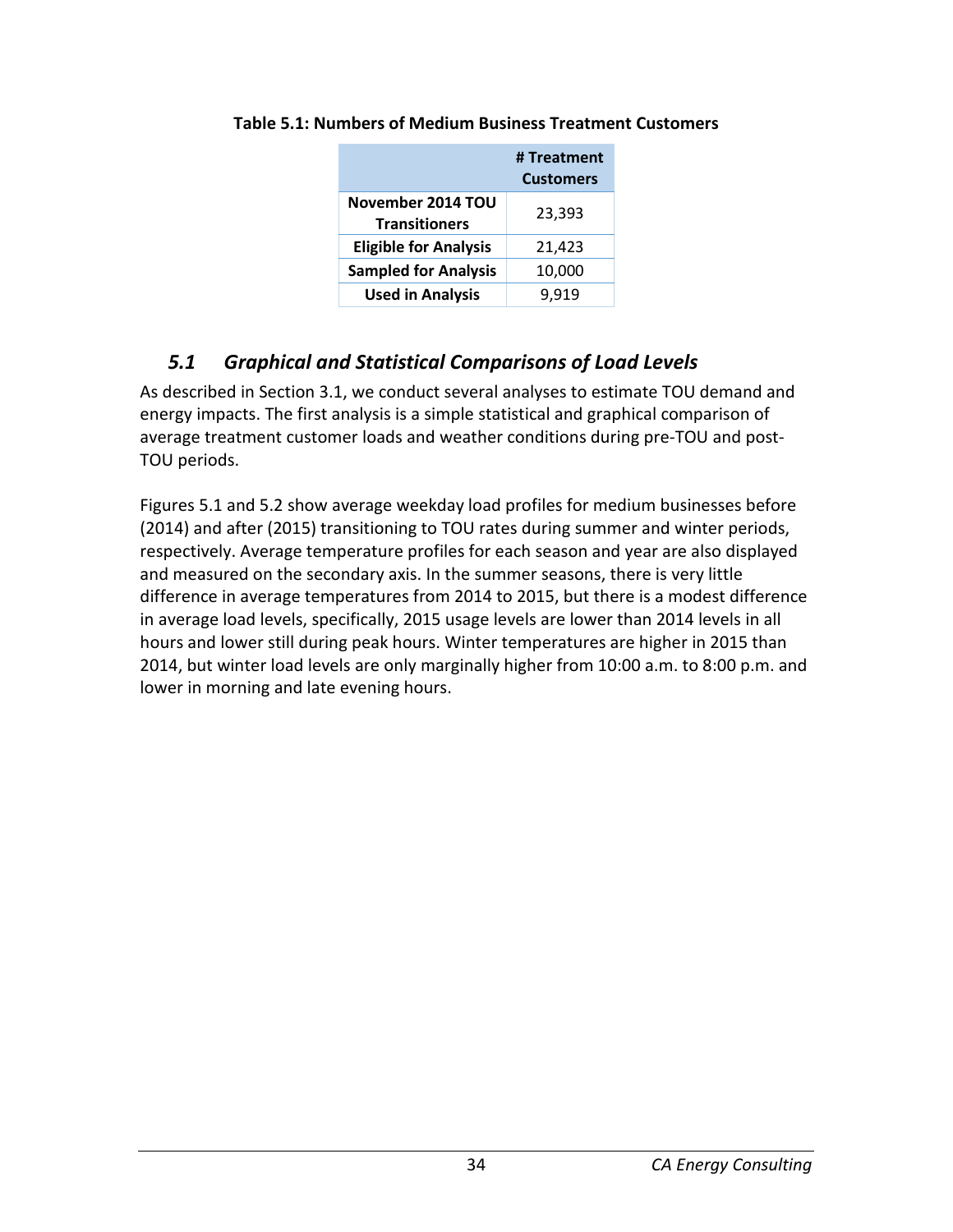

**Figure 5.1: Average Loads and Temperatures for Medium Business Customers - Summer Weekdays**

**Figure 5.2: Average Loads and Temperatures for Medium Business Customers - Winter Weekdays**



Table 5.2 summarizes seasonal percent differences in average load levels and temperatures from 2014 to 2015 in terms of TOU pricing period (peak, partial-peak, and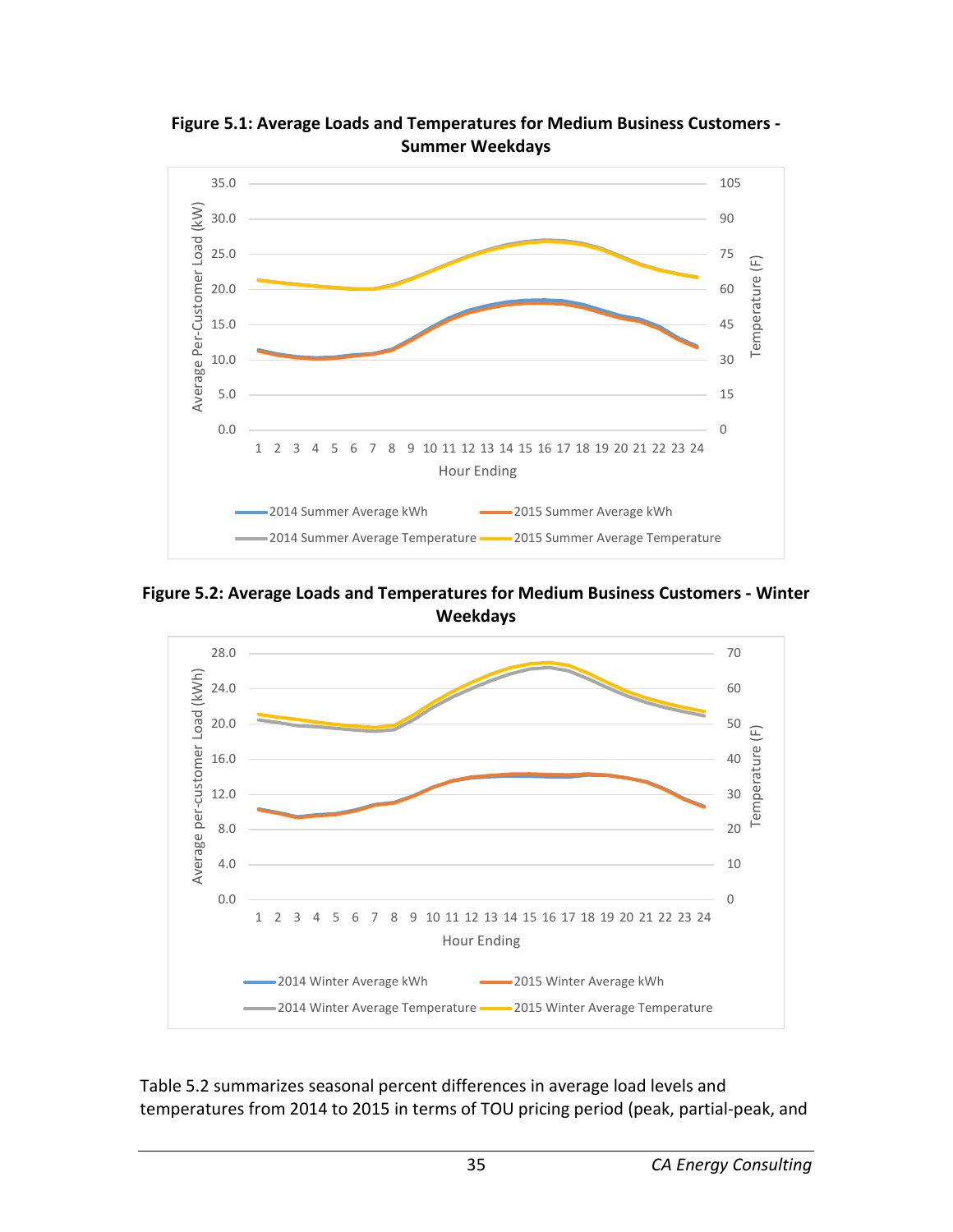off-peak). The load changes, which are negative for all but one pricing period, do not appear to be explained by the temperature changes across years.

|                           |                               | YoY % Change in Average: |         |                     |
|---------------------------|-------------------------------|--------------------------|---------|---------------------|
| <b>TOU Pricing Period</b> |                               |                          | Load    | <b>Temperatures</b> |
|                           |                               | Peak                     | $-2.3%$ | $-0.7%$             |
|                           | Weekdays                      | Part-Peak                | $-2.0%$ | $-0.4%$             |
| Summer                    |                               | Off-Peak                 | $-1.5%$ | 0.0%                |
|                           | Weekends &<br>Holidays        | Off-Peak                 | $-2.1%$ | $-0.6%$             |
|                           | Weekdays                      | Part-Peak                | 0.6%    | 2.5%                |
| Winter                    |                               | Off-Peak                 | $-0.8%$ | 2.6%                |
|                           | Weekends &<br><b>Holidays</b> | Off-Peak                 | $-0.9%$ | 1.0%                |

#### **Table 5.2: Medium Business Percent Change in Average Load Levels and Temperatures by Pricing Period**

Figure 5.3 shows average peak-hour usage plotted against temperatures in the summers of 2014 and 2015. Each data point represents one day. Linear trend lines and corresponding equations are also provided. The figure confirms the temperature and load level differences shown in Figure 5.1 and also illustrates that there was little change in weather sensitivity across years. That is, the slope of the trend lines are very similar for 2014 and 2015. In 2014, on average, a ten degree increase in temperature corresponded to an additional 3.2 kWh usage per peak-hour, whereas a similar increase in temperature during 2015 corresponded to an additional 3.3 kWh usage per hour. On average, for any given temperature, peak-hour usage is 0.38 kWh lower in 2015 relative to 2014.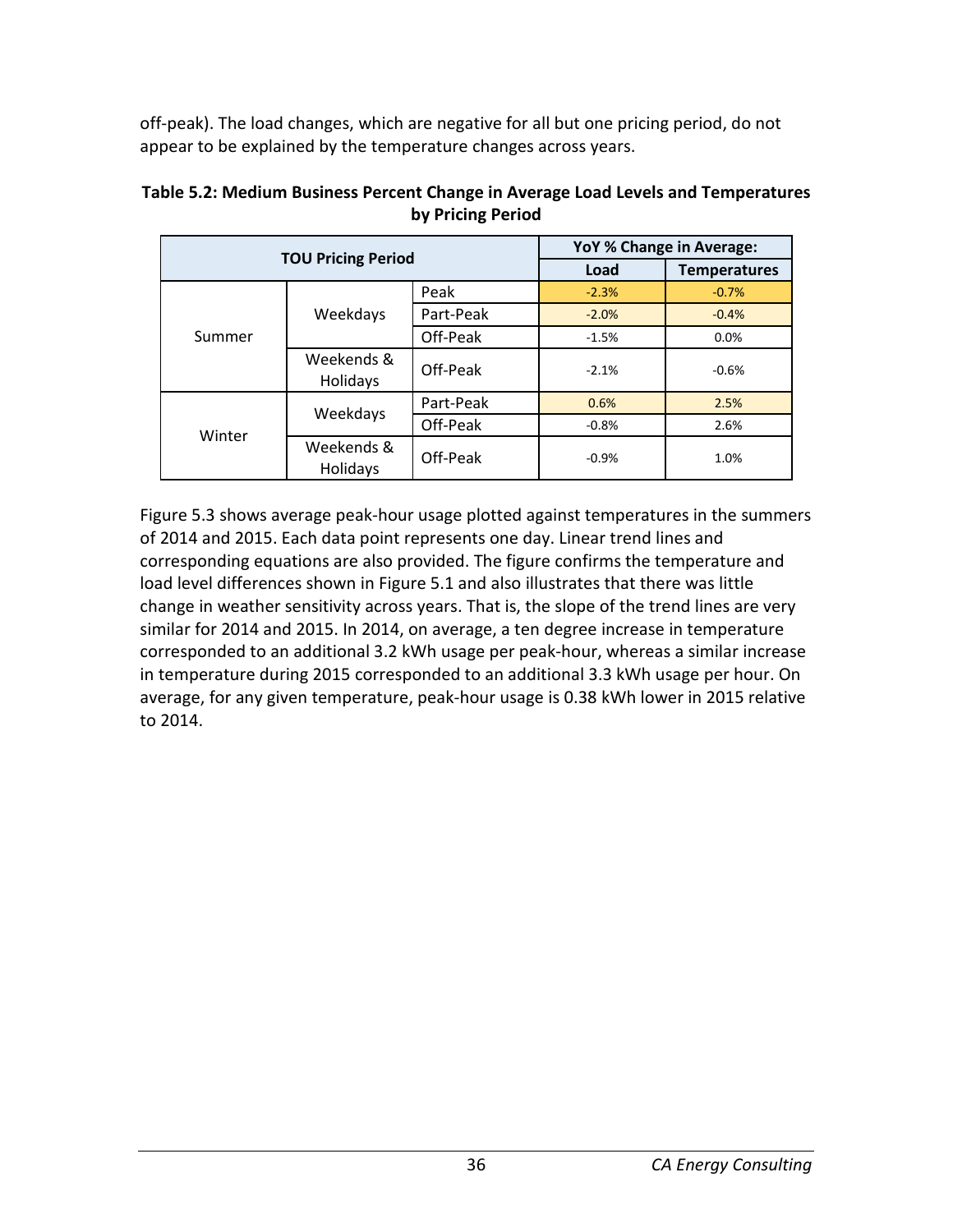

**Figure 5.3: Average Peak Loads and Temperatures for Medium Business Customers, Summer Weekdays**

## *5.2 Estimation Results*

As discussed in Section 3.1, the limitation of the simple graphical and statistical comparisons presented in Section 5.1 is that they average across all available days and customers, and thus do not formally account for the effects of factors such as weather conditions or idiosyncratic customer variations. To account for these nuances, we employ a fixed-effects regression model and obtain an estimate of load impacts on an hourly basis. The estimated hourly coefficients can be added to observed loads for TOU customers in the post-TOU period, providing an estimate of the treatment customer reference load, or the load that would have occurred absent TOU rates. Dividing that coefficient by the reference load provides an estimate of the TOU load impact expressed in percentage terms.

Table 5.3 contains estimated hourly reference loads, actual average observed loads, and estimated percent load impacts for summer weekdays and weekends based on fixedeffects regression models. Each of the estimated coefficients used to calculate summer percent load impacts except hour-ending 7 (6:00 to 7:00 a.m.) is statistically significant at the 0.05 (95 percent confidence) level. Table 5.4 displays similar results for the winter period. Several estimated coefficients used to calculate winter percent load impacts are not statistically significant, specifically hours-ending 7 (6:00 to 7:00 a.m.) and 16 to 19 (3:00 to 7:00 p.m.) on weekdays and hours-ending 14 to 17 (1:00 to 5:00 p.m.) on weekends.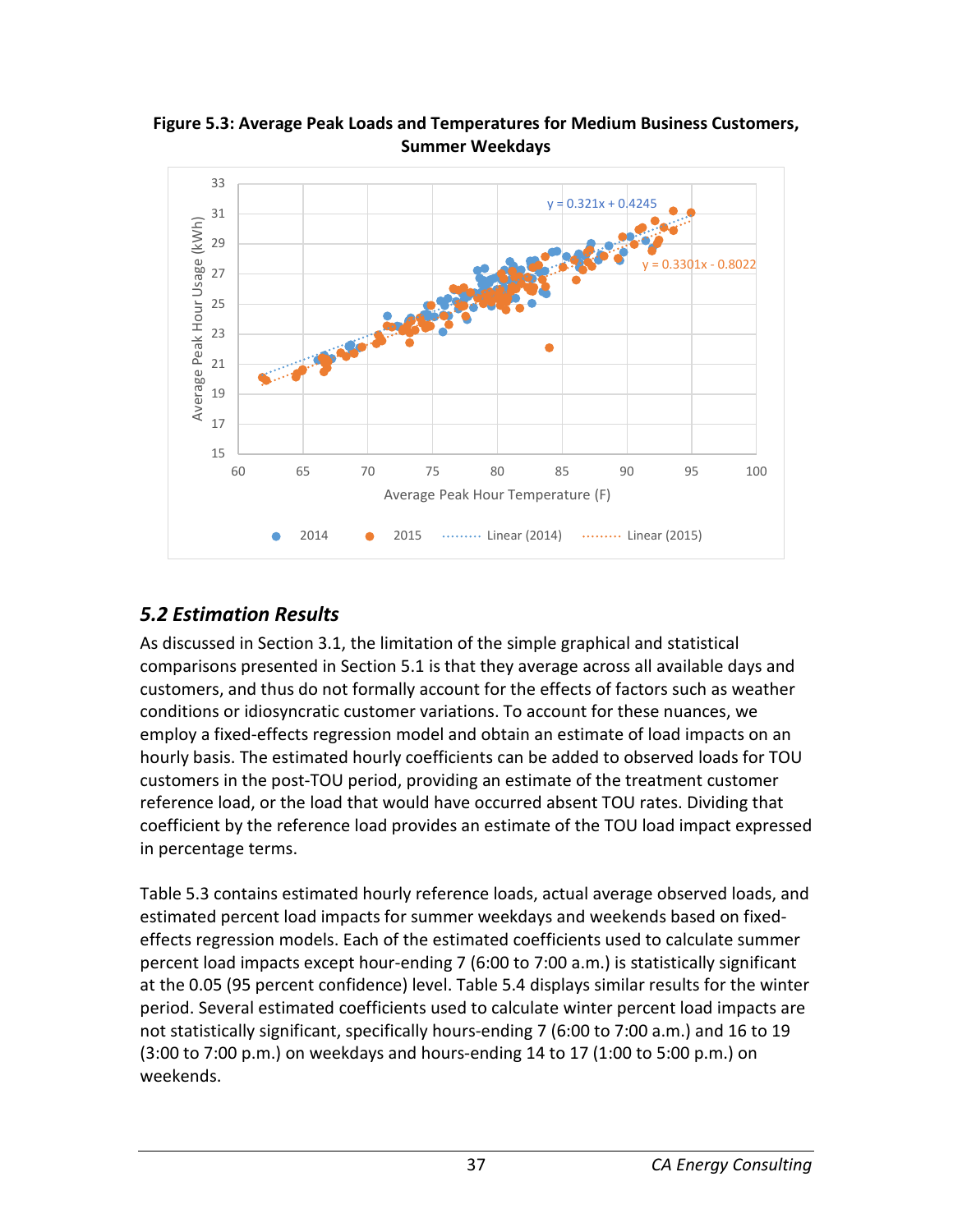|                 | Weekday   |                 | Weekend |           |                 |               |
|-----------------|-----------|-----------------|---------|-----------|-----------------|---------------|
| Hour            | Reference | <b>Observed</b> | % Load  | Reference | <b>Observed</b> | % Load        |
|                 | kWh       | kWh             | Impact  | kWh       | kWh             | <b>Impact</b> |
| $\mathbf{1}$    | 11.40     | 11.24           | $-1.4%$ | 11.35     | 11.24           | $-1.0%$       |
| $\overline{2}$  | 10.87     | 10.74           | $-1.2%$ | 10.75     | 10.67           | $-0.8%$       |
| 3               | 10.59     | 10.48           | $-1.1%$ | 10.37     | 10.31           | $-0.6%$       |
| 4               | 10.60     | 10.45           | $-1.4%$ | 10.23     | 10.14           | $-0.8%$       |
| 5               | 11.03     | 10.86           | $-1.5%$ | 10.33     | 10.23           | $-1.0%$       |
| 6               | 12.17     | 12.02           | $-1.2%$ | 10.66     | 10.56           | $-0.9%$       |
| $\overline{7}$  | 13.98     | 13.89           | $-0.7%$ | 10.81     | 10.79           | $-0.2%$       |
| 8               | 16.57     | 16.44           | $-0.7%$ | 11.47     | 11.39           | $-0.7%$       |
| 9               | 19.75     | 19.55           | $-1.0%$ | 12.90     | 12.77           | $-1.0%$       |
| 10              | 22.09     | 21.77           | $-1.4%$ | 14.51     | 14.30           | $-1.5%$       |
| 11              | 23.88     | 23.49           | $-1.6%$ | 15.96     | 15.67           | $-1.8%$       |
| 12              | 25.20     | 24.75           | $-1.8%$ | 17.03     | 16.69           | $-2.0%$       |
| 13              | 25.94     | 25.45           | $-1.9%$ | 17.69     | 17.33           | $-2.0%$       |
| 14              | 26.82     | 26.29           | $-2.0%$ | 18.17     | 17.82           | $-2.0%$       |
| 15              | 27.03     | 26.48           | $-2.0%$ | 18.40     | 18.05           | $-1.9%$       |
| 16              | 26.45     | 25.89           | $-2.1%$ | 18.43     | 18.07           | $-2.0%$       |
| 17              | 25.14     | 24.58           | $-2.2%$ | 18.31     | 17.94           | $-2.0%$       |
| 18              | 22.87     | 22.34           | $-2.3%$ | 17.81     | 17.46           | $-2.0%$       |
| 19              | 20.39     | 19.93           | $-2.3%$ | 17.00     | 16.65           | $-2.0%$       |
| 20              | 18.75     | 18.36           | $-2.1%$ | 16.24     | 15.92           | $-2.0%$       |
| 21              | 17.79     | 17.41           | $-2.1%$ | 15.78     | 15.46           | $-2.1%$       |
| 22              | 16.15     | 15.80           | $-2.2%$ | 14.75     | 14.42           | $-2.2%$       |
| 23              | 13.96     | 13.70           | $-1.9%$ | 13.12     | 12.89           | $-1.8%$       |
| 24              | 12.46     | 12.25           | $-1.7%$ | 11.90     | 11.73           | $-1.4%$       |
| <b>Averages</b> |           |                 |         |           |                 |               |
| Peak            | 25.71     | 25.17           | $-2.1%$ |           |                 |               |
| Part Peak       | 20.50     | 20.13           | $-1.8%$ |           |                 |               |
| Off Peak        | 12.36     | 12.21           | $-1.3%$ | 14.33     | 14.10           | $-1.5%$       |

**Table 5.3: Medium Business Estimated Load Impacts from Hourly Regressions – Summer**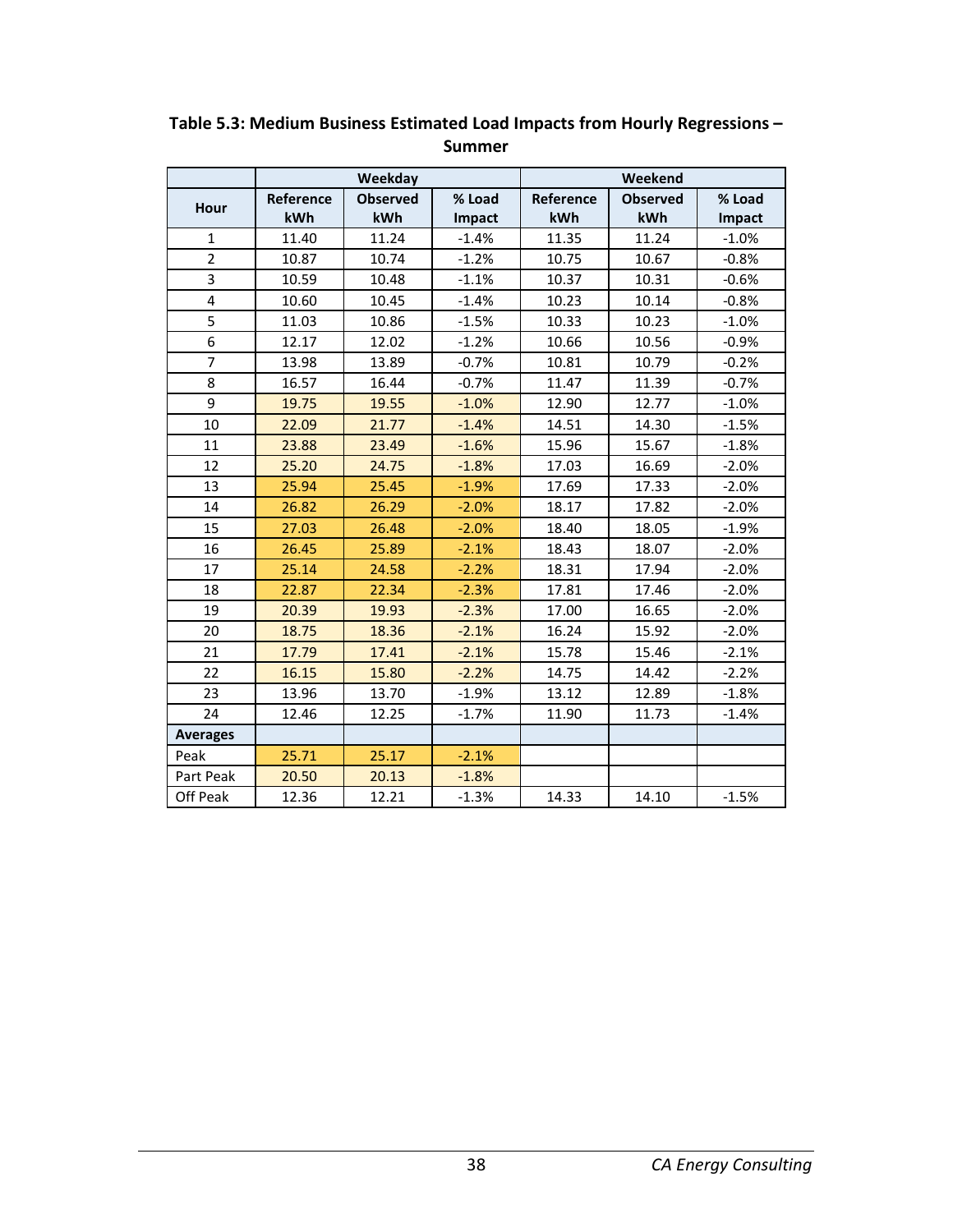|                         | <b>Weekday</b> |                 | Weekend |           |                 |         |
|-------------------------|----------------|-----------------|---------|-----------|-----------------|---------|
|                         | Reference      | <b>Observed</b> | % Load  | Reference | <b>Observed</b> | % Load  |
| Hour                    | kWh            | kWh             | Impact  | kWh       | kWh             | Impact  |
| $\mathbf{1}$            | 10.27          | 10.22           | $-0.5%$ | 10.43     | 10.26           | $-1.7%$ |
| $\overline{2}$          | 9.91           | 9.87            | $-0.3%$ | 10.03     | 9.86            | $-1.7%$ |
| 3                       | 9.76           | 9.74            | $-0.2%$ | 9.25      | 9.37            | 1.3%    |
| $\overline{\mathbf{4}}$ | 9.85           | 9.81            | $-0.4%$ | 9.75      | 9.57            | $-1.9%$ |
| 5                       | 10.27          | 10.24           | $-0.4%$ | 9.87      | 9.70            | $-1.7%$ |
| 6                       | 11.51          | 11.46           | $-0.4%$ | 10.28     | 10.13           | $-1.4%$ |
| $\overline{7}$          | 13.77          | 13.76           | $-0.1%$ | 10.87     | 10.78           | $-0.8%$ |
| 8                       | 16.08          | 16.03           | $-0.3%$ | 11.08     | 11.02           | $-0.6%$ |
| 9                       | 18.63          | 18.50           | $-0.7%$ | 11.86     | 11.79           | $-0.6%$ |
| 10                      | 20.03          | 19.84           | $-0.9%$ | 12.87     | 12.79           | $-0.6%$ |
| 11                      | 20.81          | 20.63           | $-0.9%$ | 13.62     | 13.56           | $-0.4%$ |
| 12                      | 21.21          | 21.03           | $-0.8%$ | 14.03     | 13.98           | $-0.3%$ |
| 13                      | 21.25          | 21.11           | $-0.7%$ | 14.21     | 14.16           | $-0.4%$ |
| 14                      | 21.61          | 21.50           | $-0.5%$ | 14.33     | 14.31           | $-0.2%$ |
| 15                      | 21.49          | 21.43           | $-0.2%$ | 14.33     | 14.34           | 0.0%    |
| 16                      | 20.77          | 20.76           | 0.0%    | 14.24     | 14.25           | 0.1%    |
| 17                      | 19.65          | 19.68           | 0.2%    | 14.25     | 14.22           | $-0.2%$ |
| 18                      | 18.34          | 18.34           | 0.0%    | 14.49     | 14.32           | $-1.1%$ |
| 19                      | 17.03          | 17.00           | $-0.2%$ | 14.42     | 14.20           | $-1.5%$ |
| 20                      | 16.17          | 16.10           | $-0.5%$ | 14.06     | 13.88           | $-1.3%$ |
| 21                      | 15.35          | 15.23           | $-0.7%$ | 13.61     | 13.42           | $-1.4%$ |
| 22                      | 13.87          | 13.77           | $-0.8%$ | 12.73     | 12.52           | $-1.7%$ |
| 23                      | 12.20          | 12.14           | $-0.5%$ | 11.59     | 11.40           | $-1.6%$ |
| 24                      | 11.04          | 11.02           | $-0.2%$ | 10.74     | 10.56           | $-1.7%$ |
| <b>Averages</b>         |                |                 |         |           |                 |         |
| Peak                    |                |                 |         |           |                 |         |
| Part Peak               | 19.02          | 18.92           | $-0.5%$ |           |                 |         |
| Off Peak                | 11.47          | 11.43           | $-0.3%$ | 12.37     | 12.27           | $-0.9%$ |

**Table 5.4: Medium Business Estimated Load Impacts from Hourly Regressions – Winter**

The average values at the bottom of Tables 5.3 and 5.4 represent average hourly load impacts for each TOU pricing period, and they show that TOU rates lead to energy reductions in all periods in both the summer and winter seasons. The largest reduction, 2.1 percent, occurs during summer peak hours, with slightly smaller reductions during summer part peak hours of 1.8 percent. Both of these reductions are larger than those calculated for off-peak summer hours (1.3 percent on weekdays and 1.5 percent on weekends).

Similar to the results for small businesses described in Section 4.2, the medium business load impacts are not entirely consistent with our expectations for TOU demand response. That is, we would expect customers to reduce usage in higher-priced periods (peak hours), but increase usage (or not change usage) in the lowest-priced periods (off-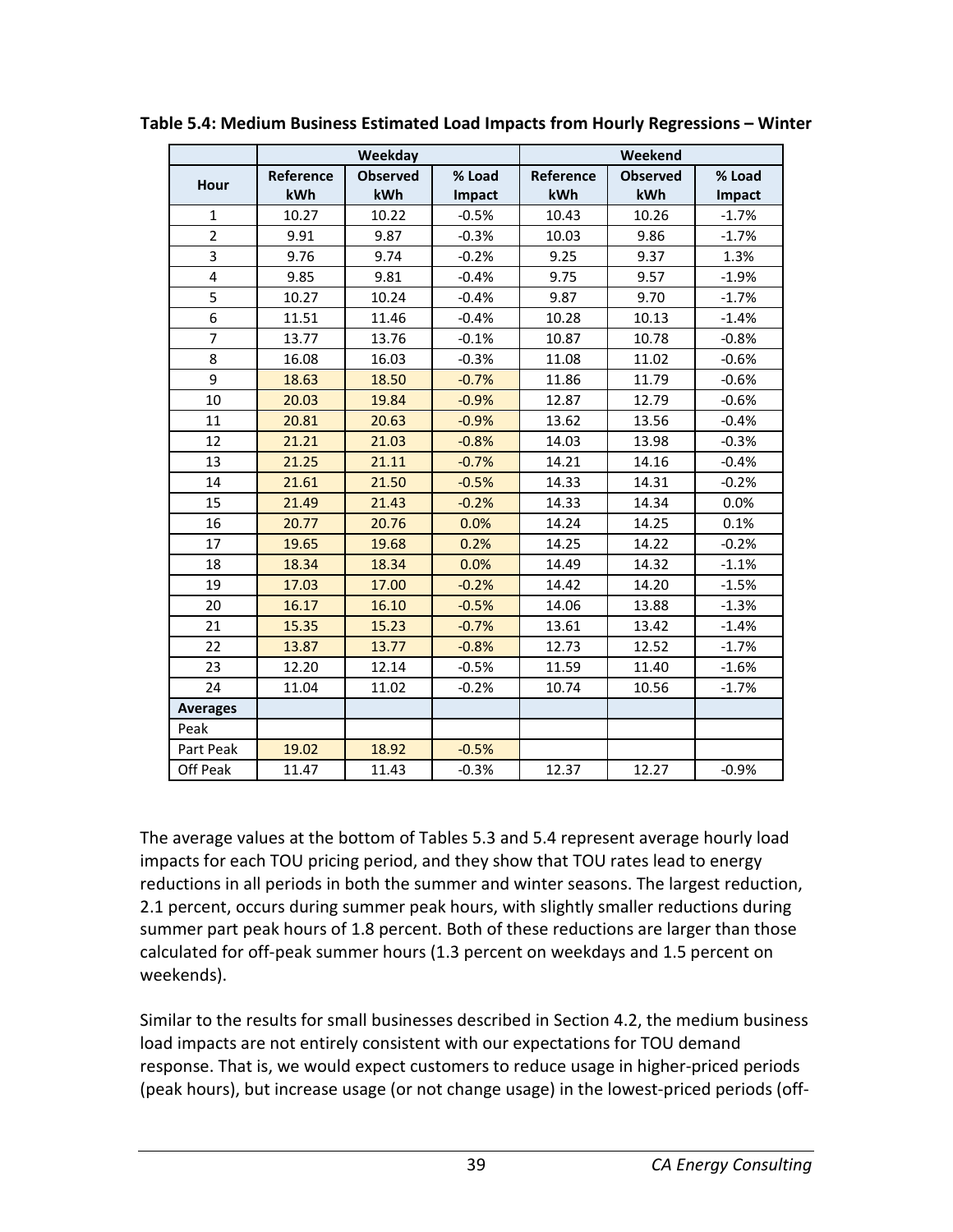peak hours. Instead, we estimate usage reductions in all hours. These estimates look more like conservation in response to increased awareness of energy use than TOU demand response to changing price signals.<sup>[20](#page-45-0)</sup>

The average values at the bottom of Tables 5.3 and 5.4 can be compared to those from the simple calculations presented in Table 5.2. Percent load impacts are smaller in both summer and winter seasons using fixed-effects regression, but the pattern across peak, part-peak, and off-peak periods is similar. That is, all periods experience post-TOU load reductions, and in the summer season peak hours have the largest percent load reductions. Table 5.5 summarizes the load impacts calculated or estimated by both methods in all relevant periods.

| <b>TOU Pricing Period</b> |                     |           | % TOU Load Impact: |                      |  |
|---------------------------|---------------------|-----------|--------------------|----------------------|--|
|                           |                     |           | <b>Simple</b>      | <b>Fixed-Effects</b> |  |
|                           |                     |           | <b>Differences</b> | <b>Regression</b>    |  |
|                           |                     | Peak      | $-2.3%$            | $-2.1%$              |  |
| Summer                    | Weekdays            | Part-Peak | $-2.0%$            | $-1.8%$              |  |
|                           |                     | Off-Peak  | $-1.5%$            | $-1.3%$              |  |
|                           | Weekends & Holidays | Off-Peak  | $-2.1%$            | $-1.5%$              |  |
|                           | Weekdays            | Part-Peak | 0.6%               | $-0.5%$              |  |
| Winter                    |                     | Off-Peak  | $-0.8%$            | $-0.3%$              |  |
|                           | Weekends & Holidays | Off-Peak  | $-0.9%$            | $-0.9%$              |  |

#### **Table 5.5: Medium Business Comparison of Estimated and Calculated Load Impacts, Two Analysis Methods**

Load impact estimates presented thus far are derived from models that include all sampled medium businesses that transitioned to TOU rates in November 2014. We perform similar analyses on subsets of customers organized by either local capacity area (LCA) or industry group. The primary difference in these models, aside from the subsets of customers included, is that we first *aggregate* the customer-level data by calculating average usage observations across customers in the sub-groups. This approach facilitates running regressions for many sub-groups and allows us to more easily investigate the effect of weather on TOU load impacts by interacting various weather variables with the TOU treatment indicator variable.

Unfortunately, interacting weather variables with the TOU treatment indicator introduced too much variability into load impact estimates and often produced inconsistent and unrealistic results. Most of the estimated coefficients on weather interactions were not statistically significant, and the implied relationship was not consistently positive or negative, either across sub-groups or within sub-group across hours. The ambiguous effect of weather on TOU response is highlighted in Figure 5.3,

<span id="page-45-0"></span><sup>&</sup>lt;sup>20</sup> However, the fact that peak usage reductions are higher than part-peak, and both of those reductions are higher than off-peak usage reductions is somewhat consistent with TOU demand response.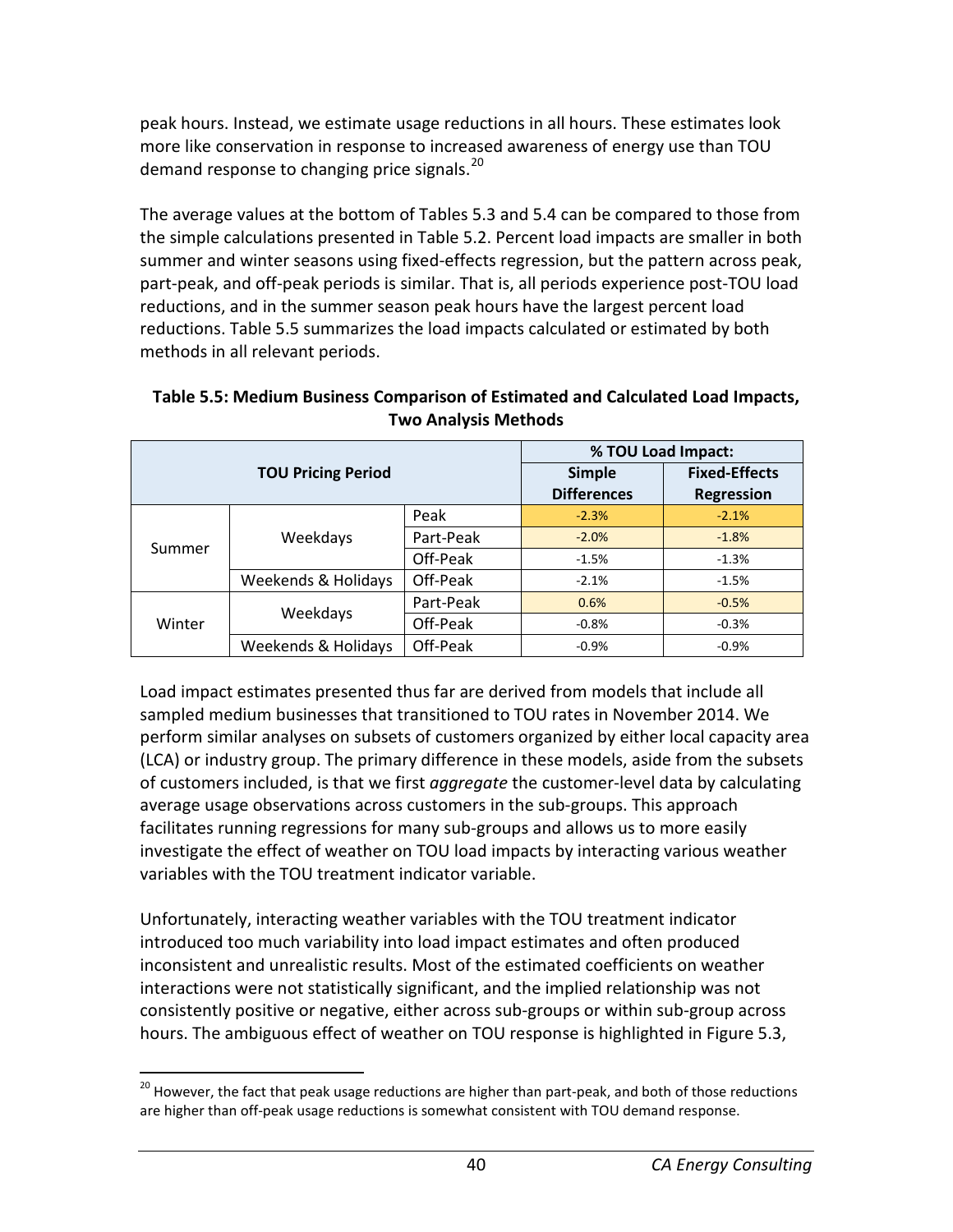where the slopes of the trend lines are similar in both years, suggesting that the introduction of TOU rates did not affect weather sensitivity.

As a result, when constructing estimated load impacts that correspond to monthly average weekdays and system peak days, in accordance with the CPUC Load Impact Protocols, we opted to estimate the load impacts in percentage terms.<sup>[21](#page-46-0)</sup> That is, the dependent variable in these models is the natural log of average hourly load for the customer group in question (*e.g.,* medium TOU customers in the Greater Bay Area) and the explanatory variables control for weather, hour-of-day, day-of-week, and month-ofyear effects. This approach produces dynamic levels of TOU response that are related to load levels on different day types, but not explicitly related to temperatures.

Figure 5.4 illustrates average estimated reference loads, actual observed loads, and estimated load impacts on the 2015 August system peak day for all medium business customers. The usage levels displayed in the graph are similar to those presented in Table 5.3 but higher reflecting different weather conditions on the August system peak day. The average percent load impact during the peak period is -2.6 percent, which is again similar to but slightly higher than those found in the fixed-effects analysis for peak periods during all summer weekdays. In this case, the difference in percentage terms is not due to weather conditions, but is instead due to the difference in methodology as described above (using aggregate load and natural log of kWh as the dependent variable). The same pattern that we found previously for part-peak and off-peak periods holds as well, with average part-peak load impacts of -2.2 percent and off-peak load impacts of -1.7 percent.

<span id="page-46-0"></span> $21$  We cap hourly percent load impact estimates at  $+/$ -10 percent, as it is likely that any estimated impacts larger than 10 percent are due to exogenous factors rather than the introduction of TOU rates. This constraint is only met for a small share of hours in sub-groups with limited numbers of customers in the small business and agricultural business categories.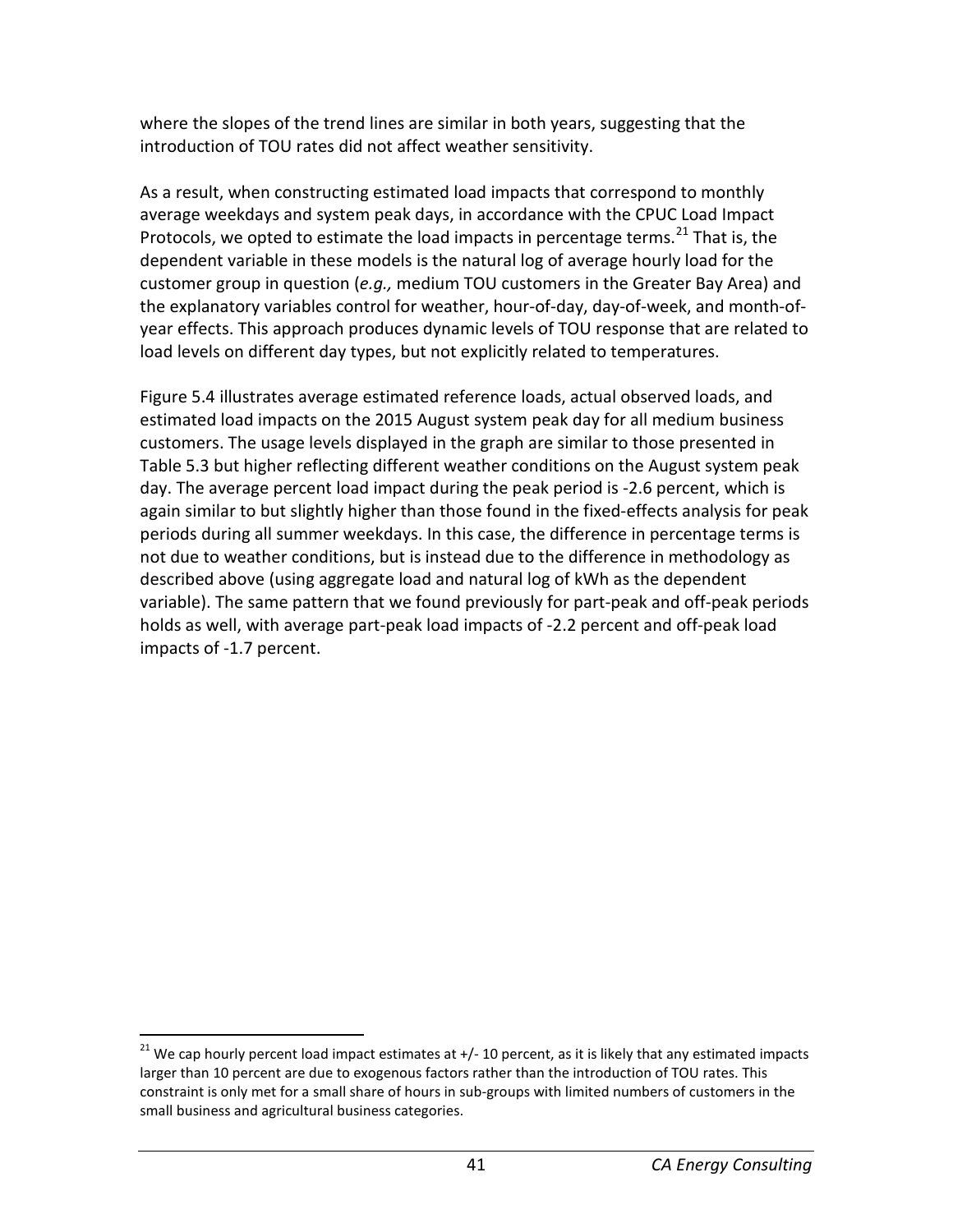

**Figure 5.4: August System Peak Reference Loads and Load Impacts for All Medium Businesses (Average Per-Customer kWh)**

Figures 5.5 and 5.6 illustrate the distribution of total load impacts across LCAs and industry groups, respectively. The left bar represents the distribution of customer enrollments, and the underlying values for the right bar are total load impacts during the peak TOU pricing period (noon to 6 p.m.) under weather conditions that occurred during the August 2015 system peak day.

In Figure 5.5, the largest share of total load impacts and customers comes from the Greater Bay Area, with half of the enrollments and 60 percent of the load impacts. The North Coast and North Bay LCA group contributes the next largest share of load reductions, 17 percent, but makes up 24 percent of the population. The remaining LCAs contribute to load impacts in shares that are similar to their respective portion of the enrollment population.<sup>[22](#page-47-0)</sup>

<span id="page-47-0"></span> <sup>22</sup> The Greater Fresno Area experiences modest estimated load *increases* (0.8 percent), which is a negative contribution to load reductions and is not presented in the graph.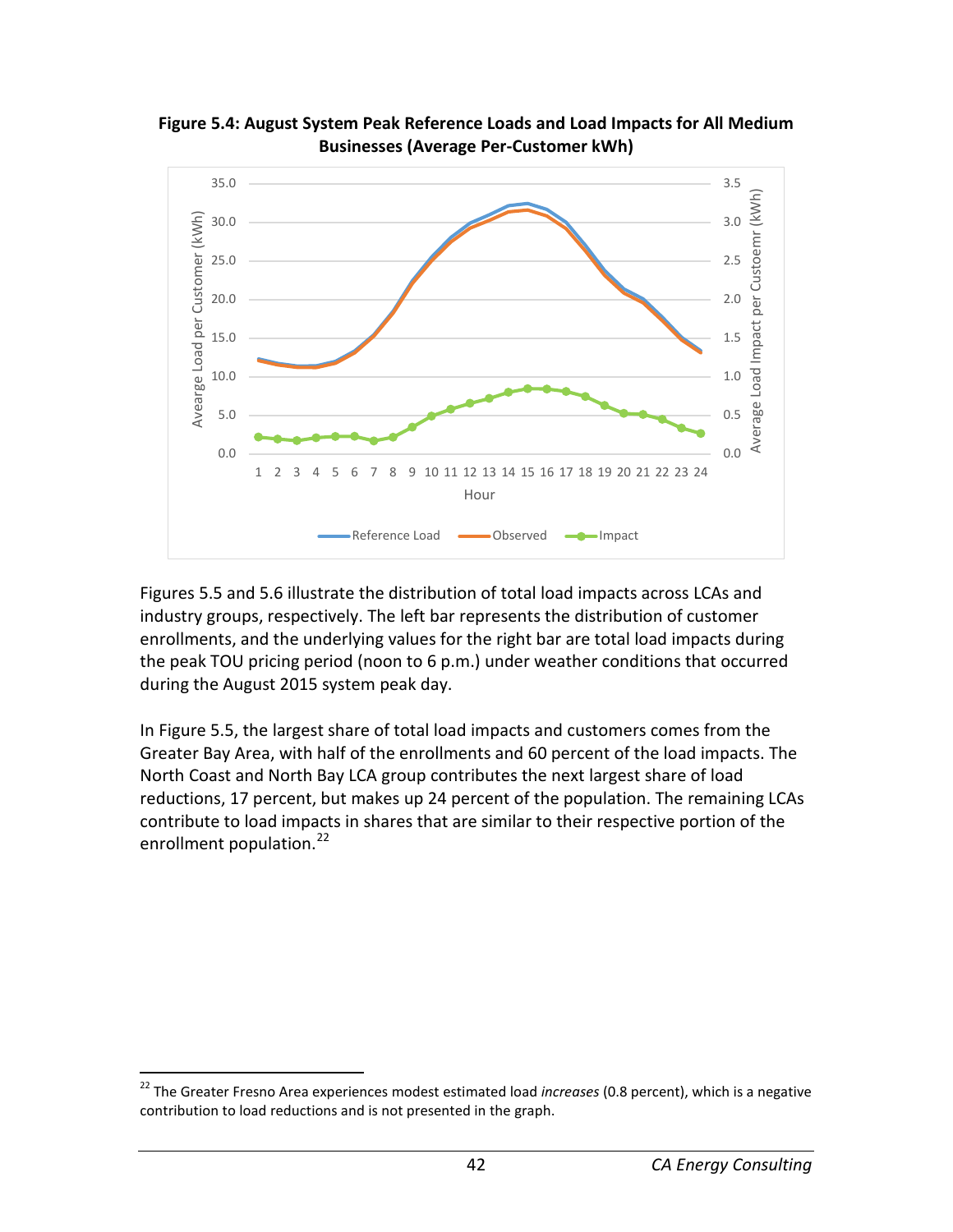

**Figure 5.5: Medium Business August System Peak Distribution of Load Impacts by LCA**

In Figure 5.6, the largest share of total load impacts and customers, roughly 40 percent, comes from the "Offices, Hotels, Finance, Services" industry group. The next largest industry group by enrollments is "Other or Unknown", which makes up a 15 percent of the enrolled customers but only contributes one percent of the load impacts. The remaining industries make up for the disparity in the "Other or Unknown" industry group by contributing more than their respective population shares to total load impacts.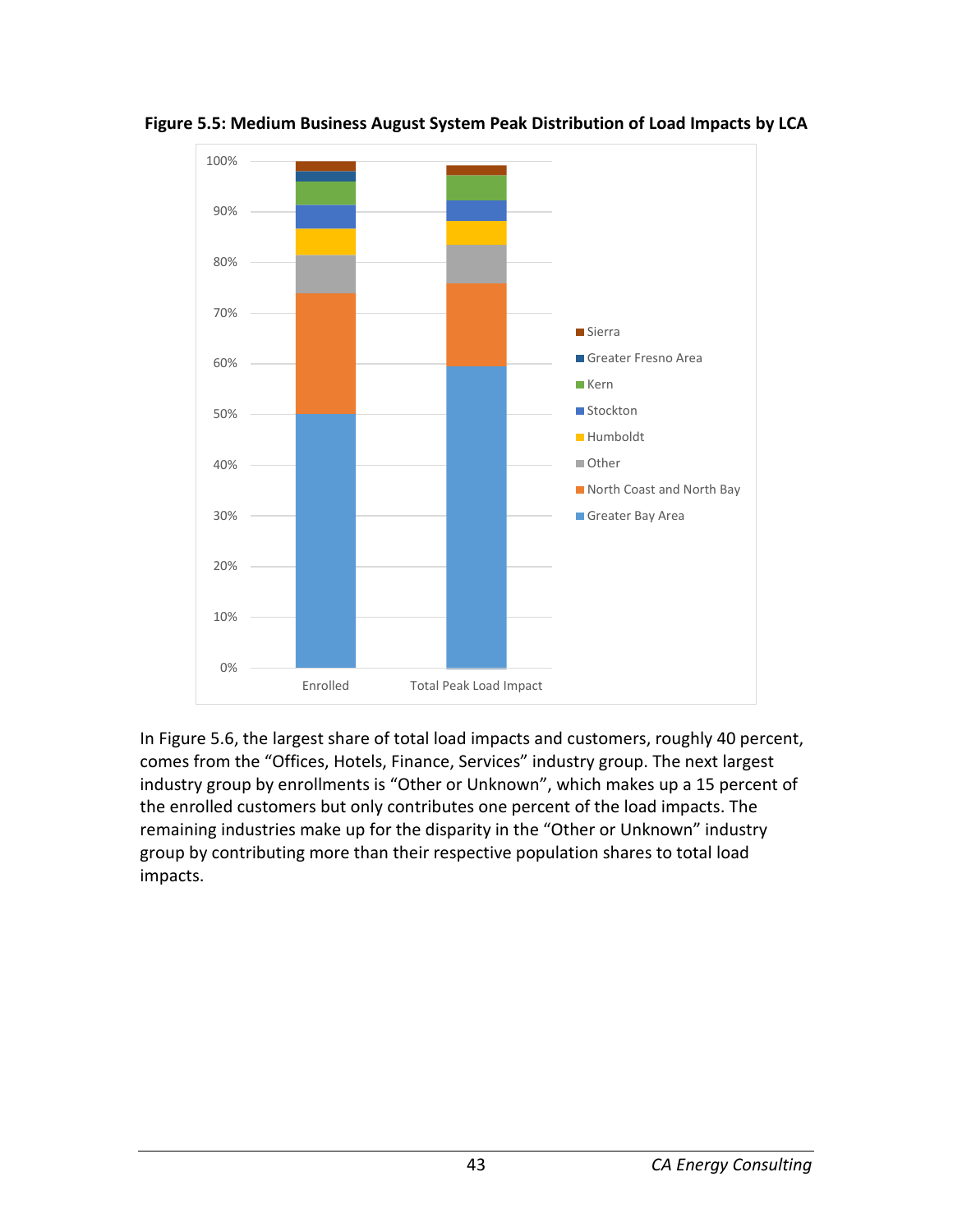

#### **Figure 5.6: Medium Business August System Peak Distribution Load Impacts by Industry**

# **6. Agricultural Business Customer Findings**

In order to analyze the effect of TOU rates on usage patterns for agricultural business customers, we first compile a set of eligible treatment customers with sufficient preand post-treatment interval data (approximately 7,200 out of 8,300 March 205 TOU transitioners). Because of the limited number of newly transitioned TOU customers, we did not sample the population. After applying screens to ensure quality of the data, we retain 6,143 treatment customers. Table 6.1 summarizes the customer counts.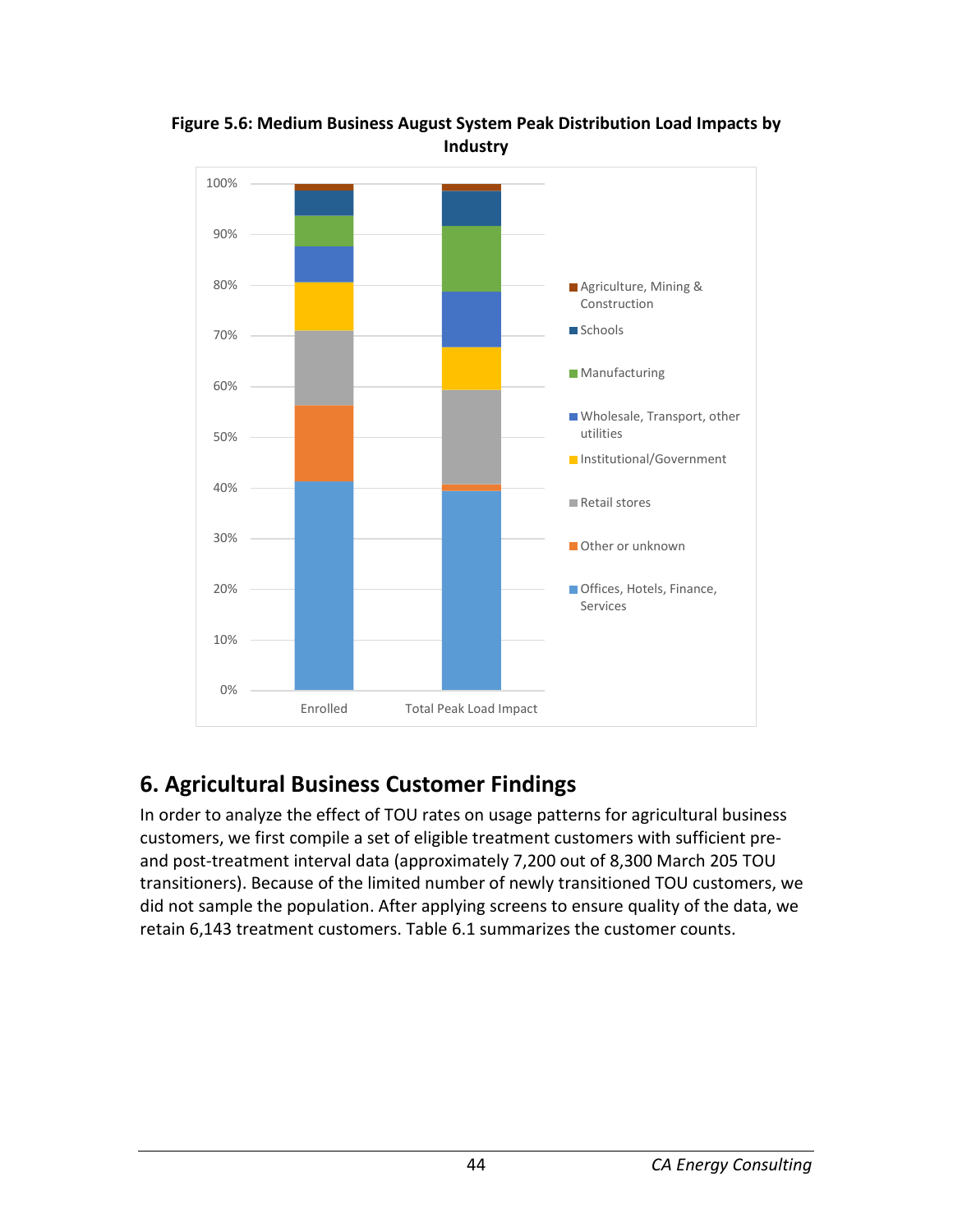|                                               | # Treatment<br><b>Customers</b> |
|-----------------------------------------------|---------------------------------|
| <b>March 2015 TOU</b><br><b>Transitioners</b> | 8,304                           |
| <b>Eligible for Analysis</b>                  | 7,154                           |
| <b>Sampled for Analysis</b>                   | 7,154                           |
| <b>Used in Analysis</b>                       | 6,143                           |

#### **Table 6.1: Numbers of Agricultural Business Treatment Customers**

## *6.1 Graphical and Statistical Comparisons of Load Levels*

As described in Section 3.1, we conduct several analyses to estimate TOU demand and energy impacts. The first analysis is a simple statistical and graphical comparison of average treatment customer loads and weather conditions during pre-TOU and post-TOU periods. Because agricultural businesses were transitioned to TOU rates in March 2015, there were insufficient post-treatment data available at the time of this evaluation to include winter period results. As such, only summer analyses and results are presented for agricultural customers.

Figure 6.1 shows average weekday load profiles for agricultural businesses before (2014) and after (2015) transitioning to TOU rates during summer periods. Average temperature profiles for each year are also displayed and measured on the secondary axis. There is very little difference in average temperatures from 2014 to 2015, but there is a more pronounced difference in average load levels, particularly in afternoon hours. Specifically, in summer 2015, usage levels are roughly equal to or lower than summer 2014 levels in all hours and lower still during peak hours.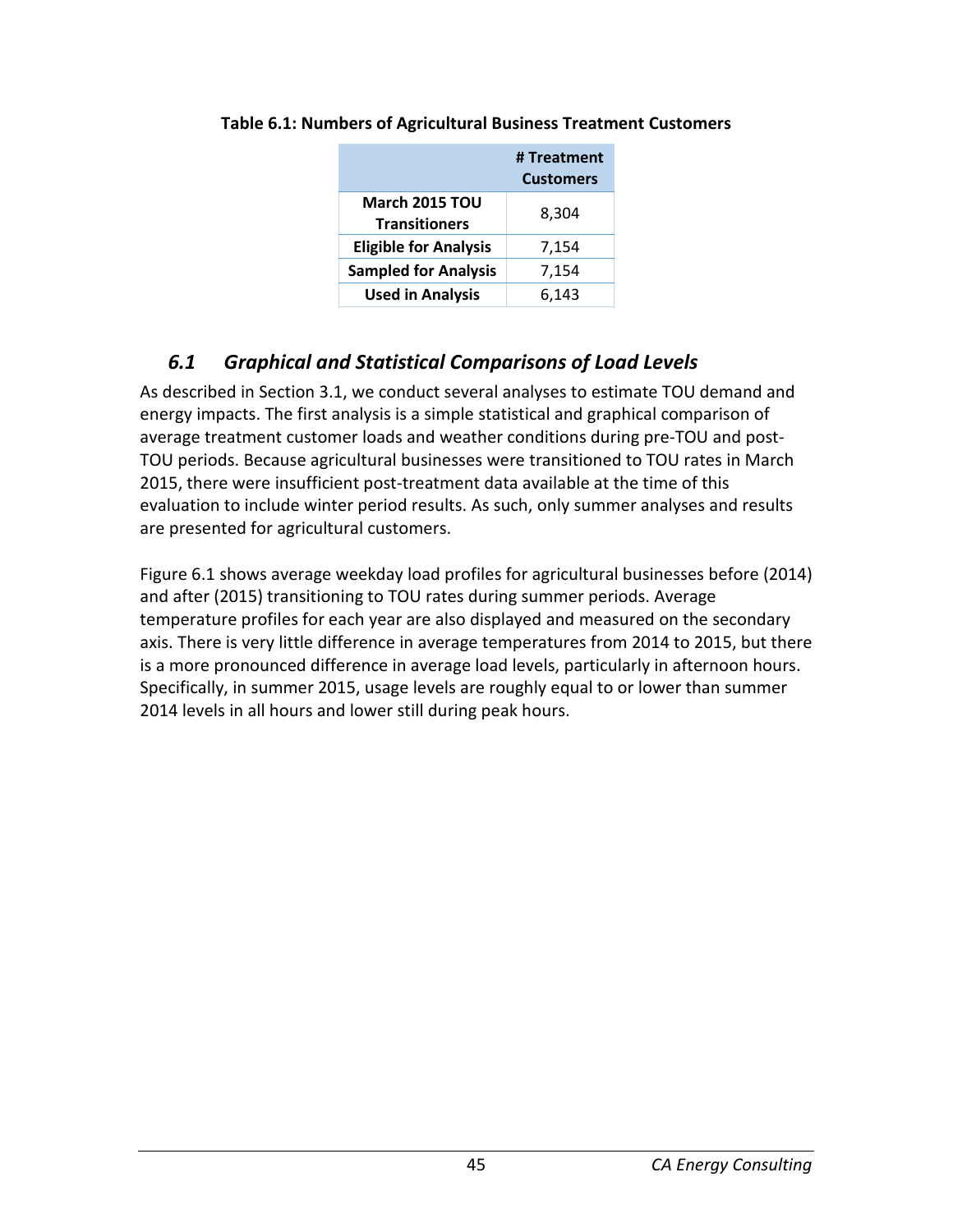

**Figure 6.1: Average Loads and Temperatures for Agricultural Business Customers - Summer Weekdays**

Table 6.2 summarizes percent differences in average load levels and temperatures from summers 2014 to 2015 in terms of TOU pricing period (peak and off-peak).

| Table 6.2: Agricultural Business Percent Change in Average Load Levels and |
|----------------------------------------------------------------------------|
| <b>Temperatures by Pricing Period</b>                                      |

| <b>TOU Pricing Period</b> |                        |          | YoY % Change in Average: |                     |  |
|---------------------------|------------------------|----------|--------------------------|---------------------|--|
|                           |                        |          | Load                     | <b>Temperatures</b> |  |
| Weekdays<br>Summer        |                        | Peak     | $-2.1%$                  | $-0.3%$             |  |
|                           |                        | Off-Peak | $-0.6%$                  | $-0.7%$             |  |
|                           | Weekends &<br>Holidays | Off-Peak | $-1.0%$                  | $-0.6%$             |  |

Figure 6.2 shows average peak-hour usage plotted against temperatures in the summers of 2014 and 2015. Each data point represents one day. Linear trend lines and corresponding equations are also provided. As expected, there is a positive relationship between temperatures and usage levels, however there is much more variation for agricultural customers relative to small and medium businesses (see Figures 4.3 and 5.3). That is, there is much more dispersion (error) around the trend line, suggesting that agricultural load levels are less determined by temperatures relative to other customer groups. Additionally, unlike small and medium businesses, the slopes of the trend lines suggest that weather sensitivity may have changed after the introduction of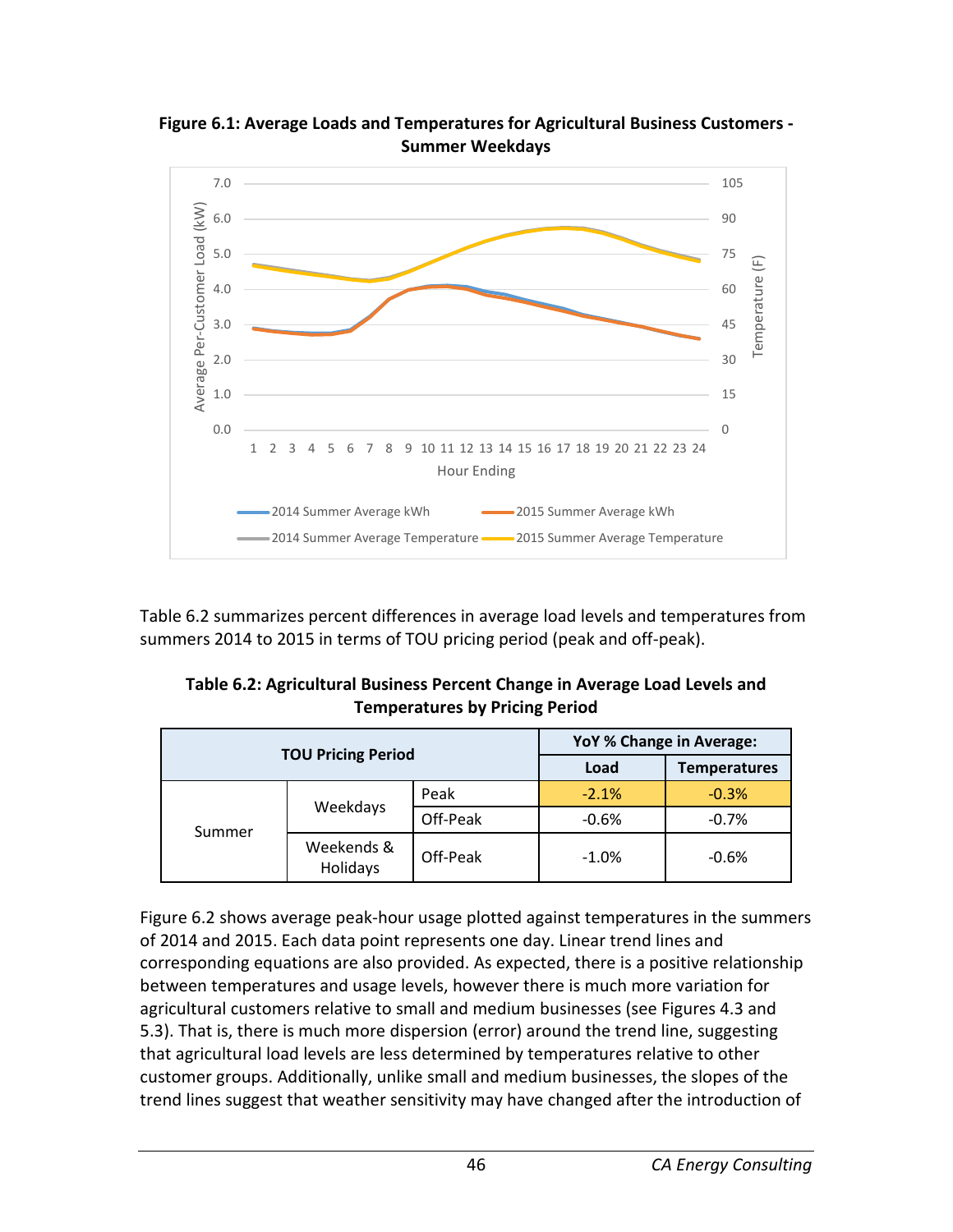TOU rates. In 2014, a ten degree increase in temperature corresponded to an additional 0.40 kWh usage per peak-hour, whereas a similar increase in temperature during 2015 corresponded to an additional 0.48 kWh usage per hour.



**Figure 6.2: Average Peak Loads and Temperatures for Small Business Customers, Summer Weekdays**

# *6.2 Estimation Results*

As discussed in Section 3.1, the limitation of the simple graphical and statistical comparisons presented in Section 6.1 is that they average across all available days and customers, and thus do not formally account for the effects of factors such as weather conditions or idiosyncratic customer variations. To account for these nuances, we employ a fixed-effects regression model and obtain an estimate of load impacts on an hourly basis. The estimated hourly coefficients can be added to observed loads for TOU customers in the post-TOU period, providing an estimate of the treatment customer reference load, or the load that would have occurred absent TOU rates. Dividing that coefficient by the reference load provides an estimate of the TOU load impact expressed in percentage terms.

Table 6.3 contains estimated hourly reference loads, actual average observed loads, and estimated percent load impacts for summer weekdays and weekends based on fixedeffects regression models. Only half of the estimated coefficients used to calculate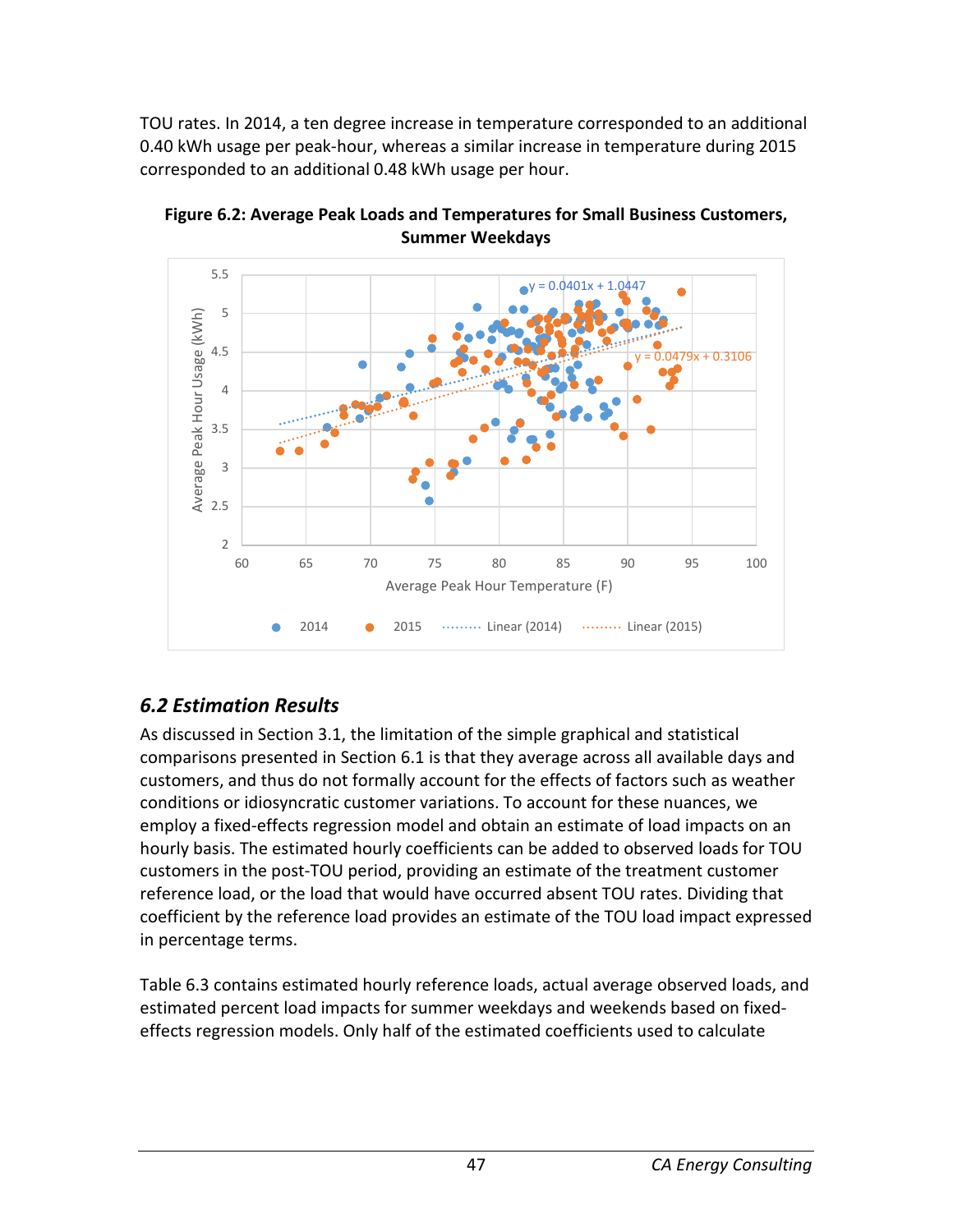summer weekday percent load impacts are statistically significant at the 0.05 (95 percent confidence) level.<sup>[23](#page-53-0)</sup>

|                 | Weekday          |                 | Weekend |           |                 |         |
|-----------------|------------------|-----------------|---------|-----------|-----------------|---------|
|                 | <b>Reference</b> | <b>Observed</b> | % Load  | Reference | <b>Observed</b> | % Load  |
| Hour            | kWh              | kWh             | Impact  | kWh       | kWh             | Impact  |
| $\mathbf{1}$    | 2.82             | 2.85            | 1.1%    | 2.86      | 2.88            | 0.8%    |
| $\overline{2}$  | 2.75             | 2.78            | 1.0%    | 2.78      | 2.81            | 1.1%    |
| 3               | 2.72             | 2.74            | 0.8%    | 2.74      | 2.76            | 0.7%    |
| 4               | 2.70             | 2.70            | 0.2%    | 2.71      | 2.71            | 0.0%    |
| 5               | 2.71             | 2.71            | 0.0%    | 2.72      | 2.72            | 0.2%    |
| 6               | 2.85             | 2.86            | 0.5%    | 2.82      | 2.82            | 0.0%    |
| $\overline{7}$  | 3.43             | 3.46            | 1.0%    | 3.19      | 3.21            | 0.5%    |
| 8               | 4.18             | 4.30            | 2.7%    | 3.68      | 3.73            | 1.3%    |
| 9               | 4.60             | 4.71            | 2.3%    | 3.94      | 3.99            | 1.2%    |
| 10              | 4.75             | 4.84            | 1.8%    | 4.05      | 4.07            | 0.6%    |
| 11              | 4.82             | 4.88            | 1.3%    | 4.07      | 4.08            | 0.4%    |
| 12              | 4.81             | 4.82            | 0.1%    | 4.03      | 4.01            | $-0.4%$ |
| 13              | 4.64             | 4.55            | $-1.9%$ | 3.89      | 3.84            | $-1.2%$ |
| 14              | 4.61             | 4.49            | $-2.7%$ | 3.81      | 3.75            | $-1.5%$ |
| 15              | 4.51             | 4.38            | $-2.9%$ | 3.66      | 3.64            | $-0.6%$ |
| 16              | 4.36             | 4.22            | $-3.3%$ | 3.54      | 3.51            | $-0.9%$ |
| 17              | 4.13             | 4.03            | $-2.4%$ | 3.41      | 3.39            | $-0.7%$ |
| 18              | 3.89             | 3.85            | $-1.1%$ | 3.24      | 3.25            | 0.2%    |
| 19              | 3.80             | 3.80            | $-0.1%$ | 3.13      | 3.15            | 0.6%    |
| 20              | 3.69             | 3.71            | 0.4%    | 3.02      | 3.04            | 0.8%    |
| 21              | 3.55             | 3.59            | 1.1%    | 2.90      | 2.95            | 1.7%    |
| 22              | 3.39             | 3.43            | 1.3%    | 2.77      | 2.83            | 2.1%    |
| 23              | 3.23             | 3.26            | 1.2%    | 2.65      | 2.70            | 2.1%    |
| 24              | 3.09             | 3.11            | 0.7%    | 2.56      | 2.60            | 1.4%    |
| <b>Averages</b> |                  |                 |         |           |                 |         |
| Peak            | 4.36             | 4.25            | $-2.4%$ |           |                 |         |
| Off Peak        | 3.55             | 3.59            | 1.0%    | 3.26      | 3.27            | 0.4%    |

| Table 6.3: Agricultural Business Estimated Load Impacts from Hourly Regression – |
|----------------------------------------------------------------------------------|
| Summer                                                                           |

The average values at the bottom of Table 4.3 represent average hourly load impacts for each TOU pricing period, and they show that TOU rates lead to energy reductions of 2.4 percent in the peak period and load increases of one percent in the off-peak period.

Contrary to our findings for small and medium businesses, the agricultural load impact estimates are consistent with our expectations for TOU demand response. That is, we

<span id="page-53-0"></span><sup>&</sup>lt;sup>23</sup> For the summer weekday model, statistically significant coefficients are estimated for hours-ending: 8, 9, 10, 11, 13, 14, 15, 16, 17, 21, 22, and 23. Only four of the estimated coefficients used to calculate summer weekend percent load impacts are statistically significant, hours-ending: 14, 21, 22, and 23.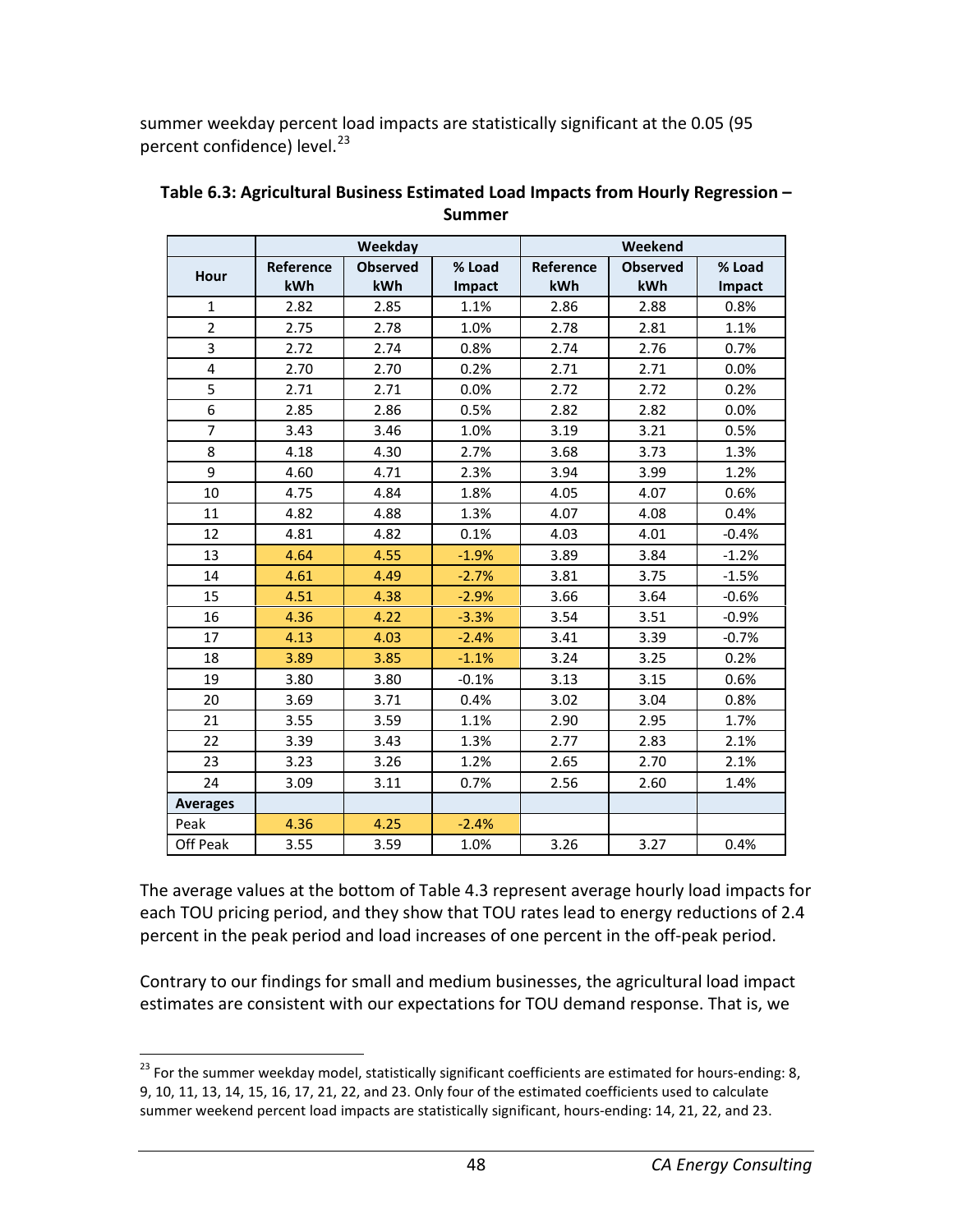expect customers to reduce usage in higher-priced periods (peak hours), but increase usage (or not change usage) in the lowest-priced periods (off-peak hours).

Table 6.4 compares the average values at the bottom of Table 6.3 to those from the simple calculations presented in Table 6.2. Both methods produce similar peak period load reduction estimates of 2.1 and 2.4 percent, but where the simple differences method shows modest load reductions in other periods, the fixed-effects regression produces estimates of load increases in off-peak periods.

| Table 6.4: Agricultural Business Comparison of Estimated and Calculated Load Impacts, |
|---------------------------------------------------------------------------------------|
| <b>Two Analysis Methods</b>                                                           |

|        |                           | % TOU Load Impact: |                      |         |
|--------|---------------------------|--------------------|----------------------|---------|
|        | <b>TOU Pricing Period</b> | <b>Simple</b>      | <b>Fixed-Effects</b> |         |
|        |                           | <b>Differences</b> | <b>Regression</b>    |         |
|        | Weekdays                  | Peak               | $-2.1%$              | $-2.4%$ |
|        |                           | Off-Peak           | $-0.6%$              | 1.0%    |
| Summer | Weekends &<br>Holidays    | Off-Peak           | $-1.0%$              | 0.4%    |

Load impact estimates presented thus far are derived from models that include all agricultural businesses that transitioned to TOU rates in March 2015. We perform similar analyses on subsets of customers organized by either local capacity area (LCA) or industry group. The primary difference in these models, aside from the subsets of customers included, is that we first *aggregate* the customer-level data by calculating average usage observations across customers in the sub-groups. This approach facilitates running regressions for many sub-groups and allows us to more easily investigate the effect of weather on TOU load impacts by interacting various weather variables with the TOU treatment indicator variable.

Unfortunately, interacting weather variables with the TOU treatment indicator introduced too much variability into load impact estimates and often produced inconsistent and unrealistic results. Most of the estimated coefficients on weather interactions were not statistically significant, and the implied relationship was not consistently positive or negative, either across sub-groups or within sub-group across hours.

As a result, when constructing estimated load impacts that correspond to monthly average weekdays and system peak days, in accordance with the CPUC Load Impact Protocols, we opted to estimate the load impacts in percentage terms.<sup>[24](#page-54-0)</sup> That is, the

<span id="page-54-0"></span> $24$  We cap hourly percent load impact estimates at  $+/-10$  percent, as it is likely that any estimated impacts larger than 10 percent are due to exogenous factors rather than the introduction of TOU rates. This constraint is only met for a small share of hours in sub-groups with limited numbers of customers in the small business and agricultural business categories.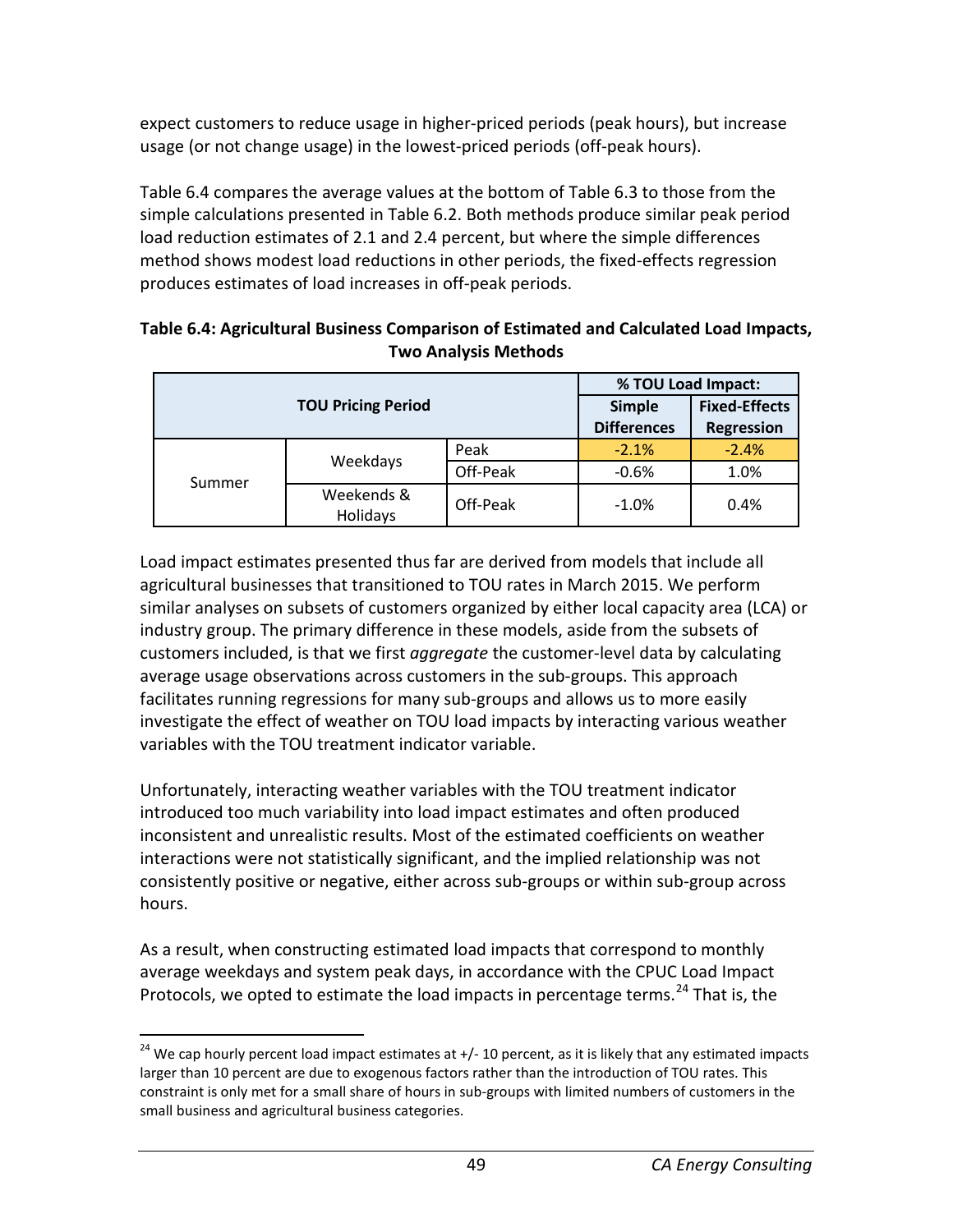dependent variable in these models is the natural log of average hourly load for the customer group in question (*e.g.,* agricultural customers in the Greater Bay Area) and the explanatory variables control for weather, hour-of-day, day-of-week, and month-ofyear effects. This approach produces dynamic levels of TOU response that are related to load levels on different day types, but not explicitly related to temperatures.

Figure 6.3 illustrates average estimated reference loads, actual observed loads, and estimated load impacts on the 2014 August system peak day for all agricultural business customers. The usage levels displayed in the graph are similar to those presented in Table 6.3 but higher reflecting different weather conditions on the August system peak day. The average percent load impact during the peak period is -2.5 percent, which is again similar to but slightly higher than those found in the fixed-effects analysis for peak periods during all summer weekdays. The same pattern that we found using fixedeffects regression for off-peak periods holds as well, with average off-peak load increases of 0.9 percent.

**Figure 6.3: August System Peak Reference Loads and Load Impacts for All Agricultural Businesses (Average Per Customer kWh)**



Figure 6.4 illustrates the distribution of total load impacts across LCAs. The left bar represents the distribution of customer enrollments, and the underlying values for the right bar are total load impacts during the peak TOU pricing period (noon to 6 p.m.) under weather conditions that occurred during the August 2015 system peak day.

There are two LCAs, "Greater Bay Area" and "Greater Fresno Area", with estimated TOU load *increases* of one and 1.7 percent, respectively, during the peak period. While those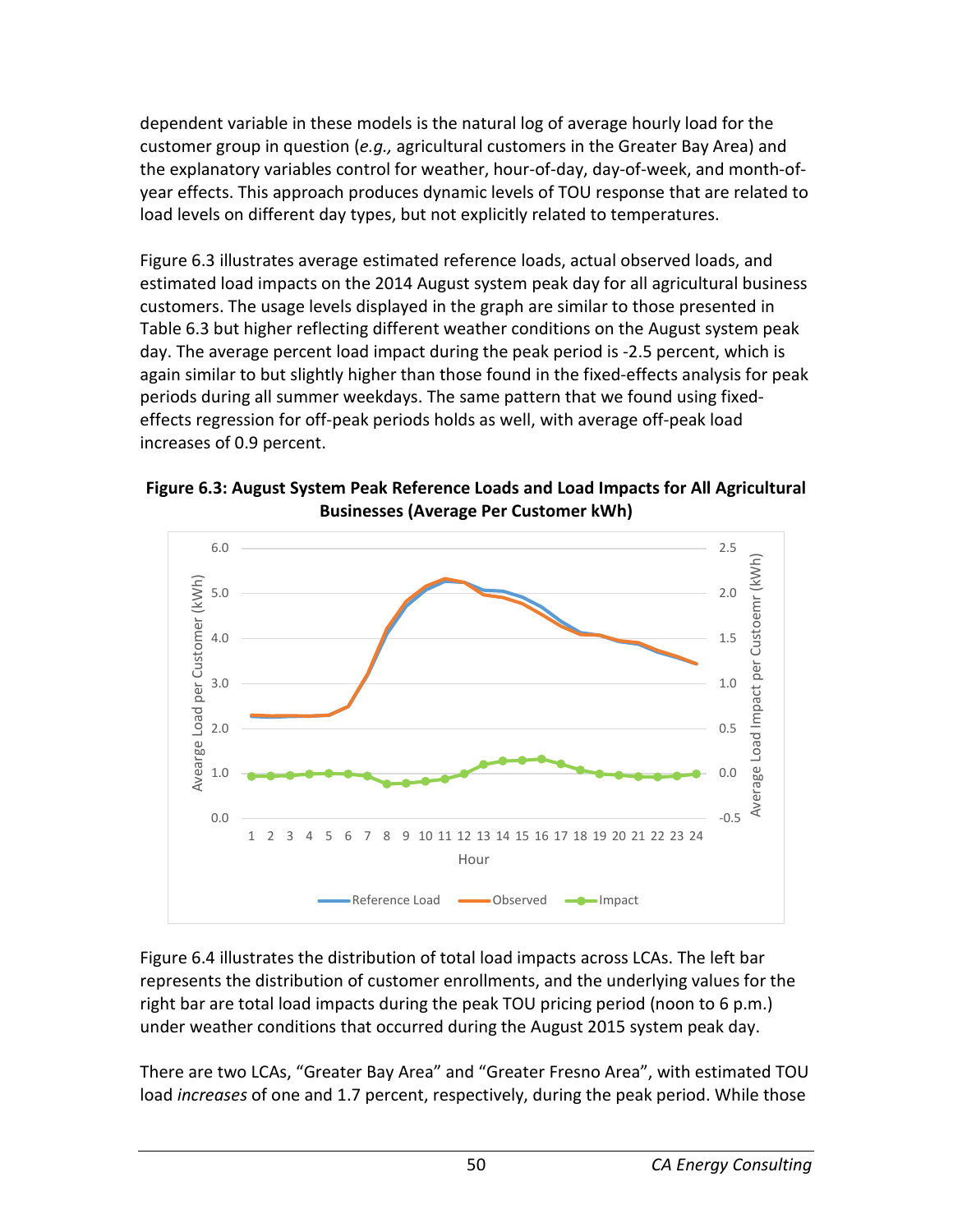percentage increases are rather modest, when taken together with the number of enrolled customers in each LCA, the contribution to total load impacts are substantial. Without these two LCAs, total load impacts during the August 2015 system peak day for agricultural businesses would be over 7 MW, however including the two LCAs leads to total load impacts for agricultural businesses of 6.35 MW. As such, Figure 6.4 shows each LCAs share of the enrolled customers but only shows the share of total load impacts for LCAs that experience load reductions.

In Figure 6.4, the largest share of customers and total load impacts, 45 and 40 percent, respectively, comes from the "Other" LCA group. Greater Fresno makes up 28 percent of enrollments, but estimated load *increases* for that LCA add up to seven percent of the total load impacts and are not shown on the graph. Stockton contributes the next largest share of load reductions, 26 percent, but makes up nine percent of the population. The remaining LCAs contribute to shares of enrollments and load impacts in roughly proportional shares. Note that the contents of the figure have been removed due to confidentiality concerns.

#### **Figure 6.4: Agricultural Business August System Peak Distribution of Load Impacts by LCA**

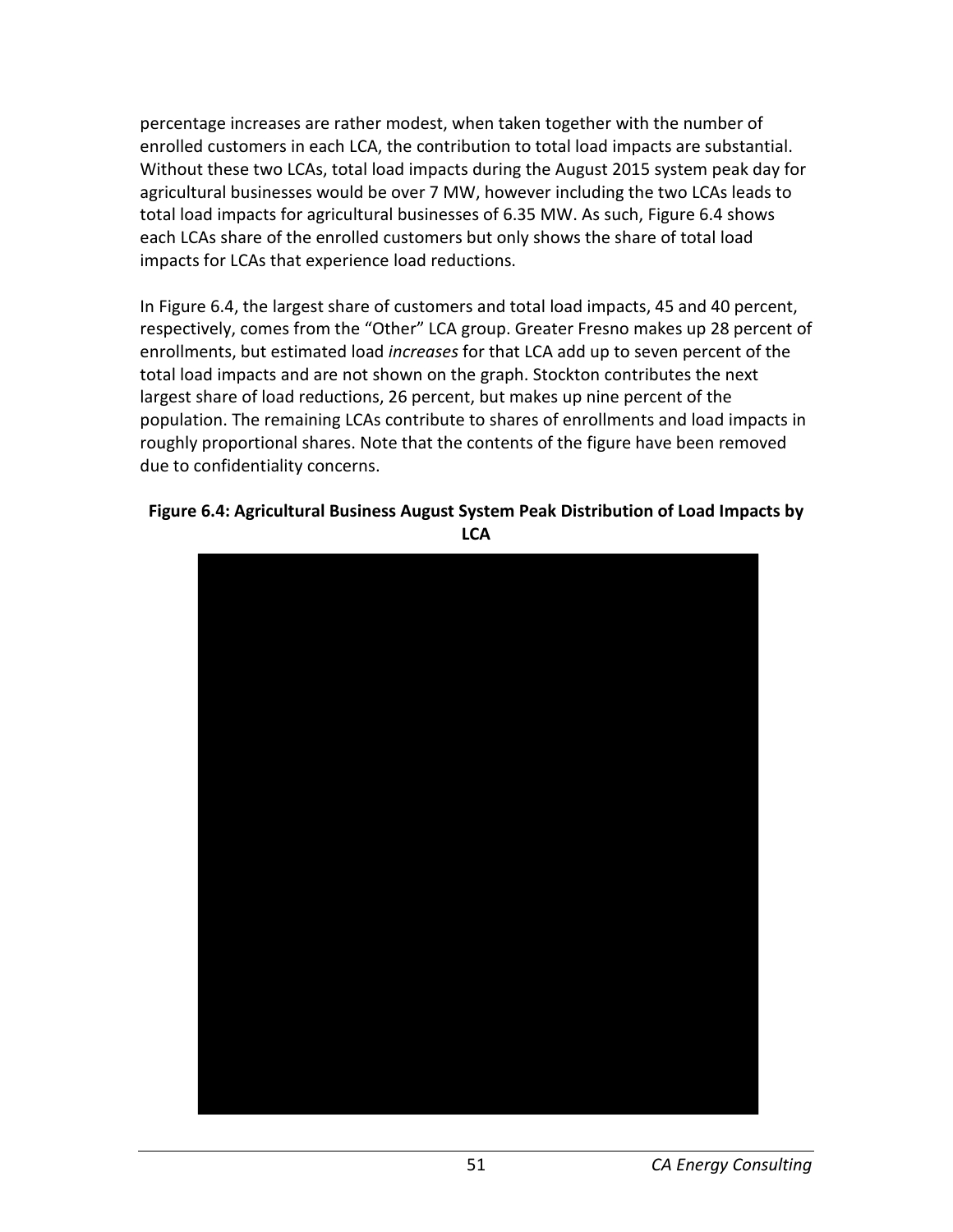Not surprisingly, but unlike similar distributions for small and medium-sized businesses, the distribution of customers and total load impacts by industry is much different for agricultural businesses in that almost all (97 percent) of the customers are in the "Agriculture, Mining & Construction" industry group.

Note that additional details have been removed due to confidentiality

concerns.

# **7.** *Ex-ante* **Load Impact Forecast**

*Ex-ante* load impacts were separately developed for two sets of non-residential customers:

- *Incremental customers*. This customer group consists of customers who will be transitioned to TOU rates in the coming years, or customers who will be new to PG&E and will be placed on a TOU rate by default. The load impacts for this group will affect PG&E's system load going forward. [25](#page-57-0)
- *Embedded customers*. These customers have been on TOU rates in the past, so their load impacts are embedded in PG&E's system load and will not lead to additional future load changes. The embedded customer group includes customers who have been on TOU rates for many years as well as customers who were transitioned to TOU rates prior to the 2013 and 2014 program years.

The *ex-ante* methods and results are presented separately for each of these groups.

## *7.1 Incremental TOU Load Impact Forecast*

#### **Methodology**

There are three sources of incremental TOU load impacts in the forecast period:

- Transitions of SMB customers in November 2015 and November 2016;
- Transitions of agricultural customers in March 2016 and March 2017; and
- The addition of new customers over time, which are now defaulted directly to TOU rates.

In each of these cases, *ex-post* load impacts serve as the basis for the per-customer load impacts within size group and LCA. For the SMB customers, we use the 2015 *ex-post* load impacts associated with customers transitioned in November 2014. For agricultural

<span id="page-57-0"></span><sup>&</sup>lt;sup>25</sup> The incremental ex-ante load impact forecast includes non-agricultural small customers, nonagricultural medium customers, and all agricultural customers (regardless of size) -- Non-agricultural large customers are not included in the load impact forecast. Any discrepancies between the sum of small and medium forecasted enrollments and total enrollments in the load impact forecast are due to the inclusion of large agricultural customers in the agricultural load impact forecast.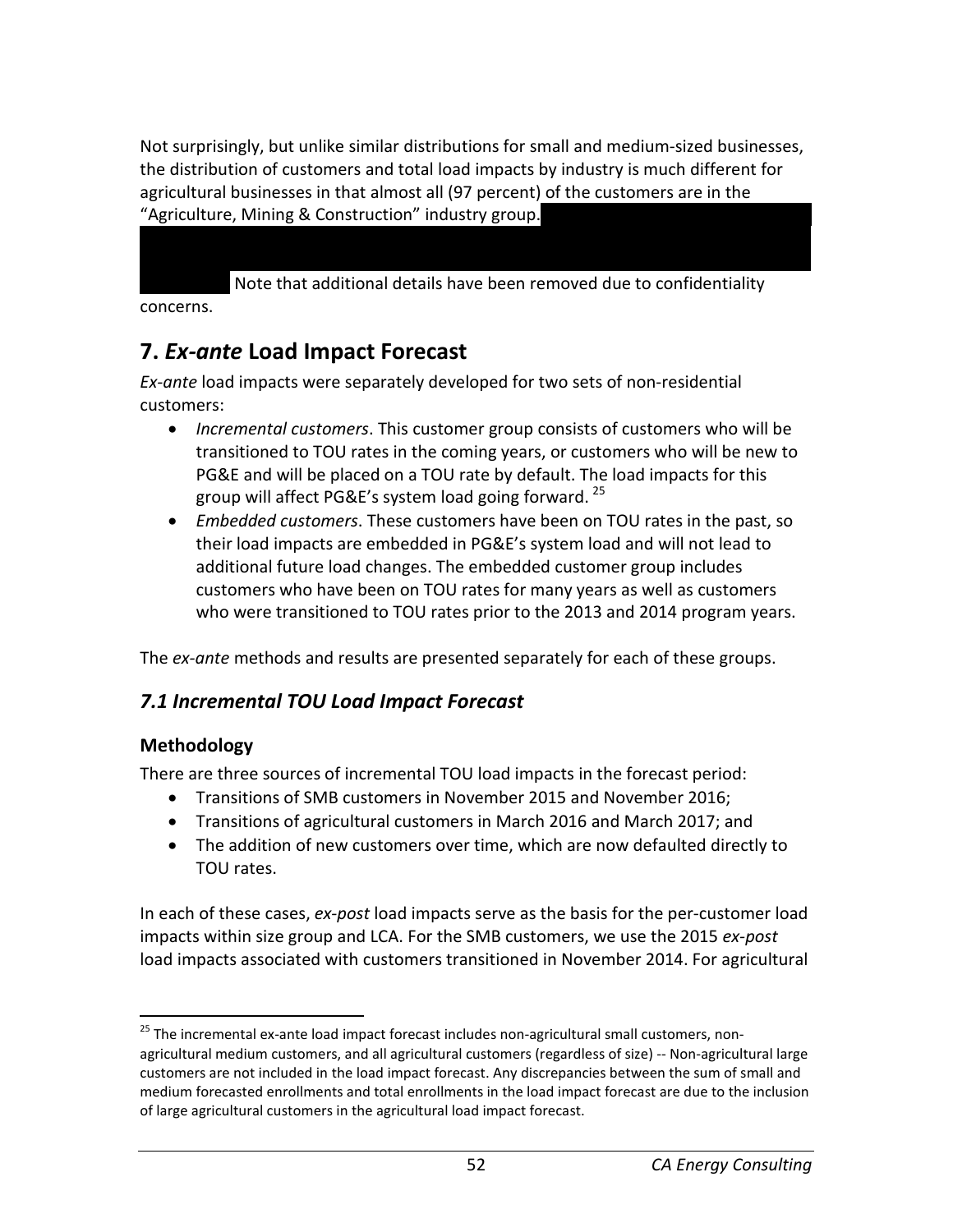customers, we use the 2015 *ex-post* load impacts estimated for customers transitioned in March 2015.

Using models that match the *ex-post* models described at the end of Section 3.3, we first develop "observed" loads for each cell (defined as a size group / LCA combination) and each of four distinct weather scenarios, which are distinguished by:

- 1-in-2 weather conditions versus 1-in-10 weather conditions; and
- Whether the peak conditions are determined using the utility's peak or the utility's load at the time of CAISO's peak. We refer to the former as the "utilityspecific" scenarios and the latter as "CAISO-coincident" scenarios.

The weather conditions for each scenario were provided to us by PG&E.

The load impacts for each cell and scenario are also derived from the *ex-post* models described at the end of Section 3.3. Specifically, these models estimate a stand-alone TOU load impact in percentage terms (via a dependent variable in natural log form). We apply those hourly percent load impacts to the simulated observed loads for each cell, *c*, and weather scenario, *s*, to arrive at per-customer load impacts expressed in level (kWh) terms.

*Load impactc,s* = *bc TOU* x *Simulated Observed Loadc*,s

The reference loads (*i.e.*, the loads that would have occurred in the absence of the TOU prices) are simulated by adding the simulated load impacts back into the simulated observed TOU loads.

## **Results**

Figure 7.1 shows the incremental customer TOU enrollments by year for SMB and agricultural customers, where each year shows an average across months. The large increase between 2016 and 2017 is due to the transition of approximately 21,000 SMB customers to TOU rates in November 2016 and 3,800 agricultural customers in March 2017. $^{26}$  $^{26}$  $^{26}$  The remaining growth over time represents new customers that are placed on TOU rates by default.

<span id="page-58-0"></span><sup>&</sup>lt;sup>26</sup> After the two upcoming waves of agricultural customer transition to TOU rates in 2016 and 2017, we hold the total agricultural enrollment value of 5,853 constant for the remainder of the forecast period.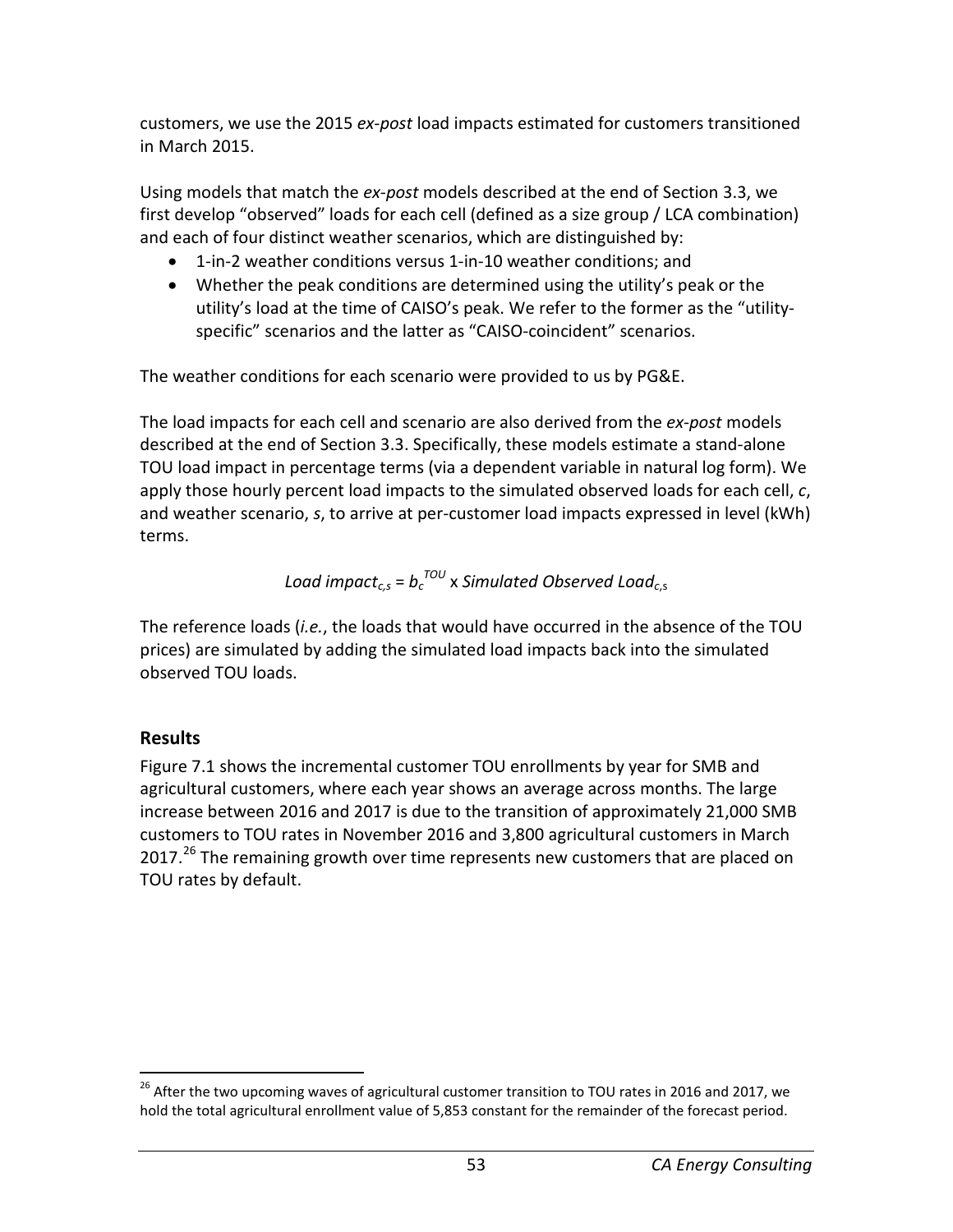

**Figure 7.1: Non-Residential TOU Enrollments, Incremental SMB Customers**

Figures 7.2 and 7.3 show the January and August (respectively) load impacts by year, customer group, and weather scenario. The load impacts are averaged across 1:00 to 6:00 p.m. for August and 4:00 to 9:00 p.m. for January. In our methods, the load impacts per customer remain constant over time (within size group and LCA), so the change in load impacts over time reflects increases in enrollments.<sup>[27](#page-59-0)</sup>

<span id="page-59-0"></span> $27$  Because agricultural business load impacts are relatively small in the summer, zero during the winter season, and unchanging after 2017, they are not included in Figures 7.2 and 7.3.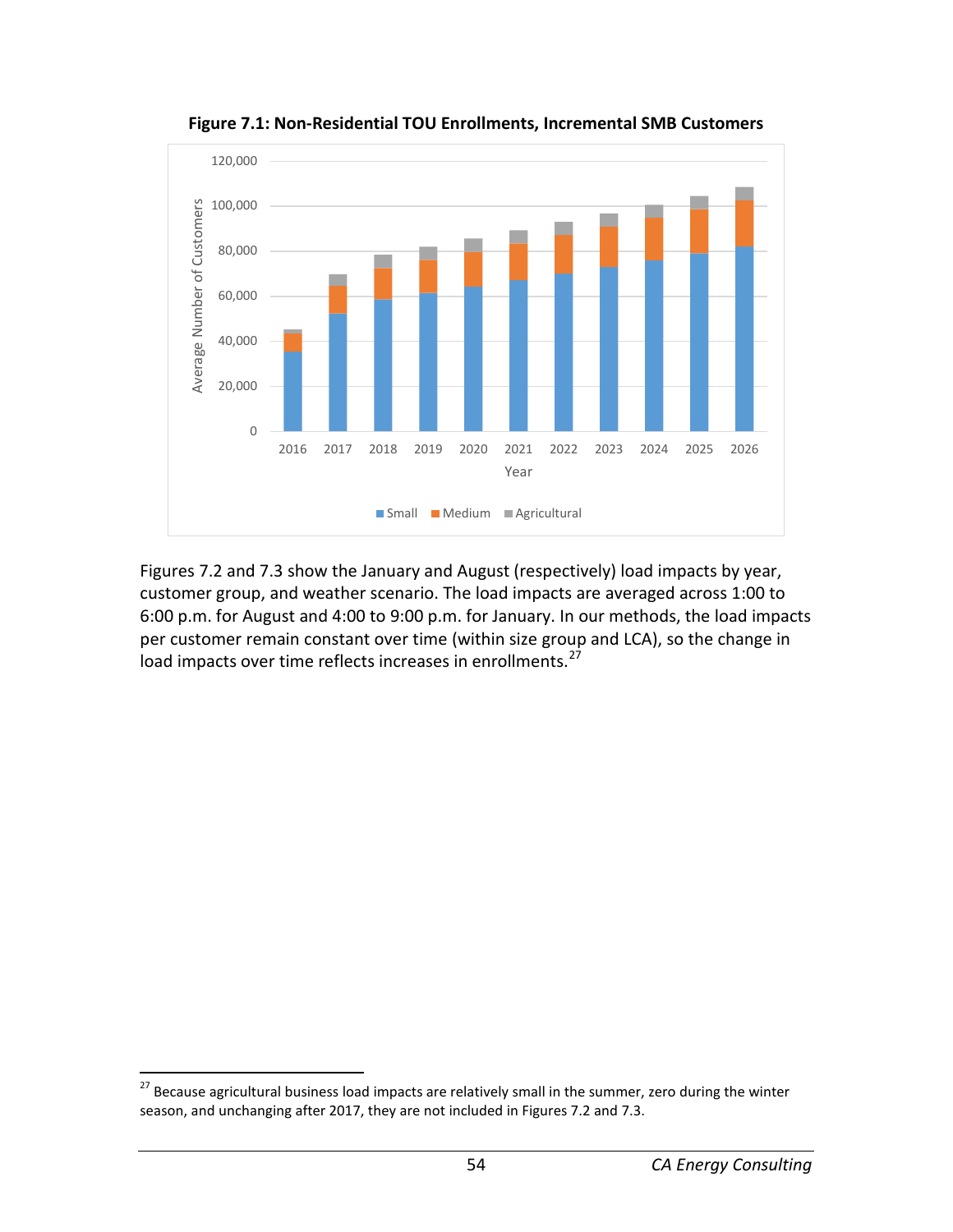

**Figure 7.2: January Peak Day** *Ex-ante* **Load Impacts by Group and Weather Scenario**

A comparison of Figures 7.2 and 7.3 indicates that load impacts are higher in August than January. For example, in the 2017 utility-specific 1-in-2 peak forecast, load impacts are 11.5 MW higher in August than in January (combining across the small and medium customer groups).



**Figure 7.3: August Peak Day** *Ex-ante* **Load Impacts by Group and Weather Scenario**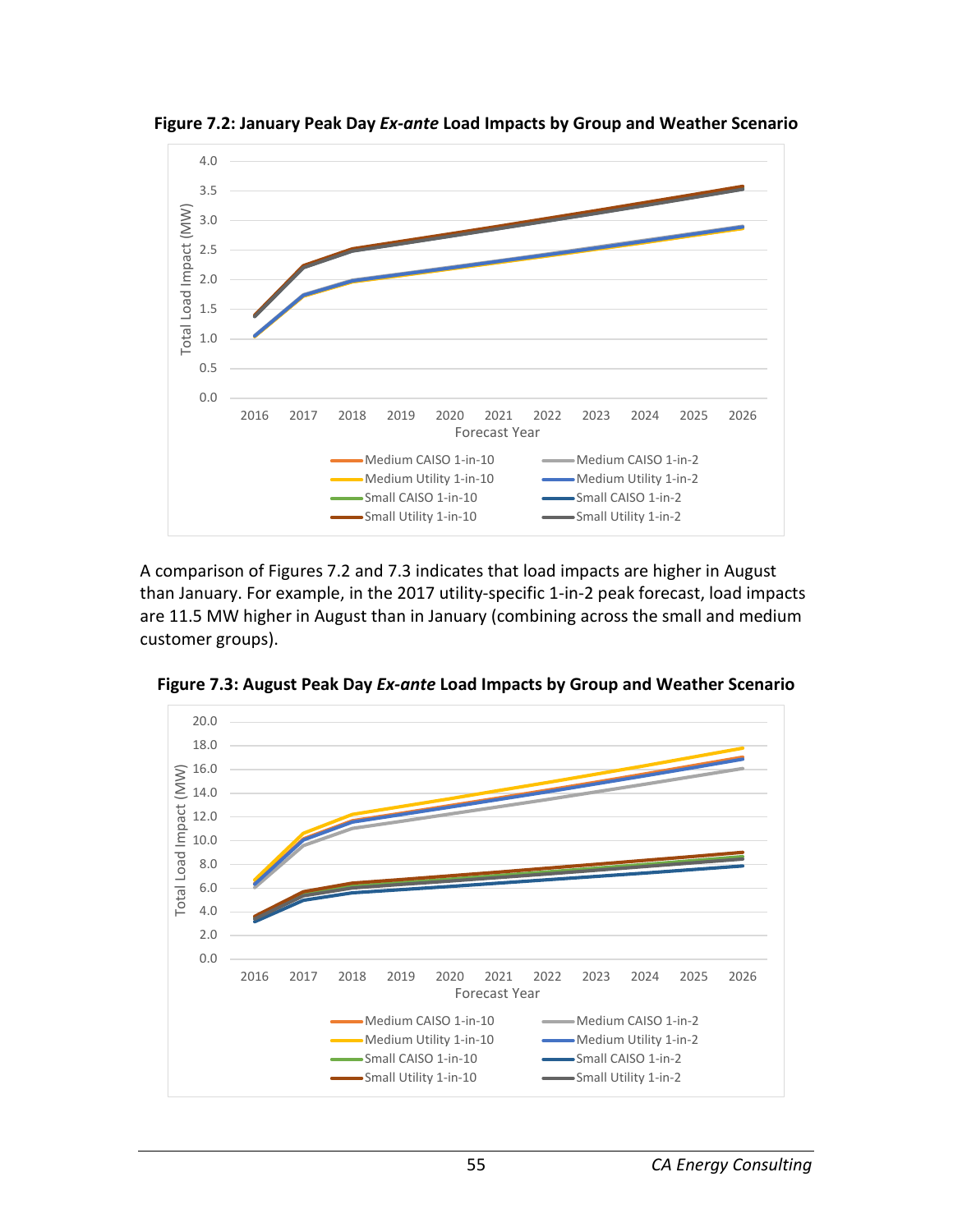Figure 7.4 provides an illustration of the hourly reference loads, observed loads, and load impacts for the August 2017 utility-specific 1-in-2 peak day. Load reductions are forecast for each hour of the day, with the percentage reduction ranging from 0.6 percent in hour-ending 7 (6:00 to 7:00 a.m.) to 3.0 percent in hour-ending 16 (3:00 to 4:00 p.m.).



**Figure 7.4: Hourly** *Ex-ante* **Load Impacts, All Incremental Customers, August 2017 Utility 1-in-2 Peak Day**

Figure 7.5 shows the distribution of August 2017 load impacts by LCA. The Greater Bay Area LCA accounts for the largest share with 46 percent of total peak day load impacts.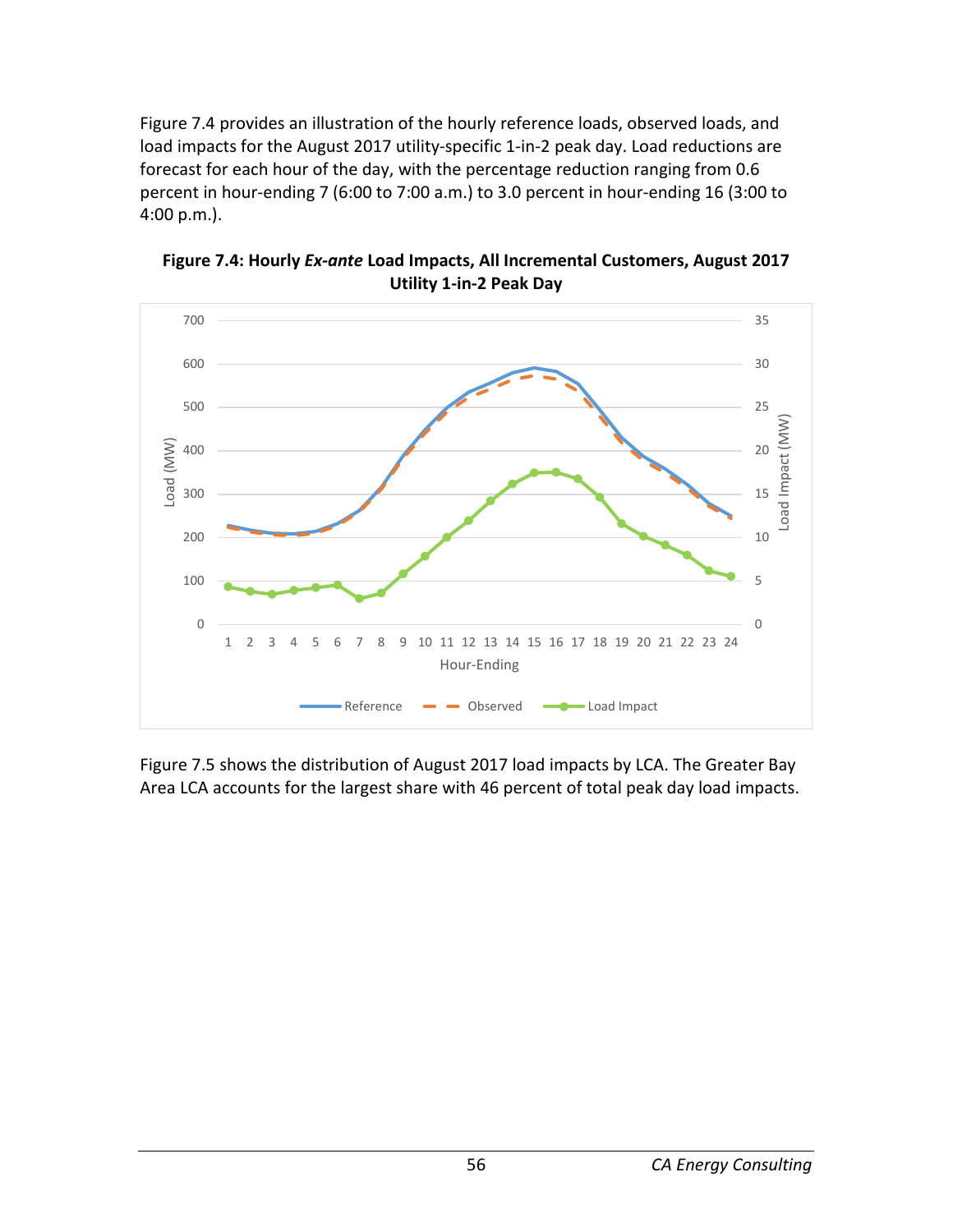



## *7.2 Embedded TOU Load Impact Forecast*

#### **Methodology**

In contrast to the incremental TOU load impact forecast, the embedded TOU load impact forecast remains constant across the forecast years. That is, there is assumed to be a set of currently enrolled customers that have embedded TOU load impacts (meaning they are already reflected in the customer's load profile and, by extension, PG&E's system load profile), and those load impacts are carried forward through the forecast period.

Two types of customers are present in the embedded TOU load impact forecast: customers who have been on TOU rates for many years (typically large customers on E-19 or E-20 tariffs) and customers who have been transitioned to TOU rates in recent years. A description of our *ex-ante* methods for each group follows.

For the customers who have been on TOU rates for many years, we cannot estimate *expost* load impacts because these customers have not been observed on non-TOU rates. Therefore, load impacts for these customers have been simulated using existing studies of TOU demand response. For consistency across studies, we have carried forward the analysis of these customers from the previous study (conducted following the 2014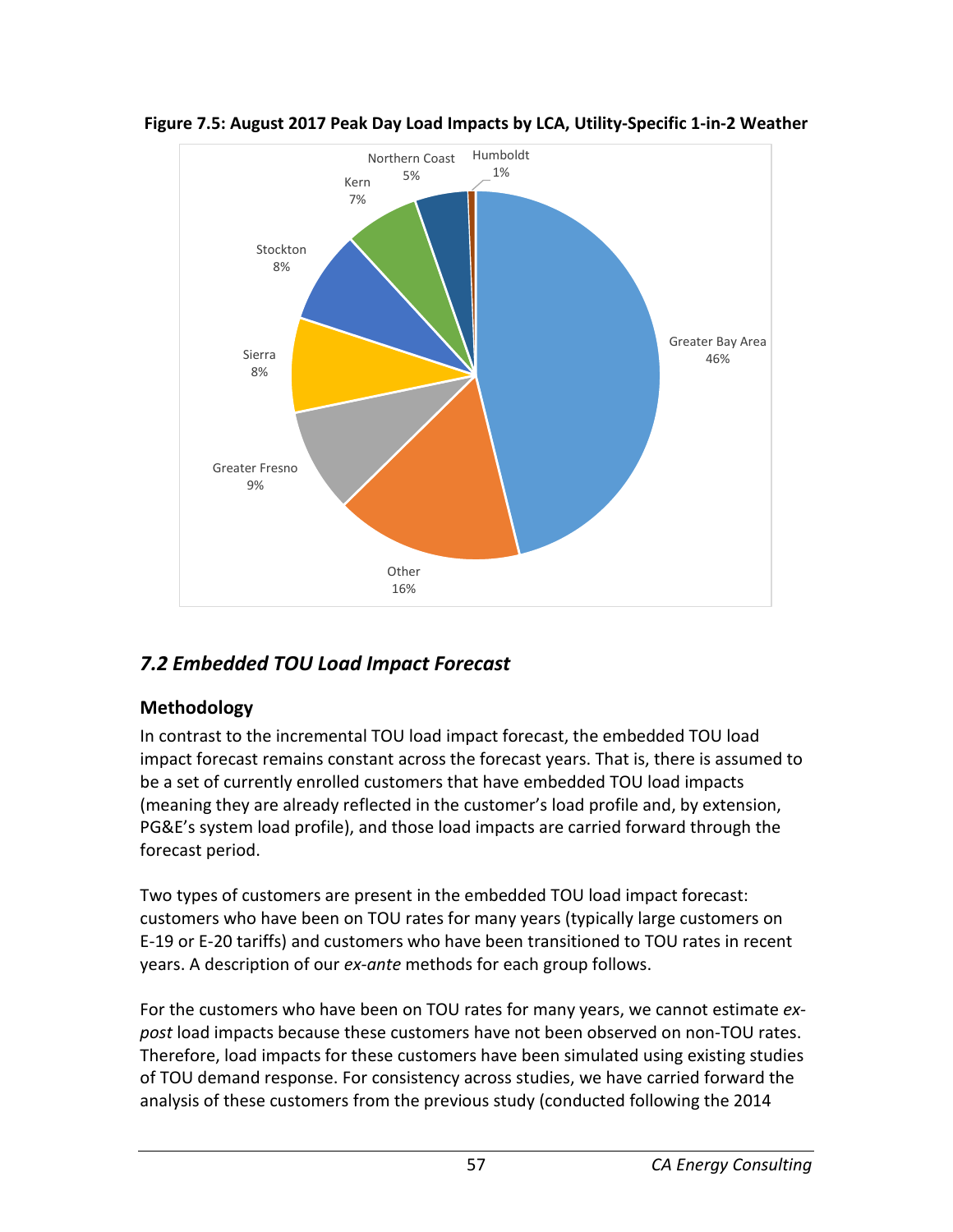program year), which itself was based on a previous study (conducted following the 2014 program year). For the program year 2014 study, we needed to adjust the prior forecast to account for changes in the *ex-ante* weather scenarios. That is, PG&E updated its 1-in-2 and 1-in-10 weather definitions prior to the PY 2014 analysis and also added scenarios that correspond to CAISO-coincident conditions. These adjustments were made by adjusting the cell-specific load profiles to account for differences in *ex-ante* weather conditions, where the amount of the adjustment is based on cell-specific estimates of the effect of weather (daily cooling and heating degree hours) on loads.<sup>[28](#page-63-0)</sup>

For the recently transitioned customers, the *ex-ante* load impacts are based on our SMB *ex-post* forecast for customers transitioned in November 2014. [29](#page-63-1) The methods follow those used to develop the incremental TOU load impact forecast described in Section 7.1, but applying a different set of enrollments.

#### **Results**

The enrollment forecast contains 480,657 embedded TOU customers. Of these, 79,860 were added since the enrollment forecast from the previous program year. We assume that the customer counts present in the previous enrollment forecast (of which there are 400,797) were incorporated into the previous study's embedded TOU *ex-ante* forecast. Therefore, this set of enrollments is applied to our first method described above (the manipulation of the prior study's embedded forecast). The customers added to the enrollment forecast since the previous program year (of which there are 79,860) are applied to our second method described above (based on the *ex-post* load impacts for recently transitioned customers). The two sets of customers are combined for reporting purposes. Figure 7.6 illustrates the enrollments by group.

<span id="page-63-1"></span><span id="page-63-0"></span> <sup>28</sup> The data for these estimates were drawn from the previous study's *ex-ante* forecast. For example, each cell has simulated reference loads and load impacts for 48 scenarios (average weekdays and peak month days by month for 1-in-2 and 1-in-10 weather years). We regress the average daily load as a function of CDH, HDH, and monthly indicator variables. The adjustment applied to the reference load is equal to the estimated weather effect multiplied by the difference between the new and old weather variables. <sup>29</sup> Agricultural business customers are not separately identified in the *ex-ante* embedded results.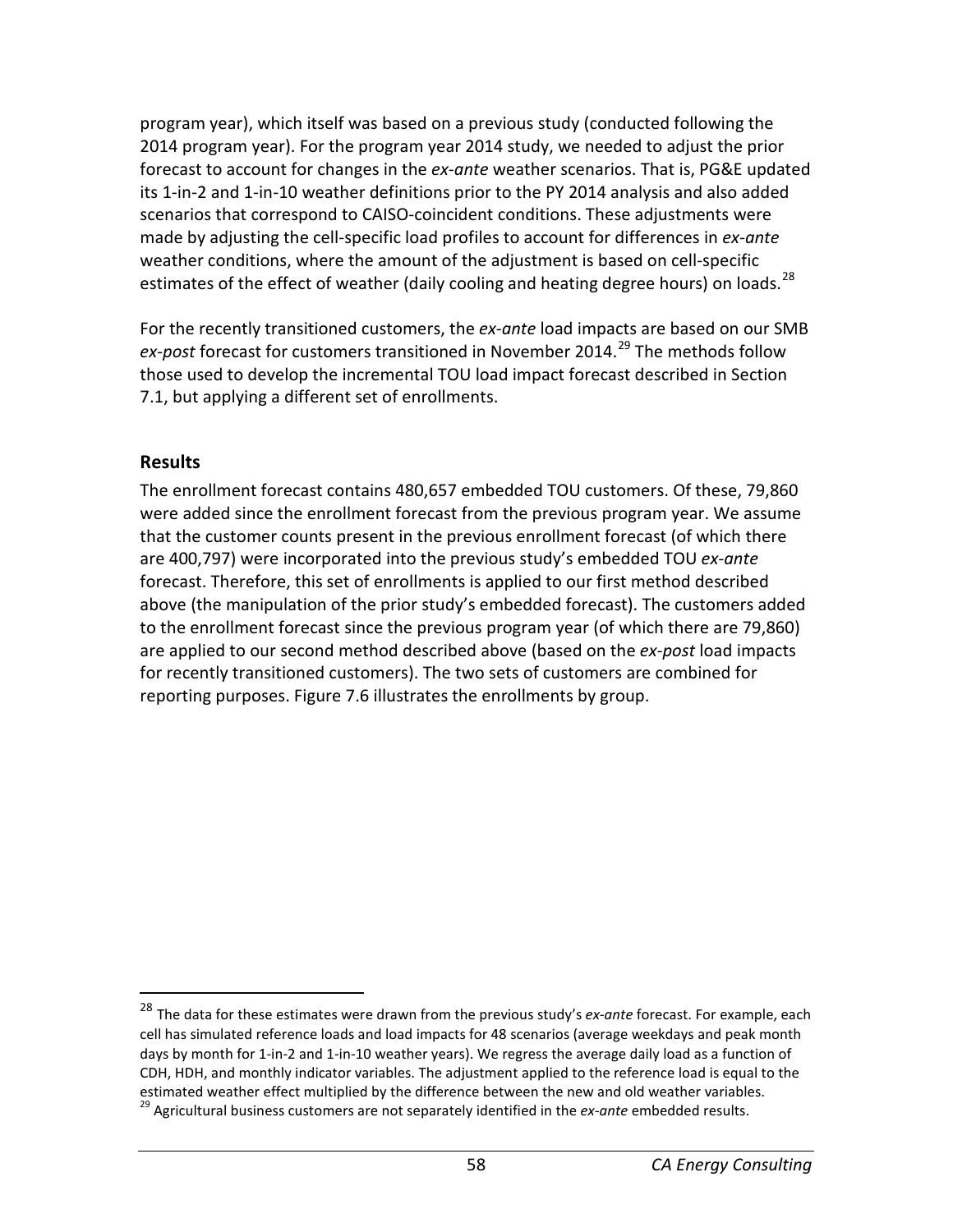

**Figure 7.6: Embedded TOU Customer Enrollments by Group**

Figure 7.7 shows the monthly embedded TOU load impacts for each weather scenario. The load impacts are averaged across 1:00 to 6:00 p.m. for April through October and 4:00 to 9:00 p.m. for November through March. Summer load impacts range from 300 to 350 MW and winter load impacts are approximately 55 MW. As expected, the utilityspecific 1-in-10 peak day load impacts are the highest in the summer.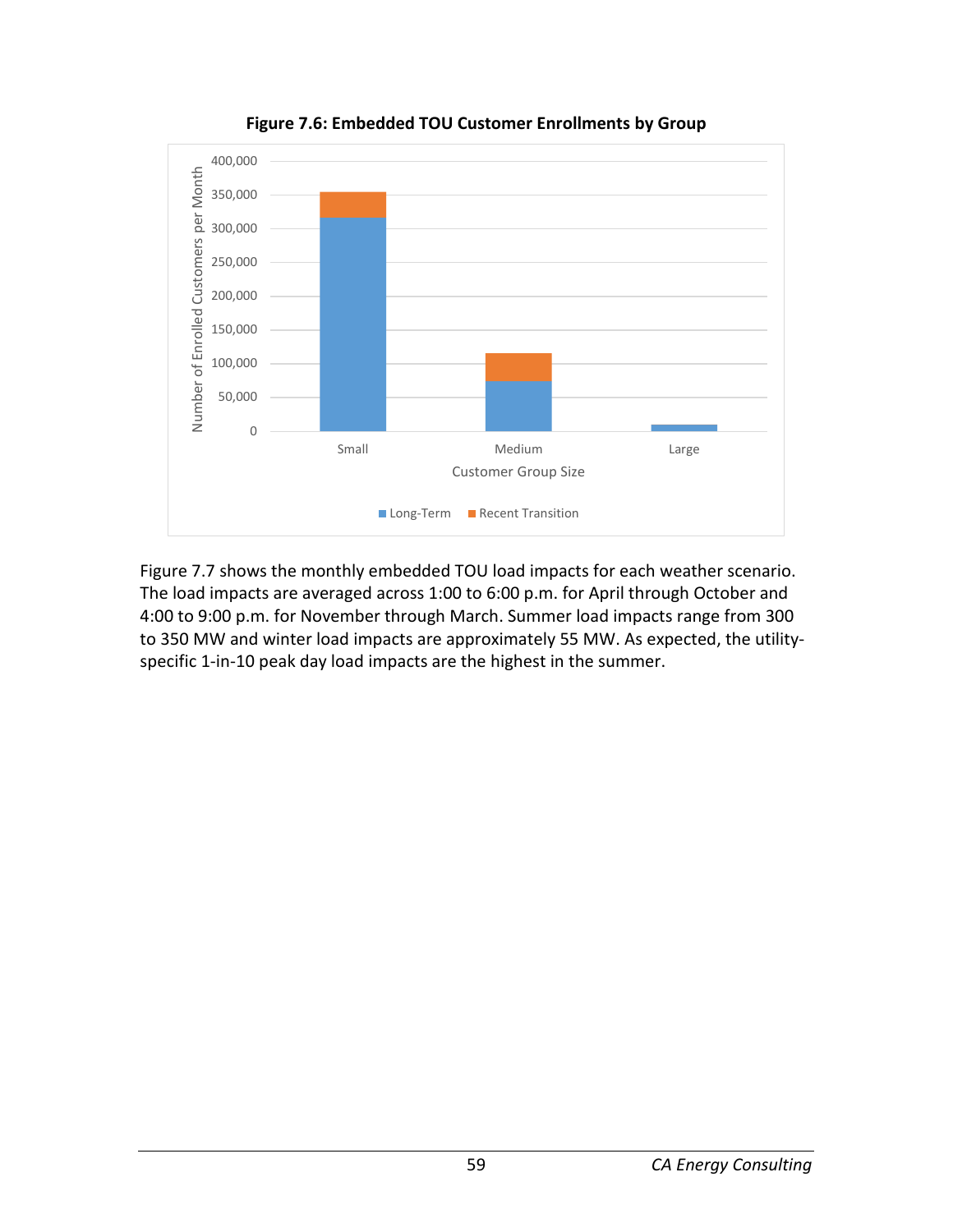

**Figure 7.7: Embedded TOU Load Impacts by Month and Weather Scenario**

Figure 7.8 shows the distribution of embedded TOU load impacts by LCA, using the August utility-specific 1-in-2 peak day scenario. The Greater Bay Area has the largest share of load impacts.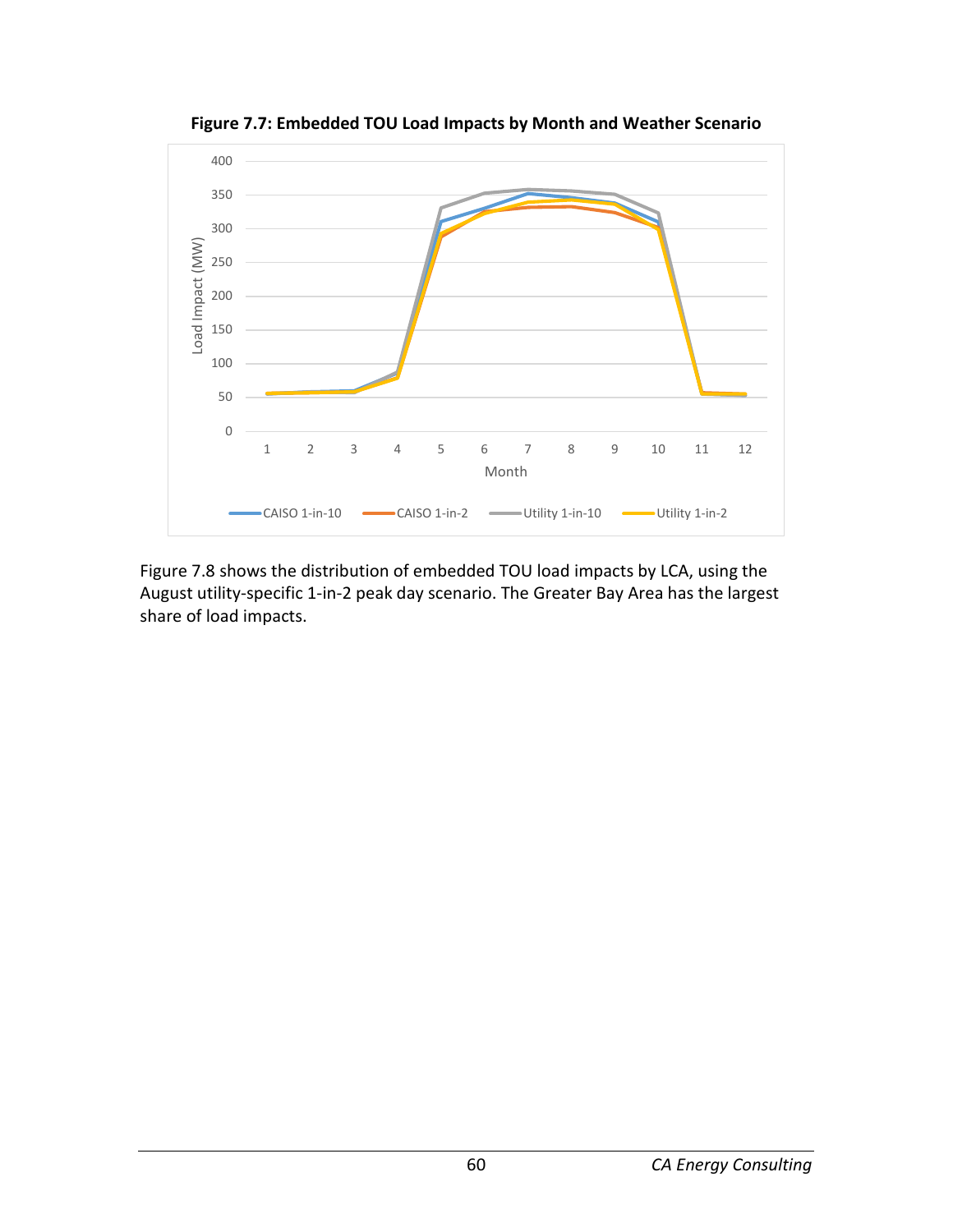



Figure 7.9 shows the hourly reference loads, observed loads, and load impacts for the August utility-specific 1-in-2 peak day. You can see the effect of the simulated embedded load impacts, which contain load reductions during peak hours and load increases in off-peak hours. This pattern of TOU demand response is typical of TOU studies and what one would expect based on the change in the price signals (which increase the price during peak hours and decrease it during off-peak hours). As described in Sections 4 and 5, our *ex-post* estimates for recently transitioned SMB customers have tended to differ from this pattern, often displaying load reductions across all pricing periods.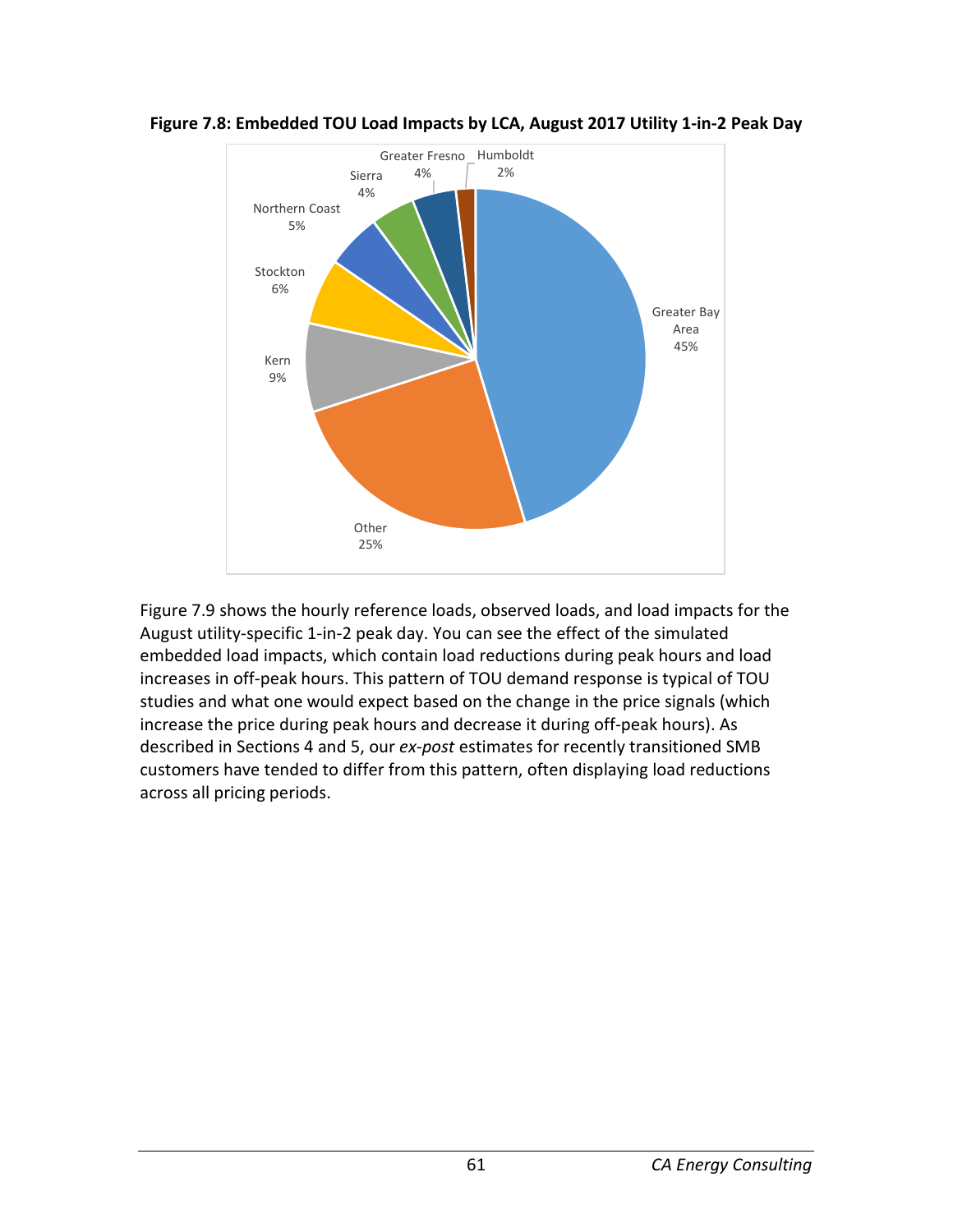

**Figure 7.9: Hourly Embedded TOU Load Impacts, August 2017 Utility 1-in-2 Peak Day**

# **8. Comparisons of Results**

In this section, we present and describe various differences in load impacts, including combinations of comparisons of the previous and current studies as well as *ex-post* versus *ex-ante* load impacts. Note that the previous study did not include an *ex-post* study of agricultural customers.

## *8.1 Previous versus current ex-post*

Table 8.1 compares the *ex-pos*t load impacts from the previous and current studies. The summer values represent the August peak day hourly averages from 1:00 to 6:00 p.m. (to match the resource adequacy window). The non-summer values represent the January peak day averages from 4:00 to 9:00 p.m. There are fewer than half of the small-sized customers included in the current study relative to the previous year. In the summer period, the average customer size is slightly higher in the current study along with the per-customer load impacts and the percentage load impacts. In the winter period, average customer size is slightly lower but per-customer load impacts are similar, leading to higher percentage load impacts.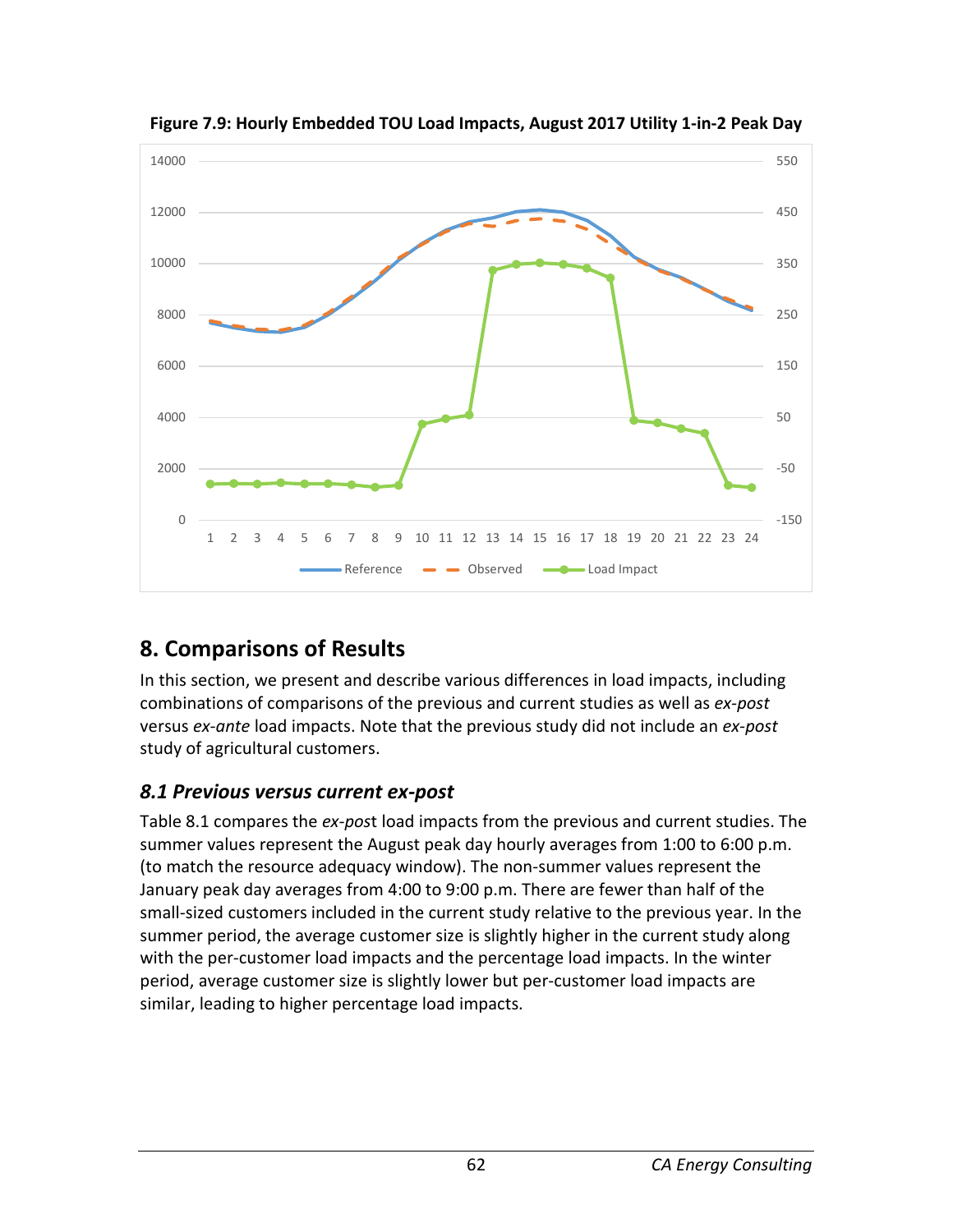| Season        | <b>Result</b>             | <b>Previous Study</b><br>(Under 20kW) | <b>Current Study</b><br>(Under 20kW) |
|---------------|---------------------------|---------------------------------------|--------------------------------------|
| <b>Both</b>   | # SAIDs                   | 80,019                                | 38,091                               |
|               | Reference (MW)            | 206                                   | 107                                  |
|               | Load Impact (MW)          | 5                                     | 3                                    |
| <b>Summer</b> | Per-SAID reference (kW)   | 2.58                                  | 2.82                                 |
|               | Per-SAID load impact (kW) | 0.06                                  | 0.09                                 |
|               | % Load Impact             | 2.6%                                  | 3.2%                                 |
|               | Reference (MW)            | 126                                   | 58                                   |
|               | Load Impact (MW)          | 3                                     | 1                                    |
| Non-summer    | Per-SAID reference (kW)   | 1.58                                  | 1.54                                 |
|               | Per-SAID load impact (kW) | 0.04                                  | 0.04                                 |
|               | % Load Impact             | 2.2%                                  | 2.5%                                 |

**Table 8.1 Current vs. Previous** *Ex-post* **Load Impacts,** *Under 20kW*

Table 8.2 provides the same comparisons for the medium-sized customers. There are three times as many medium-sized customers in the current year's study relative to the previous year. In both seasons, average customer usage levels are substantially higher in the current year. Per-customer load impacts in the summer are twice as large as those from the previous year, but when combined with higher overall usage, the load impact levels produce only slightly higher percentage load impacts in the current year. In the winter period, the average customer is also substantially larger in the current year, but per-customer load impacts and percentage load impacts are much smaller.

**Table 8.2 Current vs. Previous** *Ex-post* **Load Impacts,** *20 to 200kW*

| Season      | <b>Result</b>             | <b>Previous Study</b><br>(20 to 200kW) | <b>Current Study</b><br>(20 to 200kW) |
|-------------|---------------------------|----------------------------------------|---------------------------------------|
| <b>Both</b> | # SAIDs                   | 7,442                                  | 23,393                                |
|             | Reference (MW)            | 140                                    | 718                                   |
|             | Load Impact (MW)          | 3                                      | 19                                    |
| Summer      | Per-SAID reference (kW)   | 18.8                                   | 30.7                                  |
|             | Per-SAID load impact (kW) | 0.4                                    | 0.8                                   |
|             | % Load Impact             | 2.3%                                   | 2.6%                                  |
|             | Reference (MW)            | 78                                     | 392                                   |
|             | Load Impact (MW)          | 4                                      | 3                                     |
| Non-summer  | Per-SAID reference (kW)   | 10.5                                   | 16.8                                  |
|             | Per-SAID load impact (kW) | 0.5                                    | 0.1                                   |
|             | % Load Impact             | 4.8%                                   | 0.8%                                  |

## *8.2 Previous versus current ex-ante*

Table 8.3 compares the incremental *ex-ante* load impact forecasts from the previous and current studies. In each case, the information represents August 2017 peak day hourly averages from 1:00 to 6:00 p.m. with utility-specific 1-in-2 weather conditions for all customers. The current study includes many fewer customers (70,563 versus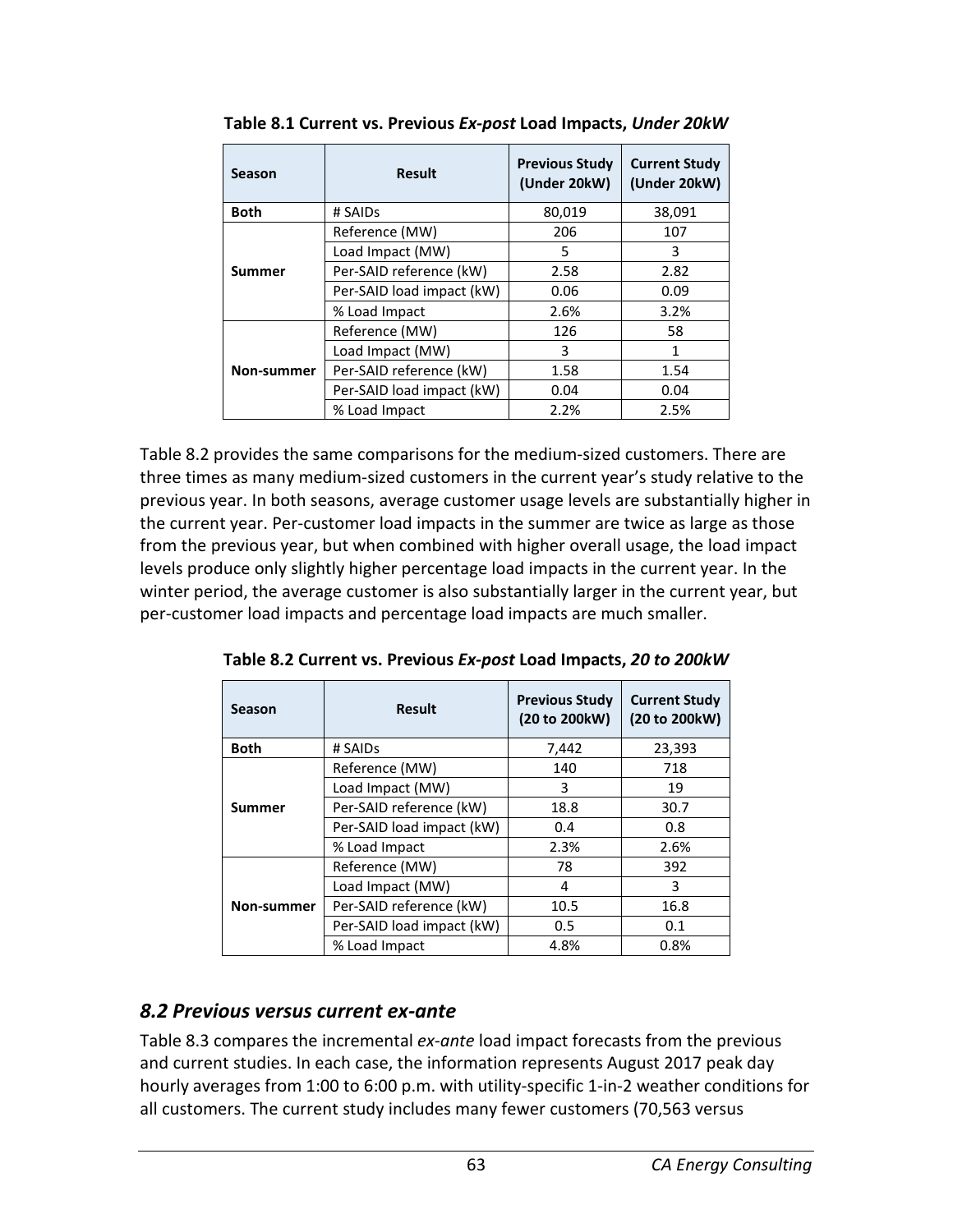167,324), but the average customer reference load, per-customer load impact, and percentage load impact are all larger in the current study.

| <b>Result</b>             | Previous Ex-ante,<br><b>Incremental</b> | Current Ex-ante,<br><b>Incremental</b> |
|---------------------------|-----------------------------------------|----------------------------------------|
| # SAIDs                   | 167,324                                 | 70,563                                 |
| Reference (MW)            | 933                                     | 561                                    |
| Load Impact (MW)          | 23.3                                    | 16.5                                   |
| Per-SAID reference (kW)   | 5.6                                     | 7.95                                   |
| Per-SAID load impact (kW) | 0.14                                    | 0.23                                   |
| % Load Impact             | 2.5%                                    | 2.9%                                   |

**Table 8.3 Previous vs. Current** *Ex-ante* **Incremental Load Impacts**

In each study, the incremental *ex-ante* load impacts are based on the *ex-post* load impacts. Table 8.4 shows the *ex-post* percentage load impacts for the summer peak period by rate group from each study. Recall that the previous *ex-post* study did not included agricultural customers, therefore we applied the *ex-post* load impacts from the previous study (PY 2013) to agricultural customers in last year's *ex-ante* incremental analysis.

**Table 8.4: Comparison of Summer Peak Percentage Load Changes**

| <b>Customer Group</b> | <b>Previous Ex-post</b> | <b>Current Ex-post</b> |
|-----------------------|-------------------------|------------------------|
| Small (Under 20kW)    | 2.1%                    | 3.2%                   |
| Medium (20 to 200kW)  | 2.4%                    | 2.6%                   |
| Agricultural          | N/A                     | 2.6%                   |

## *8.3 Previous ex-ante versus current ex-post*

Table 8.5 compares the previous study's August peak day 2015 *ex-ante* incremental load impacts for utility 1-in-2 weather year to the *ex-post* load impacts estimated in this study. The previous forecast enrollment was slightly higher (71,380 versus 69,788), but the per-customer reference load, load impact, and percentage load impact are substantially higher in the current year's *ex-post* analysis. Much of the difference is probably due to the disproportionate share of the current year's study participants in the medium size group and the larger average size of medium group customers. Last year's study forecast 23 percent of August 2015 enrollments in the medium size group, while the current year's *ex-post* analysis is 34 percent medium. As highlighted in Table 8.2, the current year's medium-sized customers are 60 percent larger than the previous year's medium customers.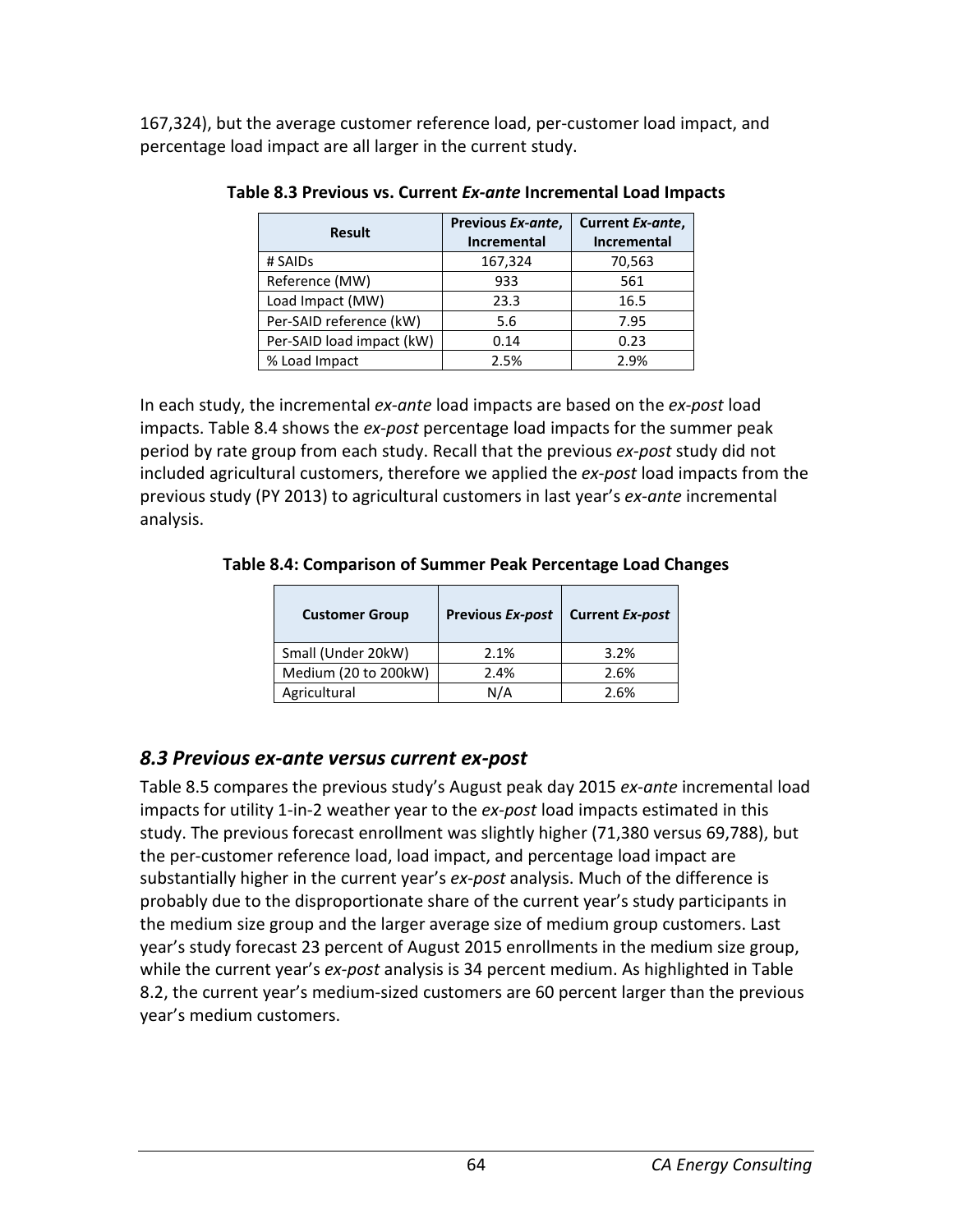| <b>Result</b>             | Previous Ex-ante,<br><b>Incremental</b> | <b>Current Ex-post</b> |
|---------------------------|-----------------------------------------|------------------------|
| # SAIDs                   | 71,380                                  | 69,788                 |
| Reference (MW)            | 464                                     | 864                    |
| Load Impact (MW)          | 10.6                                    | 23.4                   |
| Per-SAID reference (kW)   | 6.5                                     | 12.4                   |
| Per-SAID load impact (kW) | 0.15                                    | 0.34                   |
| % Load Impact             | 2.3%                                    | 2.7%                   |

**Table 8.5 Previous** *Ex-ante* **vs. Current** *Ex-post* **Incremental Load Impacts**

### *8.4 Current ex-post versus current ex-ante*

Table 8.6 compares the *ex-post* and *ex-ante* load impacts from this study. Both results are taken from the August peak day. The *ex-ante* load impacts use 2017 forecast enrollments, assume utility-specific 1-in-2 weather conditions, and include only "incremental" load impacts (*i.e.*, those that will result from transitioning customers in the future).

**Result Current** *Ex-post* **Current** *Ex-ante***, Incremental** # SAIDs 69,788 70,563 Reference (MW)  $864$  7561 Load Impact (MW) | 23.4 | 16.5 Per-SAID reference (kW) | 12.4 | 7.95 Per-SAID load impact (kW)  $\begin{array}{|c|c|c|c|c|c|c|c|c|} \hline 0.34 & 0.23 \end{array}$ % Load Impact 2.7% 2.9%

**Table 8.6** *Ex-post* **vs. Incremental** *Ex-ante* **Load Impacts**

The *ex-ante* forecast is based on the *ex-post* load impacts, so the difference between the two sets of results is due to two factors: weather conditions and enrollments, specifically the larger share of *ex-post* customers in the medium size group. Table 8.7 compares the *ex-post* and *ex-ante* enrollments by customer group. The *ex-post* analysis includes a much smaller share of under 20 kW customers (55 percent versus 74 percent) which is made up for by much larger shares of medium-sized (34 percent versus 17 percent) and agricultural (12 percent versus 8 percent) customers. The effect of the change in the distribution of customers by group is to increase the average customer size and load impact in the *ex-post* analysis. The percentage load impact is similar across the two results (2.7 percent versus 2.8 percent).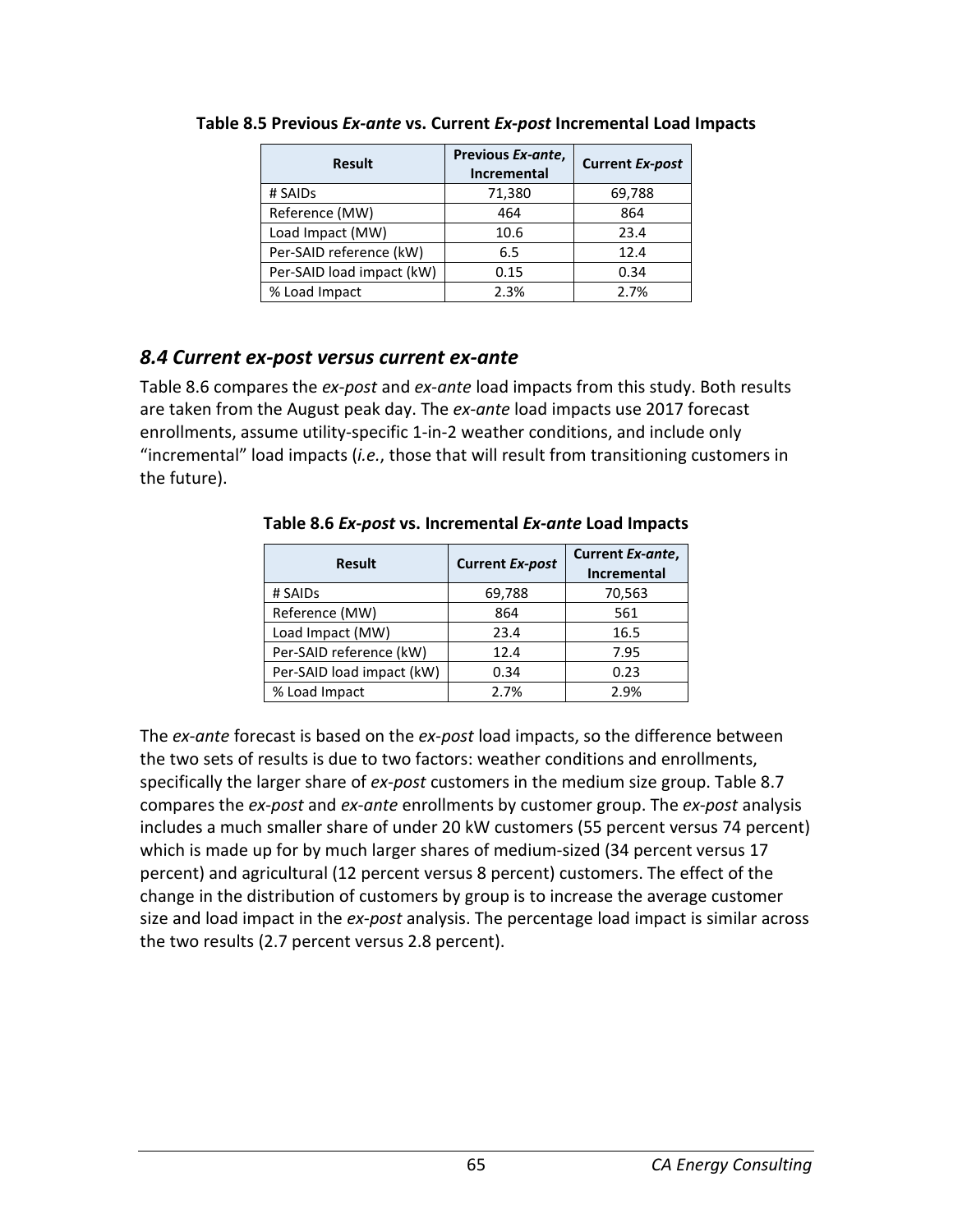| <b>Result Type</b>     | <b>Customer Group</b> | <b>Current Ex-post</b> | Current Ex-ante,<br>Incremental |
|------------------------|-----------------------|------------------------|---------------------------------|
| <b>Number of SAIDs</b> | Small (under 20kW)    | 38,091                 | 52,426                          |
|                        | Medium (20 to 200 kW) | 23,393                 | 12,291                          |
|                        | Agricultural          | 8,304                  | 5,846                           |
|                        | Total                 | 69,788                 | 70,563                          |
| <b>Share of SAIDs</b>  | Small (under 20kW)    | 55%                    | 74%                             |
|                        | Medium (20 to 200 kW) | 34%                    | 17%                             |
|                        | Agricultural          | 12%                    | 8%                              |

| Table 8.7 Enrollments by Customer Group, Ex-post vs. Incremental Ex-ante |  |
|--------------------------------------------------------------------------|--|
|--------------------------------------------------------------------------|--|

Table 8.8 compares key components of the two analyses. The enrollment differences described above are the primary drivers of differences between *ex-post* and incremental *ex-ante* reference loads and load impacts. Higher *ex-post* temperatures also contribute to higher *ex-post* load and impact levels, but the temperature difference is small relative to the enrollment differences.

| <b>Factor</b> | Ex-post                                                                                                                   | Ex-ante                                                                                                                   | <b>Expected Impact</b>                                                                                                                                                                                                                                                                                                                                                                               |
|---------------|---------------------------------------------------------------------------------------------------------------------------|---------------------------------------------------------------------------------------------------------------------------|------------------------------------------------------------------------------------------------------------------------------------------------------------------------------------------------------------------------------------------------------------------------------------------------------------------------------------------------------------------------------------------------------|
| Weather       | 91.6 degrees Fahrenheit<br>during HE 14 to 18.                                                                            | 90.5 degrees Fahrenheit<br>during HE 14 to 18 of a<br>utility-specific 1-in-2 August<br>peak day.                         | Hotter ex-post weather<br>increases the reference load<br>and load impact.                                                                                                                                                                                                                                                                                                                           |
| Enrollments   | 69,788 SAIDs.                                                                                                             | 70,563 SAIDs.                                                                                                             | There are slightly more<br>service accounts in the ex-<br>ante load impacts<br>(representing higher<br>customer transitions relative<br>to the ex-post analysis), but<br>the customers are much<br>more likely to be in the under<br>20kW group (55% in the ex-<br>post vs. 74% in ex-ante). Also,<br>the ex-ante includes only<br>5,846 Ag accounts, whereas<br>8,304 were in the ex-post<br>study. |
| Methodology   | Group-level aggregated<br>regressions using the natural<br>log of average customer<br>loads as the dependent<br>variable. | Group-level aggregated<br>regressions using the natural<br>log of average customer<br>loads as the dependent<br>variable. | No effect. The ex-post models<br>required to develop the<br>various scenarios are also<br>applied to the ex-ante study.                                                                                                                                                                                                                                                                              |

**Table 8.8:** *Ex-post* **versus** *Ex-ante* **Factors**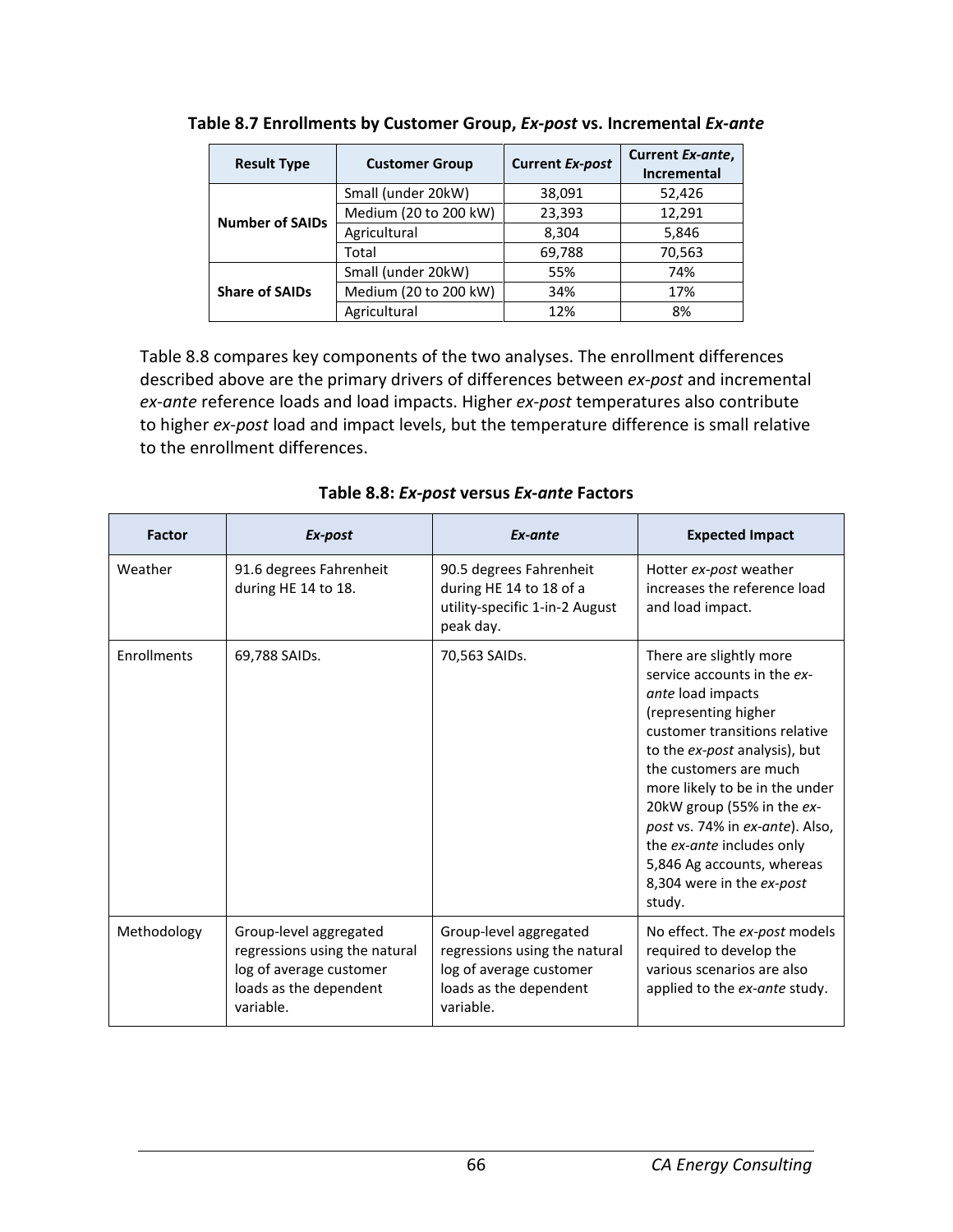### **9. Recommendations**

In the absence of a viable control group, methods for estimating TOU load impacts for newly transitioned customers are limited. Future studies will likely depend on withintreatment comparisons of loads before and after TOU migration, similar to the approach employed in this study. In order to enhance those results, we recommend that PG&E continue to collect and analyze interval data for previously transitioned customers (*e.g.*, accounts included in the PY 2014 and PY 2015 studies). An examination of usage patterns across several years for older TOU cohorts may provide insights regarding exogenous factors affecting future load impact estimates or TOU persistence.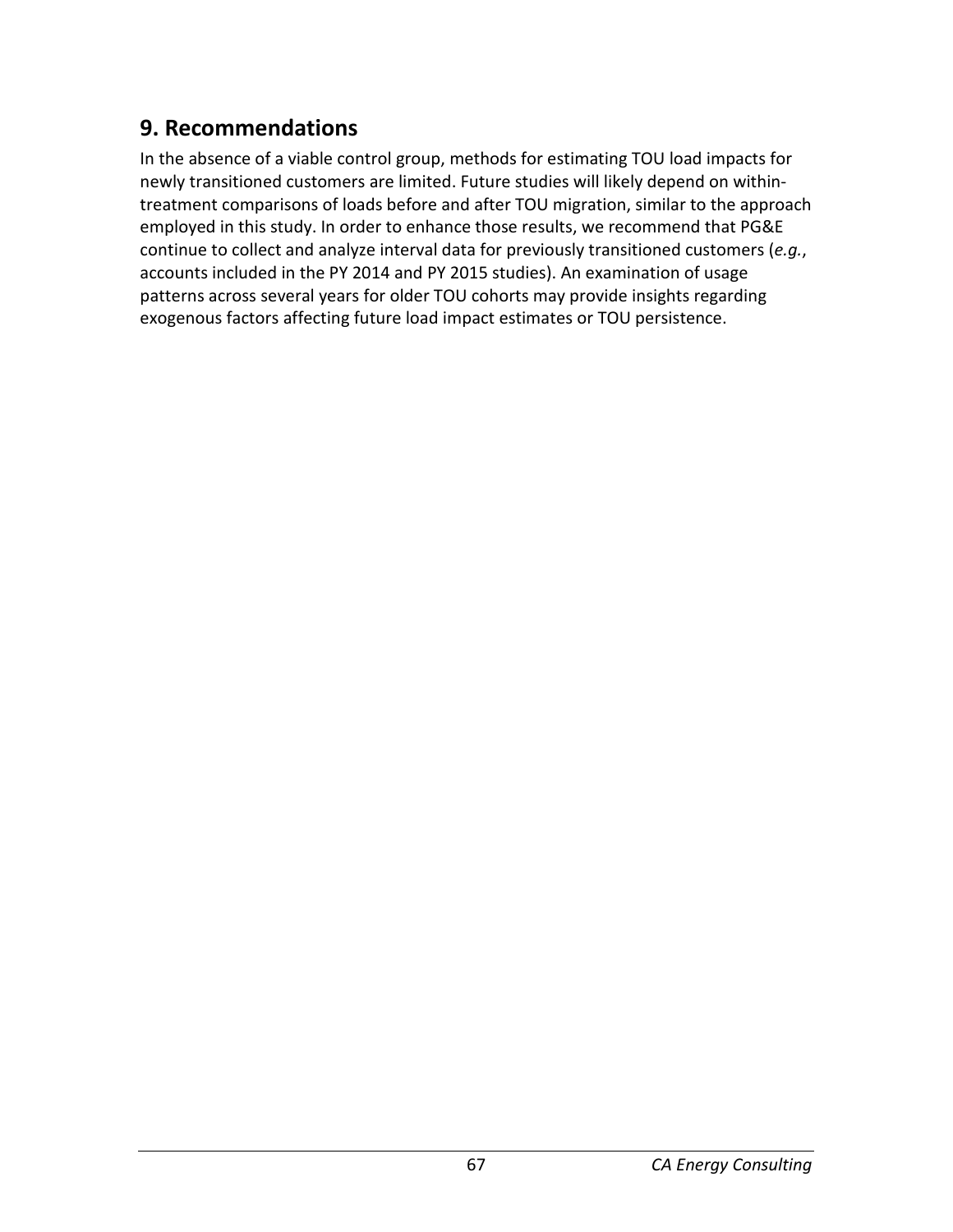# **Appendices**

The following Appendices accompany this report. Appendix A describes the results of our model validation process. The additional appendices are Excel files that can produce the tables required by the Protocols.

## **Appendix A. Model Selection and Validity Assessment**

### *A.1 Model Specification Tests*

A range of model specifications were tested before arriving at the model used in the *expost* load impact analysis. The basic structure of the model is shown in Section 3.3. The tests are conducted using average-customer data by customer group (small, medium, and agricultural) and season (summer and winter).

The model variations are based on different methods of characterizing weather conditions. We tested 22 different combinations of weather variables in the summer and 12 specifications in the winter. The weather variables include: heat index (HI) $^{30}$ , temperature-humidity index (THI) $^{31}$ , cooling and heating degree hours (CDH and HDH, respectively)<sup>32</sup>, cooling and heating degree days (CDD and HDD, respectively)<sup>[33](#page-73-3)</sup>, and the average temperature for the first 17 hours of a given day (MEAN17). These core variables may also be included as current hour, 3- or 24-hour moving averages, or lagged terms, and the degree day and degree hour variables are calculated using either a 60 or 65 degree threshold. A list of the 22 summer and 12 winter combinations of these variables that we tested is provided in Table A.1.

<span id="page-73-0"></span><sup>&</sup>lt;sup>30</sup> HI =  $c_1$  +  $c_2$ T +  $c_3$ R +  $c_4$ TR +  $c_5$ T<sup>2</sup> +  $c_6$ R<sup>2</sup> +  $c_7$ T<sup>2</sup>R +  $c_8$ TR<sup>2</sup> +  $c_9$ T<sup>2</sup>R<sup>2</sup> +  $c_{10}$ T<sup>3</sup> +  $c_{11}$ R<sup>3</sup> +  $c_{12}$ T<sup>3</sup>R +  $c_{13}$ TR<sup>3</sup> +  $c_{14}$ T<sup>3</sup>R<sup>2</sup> +  $c_{15}$  $7^2R^3$  +  $c_{16}$  $7^3R^3$ , where  $T$  = ambient dry-bulb temperature in degrees Fahrenheit and  $R$  = relative humidity (where 10 percent is expressed as "10"). The values for the various *c*'s may be found here:<br>http://en.wikipedia.org/wiki/Heat\_index.

<span id="page-73-1"></span> $h^{31}$  THI =  $T$  – 0.55 x (1 – *HUM*) x (*T* – 58) if *T*>=58 or THI = *T* if *T*<58, where *T* = ambient dry-bulb temperature in degrees Fahrenheit and *HUM* = relative humidity (where 10 percent is expressed as "0.10").

<span id="page-73-2"></span> $32$  Cooling degree hours (CDH) was defined as MAX[0, Temperature – Threshold], where Temperature is the hourly temperature in degrees Fahrenheit and Threshold is either 60 or 65 degrees Fahrenheit. Customer-specific CDH values are calculated using data from the most appropriate weather station.<br><sup>33</sup> Cooling degree days (CDD) are defined as MAX[0, (Max Temp + Min Temp) / 2 – Threshold], where Max

<span id="page-73-3"></span>Temp is the daily maximum temperature in degrees Fahrenheit and Min Temp is the daily minimum temperature. Customer-specific CDD values are calculated using data from the most appropriate weather station.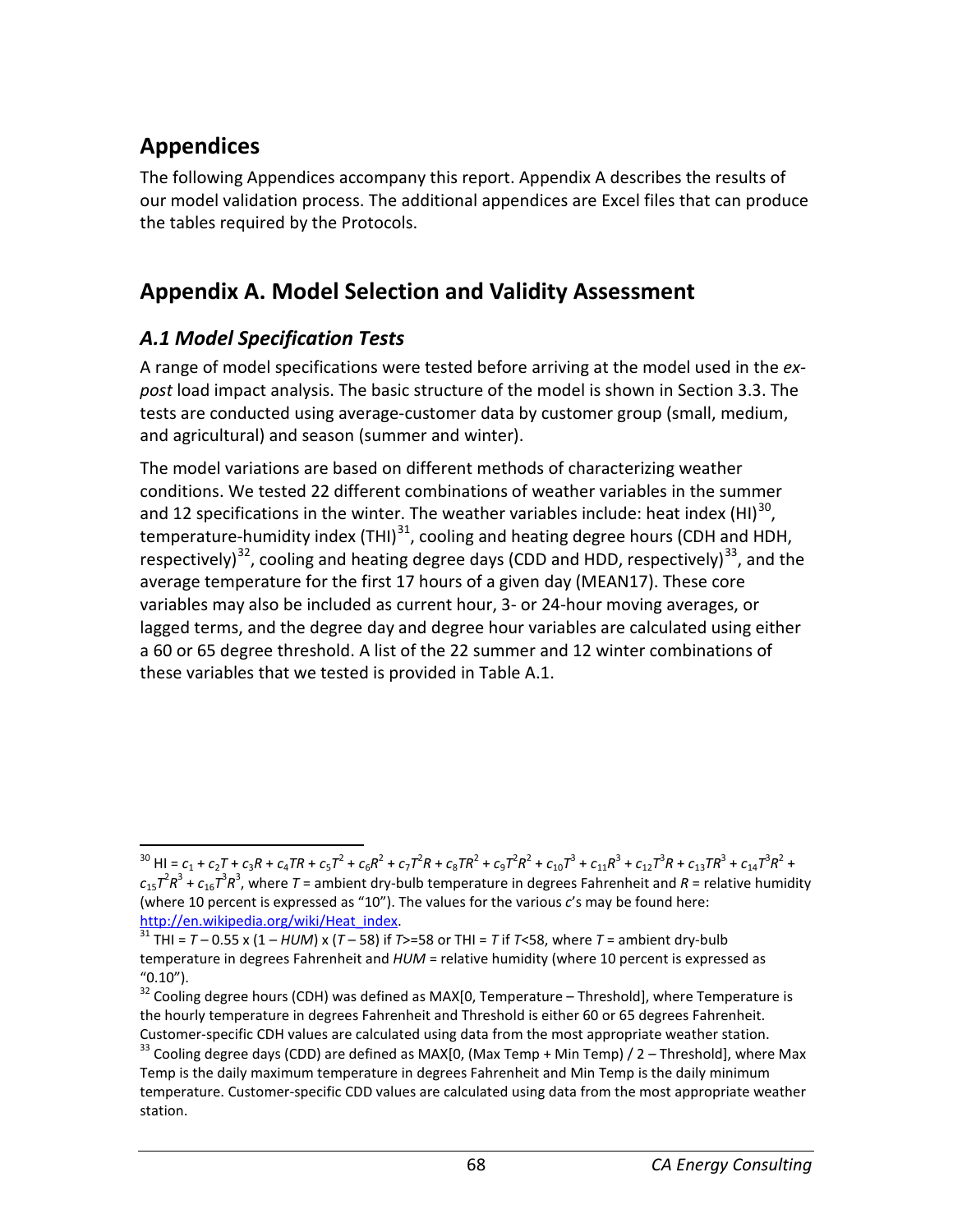| <b>Model</b><br><b>Number</b> | <b>Summer</b>         | Winter                                  |  |  |
|-------------------------------|-----------------------|-----------------------------------------|--|--|
| $\mathbf{1}$                  | <b>THI</b>            | <b>СDH60, HDH60</b>                     |  |  |
| $\overline{2}$                | HI                    | <b>CDH65, HDH65</b>                     |  |  |
| 3                             | CDH60                 | СDH60, СDH60 24МА, НDН60,<br>HDH60_24MA |  |  |
| 4                             | CDH65                 | CDH65, CDH65 24MA, HDH65,<br>HDH65 24MA |  |  |
| 5                             | CDH60 3MA             | CDH60, CDD60, HDH60, HDD60              |  |  |
| 6                             | CDH65 3MA             | CDH65, CDD65, HDH65, HDD65              |  |  |
| 7                             | THI, THI 24MA         | CDH60, LagCDD60, HDH60, LagHDD60        |  |  |
| 8                             | HI, HI 24MA           | CDH65, LagCDD65, HDH65, LagHDD65        |  |  |
| 9                             | CDH60, CDH60 24MA     | MEAN17                                  |  |  |
| 10                            | CDH65, CDH65 24MA     | MEAN17, CDH60, HDH60                    |  |  |
| 11                            | CDH60 3MA, CDH60 24MA | MEAN17, CDH65, HDH65                    |  |  |
| 12                            | CDH65 3MA, CDH65 24MA | CDD60, HDD60                            |  |  |
| 13                            | THI, LagCDD60         |                                         |  |  |
| 14                            | HI, LagCDD60          |                                         |  |  |
| 15                            | CDH60, LagCDD60       |                                         |  |  |
| 16                            | CDH65, LagCDD60       |                                         |  |  |
| 17                            | CDH60 3MA, LagCDD60   |                                         |  |  |
| 18                            | CDH65 3MA, LagCDD60   |                                         |  |  |
| 19                            | MEAN17                |                                         |  |  |
| 20                            | CDH60, MEAN17         |                                         |  |  |
| 21                            | CDH65, MEAN17         |                                         |  |  |
| 22                            | CDD60, HDD60          |                                         |  |  |

#### **Table A.1: Weather Variables Included in Specification Search**

The model variations are evaluated according to their ability to predict usage on randomly selected test days from the pre-treatment (2014) period. The use of withheld test days allows us to test model performance against known "reference loads," or actual customer usage on those days. We estimate the model excluding one of the test days and use the estimates to make out-of-sample predictions of customer loads on that day. The process is repeated for all of the test days. The model fit (*i.e.*, the difference between the actual and predicted loads on the test days, during afternoon hours in which events are typically called) is evaluated using mean absolute percentage error (MAPE) as a measure of accuracy, and mean percentage error (MPE) as a measure of bias.

As a robustness check, the testing procedure described above is also performed on a different set of test days in each season.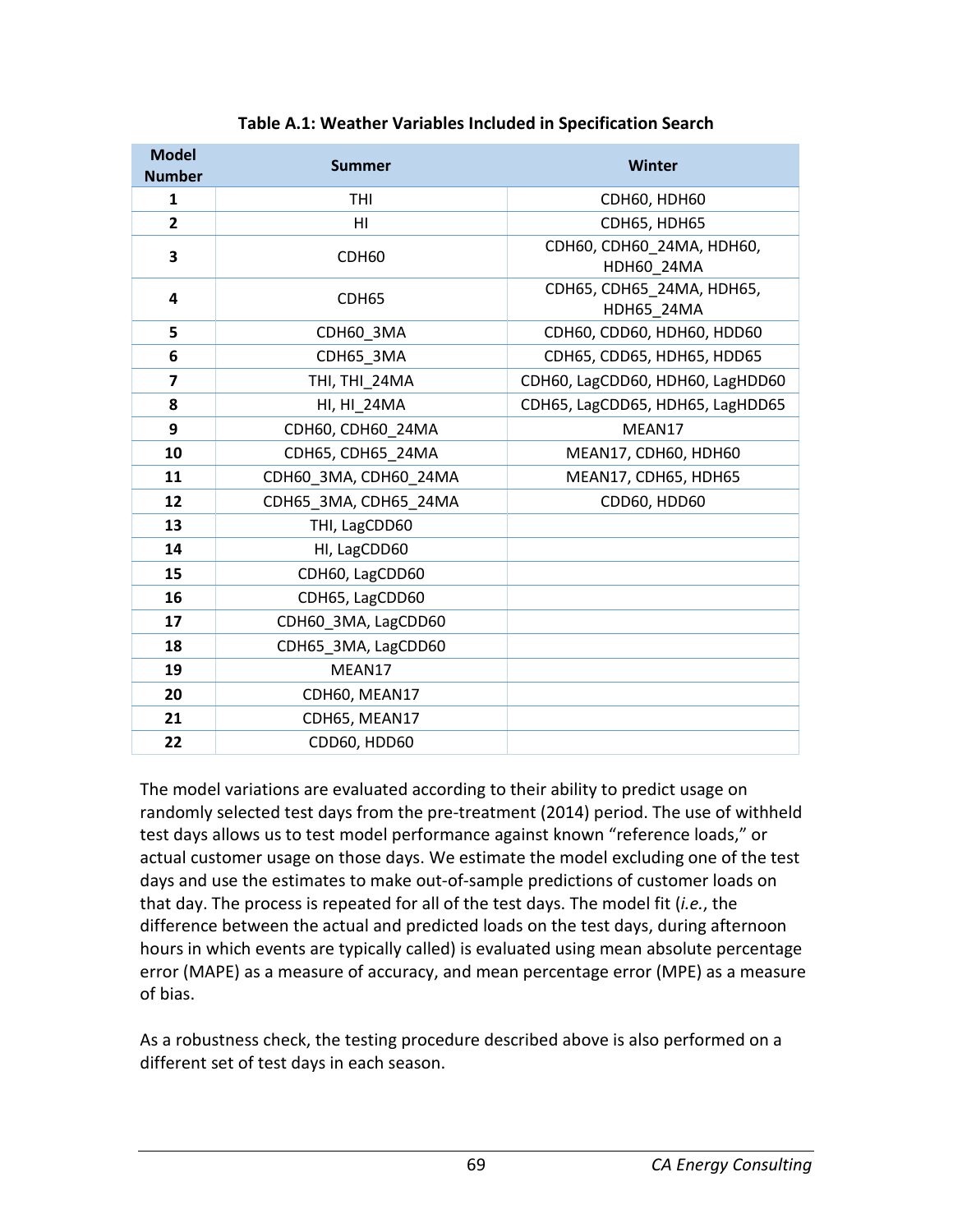### **A.1.1 Selection of Event-Like Non-Event Days**

Because the TOU rates included in this study are not event-based, we randomly select test days to withhold.<sup>[34](#page-75-0)</sup> We perform the same tests using a different set of test days in each season to look for variations in model performance. Table A.2 contains a list of ten test days for summer and winter seasons.

| <b>Summer Weekdays</b> | <b>Winter Weekdays</b> |
|------------------------|------------------------|
| 5/15/2014              | 1/3/2014               |
| 6/2/2014               | 1/17/2014              |
| 7/1/2014               | 1/20/2014              |
| 7/31/2014              | 2/3/2014               |
| 8/13/2014              | 2/13/2014              |
| 8/15/2014              | 2/26/2014              |
| 8/19/2014              | 3/5/2014               |
| 8/29/2014              | 3/14/2014              |
| 9/8/2014               | 4/4/2014               |
| 9/22/2014              | 4/21/2014              |

**Table A.2: List of Summer and Winter Test Days**

### **A.1.2 Results from Tests of Alternative Weather Specifications**

As described above, we tested 22 different sets of weather variables in the summer and 12 sets in the winter for each of three customer groups. Each model excludes one test day from the estimation and uses the estimated parameters to predict usage for that day. The MPE and MAPE are calculated across the part-peak windows (hours-ending 9 to 22) of the withheld days.

Table A.3 shows the adjusted R-squared, mean percentage error (MPE), and mean absolute percentage error (MAPE) for each specification and each size group during the summer season. The "winning" specification, based on results from the model validation exercise using *both* sets of withheld test days, is highlighted.<sup>[35](#page-75-1)</sup> The adjusted R-squared values are uniformly high (in excess of 0.98) and vary little across the specifications tested, especially within size group. The bias (measured using MPE) tends to be positive for small and agricultural customers, indicating a tendency for the model to overstate true loads. However, the bias results are negative for the medium size group. The biases are generally small for all customer groups (usually below one percent). Model error, as measured by MAPE, ranges from 1.1 percent to 4.1 percent across the customer groups. Like the biases, the error rates do not display much variation across the alternative specifications.

<span id="page-75-0"></span><sup>&</sup>lt;sup>34</sup> For event-based rates, we would select event-like non-event days based on weather conditions to withhold as test days.

<span id="page-75-1"></span><sup>&</sup>lt;sup>35</sup> The highlighted specifications performed well across both sets of test days and preference was given to specifications that performed well for both small and medium customer groups.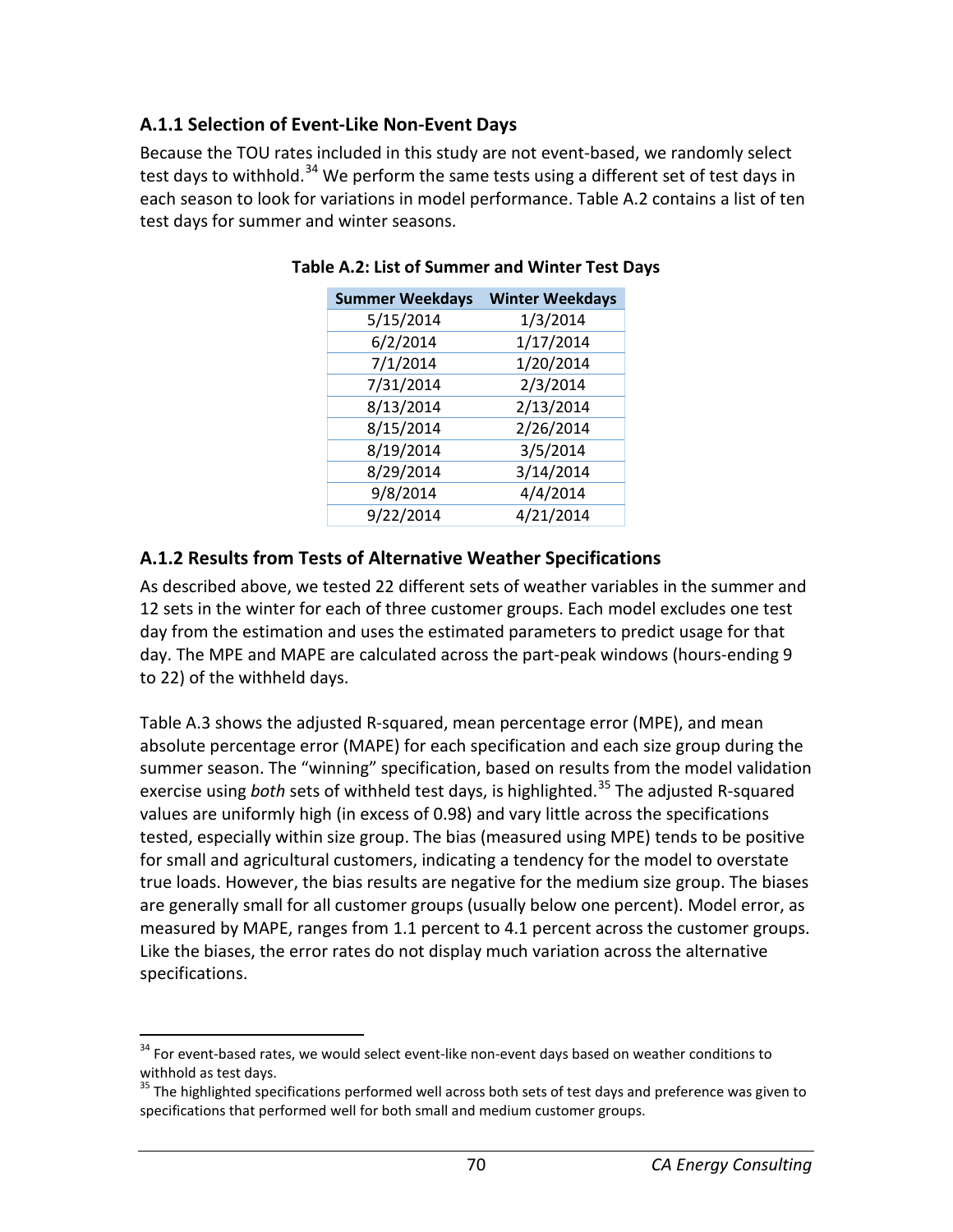|                   |                        | <b>Small</b> |             |                        | <b>Medium</b> |             |                        | <b>Agriculture</b> |             |
|-------------------|------------------------|--------------|-------------|------------------------|---------------|-------------|------------------------|--------------------|-------------|
| Specificatio<br>n | Adj. R-<br>square<br>d | <b>MPE</b>   | <b>MAPE</b> | Adj. R-<br>square<br>d | <b>MPE</b>    | <b>MAPE</b> | Adj. R-<br>square<br>d | <b>MPE</b>         | <b>MAPE</b> |
| $\mathbf{1}$      | 0.998                  | $-0.4%$      | 1.8%        | 0.997                  | $-0.9%$       | 1.5%        | 0.987                  | 0.4%               | 4.1%        |
| $\overline{2}$    | 0.997                  | $-0.3%$      | 2.1%        | 0.997                  | $-0.8%$       | 1.8%        | 0.987                  | 0.5%               | 4.1%        |
| 3                 | 0.998                  | $-0.3%$      | 1.6%        | 0.998                  | $-0.8%$       | 1.3%        | 0.988                  | 0.5%               | 3.8%        |
| 4                 | 0.998                  | $-0.4%$      | 1.7%        | 0.998                  | $-0.7%$       | 1.3%        | 0.988                  | 0.5%               | 3.9%        |
| 5                 | 0.998                  | $-0.3%$      | 1.8%        | 0.997                  | $-0.7%$       | 1.4%        | 0.988                  | 0.5%               | 3.6%        |
| 6                 | 0.998                  | $-0.4%$      | 1.8%        | 0.997                  | $-0.7%$       | 1.4%        | 0.988                  | 0.4%               | 3.7%        |
| $\overline{7}$    | 0.998                  | 0.0%         | 1.6%        | 0.998                  | $-0.6%$       | 1.3%        | 0.988                  | 0.7%               | 4.0%        |
| 8                 | 0.997                  | 0.4%         | 1.6%        | 0.997                  | $-0.3%$       | 1.3%        | 0.987                  | 0.9%               | 3.8%        |
| 9                 | 0.998                  | 0.4%         | 1.7%        | 0.998                  | $-0.2%$       | 1.1%        | 0.988                  | 0.9%               | 3.7%        |
| 10                | 0.998                  | 0.4%         | 1.8%        | 0.998                  | $-0.2%$       | 1.1%        | 0.988                  | 0.9%               | 3.8%        |
| 11                | 0.998                  | 0.3%         | 1.8%        | 0.997                  | $-0.2%$       | 1.3%        | 0.988                  | 1.0%               | 3.6%        |
| 12                | 0.998                  | 0.3%         | 1.8%        | 0.997                  | $-0.2%$       | 1.3%        | 0.988                  | 0.9%               | 3.7%        |
| 13                | 0.998                  | 0.2%         | 1.6%        | 0.997                  | $-0.4%$       | 1.3%        | 0.988                  | 0.9%               | 3.9%        |
| 14                | 0.997                  | 0.6%         | 1.8%        | 0.997                  | 0.0%          | 1.5%        | 0.987                  | 1.0%               | 3.8%        |
| 15                | 0.998                  | 0.5%         | 1.7%        | 0.998                  | $-0.1%$       | 1.1%        | 0.989                  | 1.1%               | 3.8%        |
| 16                | 0.998                  | 0.5%         | 1.7%        | 0.998                  | 0.0%          | 1.1%        | 0.989                  | 1.1%               | 3.9%        |
| 17                | 0.998                  | 0.4%         | 1.7%        | 0.997                  | $-0.1%$       | 1.3%        | 0.989                  | 1.1%               | 3.7%        |
| 18                | 0.998                  | 0.5%         | 1.7%        | 0.997                  | 0.0%          | 1.3%        | 0.989                  | 1.1%               | 3.7%        |
| 19                | 0.997                  | 0.1%         | 1.9%        | 0.996                  | $-0.4%$       | 1.5%        | 0.986                  | 0.7%               | 3.6%        |
| 20                | 0.998                  | 0.0%         | 1.8%        | 0.998                  | $-0.6%$       | 1.2%        | 0.988                  | 0.6%               | 3.9%        |
| 21                | 0.998                  | $-0.1%$      | 1.7%        | 0.998                  | $-0.5%$       | 1.2%        | 0.988                  | 0.7%               | 3.9%        |
| 22                | 0.998                  | 0.1%         | 1.8%        | 0.997                  | $-0.3%$       | 1.5%        | 0.986                  | 0.8%               | 3.9%        |

**Table A.3: Summer Specification Test Results by Customer Group**

Similar to Table A.3, Table A.4 shows the adjusted R-squared, mean percentage error (MPE), and mean absolute percentage error (MAPE) for each specification and each size group during the winter season.<sup>[36](#page-76-0)</sup> The "winning" specification, based on results from the model validation exercise using *both* sets of withheld test days, is highlighted. Again, all specifications performed well with adjusted R-squared values greater than 0.98, MPE values less than or around one percent, and MAPE values less than 2.5 percent.<sup>[37](#page-76-1)</sup>

<span id="page-76-1"></span><span id="page-76-0"></span><sup>&</sup>lt;sup>36</sup> Recall that the Agricultural customer group was not analyzed during the winter season.<br><sup>37</sup> The specifications chosen for each customer group and season include the following weather variables: Small and Medium Summer – CDH65, MEAN17

Agricultural Summer – CDH60, CDH60\_24MA, HDH60, HDH60\_24MA

Small and Medium Winter – MEAN17, CDH65, HDH65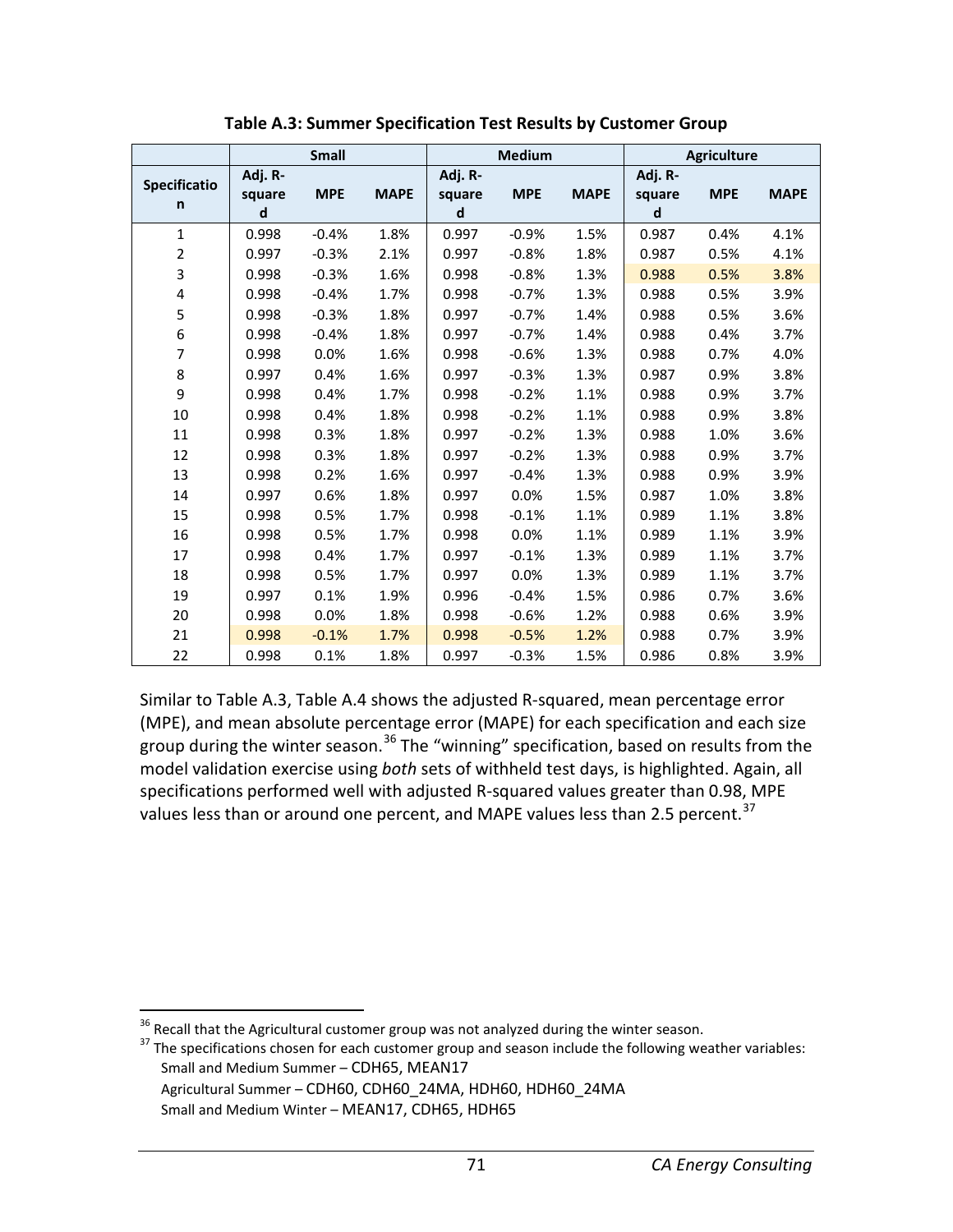|                      | <b>Small</b>       |            |             | <b>Medium</b>      |            |             |
|----------------------|--------------------|------------|-------------|--------------------|------------|-------------|
| <b>Specification</b> | Adj. R-<br>squared | <b>MPE</b> | <b>MAPE</b> | Adj. R-<br>squared | <b>MPE</b> | <b>MAPE</b> |
| 1                    | 0.990              | 0.7%       | 2.4%        | 0.993              | 1.2%       | 2.2%        |
| 2                    | 0.993              | 0.5%       | 2.3%        | 0.995              | 1.1%       | 2.0%        |
| 3                    | 0.994              | 0.4%       | 2.1%        | 0.996              | 0.8%       | 1.8%        |
| 4                    | 0.995              | 0.4%       | 2.1%        | 0.997              | 0.8%       | 1.8%        |
| 5                    | 0.995              | 0.5%       | 1.9%        | 0.997              | 0.9%       | 1.7%        |
| 6                    | 0.994              | 0.5%       | 1.8%        | 0.997              | 0.8%       | 1.7%        |
| 7                    | 0.992              | 0.7%       | 2.4%        | 0.995              | 1.0%       | 2.1%        |
| 8                    | 0.993              | 0.4%       | 2.3%        | 0.996              | 0.9%       | 2.0%        |
| 9                    | 0.988              | 0.6%       | 2.4%        | 0.993              | 0.4%       | 2.1%        |
| 10                   | 0.994              | 0.3%       | 2.0%        | 0.996              | 0.7%       | 1.7%        |
| 11                   | 0.995              | 0.3%       | 1.8%        | 0.997              | 0.7%       | 1.7%        |
| 12                   | 0.994              | 0.6%       | 2.2%        | 0.996              | 0.8%       | 1.8%        |

**Table A.4: Winter Specification Test Results by Customer Group**

Figures A.1 through A.5 show actual hourly load levels for the average test day for each customer size group and season and the predicted load levels using the appropriate "winning" specification. In each case, actual and predicted load levels are very similar.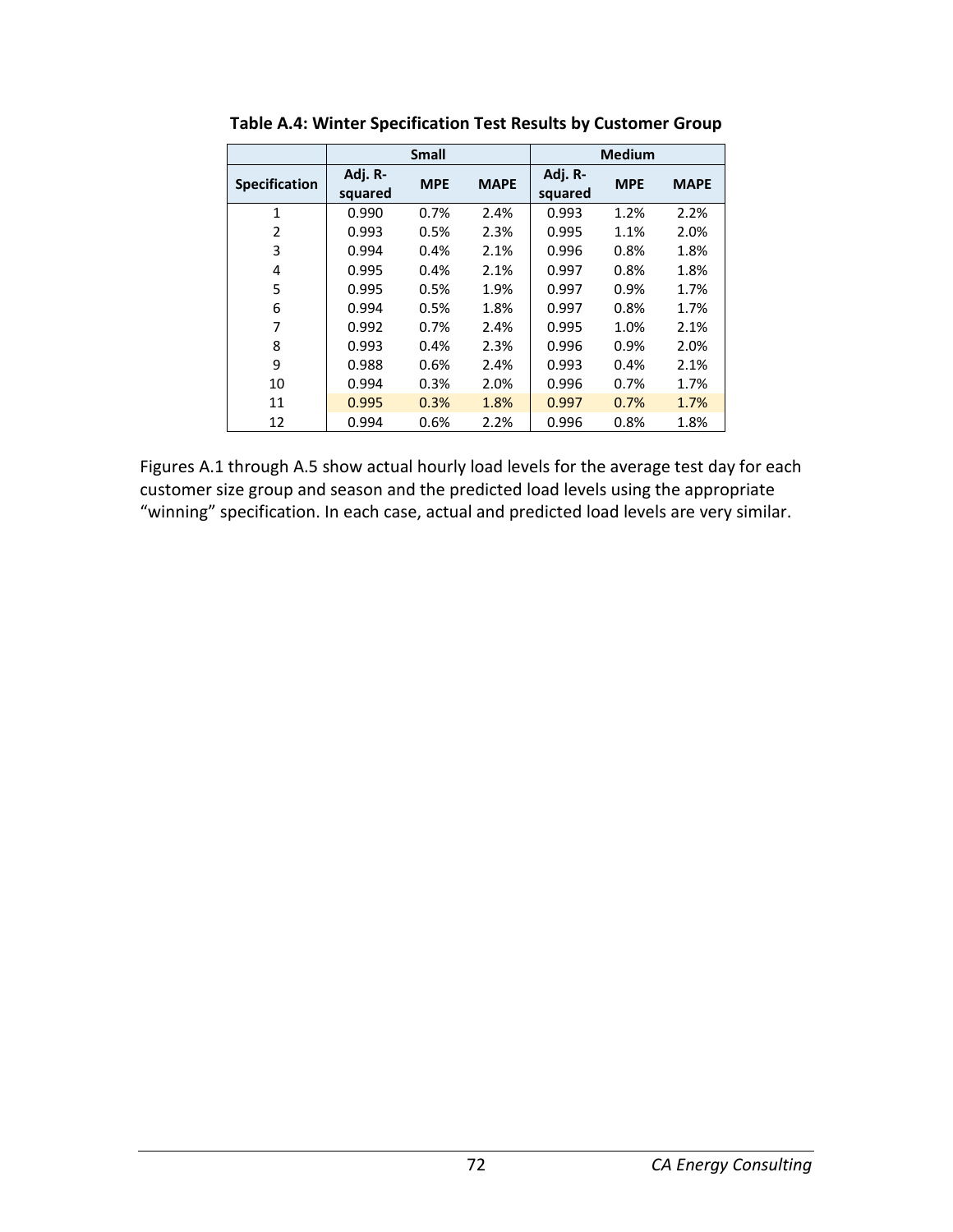

**Figure A.1: Average Actual and Predicted Loads, Summer, Small**



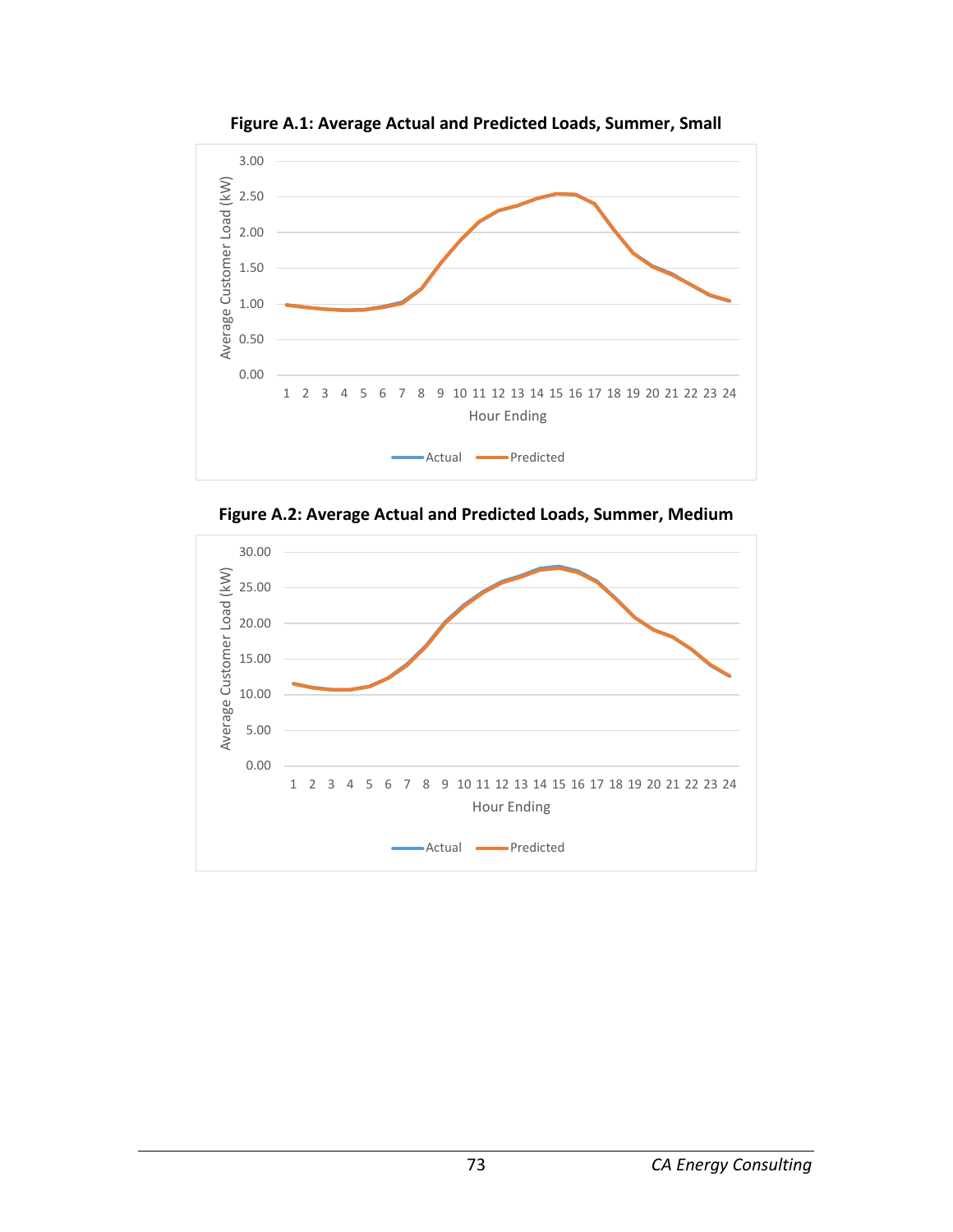

**Figure A.3: Average Actual and Predicted Loads, Summer, Agriculture**

**Figure A.4: Average Actual and Predicted Loads, Winter, Small**